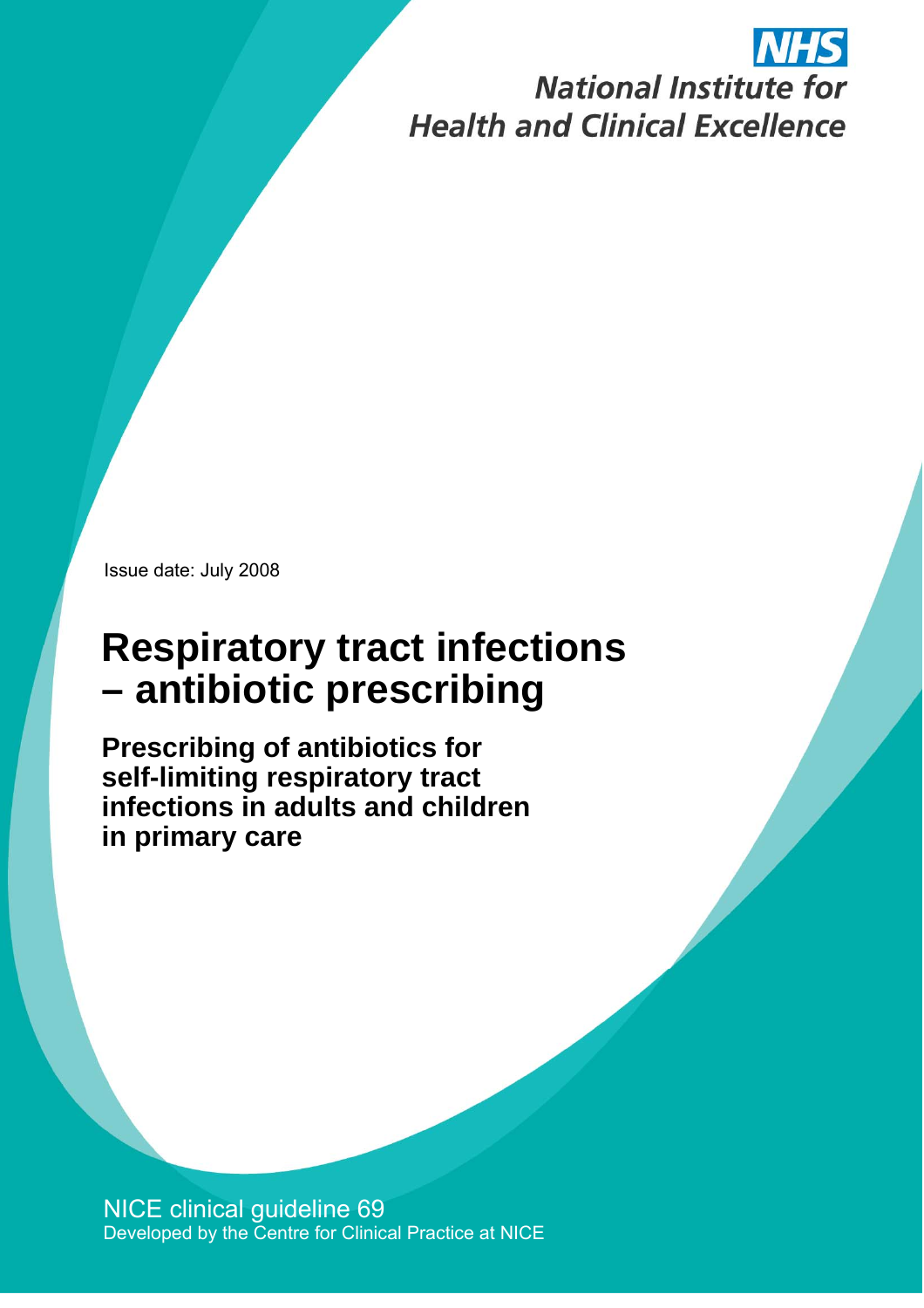**Prescribing of antibiotics for self-limiting respiratory tract infections in adults and children in primary care** 

#### **Ordering information**

You can download the following documents from www.nice.org.uk/CG069:

- The full guideline (this document) all the recommendations, details of how they were developed, and reviews of the evidence they were based on
- A quick reference guide a summary of the recommendations for healthcare professionals.
- 'Understanding NICE guidance' information for patients and carers.

For printed copies of the quick reference guide or 'Understanding NICE guidance', phone NICE publications on 0845 003 7783 or email publications@nice.org.uk and quote:

- N1623 (quick reference quide)
- N1624 ('Understanding NICE guidance').

NICE clinical guidelines are recommendations about the treatment and care of people with specific diseases and conditions in the NHS in England and Wales

This guidance represents the view of the Institute, which was arrived at after careful consideration of the evidence available. Healthcare professionals are expected to take it fully into account when exercising their clinical judgement. However, the guidance does not override the individual responsibility of healthcare professionals to make decisions appropriate to the circumstances of the individual patient, in consultation with the patient and/or guardian or carer and informed by the summary of product characteristics of any drugs they are considering.

Implementation of this guidance is the responsibility of local commissioners and/or providers. Commissioners and providers are reminded that it is their responsibility to implement the guidance, in their local context, in light of their duties to avoid unlawful discrimination and to have regard to promoting equality of opportunity. Nothing in this guidance should be interpreted in a way that would be inconsistent with compliance with those duties.

#### **National Institute for Health and Clinical Excellence**

MidCity Place 71 High Holborn London WC1V 6NA

www.nice.org.uk

© National Institute for Health and Clinical Excellence, 2008. All rights reserved. This material may be freely reproduced for educational and not-for-profit purposes. No reproduction by or for commercial organisations, or for commercial purposes, is allowed without the express written permission of the Institute.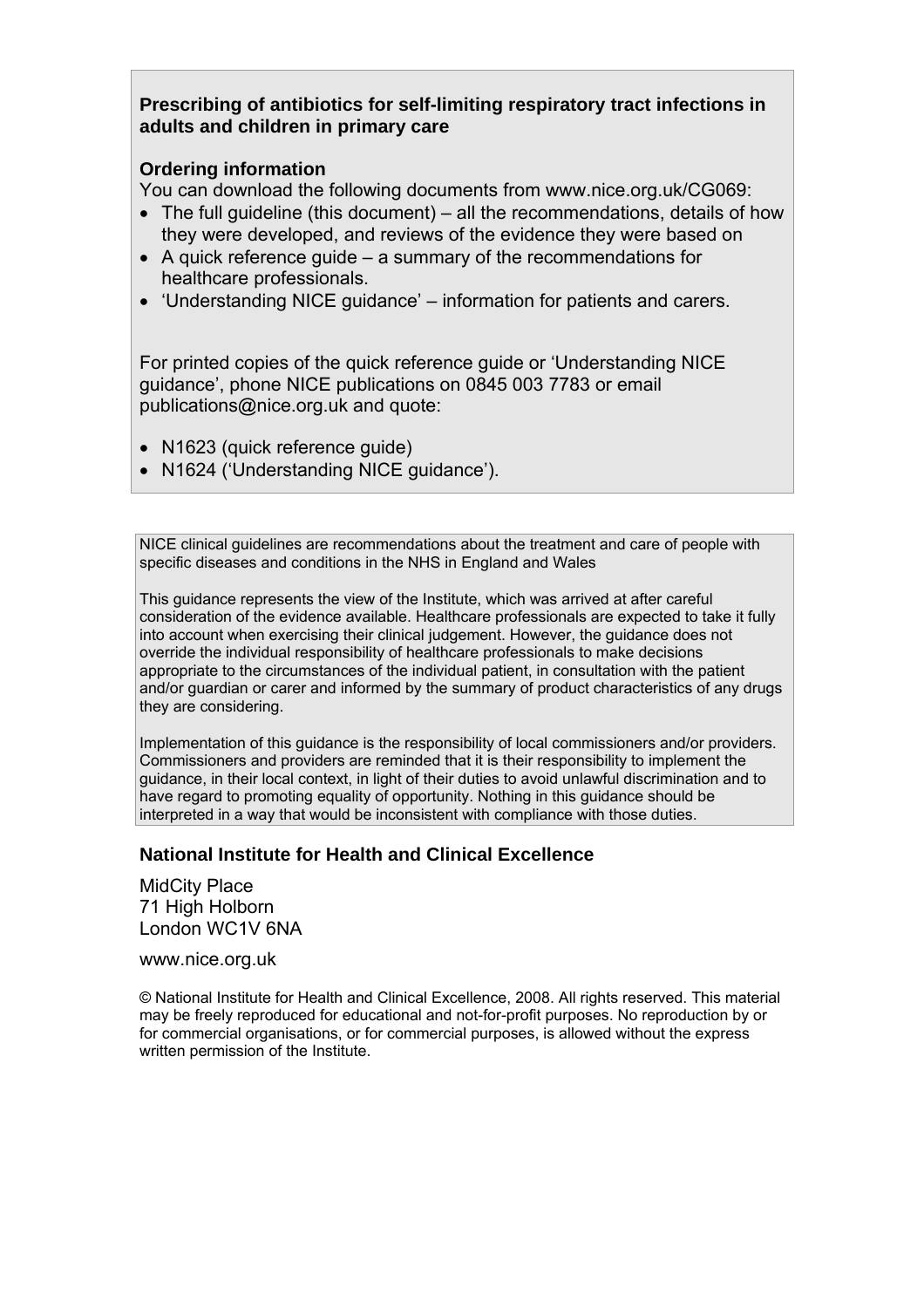## **Contents**

| 1  |                |                                                                      |  |
|----|----------------|----------------------------------------------------------------------|--|
|    | 1.1            |                                                                      |  |
|    | 1.2            |                                                                      |  |
|    | 1.3            |                                                                      |  |
|    | 2 <sup>7</sup> |                                                                      |  |
|    | 2.1            | Overview of the efficacy of antibiotics for RTIs in primary care  16 |  |
|    | 2.2            |                                                                      |  |
|    | 2.3            | Identifying those patients with RTIs who are likely to be at risk of |  |
|    |                |                                                                      |  |
|    | 2.4            | Patients and parents/carers' preferences regarding antibiotic        |  |
|    |                | management strategies for RTIs (no antibiotic prescribing, delayed   |  |
|    |                | antibiotic prescribing and immediate antibiotic prescribing) 88      |  |
|    | 2.5            |                                                                      |  |
| 3  |                |                                                                      |  |
|    | 3.1            |                                                                      |  |
|    | 3.2            |                                                                      |  |
|    | 3.3            |                                                                      |  |
|    | 4              |                                                                      |  |
|    | 4.1            |                                                                      |  |
|    | 4.2            |                                                                      |  |
| 5. |                |                                                                      |  |
|    | 5.1            |                                                                      |  |
|    | 5.2            |                                                                      |  |
| 6  |                |                                                                      |  |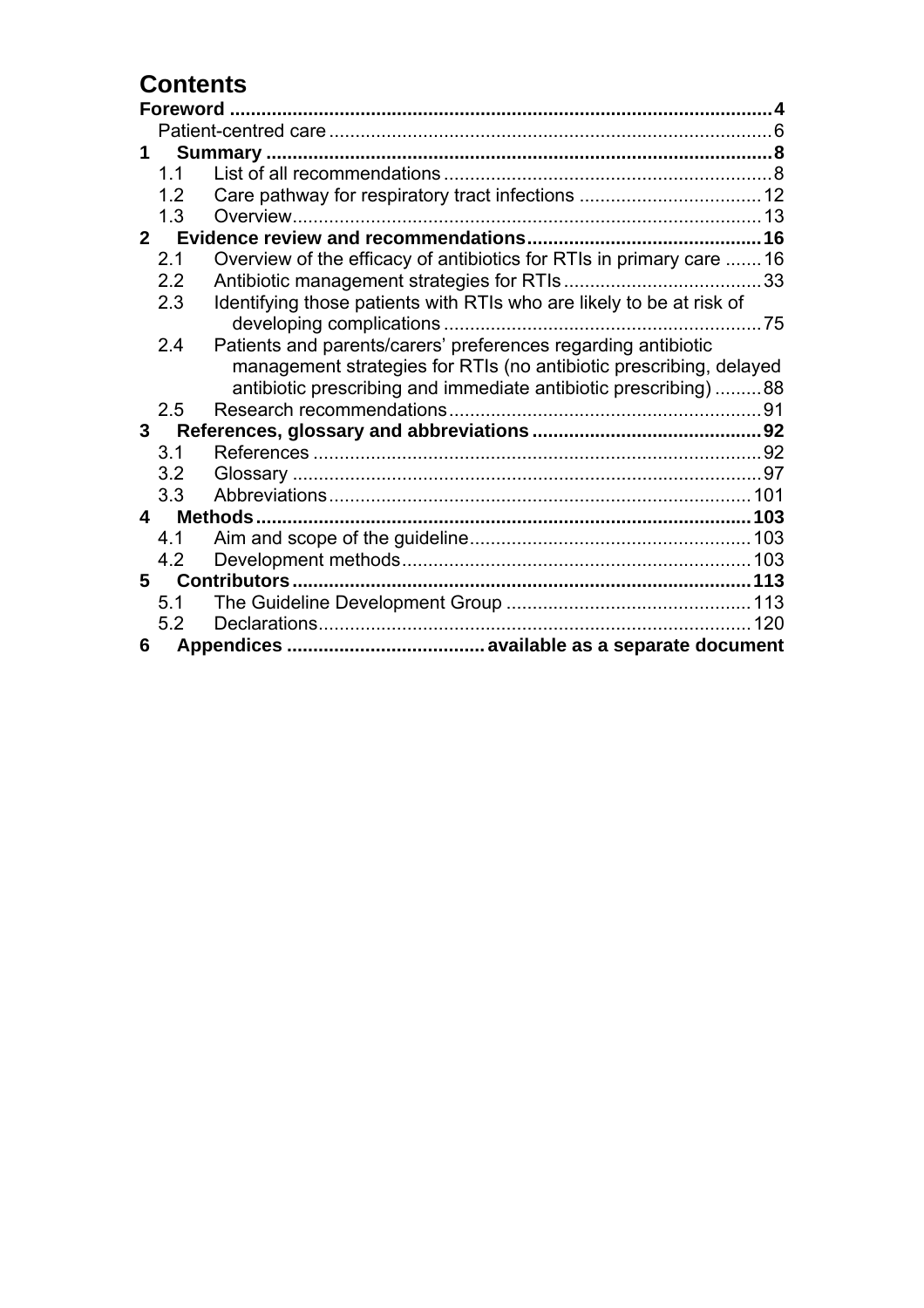## **Foreword**

Most people will develop an acute respiratory tract infection (RTI) every year. RTIs are also the commonest acute problem dealt with in primary care – the 'bread and butter' of daily practice. Management of acute RTIs in the past concentrated on advising prompt antibiotic treatment of presumptive bacterial infections. This advice was appropriate, in an era of high rates of serious suppurative and non-suppurative complications, up to and including the immediate post-war period. However, in modern developed countries, rates of major complications are now low. In addition, there is no convincing evidence, either from international comparisons or from evidence within countries, that lower rates of prescribing are associated with higher rates of complications. Therefore much of the historically high volume of prescribing to prevent complications may be inappropriate. After a fall in antibiotic use in the late 1990s, antibiotic prescribing in the UK has now reached a plateau and the rate is still considerably higher than the rates of prescribing in other northern European countries. Most people presenting in primary care with an acute uncomplicated RTI will still receive an antibiotic prescription – with many doctors and patients believing that this is the right thing to do.

There may be several problems with this. First, complications are now much less common, so the evidence for symptomatic benefit should be strong to justify prescribing; otherwise many patients may have unnecessary antibiotics, needlessly exposing them to side effects. Second, except in cases where the antibiotic is clinically necessary, patients, and their families and friends, may get the message from healthcare professionals that antibiotics are helpful for most infections. This is because patients will understandably attribute their symptom resolution to antibiotics, and thus maintain a cycle of 'medicalising' self-limiting illness. Third, international comparisons make it clear that antibiotic resistance rates are strongly related to antibiotic use in primary care. This is potentially a major public health problem both for our own and for future generations; unless there is clear evidence of benefit, we need to maintain the efficacy of antibiotics by more judicious antibiotic prescribing.

NICE clinical guideline 69 – respiratory tract infections – antibiotic prescribing 4 Following a review of the evidence, we have tried to produce simple, practical guidance for antibiotic prescribing for all of the common, acute,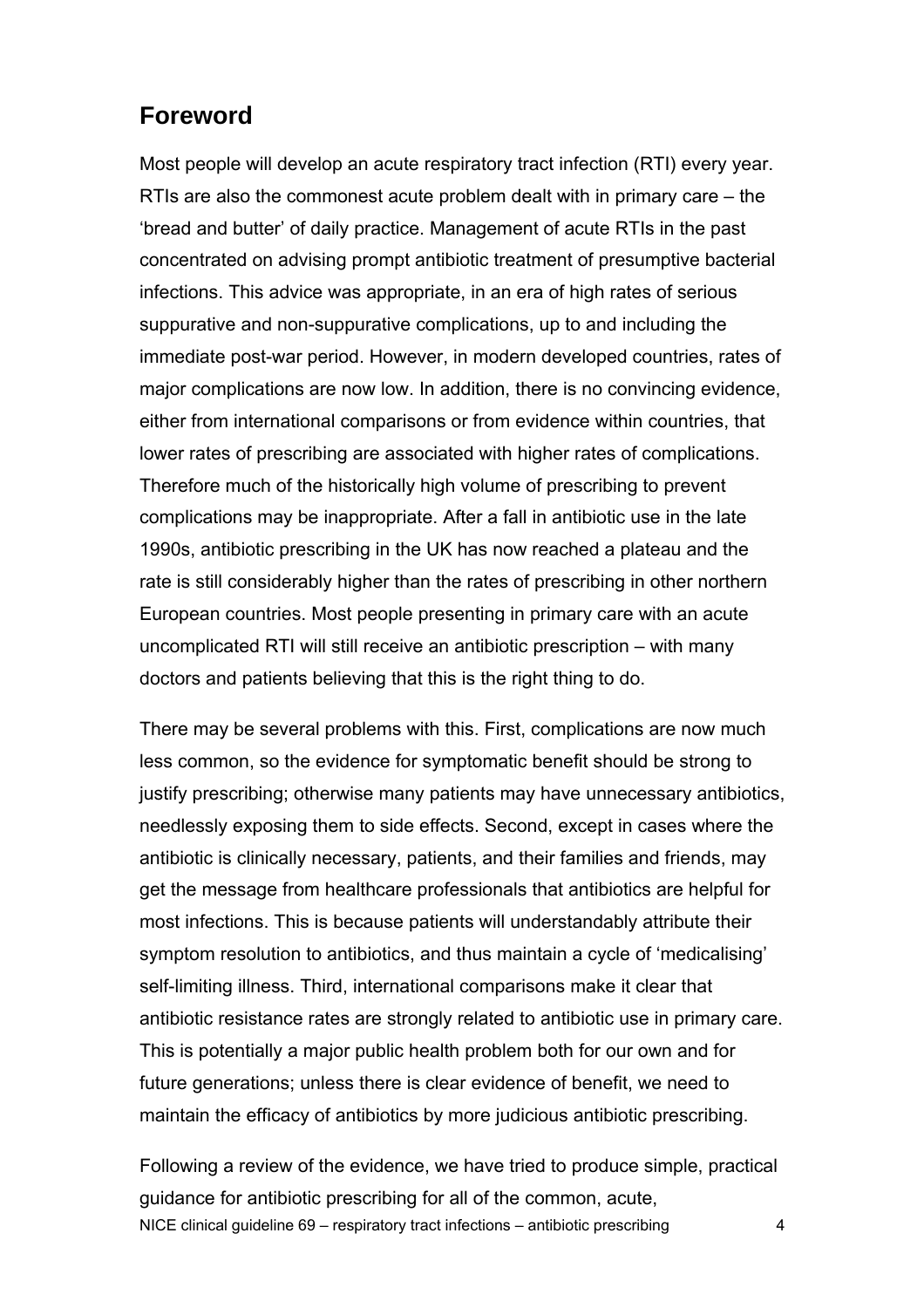uncomplicated, RTIs, with recommendations for targeting of antibiotics. The guideline includes suggestions for safe methods of implementing alternatives to an immediate antibiotic prescription – including the 'delayed' antibiotic prescription.

The Guideline Development Group (GDG) recognised the concern of GPs and patients regarding the danger of developing complications. While most patients can be reassured that they are not at risk of major complications, the difficulty for prescribers lies in identifying the small number of patients who will suffer severe and/or prolonged illness or, more rarely, go on to develop complications. The GDG struggled to find much good evidence to inform this issue. This is clearly an area where further research is needed. In the meantime, GPs need to take 'safety-netting' approaches in the case of worsening illness, either by using delayed prescriptions or by prompt clinical review.

This is one of the new National Institute for Health and Clinical Excellence (NICE) short clinical guidelines. The methodology is of the same rigour as for the standard NICE clinical guidelines, but the scope is narrower, and the development and consultation phases have been compressed. In particular, the detailed issues surrounding the diagnosis of acute RTIs and the use of diagnostic tests during the consultation could not be adequately dealt with in such a short timescale. We hope that the guideline will be welcomed by those who manage and experience the clinical care of acute respiratory infections.

Paul Little, Professor of Primary Care Research,

GP and Chair, Guideline Development Group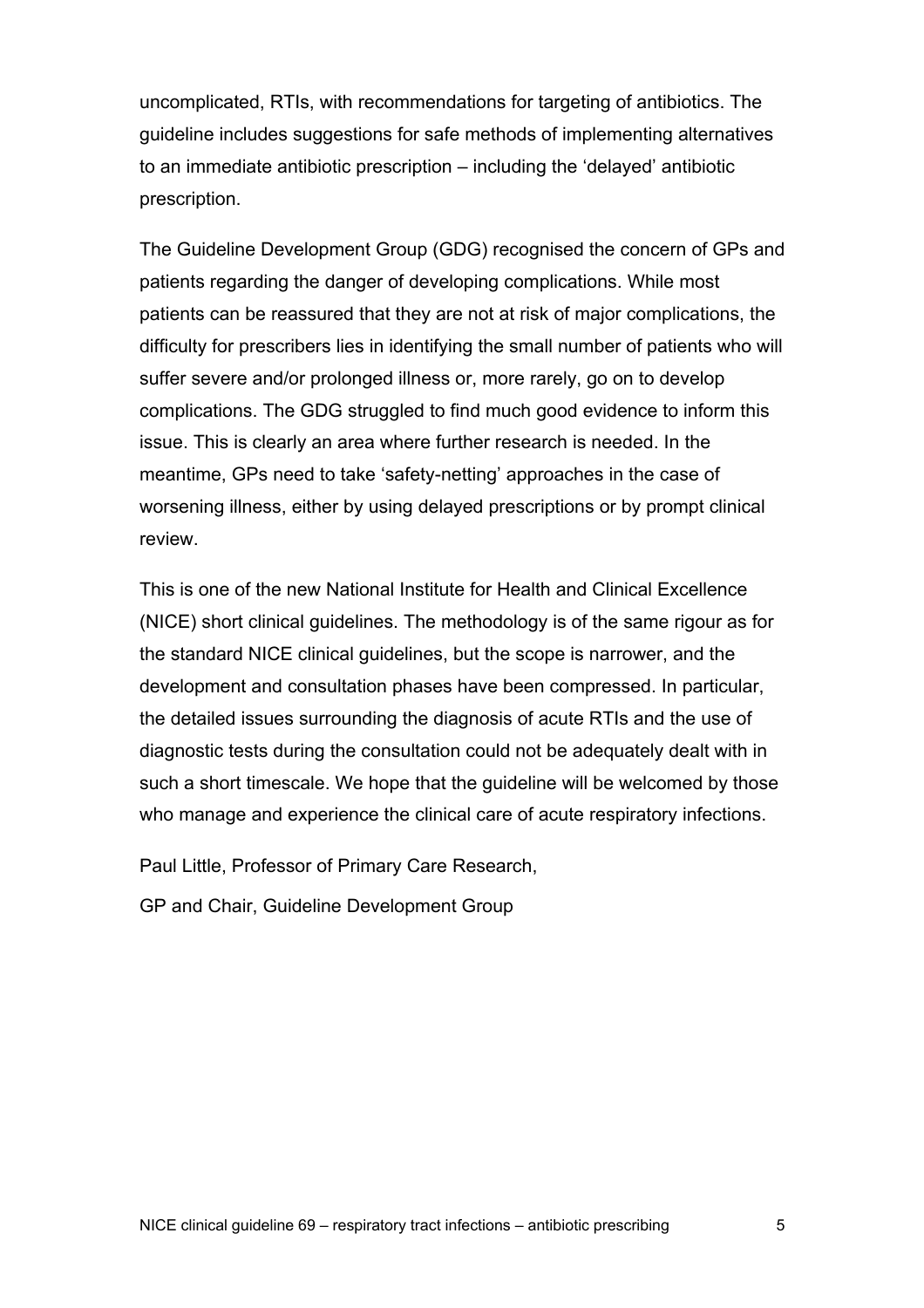## *Patient-centred care*

This guideline offers best practice advice on the care of adults and children (3 months and older) with RTIs, for whom immediate antibiotic prescribing is not indicated.

Treatment and care should take into account patients' needs and preferences. Adults and children (or their parents/carers) for whom immediate antibiotic prescribing is not indicated should have the opportunity to make informed decisions about their care and treatment, in partnership with their healthcare professionals. If patients do not have the capacity to make decisions, healthcare professionals should follow the Department of Health (2001) guidelines – 'Reference guide to consent for examination or treatment' (available from [www.dh.gov.uk](http://www.dh.gov.uk/)). Healthcare professionals should also follow a code of practice accompanying the Mental Capacity Act (summary available from [www.publicguardian.gov.uk](http://www.publicguardian.gov.uk/)).

If the patient is under 16, healthcare professionals should follow guidelines in 'Seeking consent: working with children' (available from [www.dh.gov.uk\)](http://www.dh.gov.uk/).

Good communication between healthcare professionals and patients is essential. It should be supported by evidence-based oral or written information tailored to the patient's needs. Treatment and care, and the information patients are given about it, should be culturally appropriate. It should also be accessible to people with additional needs such as physical, sensory or learning disabilities, and to people who do not speak or read English.

If the patient agrees, families and carers should have the opportunity to be involved in decisions about treatment and care.

Families and carers should also be given the information and support they need.

Care of young people in transition between paediatric and adult services should be planned and managed according to the best practice guidance described in 'Transition: getting it right for young people' (available from [www.dh.gov.uk](http://www.dh.gov.uk/)).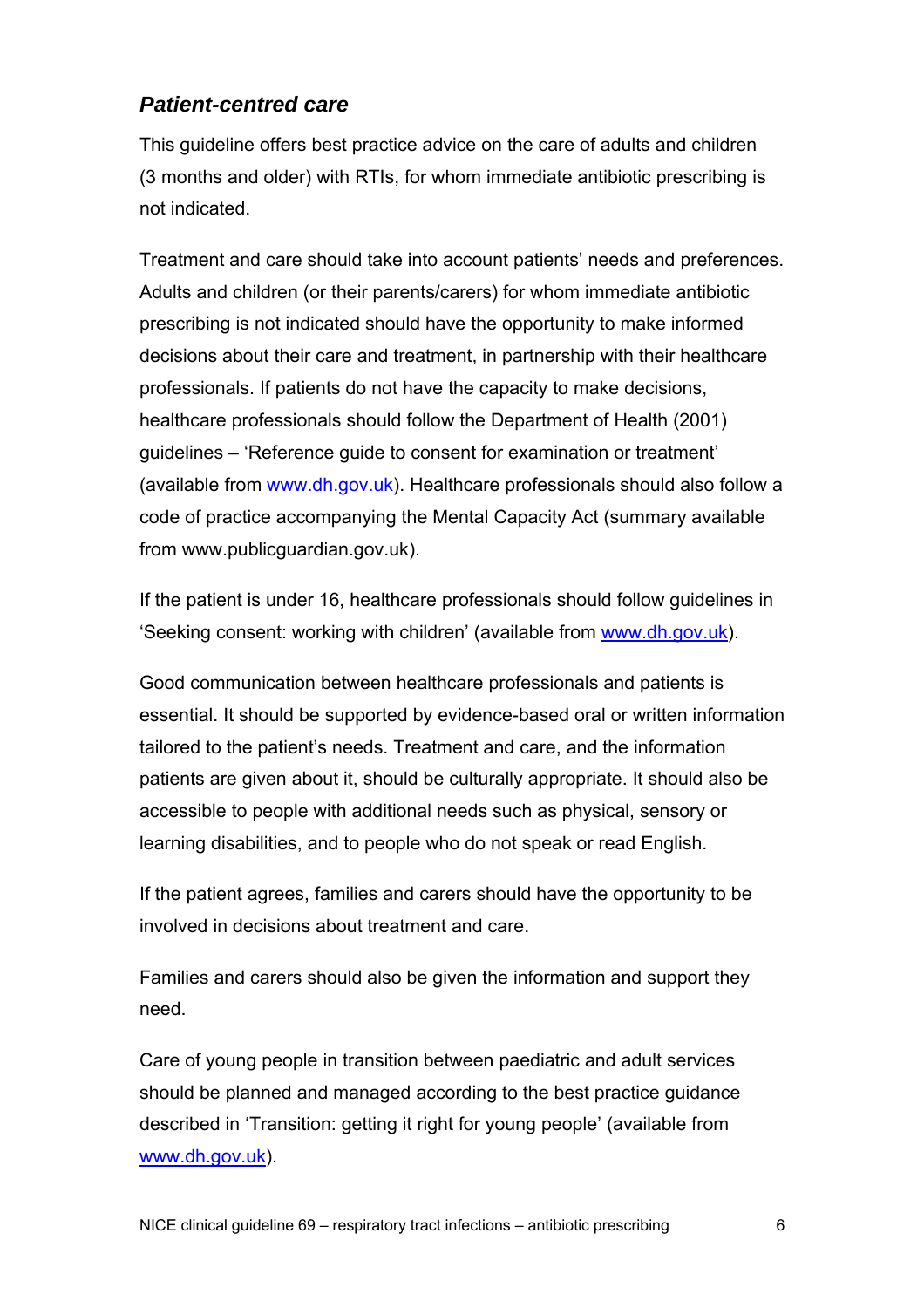Adult and paediatric healthcare teams should work jointly to provide assessment and services to young people with respiratory tract infection and any possible complications. Diagnosis and management should be reviewed throughout the transition process, and there should be clarity about who is the lead clinician to ensure continuity of care.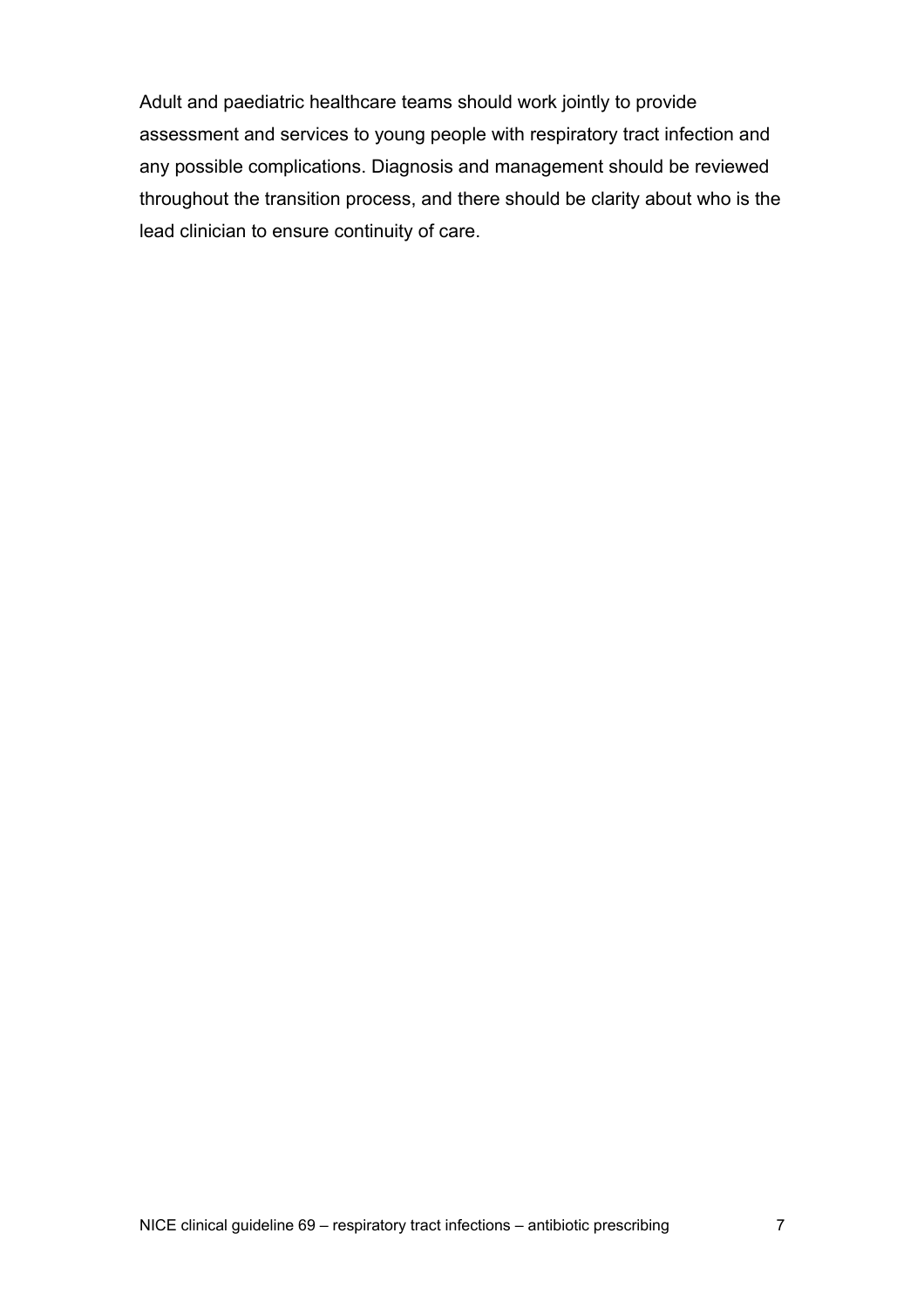## **1 Summary**

## *1.1 List of all recommendations*

**The clinical effectiveness and cost effectiveness of antibiotic management strategies for respiratory tract infections (RTIs) (section [2.2.3\)](#page-36-0)** 

- 1.1.1 At the first face-to-face contact in primary care, including walk-in centres and emergency departments, adults and children (3 months and older) presenting with a history suggestive of the following conditions should be offered a clinical assessment*:*
	- acute otitis media
	- acute sore throat/acute pharyngitis/acute tonsillitis
	- common cold
	- acute rhinosinusitis
	- acute cough/acute bronchitis.

The clinical assessment should include a history (presenting symptoms, use of over-the-counter or self medication, previous medical history, relevant risk factors, relevant comorbidities) and, if indicated, an examination to identify relevant clinical signs.

- 1.1.2 Patients' or parents'/carers' concerns and expectations should be determined and addressed when agreeing the use of the three antibiotic prescribing strategies (no prescribing, delayed prescribing and immediate prescribing).
- 1.1.3 A no antibiotic prescribing strategy or a delayed antibiotic prescribing strategy should be agreed for patients with the following conditions:
	- acute otitis media
	- acute sore throat/acute pharyngitis/acute tonsillitis
	- common cold
	- acute rhinosinusitis
	- acute cough/acute bronchitis.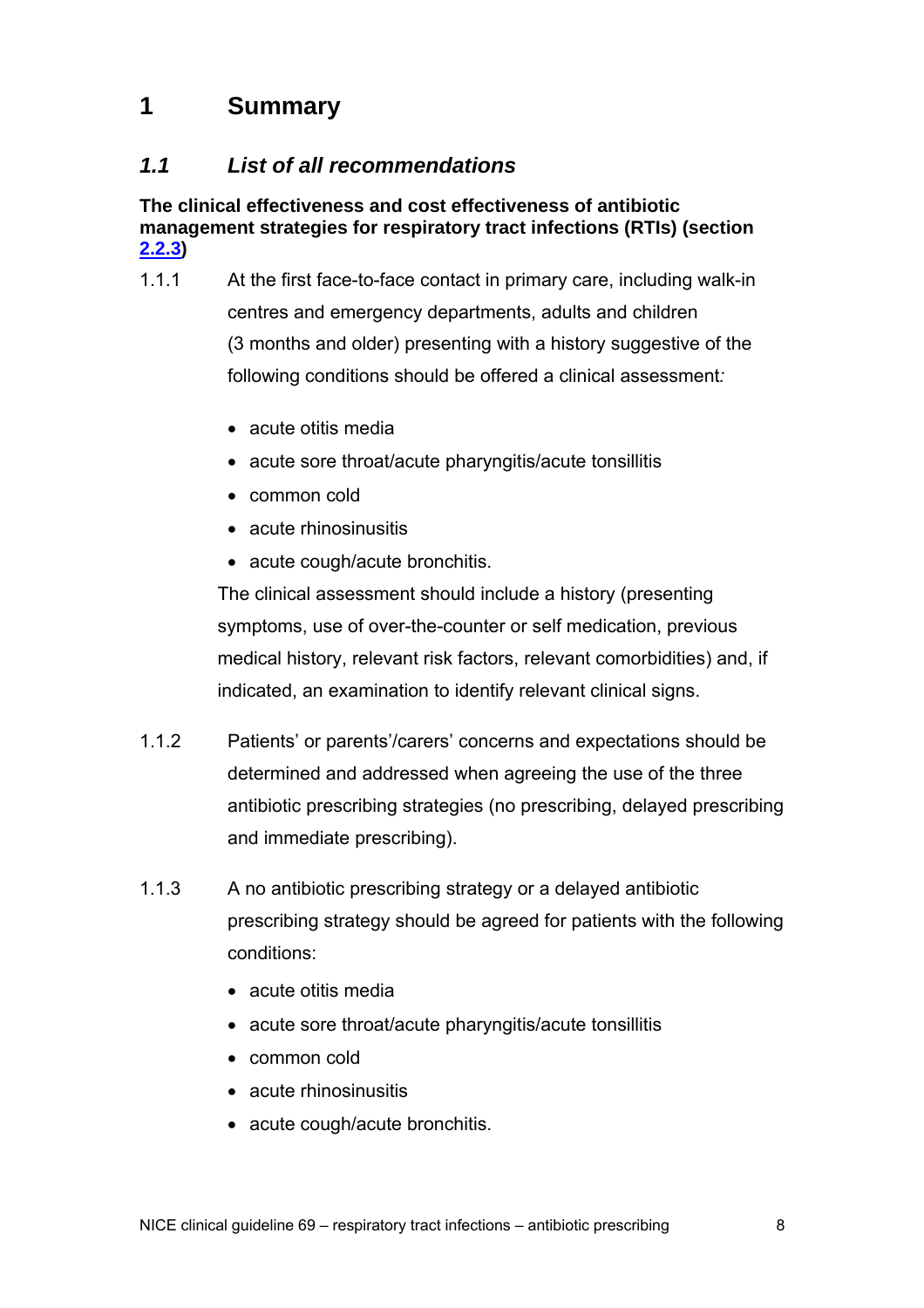<span id="page-8-0"></span>Depending on clinical assessment of severity, patients in the following subgroups can also be considered for an immediate antibiotic prescribing strategy (in addition to a no antibiotic or a delayed antibiotic prescribing strategy):

- bilateral acute otitis media in children younger than 2 years
- acute otitis media in children with otorrhoea
- acute sore throat/acute pharyngitis/acute tonsillitis when three or more Centor criteria<sup>[1](#page-8-0)</sup> are present.
- 1.1.4 For all antibiotic prescribing strategies, patients should be given:
	- advice about the usual natural history of the illness, including the average total length of the illness (before and after seeing the doctor):
		- − acute otitis media: 4 days
		- − acute sore throat/acute pharyngitis/acute tonsillitis: 1 week
		- − common cold: 1½ weeks
		- − acute rhinosinusitis: 2½ weeks
		- − acute cough/acute bronchitis: 3 weeks
	- advice about managing symptoms, including fever (particularly analgesics and antipyretics). For information about fever in children younger than 5 years, refer to 'Feverish illness in children' (NICE clinical guideline 47).
- 1.1.5 When the no antibiotic prescribing strategy is adopted, patients should be offered:
	- reassurance that antibiotics are not needed immediately because they are likely to make little difference to symptoms and may have side effects, for example, diarrhoea, vomiting and rash
	- a clinical review if the condition worsens or becomes prolonged.

NICE clinical guideline 69 – respiratory tract infections – antibiotic prescribing 9  $\overline{a}$  $1$  Centor criteria are: presence of tonsillar exudate, tender anterior cervical lymphadenopathy or lymphadenitis, history of fever and an absence of cough.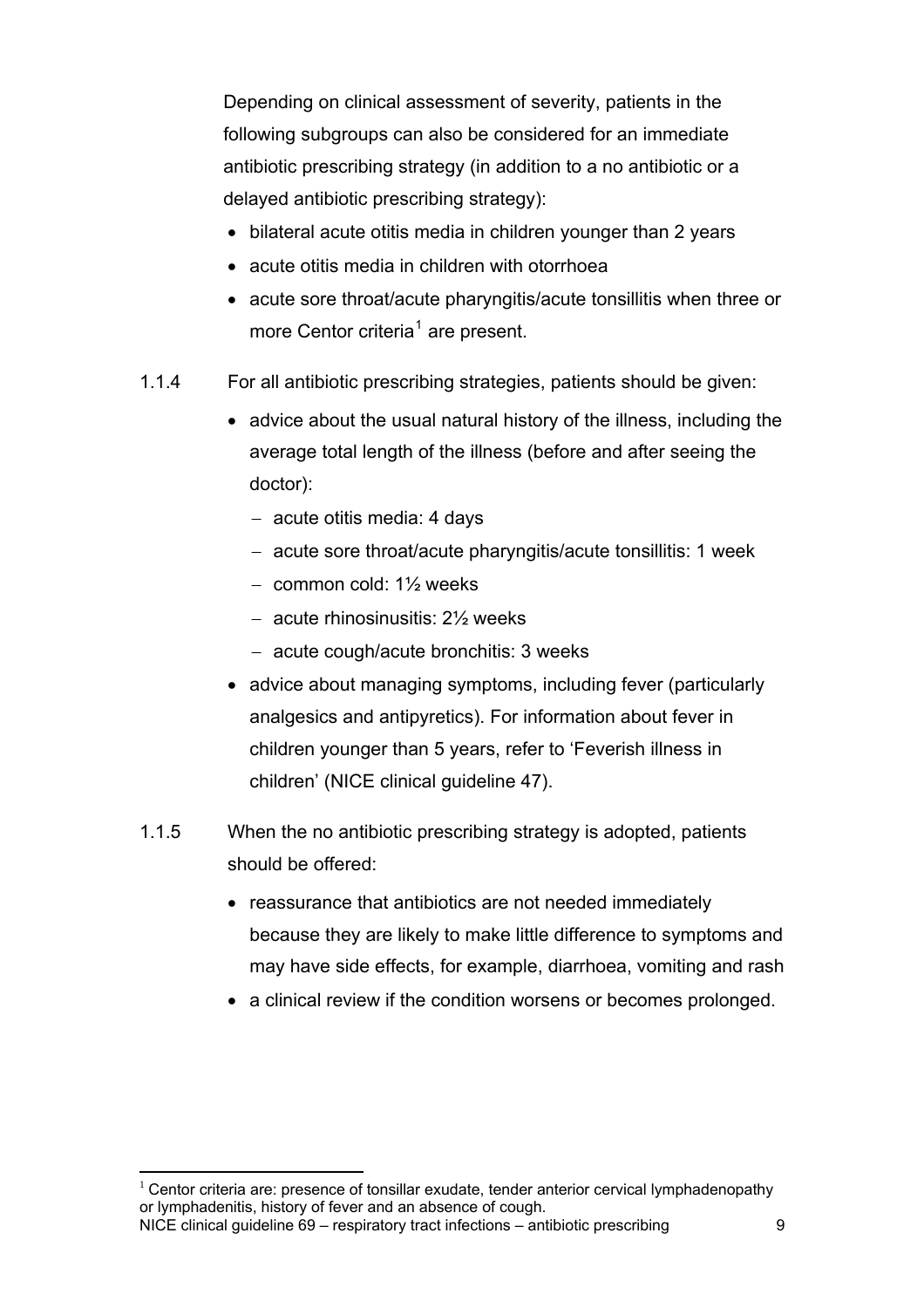- 1.1.6 When the delayed antibiotic prescribing strategy is adopted, patients should be offered:
	- reassurance that antibiotics are not needed immediately because they are likely to make little difference to symptoms and may have side effects, for example, diarrhoea, vomiting and rash
	- advice about using the delayed prescription if symptoms are not starting to settle in accordance with the expected course of the illness or if a significant worsening of symptoms occurs
	- advice about re-consulting if there is a significant worsening of symptoms despite using the delayed prescription.

A delayed prescription with instructions can either be given to the patient or left at an agreed location to be collected at a later date.

#### **Identifying those patients with RTIs who are likely to be at risk of developing complications (section [2.3.3\)](#page-76-0)**

- 1.1.7 An immediate antibiotic prescription and/or further appropriate investigation and management should only be offered to patients (both adults and children) in the following situations:
	- if the patient is systemically very unwell
	- if the patient has symptoms and signs suggestive of serious illness and/or complications (particularly pneumonia, mastoiditis, peritonsillar abscess, peritonsillar cellulitis, intraorbital and intracranial complications)
	- if the patient is at high risk of serious complications because of pre-existing comorbidity. This includes patients with significant heart, lung, renal, liver or neuromuscular disease, immunosuppression, cystic fibrosis, and young children who were born prematurely
	- if the patient is older than 65 years with acute cough and two or more of the following criteria, or older than 80 years with acute cough and one or more of the following criteria:
		- − hospitalisation in previous year
		- − type 1 or type 2 diabetes
		- − history of congestive heart failure

NICE clinical guideline 69 – respiratory tract infections – antibiotic prescribing 10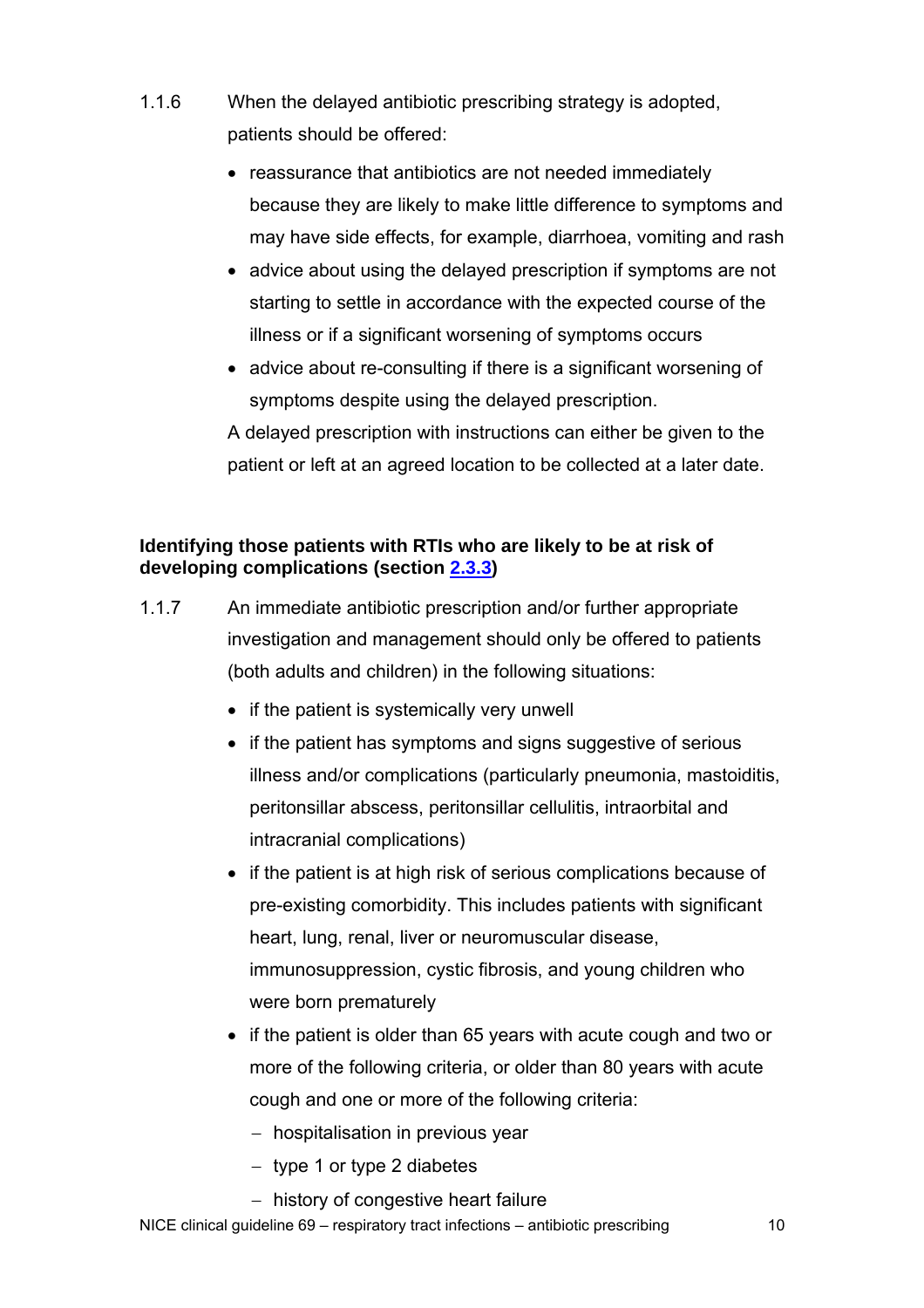− current use of oral glucocorticoids.

For these patients, the no antibiotic prescribing strategy and the delayed antibiotic prescribing strategy should not be considered.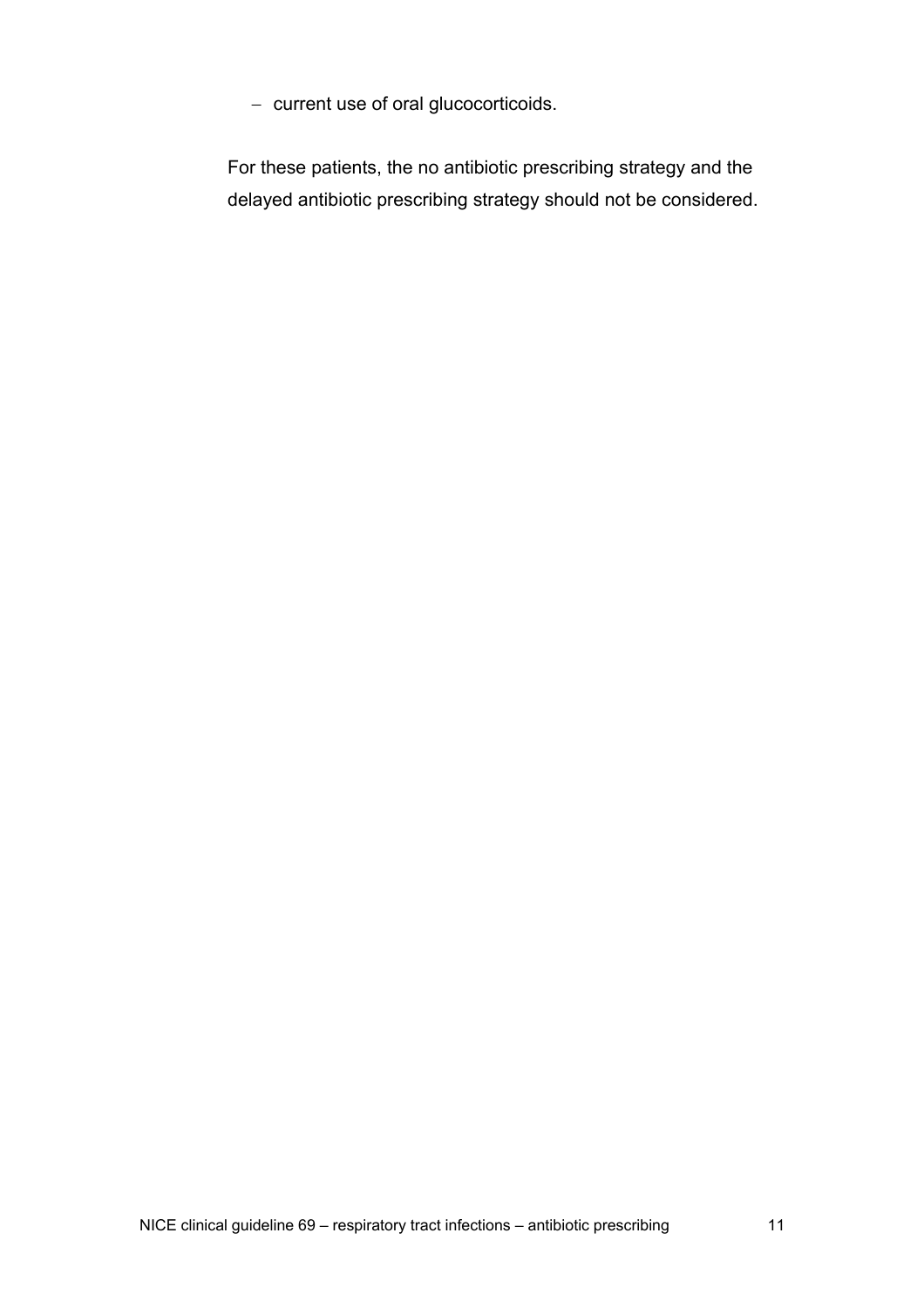## *1.2 Care pathway for respiratory tract infections*

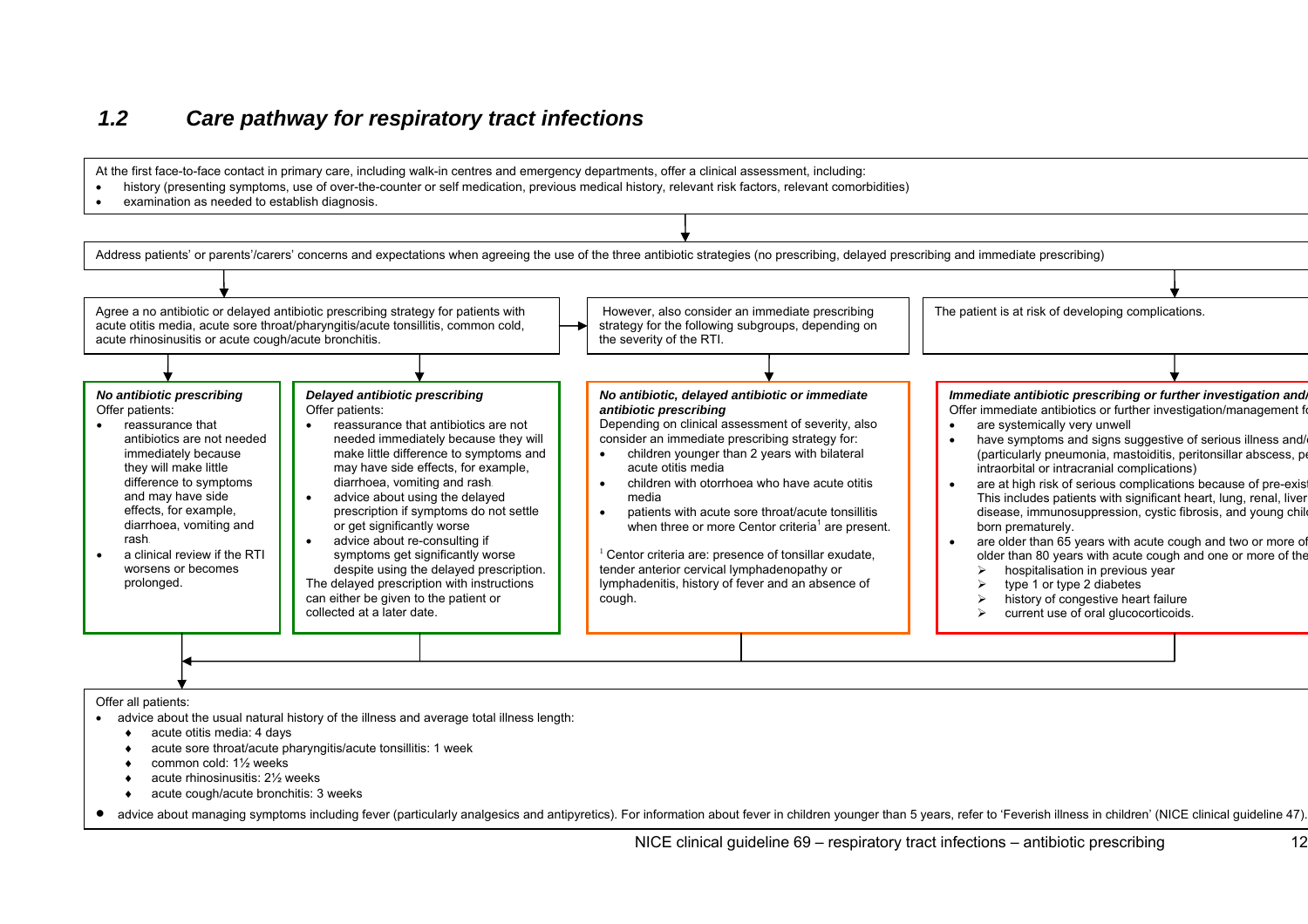## *1.3 Overview*

## **1.3.1 Prescribing of antibiotics for self-limiting respiratory tract infections in adults and children in primary care**

Respiratory tract infection (RTI) is defined as any infectious disease of the upper or lower respiratory tract. Upper respiratory tract infections (URTIs) include the common cold, laryngitis, pharyngitis/tonsillitis, acute rhinitis, acute rhinosinusitis and acute otitis media. Lower respiratory tract infections (LRTIs) include acute bronchitis, bronchiolitis, pneumonia and tracheitis. Antibiotics are commonly prescribed for RTIs in adults and children in primary care. General practice consultation rates in England and Wales show that a quarter of the population will visit their GP because of an RTI each year (Ashworth et al. 2005). RTIs are the reason for 60% of all antibiotic prescribing in general practice, and this constitutes a significant cost to the NHS. Annual prescribing costs for acute cough alone exceed £15 million (Lindbaek 2006).

There is evidence from randomised placebo-controlled trials (RCTs) that antibiotics have limited efficacy in treating a large proportion of RTIs in adults and children (see section 2). These include acute otitis media (AOM), acute cough/acute bronchitis, acute sore throat/acute pharyngitis/acute tonsillitis, acute rhinosinusitis and the common cold. These conditions are largely selflimiting and complications are likely to be rare if antibiotics are withheld. Therefore, these five common RTIs are the focus of this guideline. The inappropriate prescribing of antibiotics has the potential to cause drug-related adverse events, escalate the prevalence of antibiotic-resistant organisms in the community and increase primary care consultation rates for minor illness (Standing Medical Advisory Committee 1998).

Three different antibiotic management strategies can be used for patients with RTIs who present in primary care and other first face-to-face contact healthcare settings (such as emergency departments and walk-in centres): no antibiotic prescribing; delayed (or deferred) antibiotic prescribing (in which an antibiotic prescription is written for use at a later date should symptoms worsen); and immediate antibiotic prescribing. The decision agreed between healthcare professional and patient depends on both the healthcare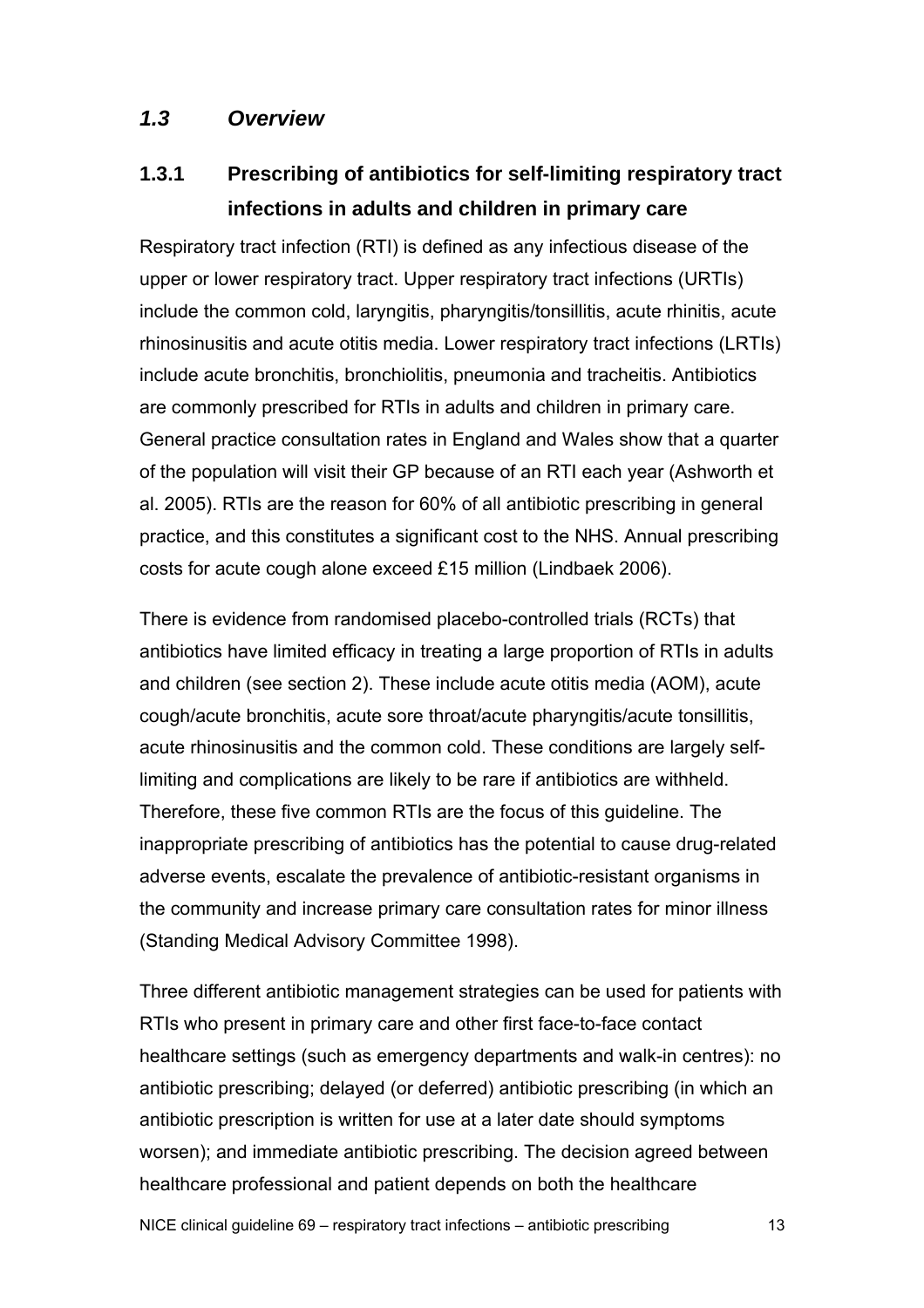professional's assessment of the risk of complications if antibiotics are withheld and the patient's expectations regarding an antibiotic prescription (Britten N et al. 2008; Butler et al. 1998). Perceived advantages of delayed prescribing as a strategy over no prescribing are that it offers a 'safety net' for the small proportion of patients who develop a complication, and that a patient expecting antibiotics may be more likely to agree with this course of action rather than with no prescribing. Delayed prescribing has therefore been advocated as an important management strategy to reduce inappropriate antibiotic prescribing (Little 2005).

Prescribing patterns for antibiotics for RTIs vary widely among general practices. Although delayed prescribing and no prescribing strategies have been advocated since the late 1990s (Little 2005), it is unclear to what extent they have been taken up in primary care in England and Wales.

There is currently no national clinical guideline in the UK relating to antibiotic prescribing in primary care for RTIs that are likely to be self-limiting. There is therefore a need for guidance for primary care and other first-contact healthcare professionals (GPs, nurse practitioners, pharmacists and those working in emergency departments) on:

- which RTIs do not require immediate antibiotic treatment
- which antibiotic management strategies could be offered once a decision has been made that the patient does not need immediate antibiotic treatment
- the clinical and cost effectiveness of delayed prescribing or no prescribing as management strategies during the consultation to ensure the appropriate use of antibiotics for RTIs.

This short clinical guideline aims to improve the care of adults and children (3 months or older) for whom immediate antibiotic prescribing is not clinically indicated by making evidence-based recommendations on antibiotic prescribing strategies. However, this guideline does not cover details of antibiotic regimens for the above five RTIs. Healthcare professionals should refer to the British National Formulary for choice of antibiotic and its dosage.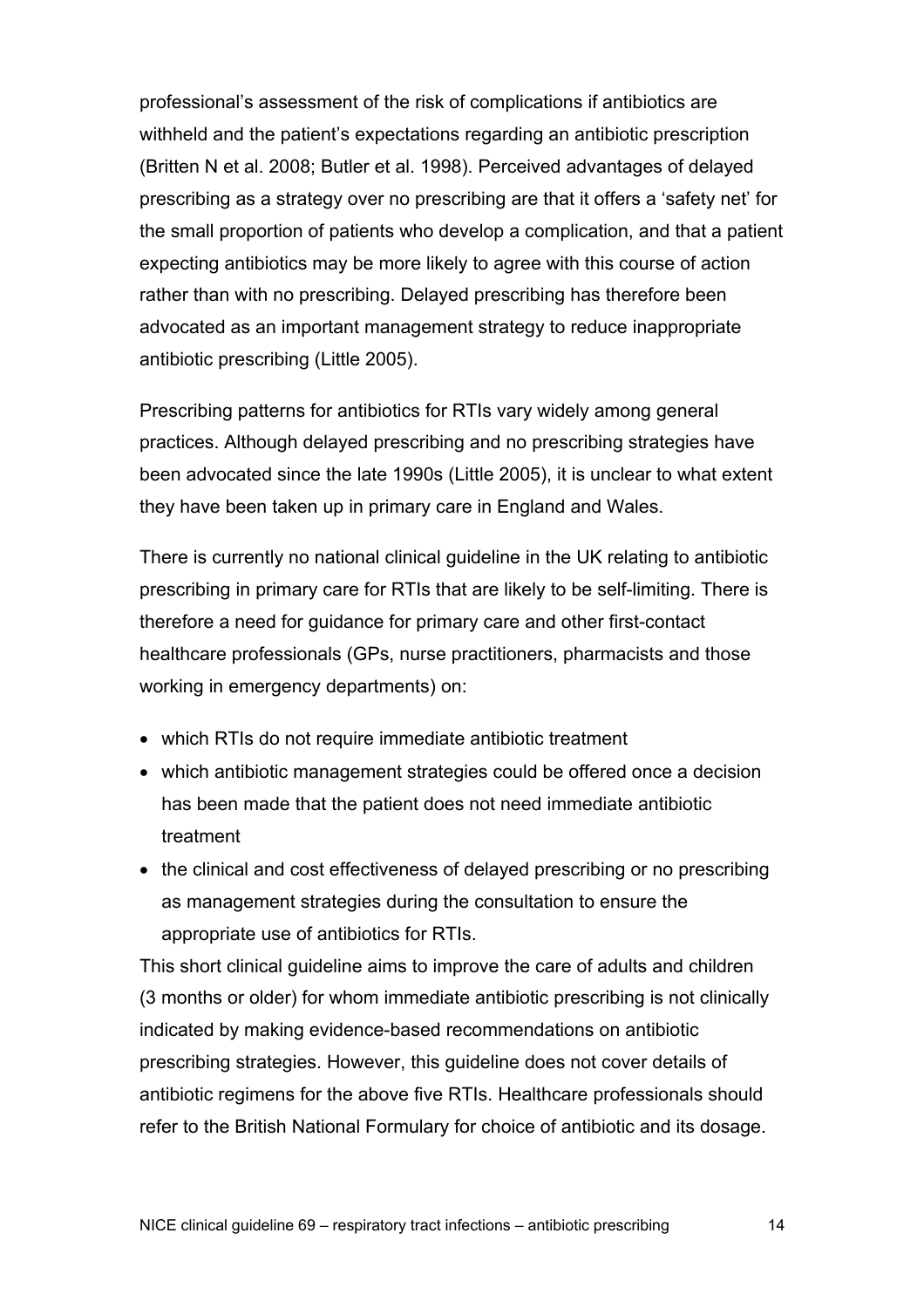## **1.3.2 The NICE short clinical guideline programme**

'Prescribing of antibiotics for self-limiting respiratory tract infections in adults and children in primary care' (NICE clinical guideline 69) is a NICE short clinical guideline.

For a full explanation of the process, see [www.nice.org.uk/guidelinesmanual](http://www.nice.org.uk/guidelinesmanual).

## **1.3.3 Using this guideline**

This document is intended to be relevant to primary care and community settings where face-to-face contact takes place between patients and healthcare professionals. These settings include general practices, community pharmacies, NHS walk-in centres, NHS out-of-hours services and primary medical and nursing care provided in emergency departments. The target population is adults and children (3 months and older) for whom immediate antibiotic prescribing is not indicated.

This is the full version of the guideline. It is available from [www.nice.org.uk/CG069](http://www.nice.org.uk/CG069). Printed summary versions of this quideline are available: 'Understanding NICE guidance' (a version for patients and carers) and a quick reference guide (for healthcare professionals). These are also available from [www.nice.org.uk/CG069](http://www.nice.org.uk/CG069).

## **1.3.4 Using recommendations and supporting evidence**

The GDG reviewed the evidence and for each clinical question the GDG was presented with a summary of the clinical evidence and, where appropriate, economic evidence derived from the studies reviewed and appraised. From this information the GDG was able to derive the guideline recommendations. The link between the evidence and the view of the GDG in making each recommendation is made explicit in the accompanying evidence to recommendations sections.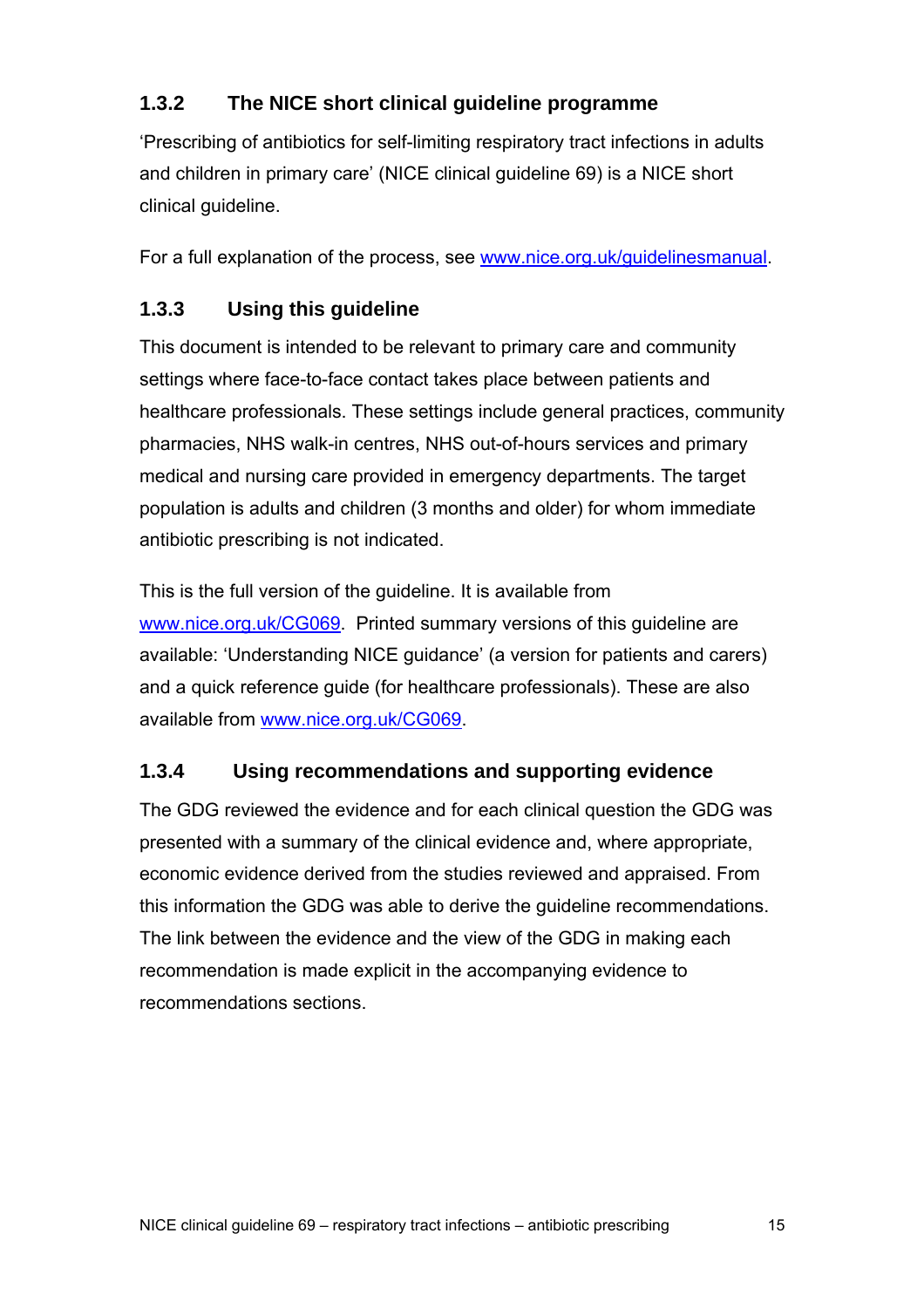## <span id="page-15-0"></span>**2 Evidence review and recommendations**

## *2.1 Overview of the efficacy of antibiotics for RTIs in primary care*

## **2.1.1 Introduction**

 $\overline{a}$ 

This short clinical guideline seeks to optimise the use of antibiotic prescribing for RTIs in adults and children presenting in primary care settings. The conditions included in the review are those common RTIs presenting in primary care where antibiotic prescribing is often considered for resolving symptoms and preventing complications. The five RTIs covered in this short clinical guideline are: acute otitis media (AOM), acute sore throat/acute pharyngitis/acute tonsillitis, the common cold, acute rhinosinusitis and acute cough/acute bronchitis. These are the five most common RTIs consulted for in UK general practice $2$ .

The aim of this overview section is to summarise the evidence on antibiotic efficacy for the above five RTIs. It provides the rationale for the conduct of this short clinical guideline, which is to ascertain the clinical effectiveness and cost effectiveness of specific antibiotic management strategies for RTIs (see section 2).

The overview draws on recently published systematic reviews (the Cochrane Library) and other relevant studies. The identified evidence is summarised and presented narratively.

This overview is to demonstrate the efficacy of antibiotics in treating RTIs (acute otitis media [AOM], acute sore throat/acute pharyngitis/acute tonsilitis, the common cold, acute rhinosinusitis and acute cough/acute bronchitis) in adults and children presenting in primary care settings. The term 'acute rhinosinusitis' is used instead of 'acute sinusitis' for consistency throughout

 $2$  Since studies and practitioners use slightly different terms for RTIs, the terminology used in this guideline for RTIs provides covers a range of acute symptoms and also a suspected diagnosis if appropriate. For example:

<sup>•</sup> Acute otitis media (AOM) is a diagnosis made from the symptoms and by examining the eardrum. Two common symptoms of AOM are otalgia (acute earache) and otorrhoea.

<sup>•</sup> Acute cough/acute bronchitis – acute cough is the main symptom of acute bronchitis.

<sup>•</sup> Diagnoses of acute sore throat include viral/bacterial pharyngitis and tonsillitis.

NICE clinical guideline 69 – respiratory tract infections – antibiotic prescribing 16 • Acute rhinosinusitis is also referred to as acute sinusitis in some medical literature.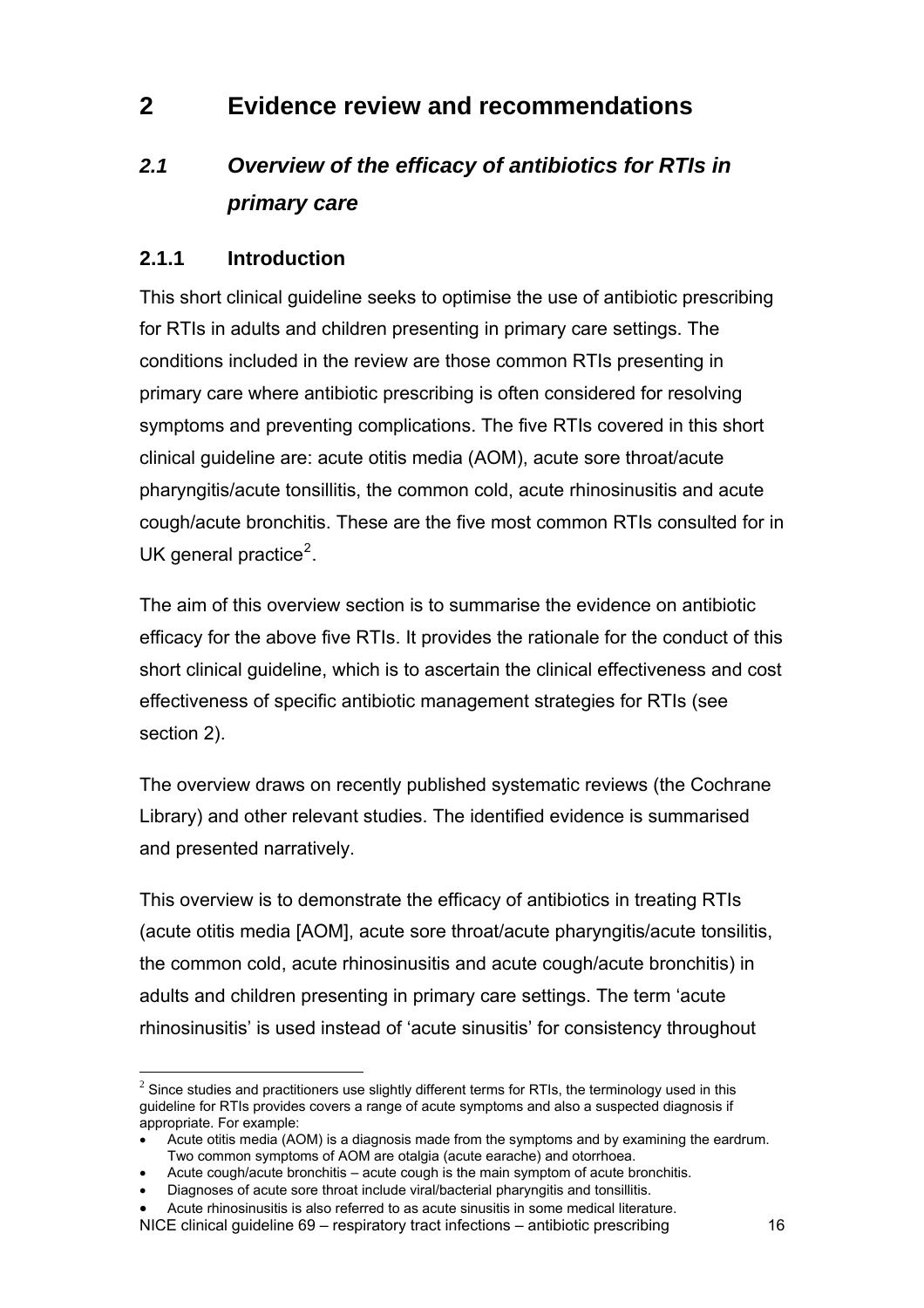<span id="page-16-0"></span>this guideline because acute rhinosinusitis is the terminology that is currently internationally accepted. However, in some medical literature, studies still refer to the condition as acute sinusitis.

## **2.1.2 Overview**

#### *Acute otitis media (AOM)*

One Cochrane systematic review on the efficacy of antibiotics for AOM was identified (Glasziou et al. 2004). This Cochrane review included 8 randomised controlled trials (RCTs) involving 2287 children (6 months to 15 years) of either gender without tympanostomy tubes, suffering from AOM, irrespective of the setting from which they were recruited. The type of intervention in the studies was any antibiotic therapy versus placebo. The studies were set in primary care (general practice) (4) and hospital (1) (randomised by hospital pharmacy). The settings of the other 3 studies were unknown.

This Cochrane review carried out meta-analyses using pooled relative risk (RR) on patient-relevant outcomes (symptoms or problems that are important to patients' sense of wellbeing) and other key outcomes. The two key patient-relevant outcomes of the reviews were duration and severity of pain and hearing problems (mid- to long-term) caused by fluid in the middle ear. The other two key outcomes were adverse events (vomiting, diarrhoea, rash) and progression of symptoms (complication – contralateral otitis media).

#### **Outcome 1: duration and severity of pain**

In the meta-analyses, duration and severity of pain was not significantly reduced by antibiotics in the first 24 hours (RR = 1.02, 95% confidence interval [CI] 0.85 to 1.22,  $p = 0.91$  (4 studies) but was significantly reduced by antibiotics on days 2 to 7 (pooled RR =  $0.70$ , 95% CI 0.60 to 0.81,  $p < 0.00001$ , number needed to treat<sup>[3](#page-16-0)</sup> [NNT] = 15, 95% CI 11 to 24) (8 studies).

#### *Generalisability to primary care settings*

 $\overline{a}$ 

Within the 4 studies that reported the duration and severity of pain in the first 24 hours, only 1 was from primary care setting. The study sample in this investigation was 229 children. The result of this individual study was

NICE clinical guideline 69 – respiratory tract infections – antibiotic prescribing 17  $3$  For a more detailed definition of number need to treat (NNT), please refer to the glossary.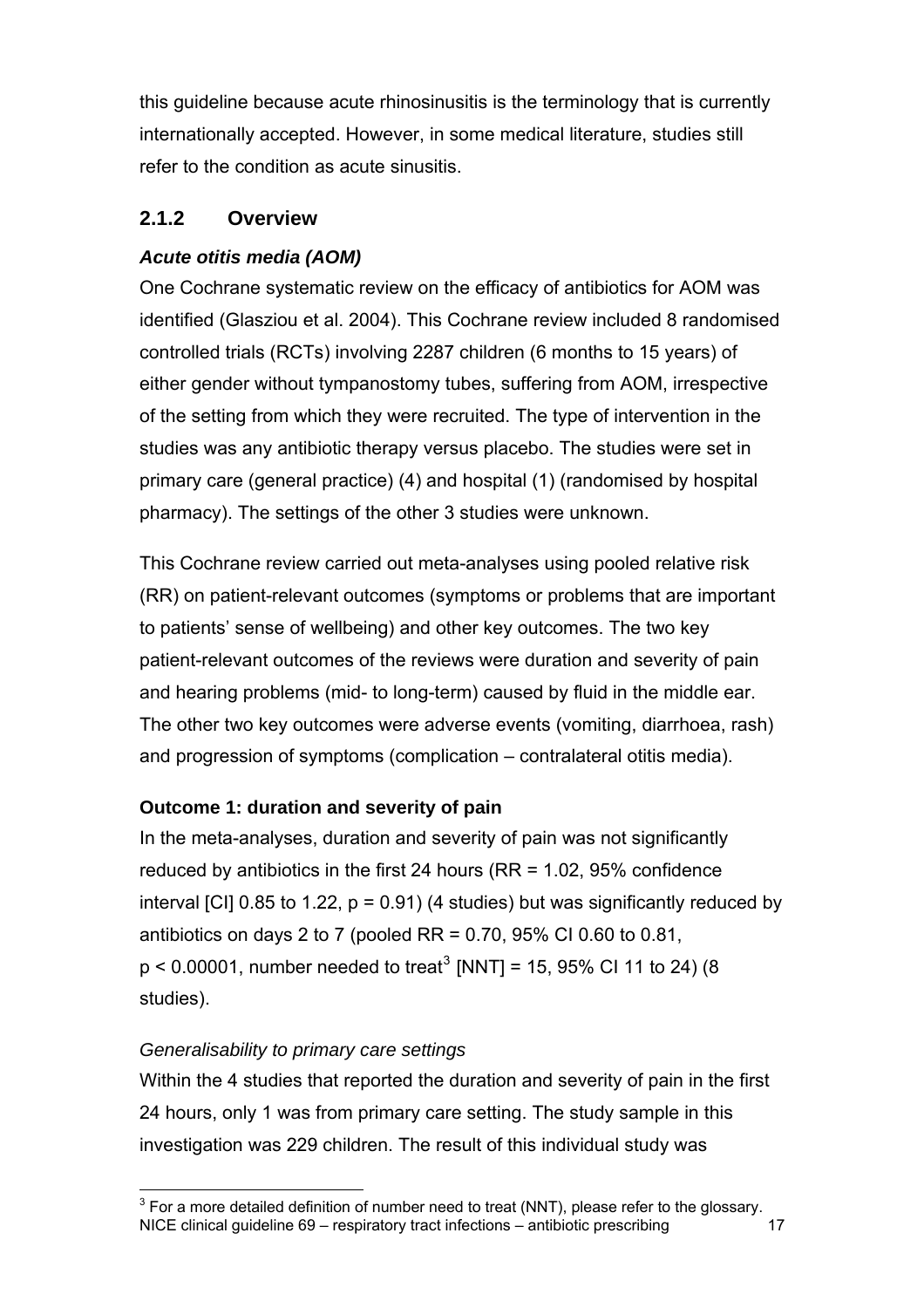$RR = 0.99$ , 95% CI 0.75 to 1.30, which was not significant. Within the 8 studies that had outcomes for days 2 to 7, only 3 studies were set in general practice. The total study sample of these 3 studies was 586 children. The results of these 3 individual primary care studies were RR = 0.89, 95% CI 0.41 to 1.93; RR = 0.71, 95% CI 0.43 to 1.18 and RR = 0.82, 95% CI 0.68 to 0.98, respectively; (2 of the 3 studies showed nonsignificant results).

#### **Outcome 2: hearing problems**

For the outcome of hearing problems, no significant difference in the meta-analysis for tympanometry results was reported at 1 month (3 studies) or 3 months (2 studies) after the acute episode, suggesting no beneficial effect of antibiotics on hearing (1 month: pooled  $RR = 0.94$ , 95% CI 0.75 to 1.19,  $p = 0.6$ ; 3 months: pooled RR = 0.80, 95% CI 0.55 to 1.16,  $p = 0.2$ ).

#### *Generalisability to primary care settings*

Two studies from the analyses (at 1 month) were set in general practices with a total study sample of 323 children (RR =  $0.74$ , 95% CI 0.49 to 1.13 and  $RR = 1.05$ , 95% CI 0.74 to 1.48, respectively), and 1 study (out of 2) from the 3-month analysis was set in primary care, with a study sample of 221 children (RR = 0.65, 95% CI 0.40 to 1.07).

#### **Outcome 3: adverse events**

As well as patient-relevant outcomes, 4 studies in the Cochrane systematic review reported adverse events experienced by individual children (side effects of antibiotics such as nausea, diarrhoea and rash). When all 4 studies were combined, the results showed that children who took antibiotics were more at risk of having adverse events compared with the placebo group (pooled RR = 1.60, 95% CI 1.19 to 2.16, p = 0.002).

#### *Generalisability to primary care settings*

Out of these 4 studies, 2 were reported as primary care-based with a total study sample of 472 children. The RRs for the 2 individual studies were 1.52 (95% CI 1.09 to 2.13) and 1.75 (95% CI 0.90 to 3.42).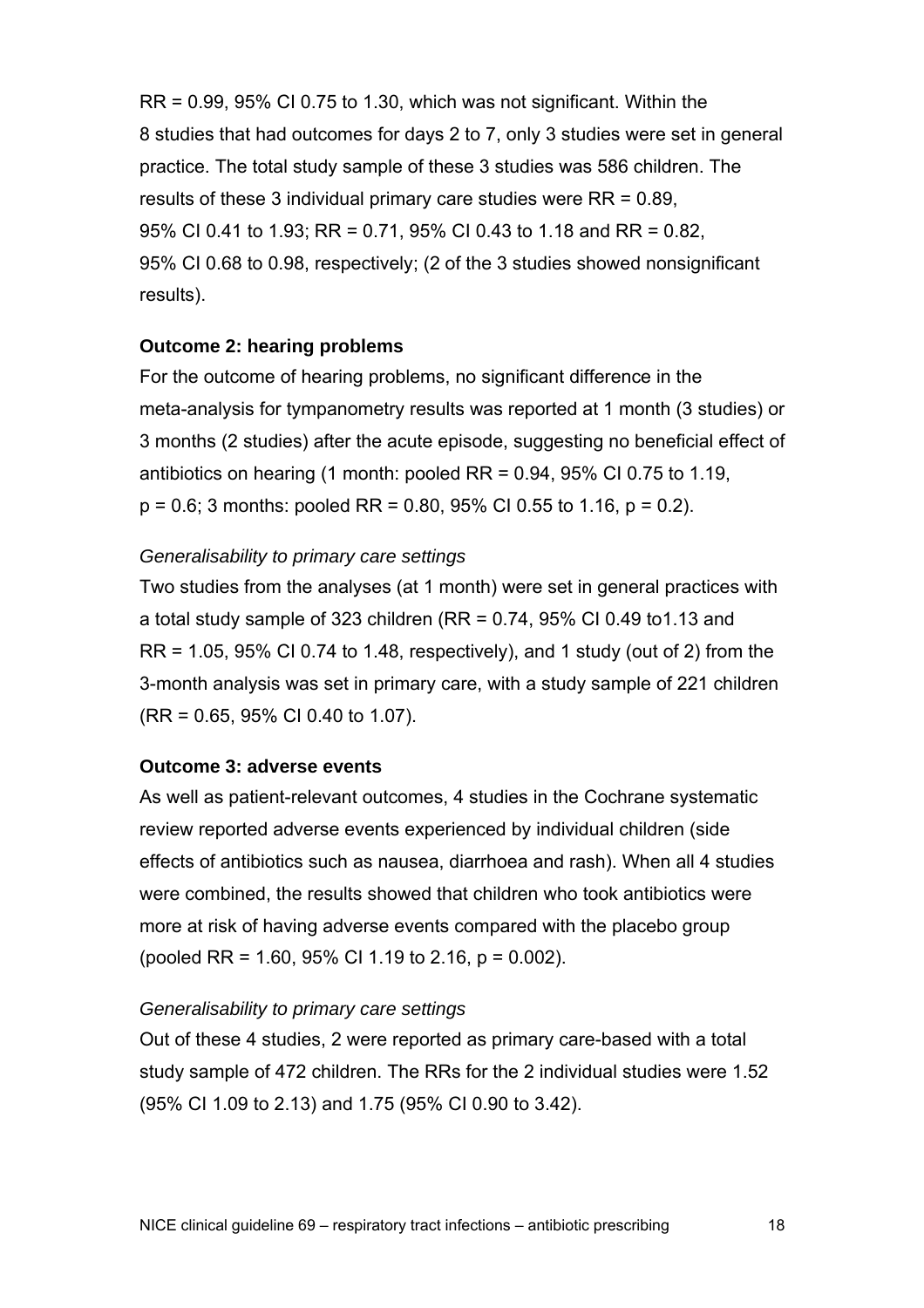#### **Outcome 4: progression of symptoms**

In terms of progression of symptoms, the meta-analysis showed no beneficial effect of antibiotics in reducing contralateral otitis (3 studies) (pooled RR = 0.48, 95% CI 0.17 to 1.33, p = 0.2).

#### *Generalisability to primary care settings*

Only 1 study was from a primary care setting (RR = 0.91, 95% CI 0.60 to 1.38). In just over 2000 children studied in this Cochrane review, only one case of mastoiditis was recorded, suggesting that mastoiditis is a rare complication of AOM.

#### **Individual patient data meta-analysis (IPDM)**

Apart from the Cochrane systematic review (Glasziou et al. 2004), another meta-analysis with individual patient data on antibiotics for AOM (Rovers et al. 2006) was also identified for inclusion in this overview. Unlike the Cochrane review (Glasziou et al. 2004), which had a wide age range (6 months to 15 years), this IPDM identified subgroups of children who would and would not benefit more than others from treatment with antibiotics. A total of 6 randomised trials were included and individual patient data from 1643 children aged between 6 months and 12 years were validated and re-analysed. The primary outcome of the study was a protracted episode of AOM (consisting of pain, fever or both at 3 to 7 days).

The results showed that, relative to placebo, the overall RR for symptoms at 3 to 7 days with antibiotics was 0.83 (95% CI 0.78 to 0.89; NNT = 8). When pain and fever were analysed separately, results for both outcomes showed a modest effect of antibiotics in reducing pain at 3 to 7 days (RR = 0.86, 95% CI 0.81 to 0.91, NNT = 10) and reducing fever at 3 to 7 days (RR = 0.95, 95% CI 0.92 to 0.98, NNT = 20).

NICE clinical guideline 69 – respiratory tract infections – antibiotic prescribing 19 Further analyses for the primary outcome (pain, fever or both at 3 to 7 days) also showed that the effect of antibiotics was modified by age and bilateral AOM, and by otorrhoea. In children younger than 2 years with bilateral AOM, 30% of the antibiotics group and 55% of the control group still had pain, fever or both at 3 to 7 days, with RR = 0.64 (95% CI 0.62 to 0.80; NNT = 4). In contrast, in children aged 2 years or older, there was no significant difference between the two groups in pain, fever or both at 3 to 7 days (RR = 0.80, 95%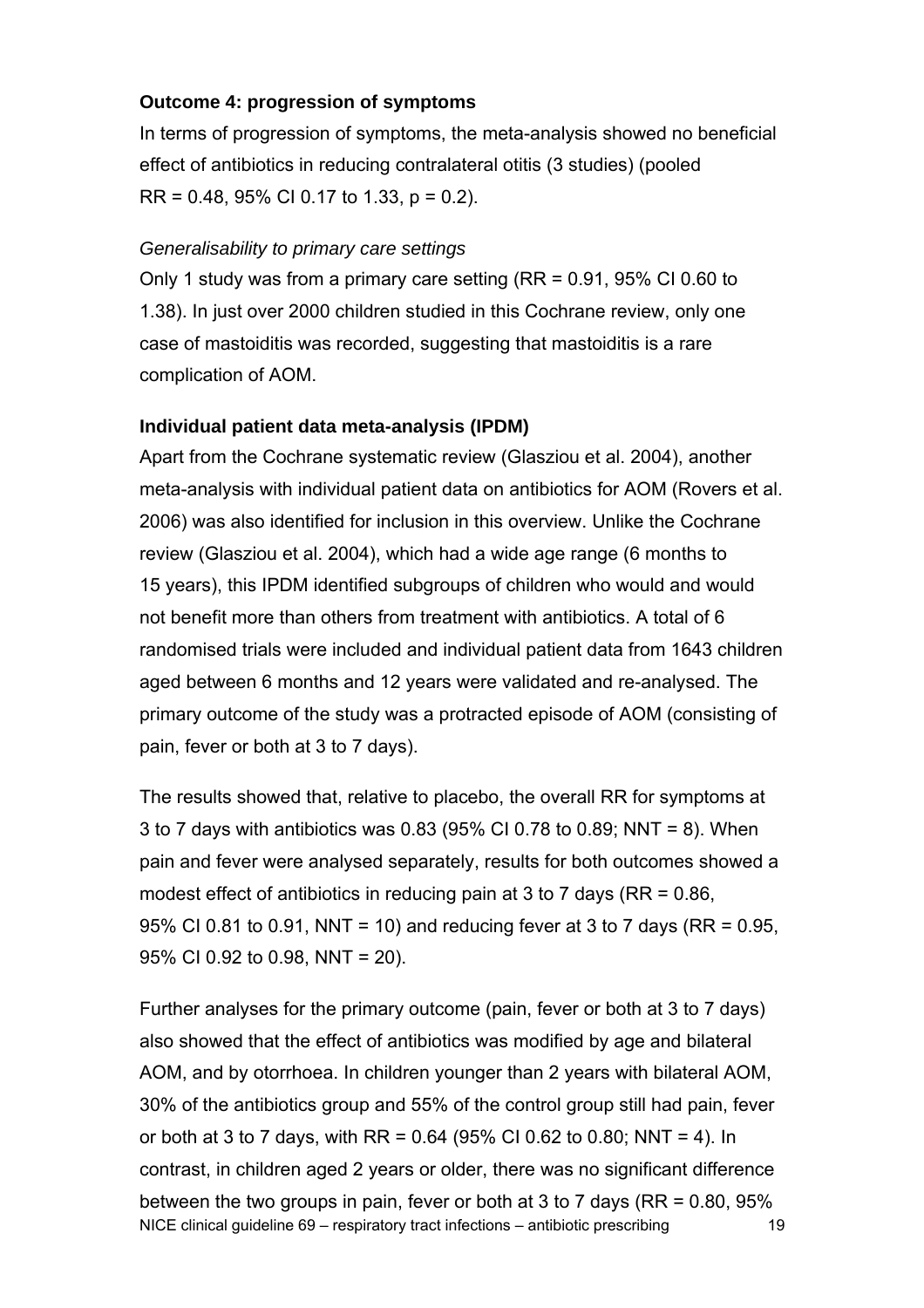CI 0.70 to 1.02). Pain, fever or both were still reported at 3 to 7 days in 24% of children with otorrhoea in the antibiotics group and 60% of children with otorrhoea in the control group, with  $RR = 0.52$  (95% CI 0.37 to 0.73; NNT = 3). The risk difference, which was 36%, was much greater than the risk difference for children without otorrhoea in the two groups (14%). This suggests that children with otorrhoea seemed to benefit more from treatment with antibiotics irrespective of other characteristics.

The summary findings of the Cochrane review and the IPDM are as follows. Antibiotics for AOM are effective only in reducing duration of pain in children aged between 6 months and 15 years. The NNT in order to prevent one child from having some pain after 2 days was 15, and children who took antibiotics were more at risk of having adverse events. However, despite possible adverse reactions, antibiotics seem to be beneficial in children younger than 2 years with bilateral AOM (NNT = 4), and in children with both AOM and otorrhoea (NNT = 3). However, the pain on day 3 for those children who still have pain is mild and most parents used suboptimal doses of analgesics (Little et al. 2001). Hence, it is debatable whether it is worthwhile to treat children with antibiotics, particularly when analgesic use to relieve pain has not been optimised.

#### *Acute cough/acute bronchitis*

One Cochrane systematic review on the efficacy of antibiotics for acute bronchitis was identified (Fahey et al. 2004). The authors of this review included 9 RCTs involving 750 children and adults (aged 8 years and over) with acute bronchitis or acute productive cough without underlying pulmonary disease. Both smokers and non-smokers were included in the primary analysis and the duration of illness at entry was less than 30 days. The type of intervention in the studies was any antibiotic therapy versus placebo. The review excluded trials with patients diagnosed with pre-existing chronic bronchitis (that is, acute exacerbation of chronic bronchitis). The 9 studies were set in primary care (general practice) (5), a hospital ambulatory screening clinic (1) and hospital outpatient units (3).

This Cochrane review carried out meta-analyses using the pooled RR of having a cough, improvement on clinician's global assessment, having an

NICE clinical guideline 69 – respiratory tract infections – antibiotic prescribing 20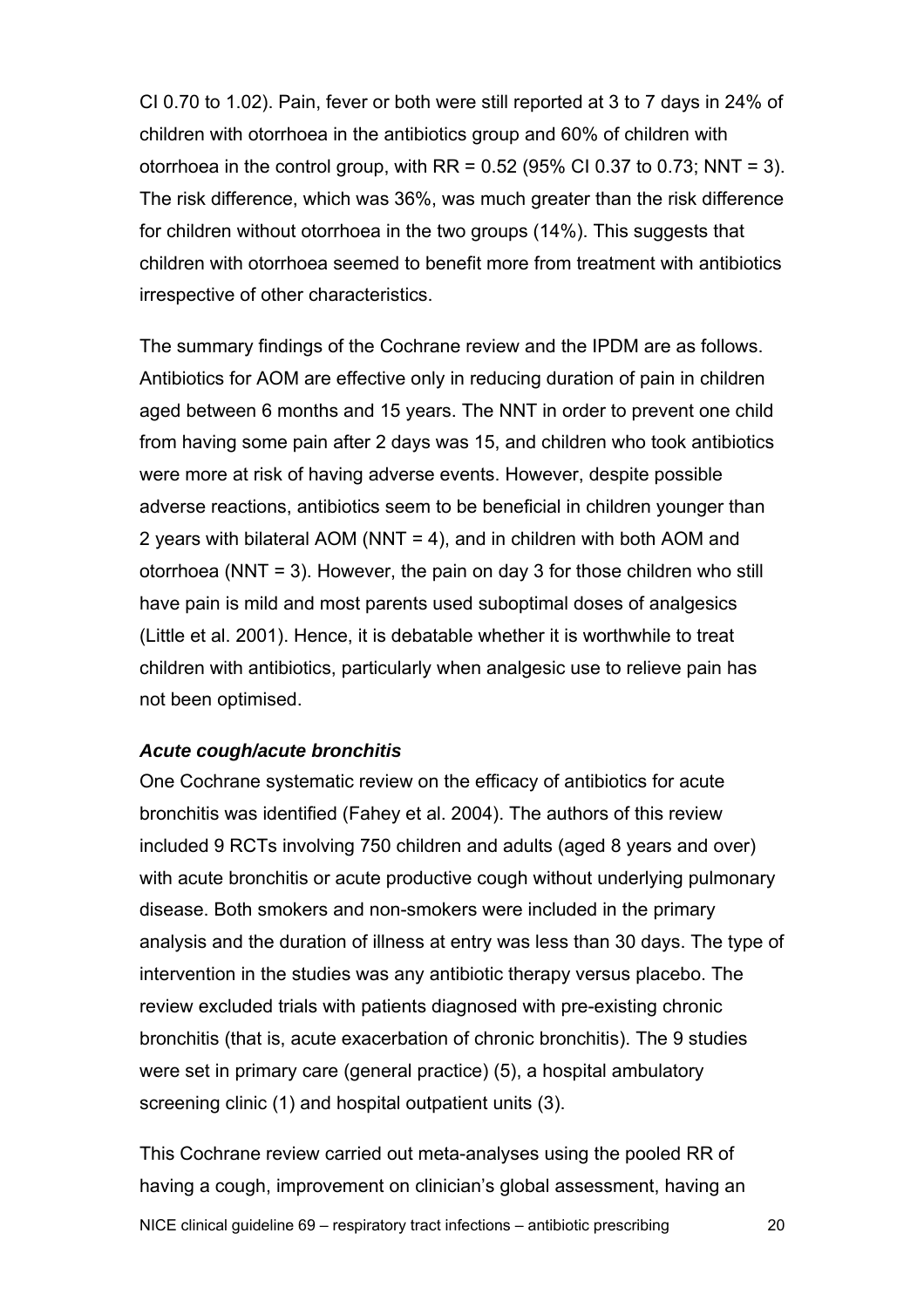abnormal lung examination, duration of cough, duration of feeling ill and adverse events.

#### **Outcome 1: patients with cough**

Overall, this Cochrane review showed that patients receiving antibiotics had better outcome for cough than the patients receiving placebo. Results from the meta-analyses showed that patients receiving antibiotics were less likely to have a cough 7 to 14 days after the initiation of treatment (4 studies) (pooled RR = 0.64, 95% CI 0.49 to 0.85, p = 0.002).

#### *Generalisability to primary care settings*

All 4 studies documenting a cough 7 to 14 days after initiating treatment were from primary care settings. The NNT in order to prevent one patient having a cough was 5, with 95% CI 3 to 14.

#### **Outcome 2: improvement on clinician's global assessment**

Results from the meta-analysis showed that patients receiving antibiotics were less likely to show no improvement on clinician's global assessment (6 studies) (pooled RR =  $0.52$ , 95% CI 0.31 to 0.87, p not provided) but the NNT was relatively high (NNT =  $14$ , 95% CI 8 to 50).

#### *Generalisability to primary care settings*

Of the 6 studies, 4 were from primary care settings, with a total sample of 473. The 4 studies individually showed no differences between antibiotics and placebo (RR = 0.46, 95% CI 0.18 to 1.16; RR = 0.42, 95% CI 0.11 to 1.57; RR = 0.52, 95% CI 0.25 to 1.09; RR = 1.73, 95% CI 0.16 to 18.20, respectively).

#### **Outcome 3: abnormal lung examination**

For the outcome abnormal lung examination, the meta-analysis showed that patients receiving antibiotics were less likely to have an abnormal lung examination (5 studies) (pooled RR = 0.54, 95% CI 0.41 to 0.70, p < 0.00001; NNT = 11, 95% CI 6 to 50) compared with the placebo group.

#### *Generalisability to primary care settings*

NICE clinical guideline 69 – respiratory tract infections – antibiotic prescribing 21 Of the 5 studies, 4 were from primary care settings, with a total sample of 270. The pooled results of the meta-analysis of the 5 studies were heavily skewed by 1 large trial from a hospital setting that constituted 77.8% of the weight of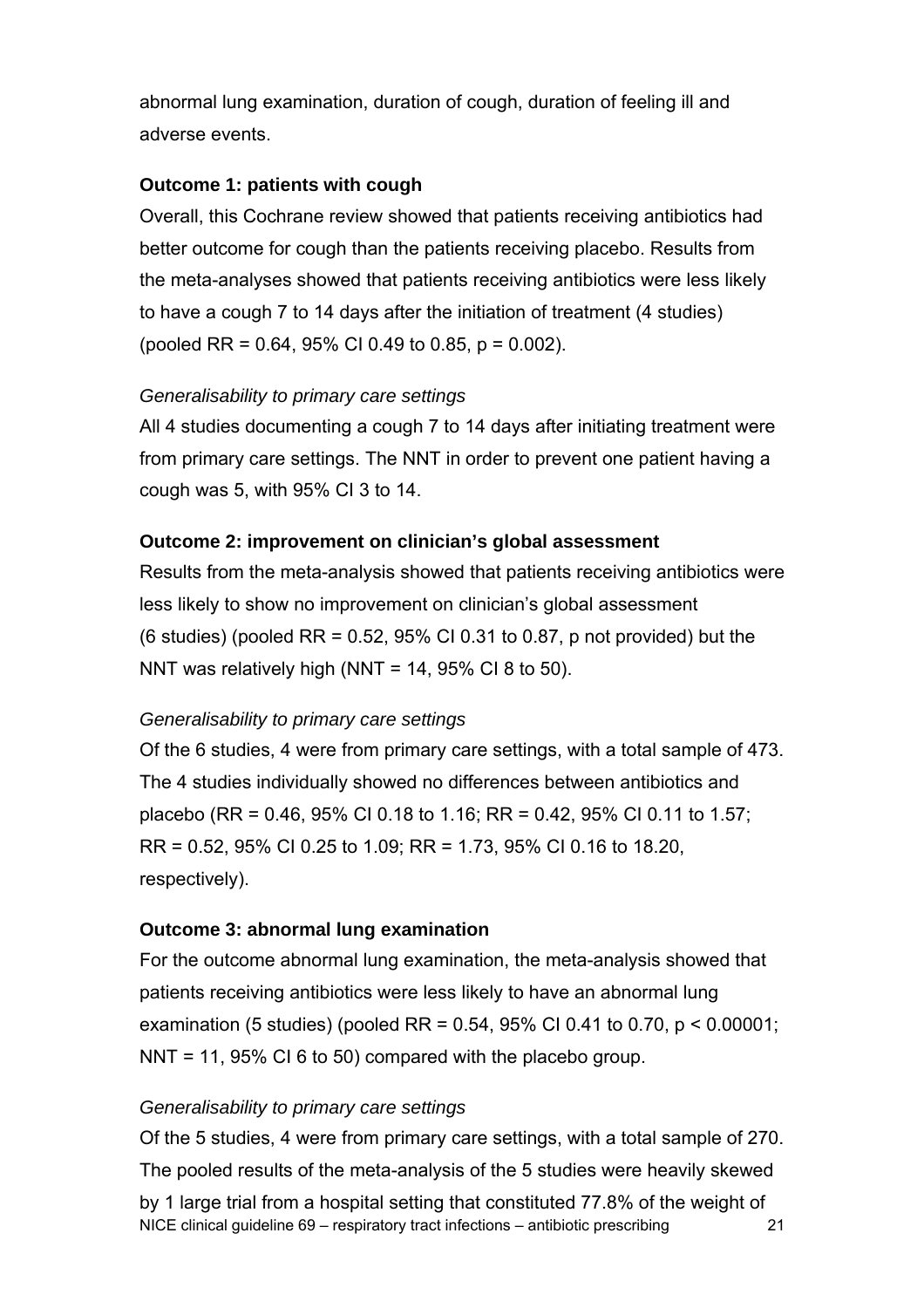the meta-analysis. When the 4 studies from primary care were examined separately, none showed any differences between antibiotics and placebo.

#### **Outcome 4: durations of cough, productive cough and feeling ill**

Further meta-analyses showed that patients receiving antibiotics had shorter durations of cough (5 studies) (weighted mean difference = -0.58 days, 95% CI -1.16 to -0.01 days), shorter productive cough (5 studies) (weighted mean difference = -0.52 days, 95% CI -1.03 to -0.01 days), and shorter duration of feeling ill (4 studies) (weighted mean difference = -0.58 days, 95% CI -1.16 to 0.00 days).

#### *Generalisability to primary care settings*

In total, 4 out of 5 studies on duration of cough and 4 out of 5 studies on duration of productive cough were from primary care settings, whereas all 4 studies on duration of feeling ill were from primary care settings. Although the results showed statistically significant reductions in illness durations, in practice the actual size of the reductions was small: all less than 1 day in duration.

#### **Outcome 5: adverse events**

The differences in adverse events (that is, adverse effects from antibiotics) (9 studies) were not statistically significant between the antibiotic group and the control group, with pooled RR = 1.22, 95% CI 0.94 to 1.58,  $p = 0.1$ .

#### *Generalisability to primary care settings*

Out of the 9 studies, 7 were from primary care settings with a total sample of 643 patients. None of the 7 studies showed any differences between the antibiotic group and the control group.

The summary findings of the Cochrane review are as follows. Patients receiving antibiotics are less likely to have a cough, with an NNT of 5. However, the NNTs for improvement on clinician's global assessment and the likelihood of having an abnormal lung examination were considerably higher (14 and 11, respectively). Moreover, when those studies from primary care settings were examined individually, none showed significant effects of antibiotics in improving clinician's global assessment and in reducing the likelihood of having an abnormal lung examination. Although there were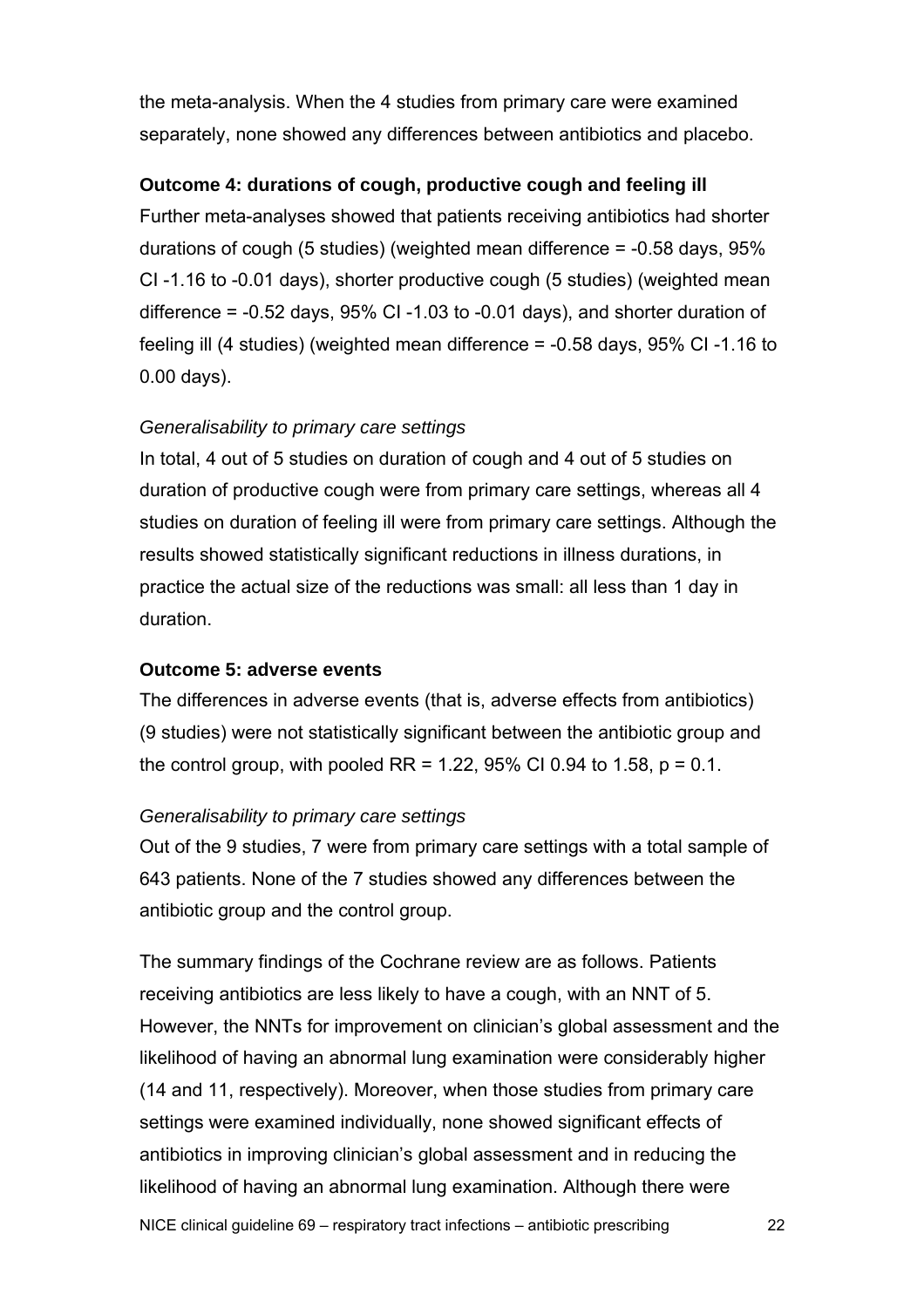significant effects of antibiotics on the durations of cough and productive cough, and on feeling ill, these were small – a fraction of 1 day in an illness lasting several weeks.

#### *Acute sore throat/acute pharyngitis/acute tonsillitis*

One Cochrane systematic review on the efficacy of antibiotics for sore throat was identified (Del Mar et al. 2006). The authors of this Cochrane review included 27 RCTs involving 2835 cases of sore throat (in adults and children). Of these RCTs, 17 did not distinguish between bacterial and viral aetiology (that is, the patients were only clinically judged by practitioners/researchers to have suspected group A beta-haemolytic *Streptococcus* pharyngitis (GABHS); no diagnostic investigations were carried out). However, 8 studies included only GABHS-positive patients, while 2 studies excluded patients who were GABHS-positive. The type of intervention in the studies was any antibiotic therapy versus placebo. The settings of the 27 studies were: US air force bases (8), general practices (10), paediatric clinics (4), hospitals (2) and not reported (3). Of the 10 studies set in primary care, 2 studies used a GABHSpositive result as an inclusion/exclusion criterion: 1 study excluded patients with a GABHS-negative throat swab and 1 study included only patients with a GABHS-negative throat swab. The remaining 8 studies set in primary care did not use GABHS as a strict inclusion or exclusion criterion; instead, patients were included if they were clinically judged by physicians to have simple sore throat/pharyngitis or if they had three or more Centor criteria. (Centor criteria have been developed to predict bacterial infection – presence of: tonsillar exudate, fever and cervical lymphadenopathy, and an absence of cough.) Some studies carried out throat swabs at follow-up visits to confirm the aetiology of sore throat.

The review carried out meta-analysis using pooled RR on two groups of outcome measures – incidence of complications (suppurative and non-suppurative), and symptoms of sore throat.

#### **Outcome 1: acute rheumatic fever**

For non-suppurative complications, the findings from the meta-analysis (16 studies) showed that antibiotics reduced the incidence of acute rheumatic fever within 2 months (pooled RR =  $0.29$ , 95% CI 0.18 to 0.44, p < 0.00001).

NICE clinical guideline 69 – respiratory tract infections – antibiotic prescribing 23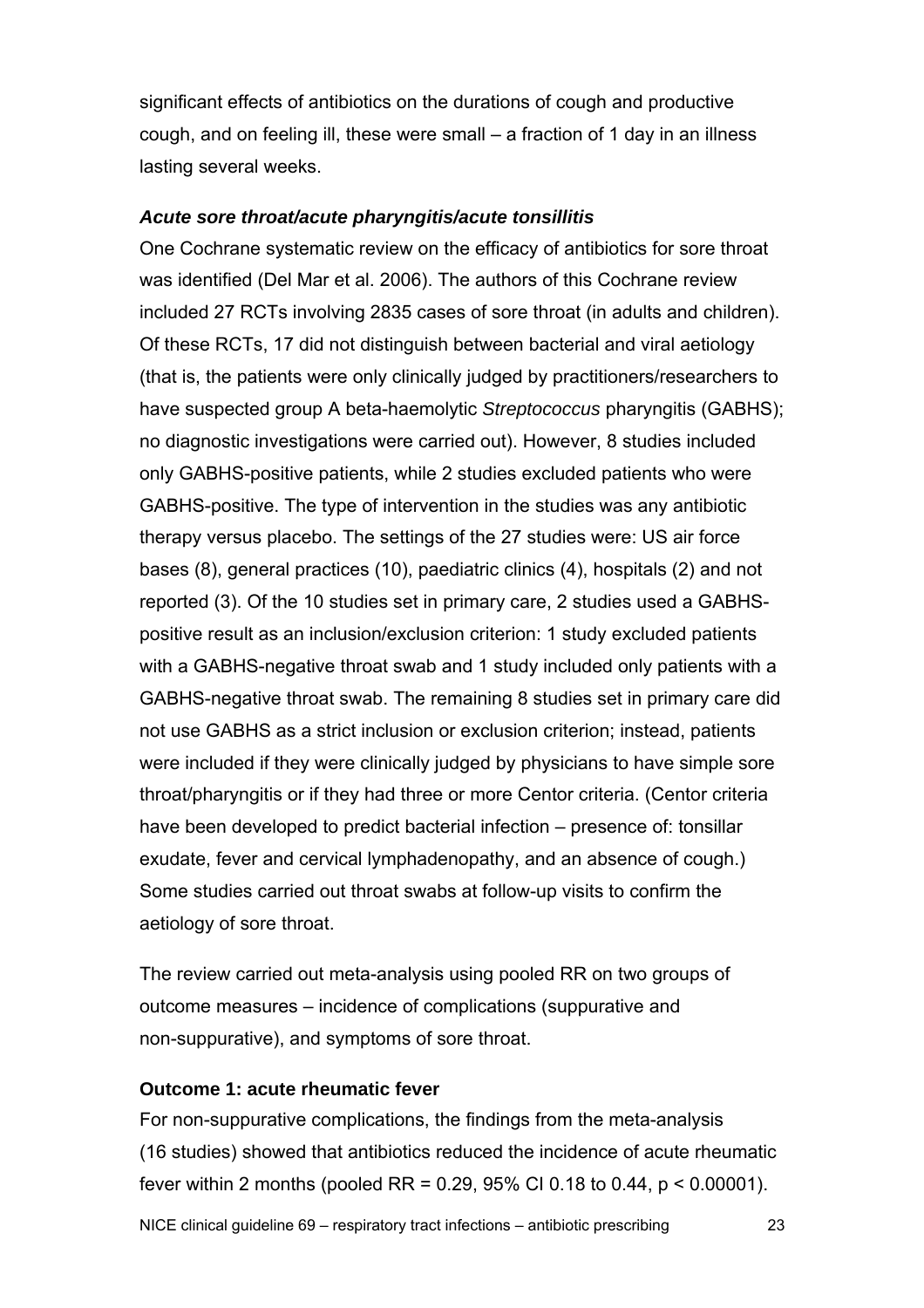#### *Generalisability to primary care settings*

When the meta-analysis was further analysed, only 7 out of the 16 studies had recorded the incidence of rheumatic fever and these 7 studies were carried out between 1954 and 1961, when rheumatic fever was much more common than in later years. Moreover, only 6 out of the 16 studies were from primary care settings, with a total study sample of 2267 adults and children. None of the studies reported any cases of rheumatic fever.

#### **Outcome 2: acute glomerulonephritis**

Another non-suppurative complication in the meta-analysis was acute glomerulonephritis within 1 month (10 studies). The results showed antibiotic treatment did not reduce the incidence of acute glomerulonephritis (pooled  $RR = 0.22$ , 95% CI 0.02 to 2.02,  $p = 0.2$ ). Again, only 2 studies out of the 10 recorded the incidence of acute glomerulonephritis (both studies were carried out before 1960).

#### *Generalisability to primary care settings*

Of the 8 studies that did not identify cases of acute glomerulonephritis, 4 were from primary care settings, with a total study sample of 2186 adults and children.

The incidence rates of rheumatic fever and acute glomerulonephritis have continued to decline in Western society. A recent retrospective cohort study using data from the UK General Practice Research Database between 1991 and 2001 (during which time there were 3.36 million episodes of RTI) (Petersen et al. 2007) claimed that it was difficult to examine rheumatic fever and acute glomerulonephritis as potential complications of sore throat because of the very small number of cases of these complications occurring after sore throat. Thus, any reported relative risk reduction in the efficacy trials must be viewed in the context of an extremely small absolute risk of developing both of these conditions in primary care settings after an episode of sore throat.

#### **Outcome 3: AOM, quinsy and acute rhinosinusitis**

NICE clinical guideline 69 – respiratory tract infections – antibiotic prescribing 24 For suppurative complications, the findings showed that antibiotics reduced the incidence of AOM within 14 days (11 studies) (pooled  $RR = 0.28, 95\%$ CI 0.15 to 0.52,  $p = 0.00005$ ) and quinsy within 2 months (8 studies) (pooled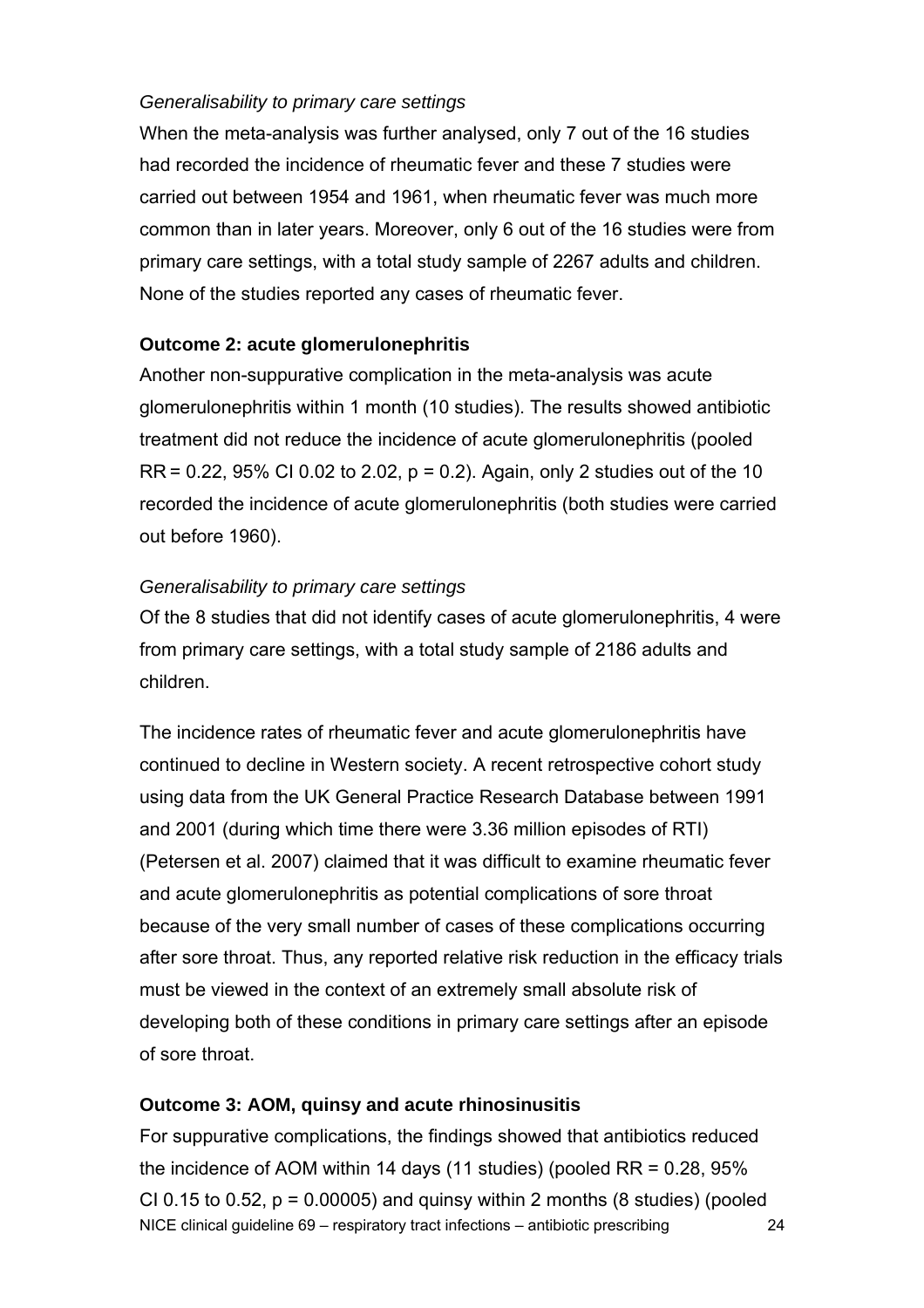$RR = 0.14$ , 95% CI 0.05 to 0.39,  $p < 0.0002$ ), but antibiotics did not reduce the incidence of acute rhinosinusitis (the study used the term acute sinusitis) within 14 days (8 studies) (pooled RR = 0.53, 95% CI 0.18 to 1.55, p = 0.2).

#### *Generalisability to primary care settings*

In the analysis of AOM, only 4 out of 11 studies were from primary care settings, with a total study sample of 1612 adults and children. Of the 1612 patients, only one case of AOM was recorded (in a control group). In the analysis of quinsy, 6 out of the 8 studies were from primary care settings, with a total study sample of 1810 adults and children. Of the 1810 patients, nine cases of quinsy were recorded (eight cases in control groups and one case in a treatment group). However, further analysis from the systematic review showed that the NNT for AOM was nearly 200. In the study by Little et al. (2002), the median annual incidence of hospital admission of quinsy (interquartile range) within the residents of the health authority who had acute uncomplicated RTIs was low, at 1.66 per 10,000.

#### **Outcome 4: symptoms of sore throat**

Results from the meta-analysis showed that antibiotics reduced the symptom of throat soreness on day 3 (15 studies) (pooled RR = 0.72, 95% CI 0.68 to 0.76, p < 0.00001) and at 1 week (13 studies) (pooled RR = 0.65, 95% CI 0.55 to 0.76, p < 0.00001). Antibiotics also reduced the symptom of headache (3 studies) (pooled RR = 0.47, 95% CI 0.38 to 0.58, p < 0.00001) and fever on day 3 (7 studies) (pooled RR =  $0.69, 95\%$  C: 0.53 to 0.88, p = 0.003). No cases of fever (3 studies) were recorded at 1 week.

*Generalisability – subgroup analyses and primary care setting*  When further subgroup analyses were performed in the meta-analysis (GABHS-positive compared with GABHS-negative compared with untested/inseparable), the findings showed a different picture. For instance, for the symptom of throat soreness on day 3, all three subgroups (GABHS-positive, GABHS-negative and untested/inseparable) showed beneficial effect of antibiotics over placebo (RR = 0.59, 95% CI 0.54 to 0.64, RR = 0.79, 95% CI 0.71 to 0.88, RR = 0.89, 95% CI 0.80 to 0.99, respectively). Of the 11 studies from the GABHS-positive subgroup, 4 were from primary care settings; of the 6 studies from the GABHS-negative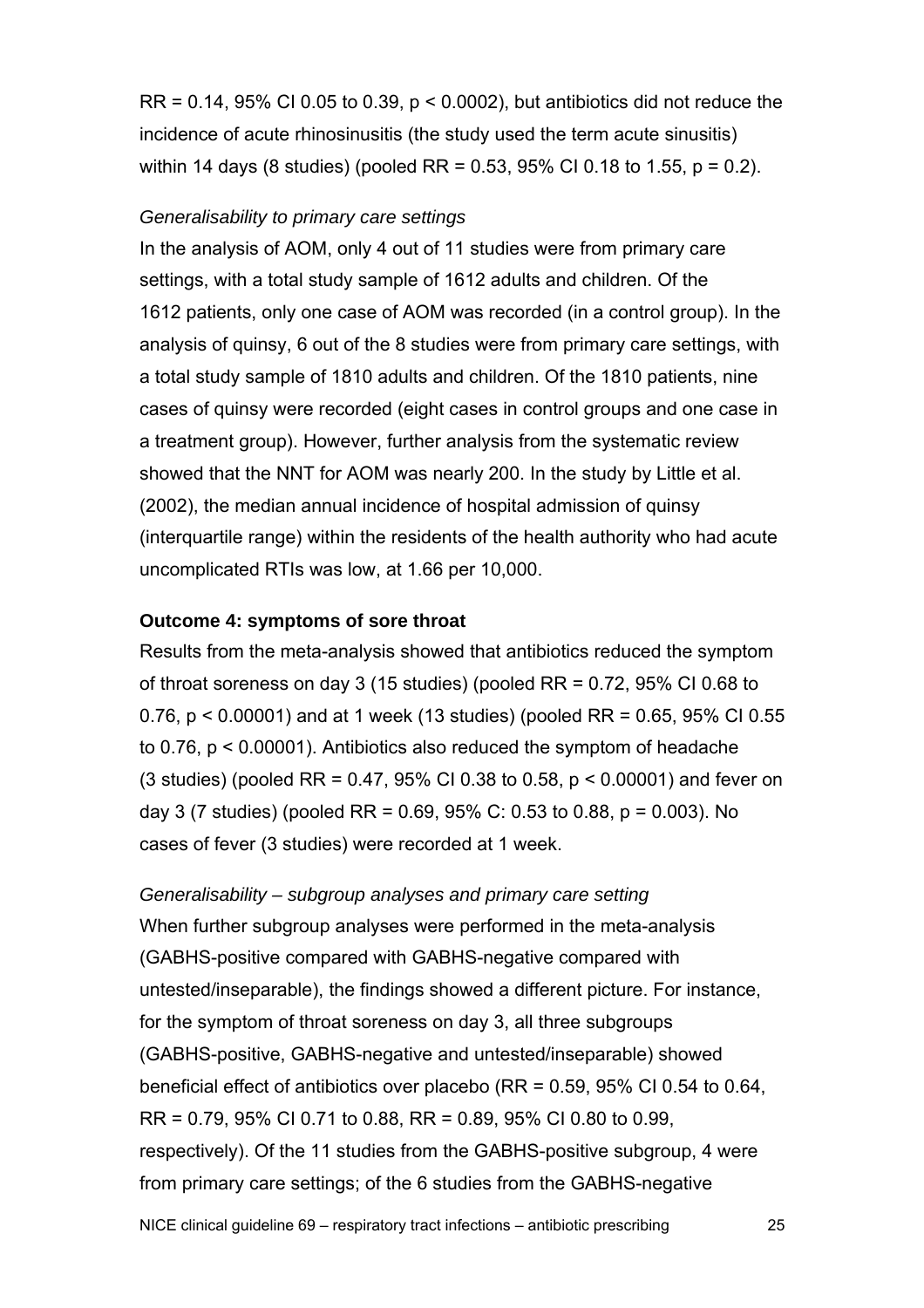subgroup, 3 were from primary care settings; and all 3 studies from the untested/inseparable subgroup were from primary care settings.

However, for the symptom of throat soreness at 1 week, only the GABHS-positive subgroup showed a beneficial effect of antibiotics over placebo ( $RR = 0.28$ ,  $95\%$  CI 0.17 to 0.44) but not the GABHS-negative subgroup and the untested/inseparable subgroup. Out of the 7 studies, 3 were from primary care settings.

Studies that used three or four of the Centor criteria for bacterial infection to determine eligibility (Dagnelie et al. 1996; Zwart et al. 2000) in the Cochrane review showed a little more benefit from antibiotics both for symptom resolution (of the order of 1 to 2 days at a time when symptoms are milder) and for the prevention of complications ( $NNT = 60$ ). However, caution is required in generalising from these studies, which are from a setting where the level of antibiotic prescribing has traditionally been very low. A low level of antibiotic prescribing is likely to reduce consultation rates and result in a more severe illness spectrum among patients presenting in primary care.

#### *Systematic review on acute pharyngitis in adults*

As well as the Cochrane review (Del Mar et al. 2006), a systematic review on appropriate antibiotic use for acute pharyngitis in adults has been carried out (Cooper et al. 2001). In this review, the findings showed that treatment with antibiotics within 2 to 3 days of symptom onset hastened symptomatic improvement by 1 to 2 days in patients with three or more Centor Criteria (Centor et al. 1981) (where throat cultures of a significant proportion of these patients ultimately grew GABHS). However, antibiotics did not have this beneficial effect in patients with a negative GABHS culture. The Centor criteria include presence of tonsillar exudate, tender anterior cervical lymphadenopathy or lymphadenitis, history of fever and an absence of cough.

The summary findings of the Cochrane review are as follows. There is evidence from studies in selected populations carried out in the 1950s and 1960s that suggests a beneficial effect of antibiotics in reducing the incidence of rheumatic fever and acute glomerulonephritis following an episode of sore throat. However, observational studies show that these two complications are now extremely rare in modern Western society. Thus, the absolute risk of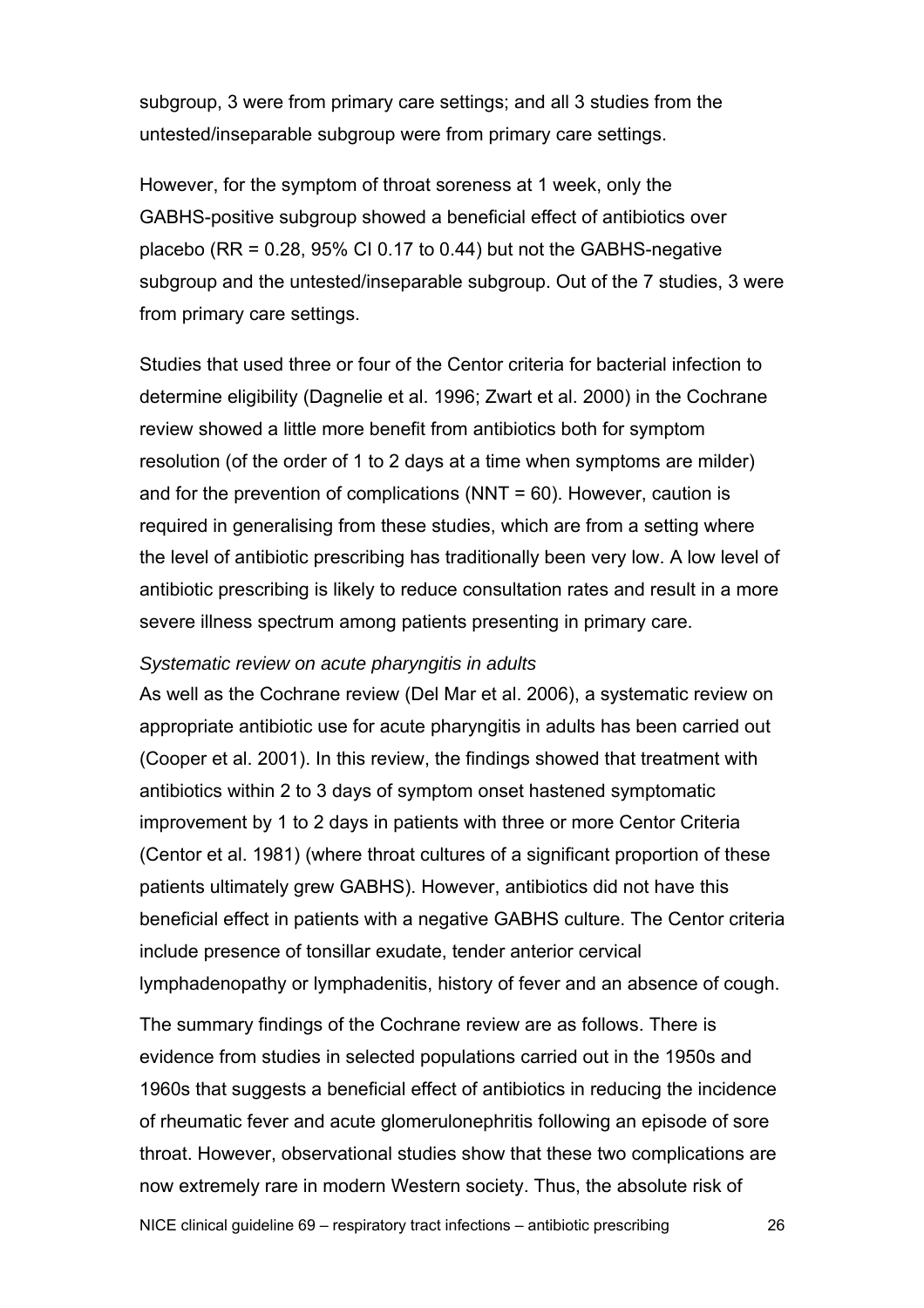developing these complications following sore throat is now extremely small. The evidence from the Cochrane review also suggests that antibiotics confer relative benefits in preventing AOM and peritonsillar abscess (quinsy) but the NNTs are high.

The evidence from the Cochrane review also suggests that antibiotics appear to have a modest beneficial effect in reducing the symptoms of throat soreness, fever and headache. However, nearly half of the study population in the review were GABHS-positive. Since current UK general practice does not use throat swabs or rapid diagnostic tests to detect the presence or absence of GABHS, primary care clinicians rely on symptoms and signs to decide on initial treatment with antibiotics. Studies in settings where antibiotic use is low and that use three or four of the Centor criteria for bacterial infection to determine eligibility do show some benefits from antibiotics both for symptom resolution (of the order of 1 to 2 days at a time when symptoms are milder) and for the prevention of complications. The symptomatic benefits from antibiotics within this subgroup of patients (with three or more Centor criteria) were also supported by results from the systematic review (Cooper et al. 2001).

#### *Common cold*

There is one Cochrane systematic review on the efficacy of antibiotics for the common cold and acute purulent rhinitis (Arroll and Kenealy 2005). This review included 13 RCTs involving 2467 adults and children (aged 2 months and older) who had been diagnosed with an upper respiratory tract infection with symptoms for 7 days or acute purulent rhinitis of less than 10 days' duration. The type of intervention in the studies was any antibiotic therapy versus placebo. The review excluded patients diagnosed with pharyngitis and bronchitis, conforming to the 1986 International Classification of Health Problems in Primary Care (ICHPPC) definition.

The settings of the 13 studies were: general practice (4), military bases (4), hospital outpatient units (2), unspecified research unit (factory and office workers) (1), accident and emergency department (1) and unknown (1).

The review carried out a meta-analysis using pooled RR on a number of outcome measures. The key outcomes were lack of cure or persistence of

NICE clinical guideline 69 – respiratory tract infections – antibiotic prescribing 27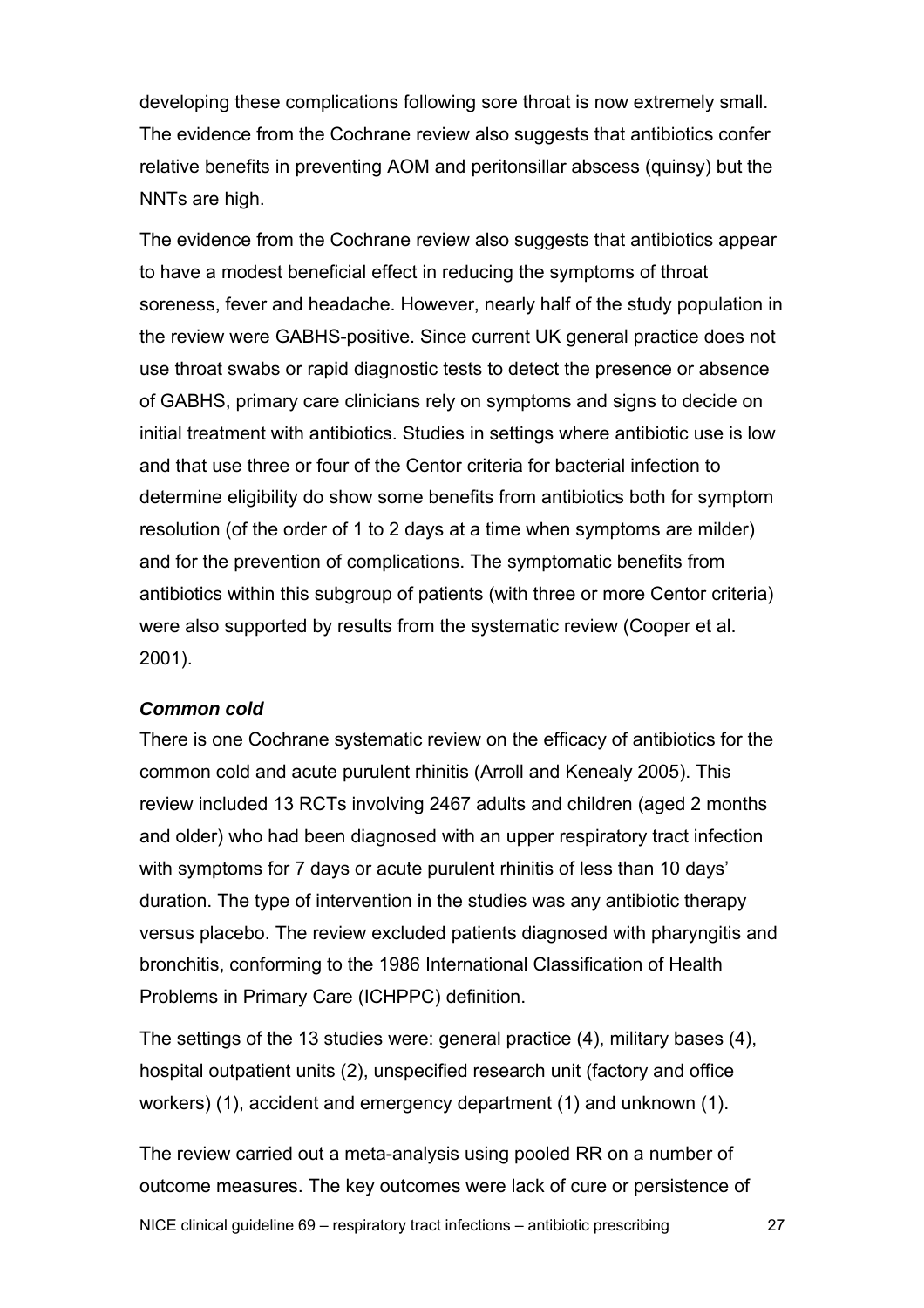symptoms of nasopharyngeal inflammation on days 1 to 7 (rhinitis, sore throat and sneezing), acute persisting purulent rhinitis and adverse events.

#### **Outcome 1: lack of cure or persistence of symptoms**

The results from the meta-analysis showed that there were no significant findings for lack of cure or persistence of symptoms of nasopharyngeal inflammation (6 studies) (pooled RR =  $0.89, 95\%$  CI 0.77 to 1.04, p = 0.1).

#### *Generalisability to primary care settings*

Of these 6 studies, only 1 was based in a primary care setting (with a study sample of 188 children aged between 2 and 10 years). The RR of persistence of symptoms in this study was 1.83 (95% CI 0.54 to 6.24), which was not statistically significant.

#### **Outcome 2: acute persisting purulent rhinitis**

The results from the meta-analysis (5 studies) also showed no significant benefit from antibiotics (pooled RR =  $0.62$ , 95% CI 0.38 to 1.01, p =  $0.06$ ) for acute persisting purulent rhinitis.

#### *Generalisability to primary care settings*

Out of the 5 studies, 3 were from primary care settings, with a total study sample of 554 adults and children.

#### **Outcome 3: adverse events**

In addition to persistence of symptoms and acute persisting purulent rhinitis, 6 studies in the systematic review also reported adverse events experienced by individual patients. When all 6 studies were combined, the results showed that patients who took antibiotics were more at risk of having adverse events (adverse side effects from antibiotics) compared with the control group (pooled RR = 1.80, 95% CI 1.01 to 3.21,  $p = 0.05$ ). However, there was also a high level of heterogeneity. When subgroup analyses were performed for adults and children, only adult patients who took antibiotics were more at risk of having adverse events compared with the control group (4 studies) (pooled RR = 2.62, 95% CI 1.32 to 5.18, p < 0.00001); no difference was found for children (2 studies) (pooled RR =  $0.91$ ,  $95\%$  CI 0.51 to 1.63, p = 0.8).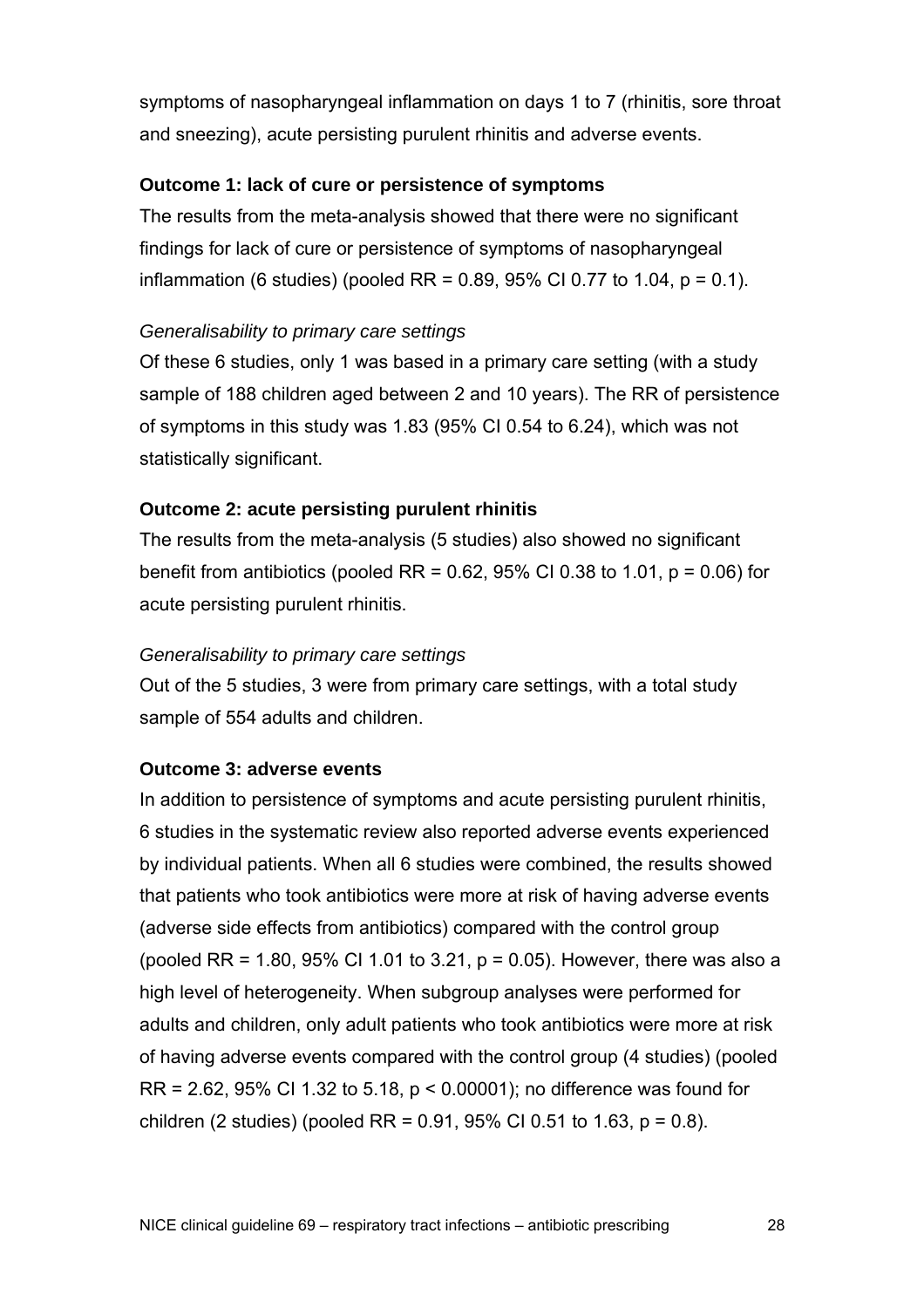#### <span id="page-28-0"></span>*Generalisability to primary care settings*

In the adult subgroup analysis, 2 out of the 4 studies were from primary care settings, with a total study sample of 946. In the children subgroup analysis, 1 of the 2 studies was from a primary care setting, with a study sample of only 188.

The summary findings of this Cochrane systematic review are that antibiotics are not effective in reducing persistence of common cold symptoms and adult patients may experience adverse events from antibiotic use.

#### *Persistent nasal discharge*

 $\overline{a}$ 

There is also 1 Cochrane systematic review<sup>[4](#page-28-0)</sup> that addresses the efficacy of antibiotics for persistent nasal discharge (Morris and Leach 2002). This review included 6 RCTs involving 562 children (aged between 0 months and 18 years) with persistent nasal discharge for at least 10 days. For inclusion in the review, nasal discharge had to be the primary condition requiring medical intervention. Trials that only compared or combined antibiotics with surgery or sinus puncture and lavage were excluded. Trials that only compared two or more antibiotics without a non-antibiotic comparison group were also excluded from the systematic review. The type of intervention in the 6 studies was any antibiotic therapy versus placebo or standard therapy (standard therapy included decongestants or nasal saline drops). The settings of the 6 studies were: hospital paediatric allergy clinic (1), allergy referral clinic (1), general hospital (2), paediatric primary care practice (1) and hospital ear, nose and throat clinic (1). The paediatric primary care studies were from the United States.

This Cochrane review carried out meta-analyses using pooled RR for a number of outcome measures. The two key outcomes of the reviews were overall clinical failure (proportions of patients with nasal discharge at follow-up, or those with no substantial improvement if failure to cure rates were not available) and adverse events.

 $4$  This review was withdrawn from The Cochrane Library, Issue 3, 2007. The authors agreed that they could no longer work towards updating the review, owing to other work demands.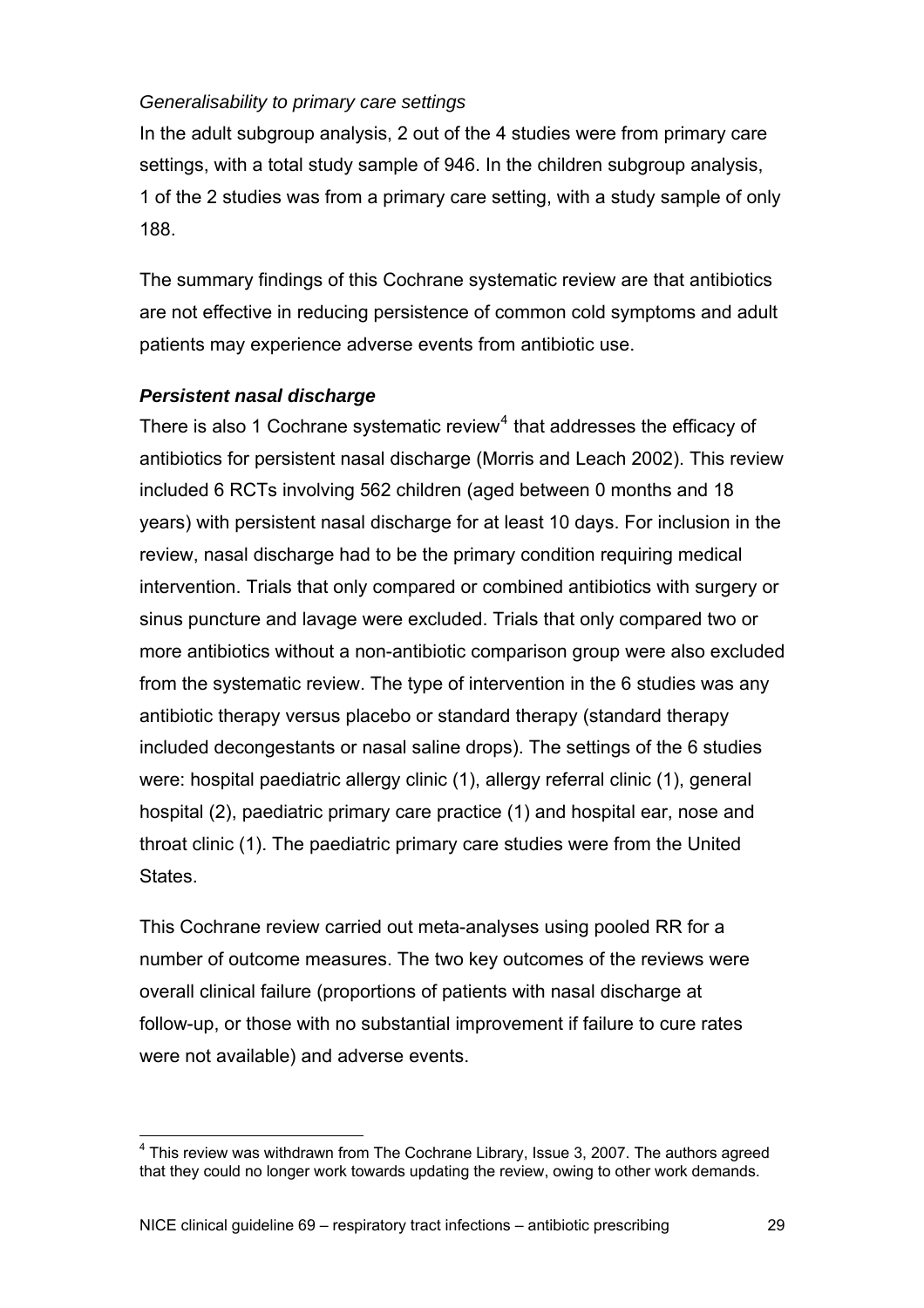#### **Outcome 1: overall clinical failure**

Results from the meta-analysis of overall clinical failure (6 studies) showed that antibiotics are modestly effective in reducing the probability of symptom persistence in children with nasal discharge of more than 10 days' duration (pooled RR = 0.75, 95% CI 0.61 to 0.92,  $p = 0.005$ ; NNT = 8, 95% CI 5 to 29).

#### *Generalisability to primary care settings*

Out of the 6 studies, only 1 was from a primary care setting, with a study sample of 161 children. The results of this study showed no benefit of antibiotics in reducing nasal discharge (RR = 0.91, 95% CI 0.48 to 1.07). The fact that this result is at variance with the pooled RR could be because the patients who attended hospital or allergy clinics were more ill or had more severe symptoms than patients seeking help in primary care practices.

#### **Outcome 2: adverse events**

In terms of adverse events, results from the meta-analyses (4 studies) also showed that there were no significant harmful side effects of antibiotics in the intervention group compared with the control group (pooled RR = 1.75, 95% CI 0.63 to 4.82,  $p = 0.3$ ).

#### *Generalisability to primary care settings*

Of the studies that investigated adverse events, 1 out of 4 was from a primary care setting, with a study sample of 157 children. The Cochrane review also attempted to carry out subgroup analysis of very young children. However, only 1 small study was limited to children younger than 8 years and hence there was insufficient evidence to determine whether age has an impact on the effectiveness of antibiotics in children with persistent nasal discharge.

The summary findings of this Cochrane review are that, for children with persistent nasal discharge, the evidence suggests that antibiotics are effective in reducing the probability of persistence in the short to medium term only in children with nasal discharge of more than 10 days' duration. However, the benefits appear to be modest and around eight children must be treated in order to achieve one additional cure. No long-term benefits have been documented in the review. Since only 1 study out of the total of 6 was from a primary care setting, and this particular study showed no benefit of antibiotics,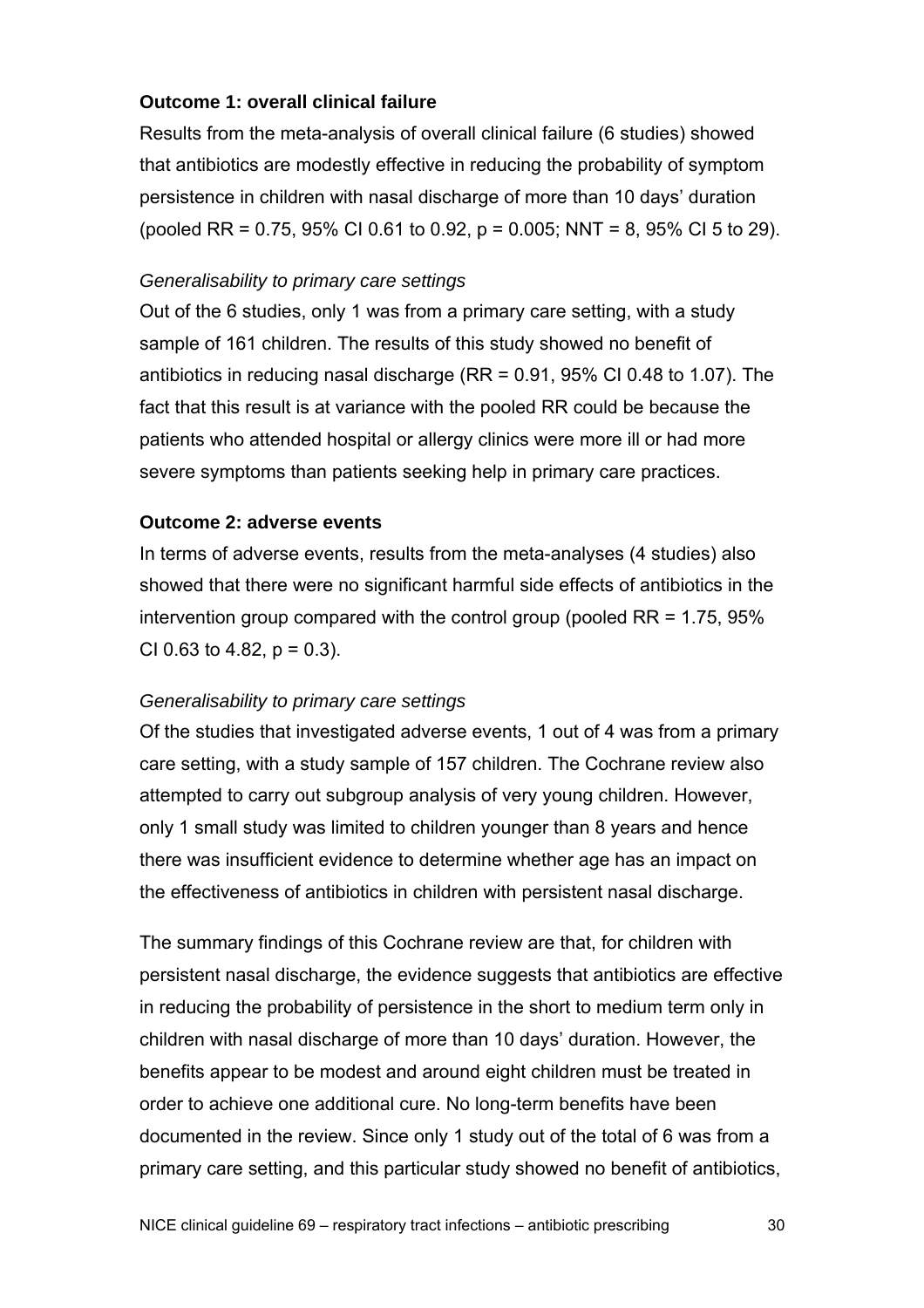the generalisability of the results from meta-analysis to a primary care population of children is uncertain.

#### *Acute rhinosinusitis*

The term 'acute rhinosinusitis' is used instead of 'acute sinusitis' for consistency throughout this guideline because acute rhinosinusitis is the terminology that is currently internationally accepted. However, in some medical literature, studies still refer to the condition as acute sinusitis. One Cochrane systematic review on the efficacy of antibiotics for acute rhinosinusitis (the study used the term acute maxillary sinusitis) was identified (Williams Jr et al. 2003). The review included 49 studies involving 13,660 patients. However, only 3 studies (out of 49) compared antibiotics with placebo (whereas the other studies compared one antibiotic with another). Hence, only these 3 studies are discussed in this overview. The 3 studies were RCTs and involved 416 adults (aged 18 years and older) with acute rhinosinusitis confirmed radiographically or by aspiration. An additional inclusion criterion was that trials must have a sample size of at least 30 participants with acute rhinosinusitis. The type of intervention in the metaanalysis was any antibiotic therapy versus placebo or a topical decongestant. The treatment duration ranged from 3 to 15 days and the settings of the 3 studies were: primary care (2), not reported (1).

#### **Outcome 1: clinically cured or clinically cured/much improved**

Results from the meta-analysis showed that patients treated with amoxicillin were more likely to be clinically cured (2 studies) (pooled RR = 1.49, 95% CI 1.18 to 1.88,  $p = 0.001$ ) or more likely to be clinically cured/much improved (2 studies) (pooled RR = 1.20, 95% CI 1.05 to 1.37, p = 0.007). Similarly, the meta-analysis showed that patients treated with penicillin V were more likely to be clinically cured (2 studies) (pooled  $RR = 1.79$ , 95% CI 1.05 to 3.05,  $p = 0.03$ ) or more likely to be clinically cured/much improved (2 studies) (pooled RR = 1.25, 95% CI 1.01 to 1.54,  $p = 0.04$ ).

#### *Generalisability to primary care settings*

Both studies using amoxicillin were based in primary care settings, with a total study sample of 303 adult patients. However, only 1 of the 2 studies with penicillin was set in primary care, with a study sample of 85 adult patients.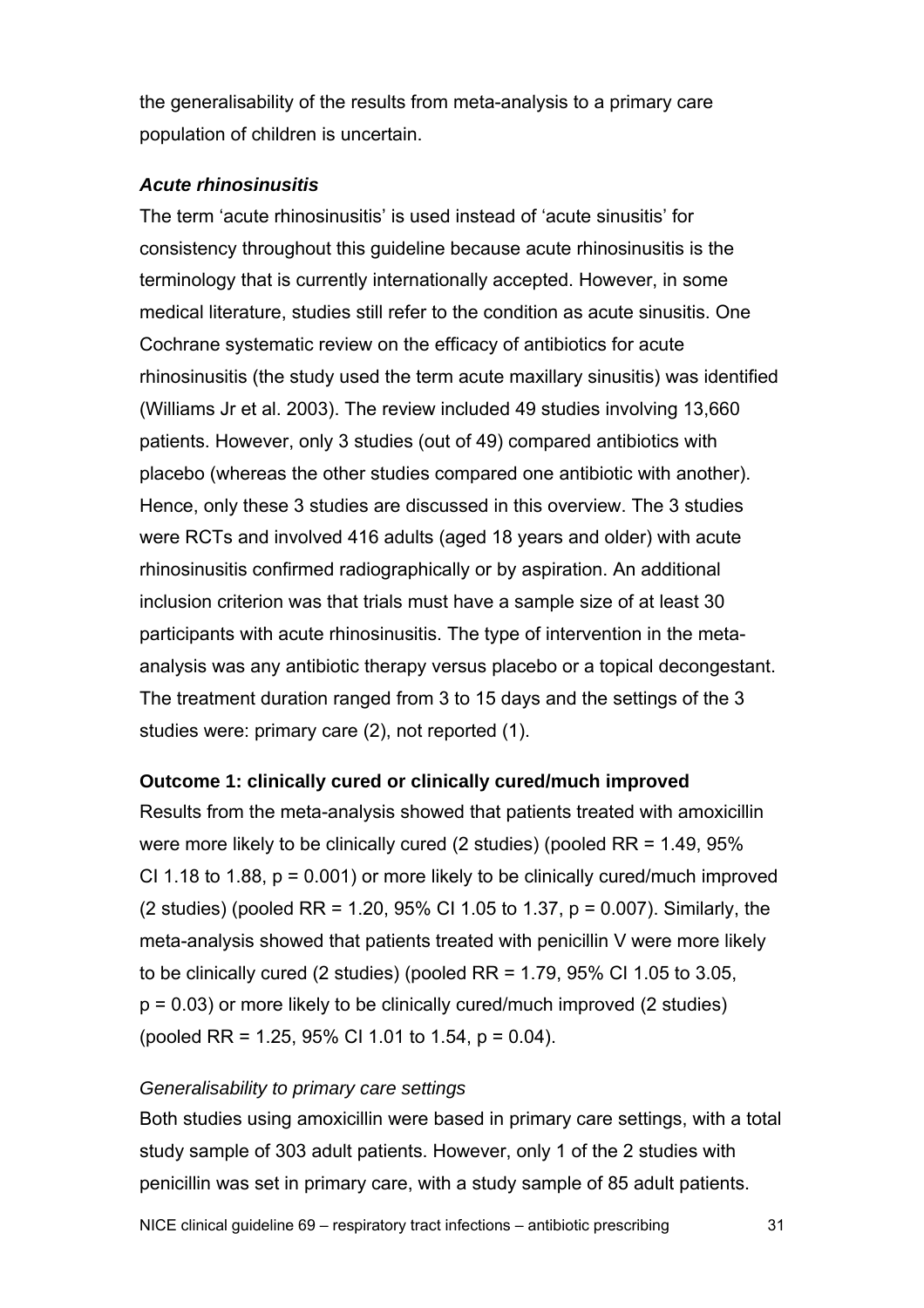Although there were significant results for both amoxicillin and penicillin treatment, they need to be interpreted very cautiously because neither X-ray nor aspiration are routinely performed or indicated in primary care settings. Thus, these results cannot be generalised to patients presenting with sinusitis-like complaints in primary care settings where the effect of antibiotics is likely to be less. The study sample in this review was also relatively small, involving only 375 adult patients.

In order to address the small sample and generalisability issues in the Cochrane review (Williams Jr et al. 2003), a current primary care-based IPDM (Young et al. 2008) of 2547 patients aged 12 years and older (from 9 RCTs) with clinical signs and symptoms of rhinosinusitis was also identified. In this IPDM, trials were excluded if patients were recruited partly on the basis of results of imaging or laboratory tests or bacterial culture because in a primary care setting such methods are not routinely used or recommended.

NICE clinical guideline 69 – respiratory tract infections – antibiotic prescribing 32 The results from this IPDM showed that 15 patients would have to be given antibiotics before an additional patient was cured (95% CI NNT [benefit] 7 to NNT [harm] 190). In this analysis of individual patients' data, the estimated OR of the overall treatment effect for antibiotics relative to placebo was 1.37 (95% CI 1.13 to 1.66). Further subgroup analyses also showed that patients with the symptom of purulent discharge in the pharynx had a longer duration of illness with an NNT of 8 (95% CI NNT [benefit] 4 to NNT [harm] 47). The multiplicative of individual baseline signs or symptoms on the odds of cure if a patient remained untreated and on the OR for cure if treated were also analysed. The analyses showed that patients who were older, reported symptoms for longer, or reported more severe symptoms also took longer to cure but were no more likely to benefit from antibiotics than other patients. [age: odds of cure if untreated =  $0.88$  (95% CI: 0.81-0.96), OR for cure if treated =  $1.04$  (95% CI: 0.92-1.18); duration of symptoms: odds of cure if untreated = 0.90 (95% CI: 0.81-0.99), OR for cure if treated = 0.95 (95% CI: 0.82-1.10); symptom severity: odds of cure if untreated =  $0.93$  (95% CI: 0.90-0.91), OR for cure if treated = 0.99 (95% CI: 0.93-1.05)]. This IPDM showed that antibiotics are not justified for adult patients with rhinosinusitis-like complaints even if the patient reports symptoms for longer than 7–10 days. Although purulent discharge in the pharynx had some prognostic value, eight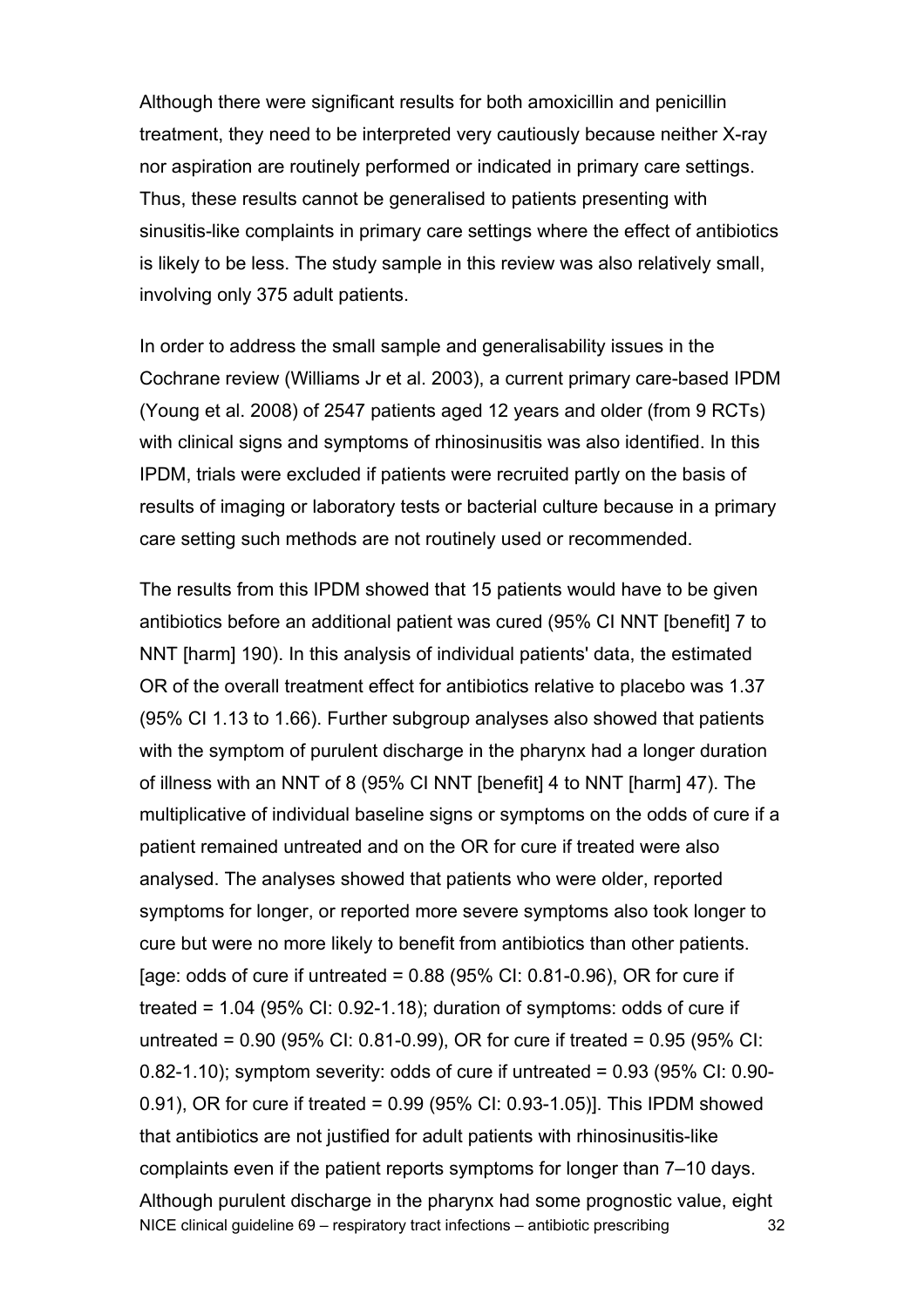patients with this symptom still needed to be treated before one additional patient benefited.

The summary findings of this Cochrane review are that for acute rhinosinusitis (termed as acute maxillary sinusitis in William Jr et al. 2003) confirmed by radiography or aspiration, there is evidence that antibiotics make clinical cure more likely. However, these results cannot be generalised to patients in UK primary care settings where neither radiography nor aspiration is in use or recommended. This was supported by the IPDM (Young J et al. 2008), (which had inclusion criteria that reflected primary care settings), where the results showed that antibiotics are not justified for adult patients with rhinosinusitislike complaints, even if the patient reports symptoms for longer than 7–10 days.

## *2.2 Antibiotic management strategies for RTIs*

#### **2.2.1 Introduction**

The previous section summarised the evidence underpinning the rationale for developing this short clinical guideline. There is good evidence that antibiotics are of limited efficacy in treating a large proportion of RTIs seen in adults and children in primary care.

The use of a no antibiotic or a delayed antibiotic prescribing strategy to reduce the inappropriate prescribing of antibiotics for RTIs has been advocated since the late 1990s (Little 2005). A potential advantage of a delayed prescribing strategy is that it offers a rapid 'safety net' for the small proportion of patients who develop complications or whose symptoms worsen significantly. A patient expecting antibiotics may also be more likely to agree with this course of action rather than with a no prescribing strategy, and this could help to maintain the doctor-patient relationship.

NICE clinical guideline 69 – respiratory tract infections – antibiotic prescribing 33 There is therefore a need to determine whether the use of a no prescribing strategy or a delayed prescribing strategy is clinically and cost effective compared with the use of an immediate antibiotic prescribing strategy. It is also important to consider whether there are benefits from using a printed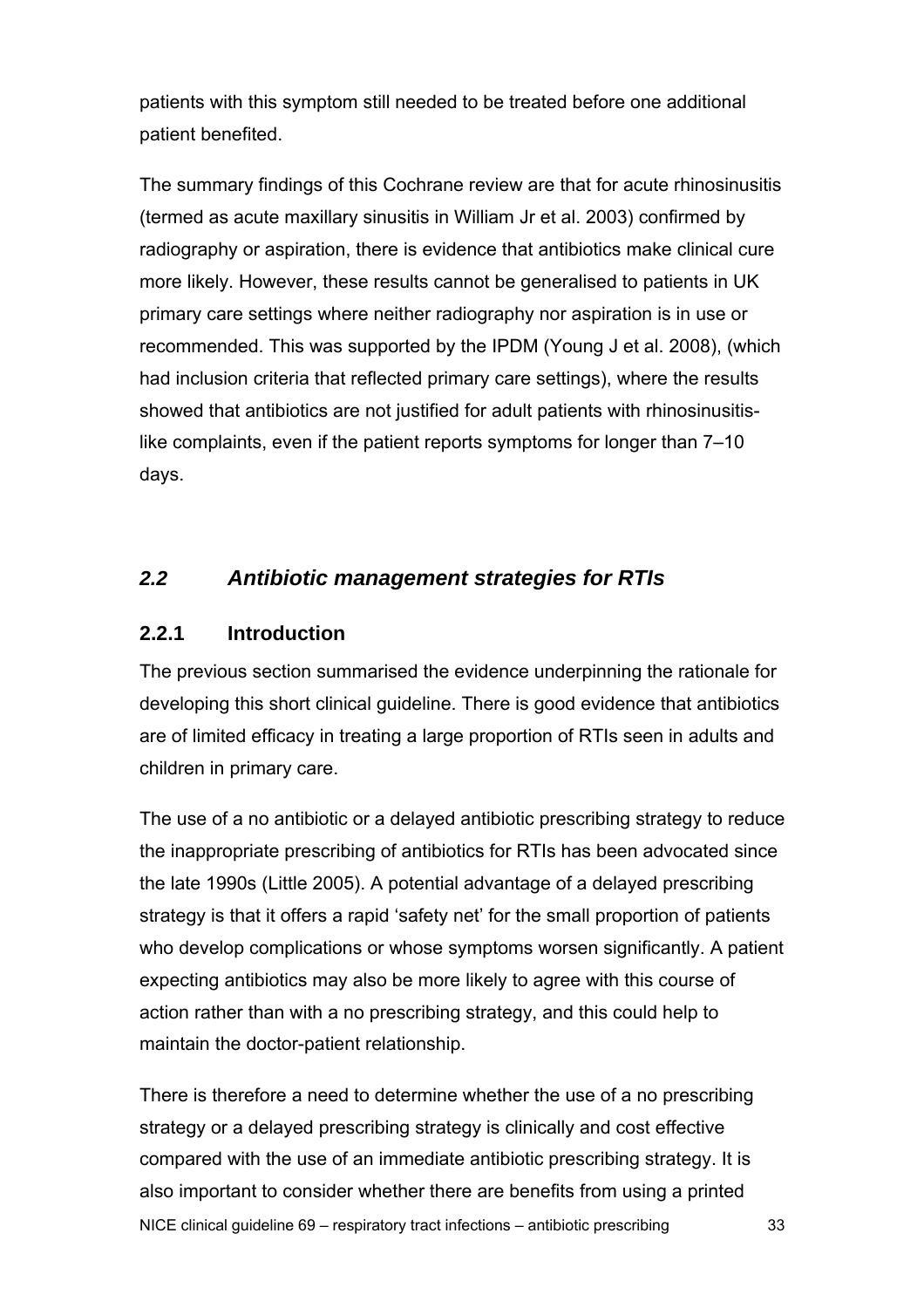information leaflet or structured verbal information to deliver the chosen antibiotic management strategy. A delayed antibiotic prescribing strategy may be delivered in primary care settings in a number of ways: patients may be issued with a prescription at the consultation but advised to use it only if symptoms persist or worsen, or they may be asked to re-attend to collect the prescription from the general practice (surgery) reception. It is important to determine which of these delivery methods is the most effective.

In order to make the recommendations as useful as possible for clinicians it has been necessary to include specific information on likely illness duration for each of the five reviewed conditions. Expected duration of illness is a factor in the decision about when to start a delayed prescription. It is outside the scope of this short clinical guideline to conduct a systematic review of illness duration. However, the evidence from the included clinical trials together with other relevant identified studies has been used to support the consensus recommendations made by the GDG in this area.

#### **2.2.2 Overview**

We identified 2 systematic reviews and 12 published studies on the effectiveness of delayed antibiotic prescribing and/or no prescribing as strategies for managing RTIs compared with an immediate antibiotic prescribing strategy. No meta-analyses were carried out in the 2 systematic reviews because of significant heterogeneity across studies. Heterogeneity included variations in the treatment and symptoms of different RTIs and in the methods and duration of delayed prescribing. Both of these reviews therefore provide a narrative systematic review. A Cochrane review (Spurling et al. 2007) included 9 RCTs and 1 review. (Arroll et al. 2003) included 4 RCTs and 1 before-and-after controlled trial. All 4 RCTs in the review by Arroll et al. (2003) were also included in the Cochrane review.

NICE clinical guideline 69 – respiratory tract infections – antibiotic prescribing 34 Apart from the 2 systematic reviews, 29 published individual studies were also identified based on study abstracts. Out of these 29 studies, only 12 were included in the evidence review. (12 studies were not relevant, 4 were excluded as they were non-RCT studies and 1 lacked generalisability because it was carried out in a developing country). Of the 12 RCTs included, 8 were the same 8 RCTs presented in the Cochrane systematic review; 1 extra study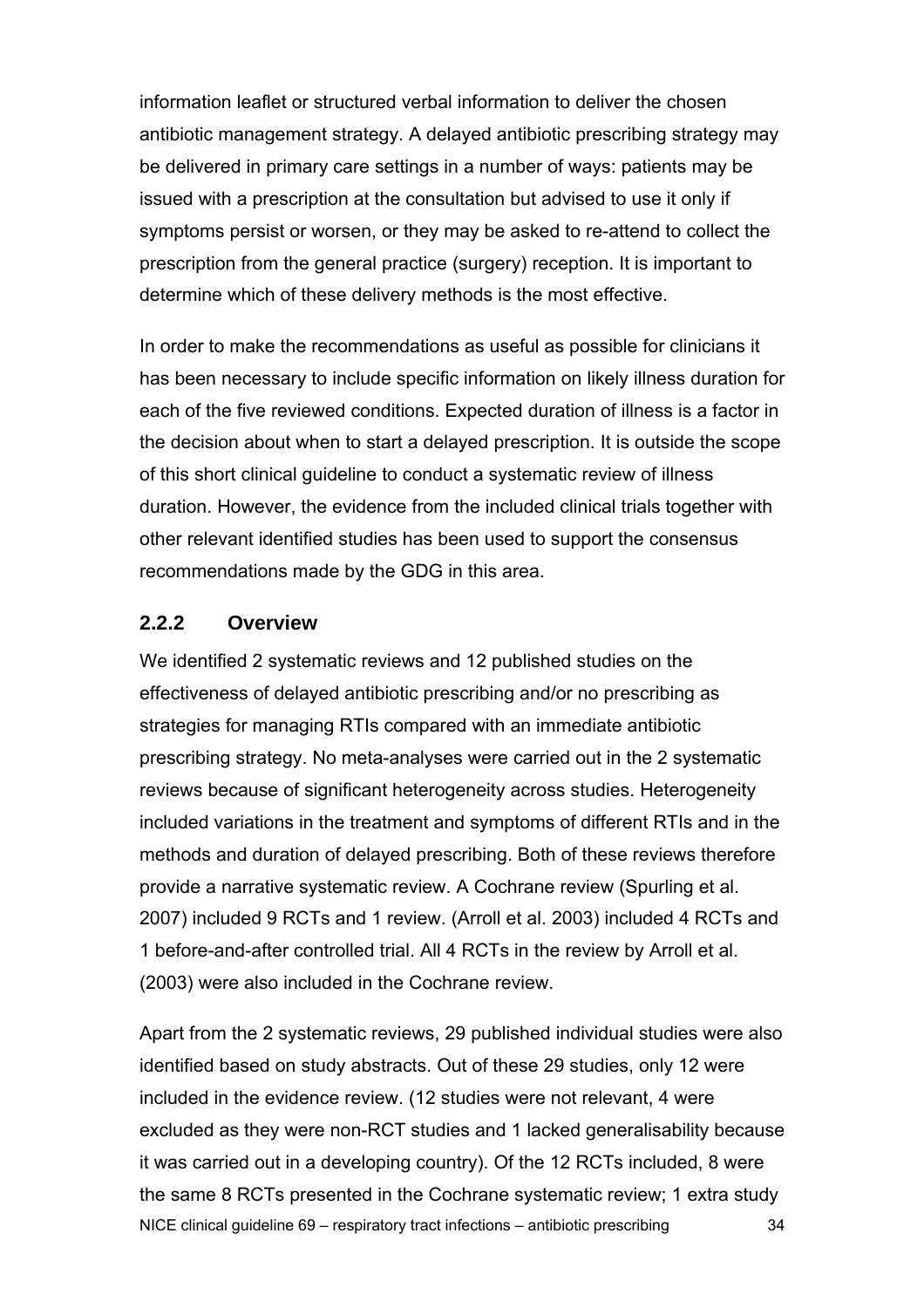that was not included in the Cochrane review was identified and a further 3 studies looked at the use of specific information leaflets or structured explanations in antibiotic management strategies for RTIs. All 12 included studies were appraised individually and presented in the evidence tables and GRADE (Grading or Recommendations Assessment, Development and Evaluation) profiles. For the methodology of GRADE, see section [4.2.7](#page-105-0).

Of the 12 included RCTs, 3 were on AOM (1 from UK general practice, 1 from a USA paediatric emergency department and 1 from a USA university paediatric clinic); 2 were on cough (both from UK general practice); 3 were on sore throat (1 from UK general practice and 2 from USA private paediatric practice) and 1 was on common cold (from New Zealand general practice). No studies were identified on acute rhinosinusitis. Out of these 9 studies, 4 were open pragmatic RCTs. Open pragmatic trials lack internal validity but seek to maximise external validity to ensure that the results reflect everyday practice more closely and are more generalisable (Fransen et al. 2007; Godwin et al. 2003). Open pragmatic trials are appropriate for answering questions on effectiveness and for assessing outcomes in situations where perceptions and behaviour in everyday practice and patients' knowledge of treatment are important factors. The remaining 3 RCTs (out of 12) were on the use of specific information leaflets or structured explanations in antibiotic management strategies for RTIs (2 from UK general practice and 1 from a primary care clinic in Israel).

The natural history or usual course of illness duration of the five RTIs was also identified from various sources. The average duration of AOM is about 4 days (Little et al. 2001); the average duration of acute cough/acute bronchitis is about 3 weeks (Little et al. 2005); the symptoms accompanying acute sore throat/acute pharyngitis/acute tonsillitis last on average for 1 week (Little et al. 1997); the average duration of symptoms of the common cold is around 1.5 weeks (Heikkinen and Jarvinen 2003); and the average duration of acute rhinosinusitis is around 2.5 weeks (Williamson et al. 2007).

Overall, the quality of the evidence was good and the studies provided the evidence statements that form the basis of the guideline recommendations. There were particular challenges in summarising and presenting the evidence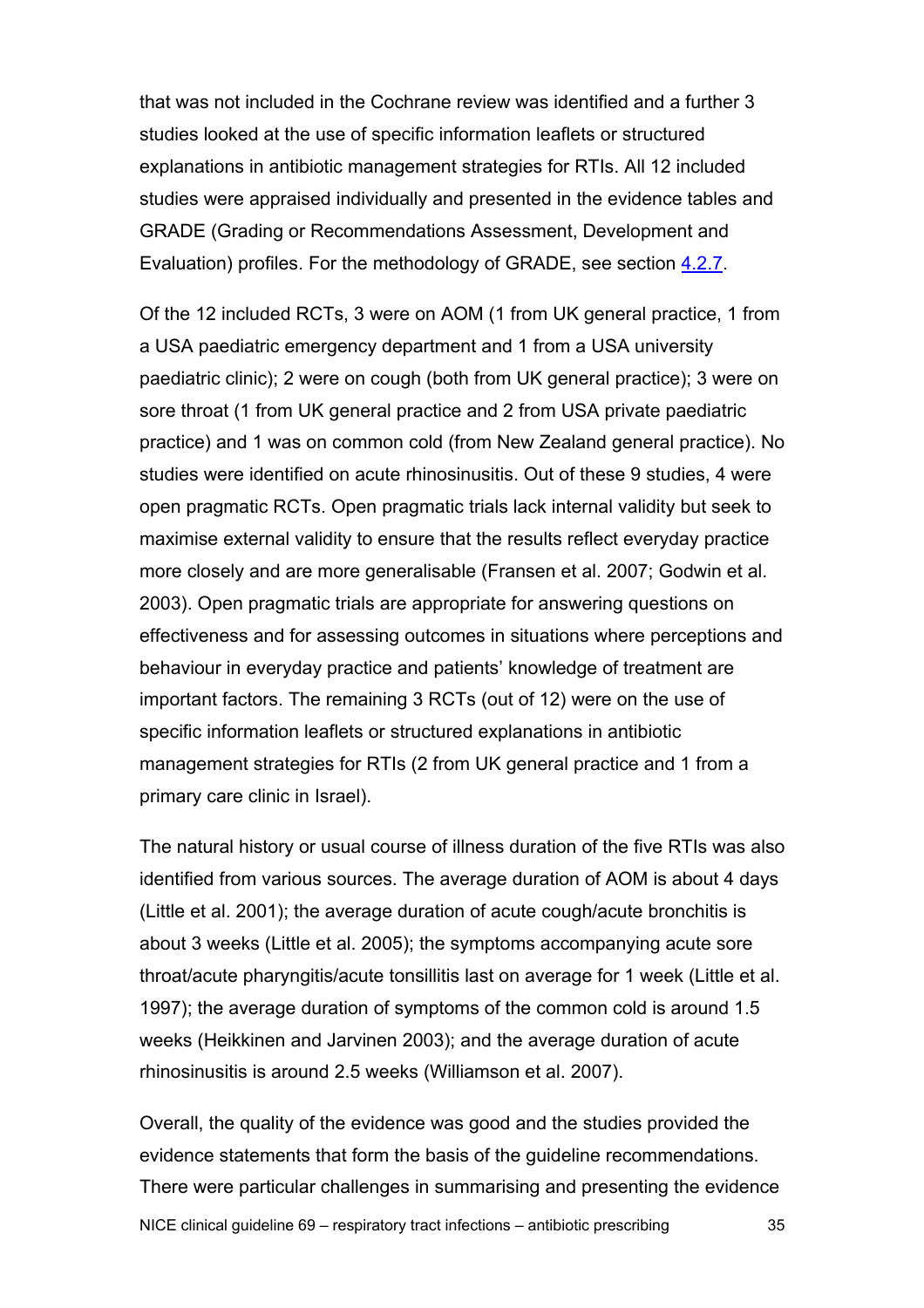on the effectiveness of delayed antibiotic prescribing and/or no prescribing as strategies for managing self-limiting RTIs. This was because of significant variations in factors such as patient populations, methods of delaying antibiotic prescription, duration of delays in antibiotic prescribing and outcome measures. The use of the GRADE approach to summarising the evidence was found to be helpful in addressing these challenges. For full GRADE evidence profiles see appendix 4.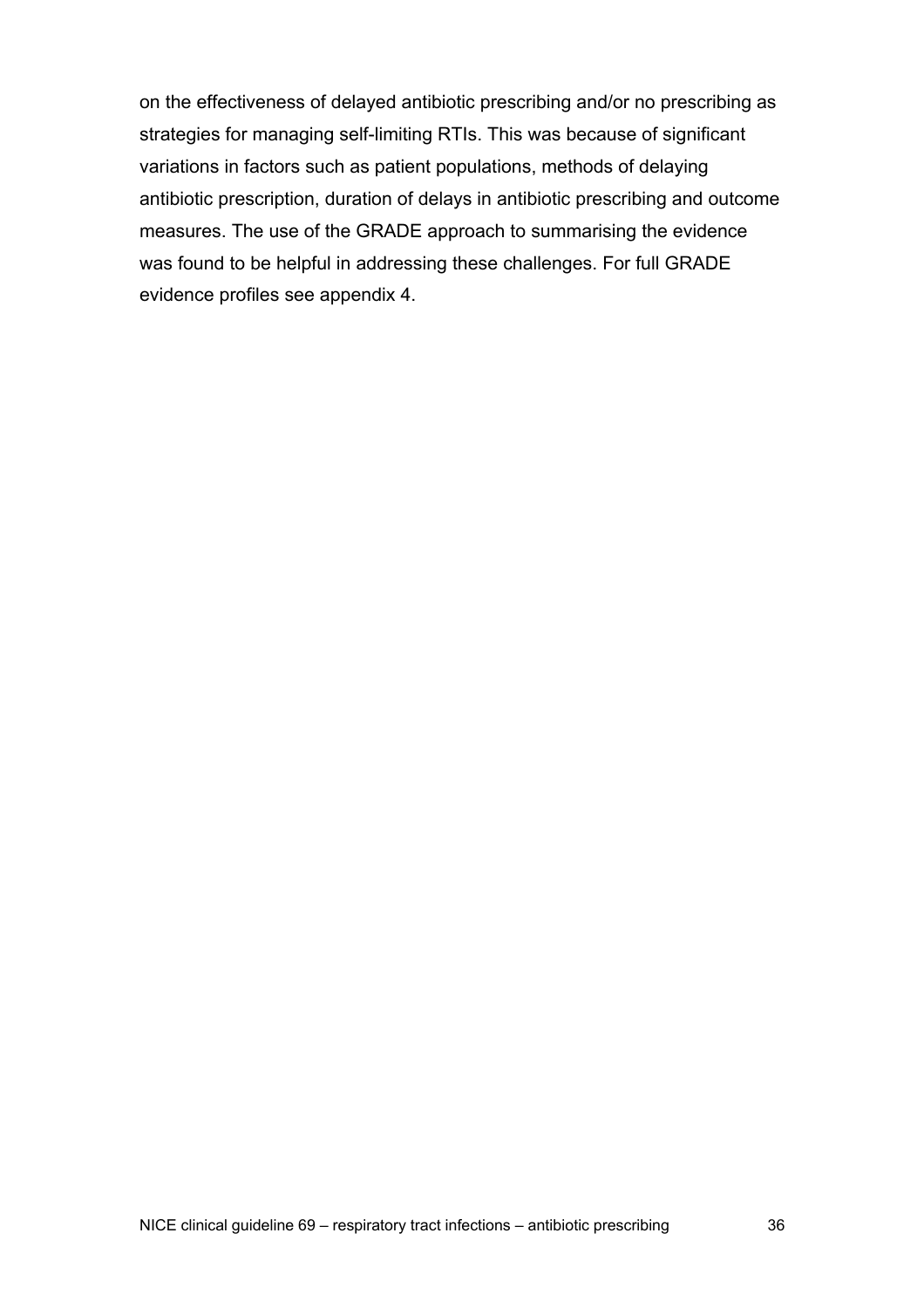# **2.2.3 The clinical effectiveness and cost effectiveness of antibiotic management strategies for RTIs**

## **Recommendation number 1.1.1**

At the first face-to-face contact in primary care, including walk-in centres and emergency departments, adults and children (3 months and older) presenting with a history suggestive of the following conditions should be offered a clinical assessment:

- acute otitis media
- acute sore throat/acute pharyngitis/acute tonsillitis
- common cold
- acute rhinosinusitis
- acute cough/acute bronchitis.

The clinical assessment should include a history (presenting symptoms, use of over-the-counter or self medication, previous medical history, relevant risk factors, relevant comorbidities) and, if indicated, an examination to identify relevant clinical signs.

#### **Recommendation number 1.1.2**

Patients' or parents'/carers' concerns and expectations should be determined and addressed when agreeing the use of the three antibiotic prescribing strategies (no prescribing, delayed prescribing and immediate prescribing).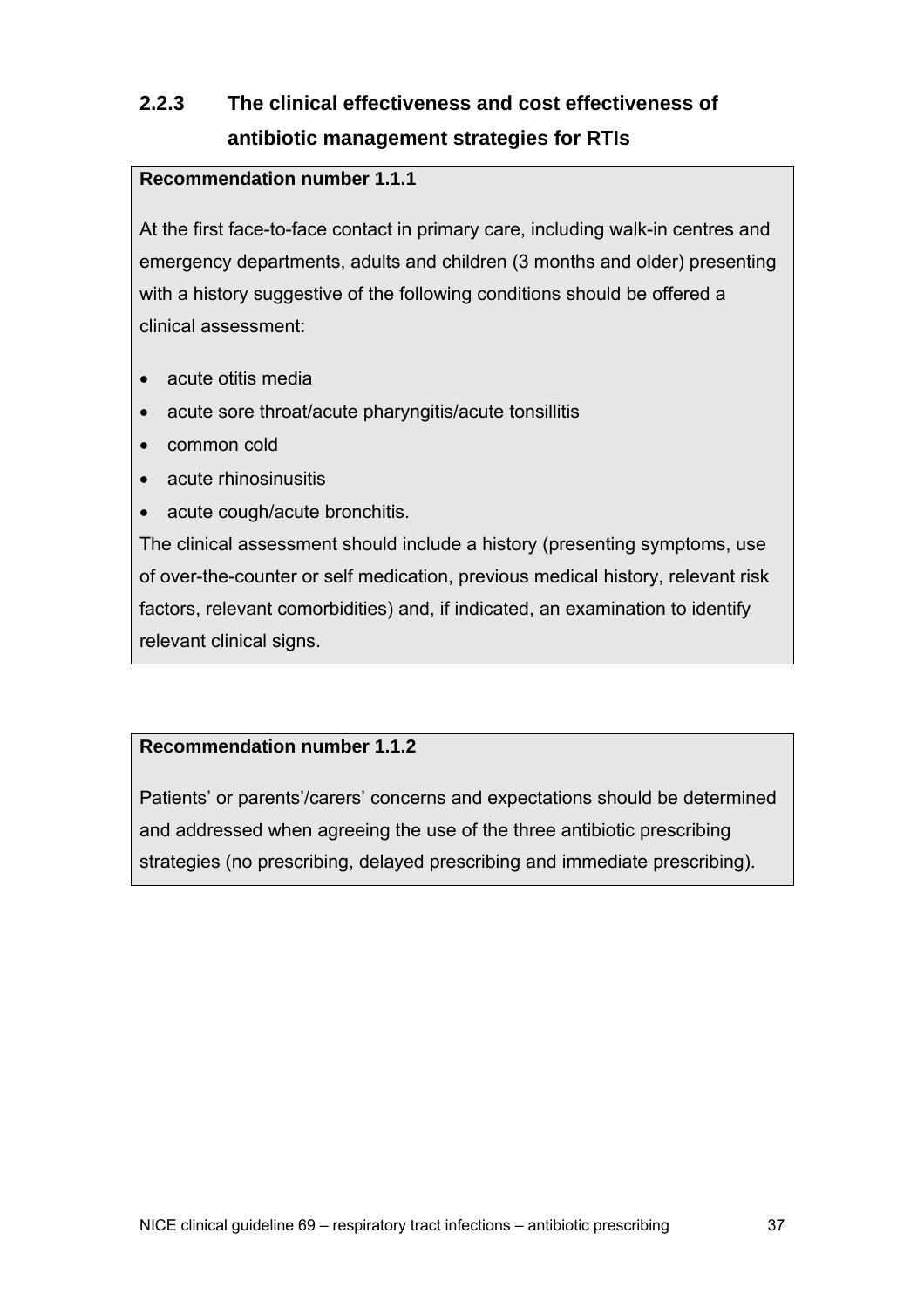# <span id="page-37-0"></span>**Recommendation number 1.1.3**

A no antibiotic prescribing strategy or a delayed antibiotic prescribing strategy should be agreed for patients with the following conditions:

- acute otitis media
- acute sore throat/acute pharyngitis/acute tonsillitis
- common cold

 $\overline{a}$ 

- acute rhinosinusitis
- acute cough/acute bronchitis.

Depending on clinical assessment of severity, patients in the following subgroups can also be considered for an immediate antibiotic prescribing strategy (in addition to a no antibiotic or a delayed antibiotic prescribing strategy):

- bilateral acute otitis media in children younger than 2 years
- acute otitis media in children with otorrhoea
- acute sore throat/acute pharyngitis/acute tonsillitis when three or more Centor criteria<sup>[5](#page-37-0)</sup> are present.

 $<sup>5</sup>$  Centor criteria are: presence of tonsillar exudate, tender anterior cervical lymphadenopathy</sup> or lymphadenitis, history of fever and an absence of cough.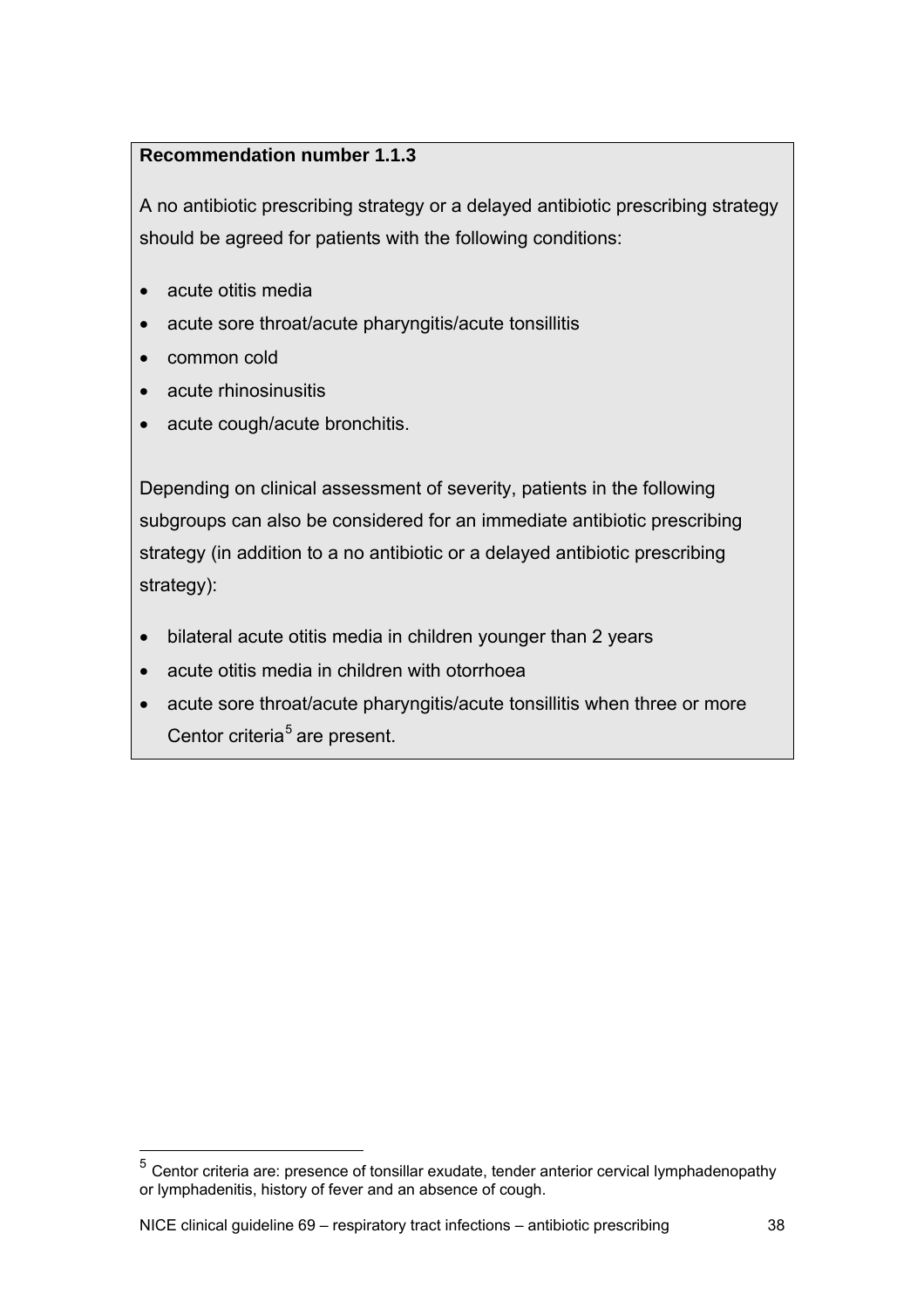## **Recommendation number 1.1.4**

For all antibiotic prescribing strategies, patients should be given:

- advice about the usual natural history of the illness, including the average total length of the illness (before and after seeing the doctor):
- acute otitis media: 4 days
- acute sore throat/acute pharyngitis/acute tonsillitis: 1 week
- common cold:  $1\frac{1}{2}$  weeks
- acute rhinosinusitis: 21/<sub>2</sub> weeks
- acute cough/acute bronchitis: 3 weeks.
- advice about managing symptoms, including fever (particularly analgesics and antipyretics). For information about fever in children younger than 5 years, refer to 'Feverish illness in children' (NICE clinical guideline 47).

# **Recommendation number 1.1.5**

When the no antibiotic prescribing strategy is adopted, patients should be offered:

- reassurance that antibiotics are not needed immediately because they are likely to make little difference to symptoms and may have side effects, for example, diarrhoea, vomiting and rash
- a clinical review if the condition worsens or becomes prolonged.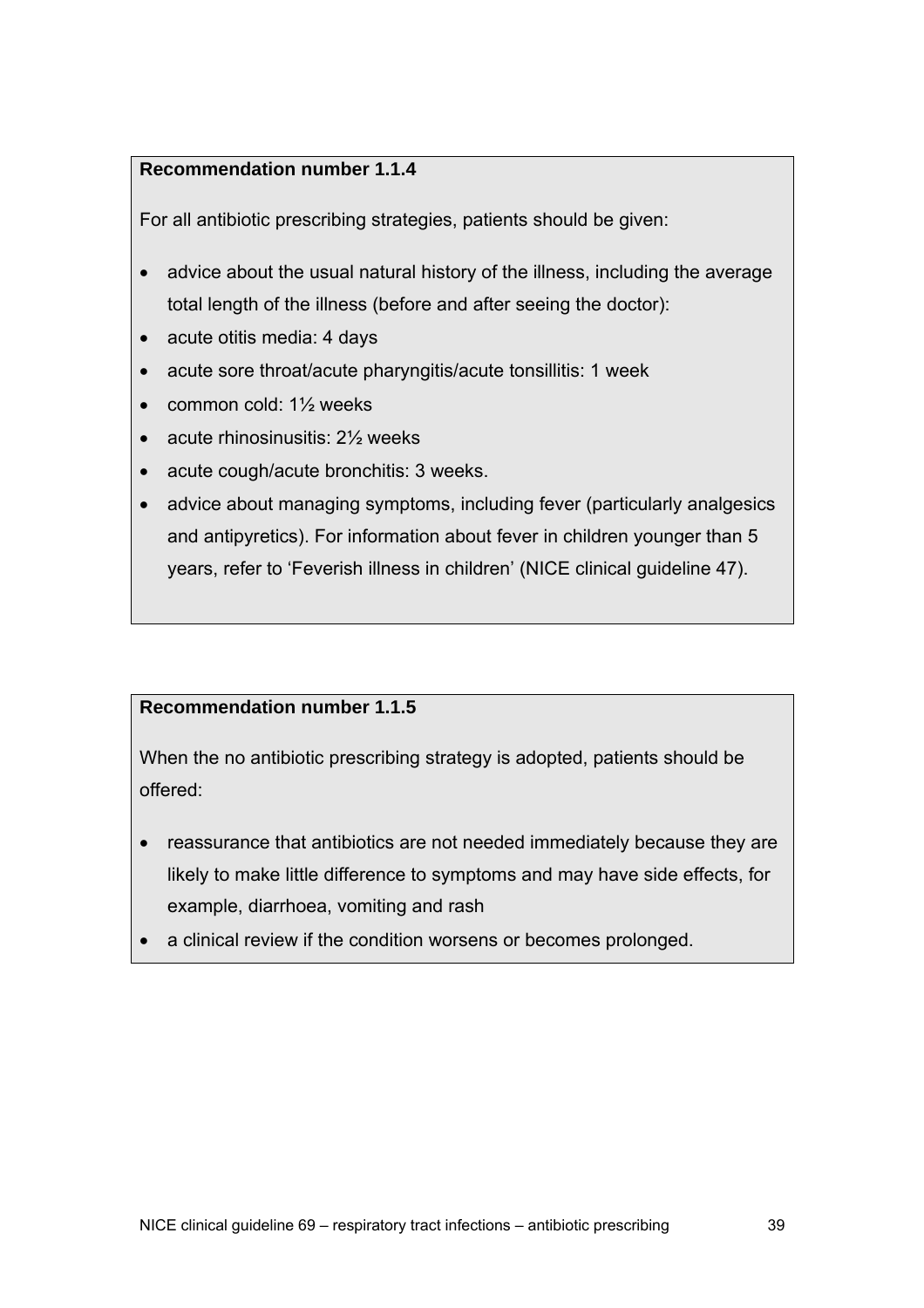#### **Recommendation number 1.1.6**

When the delayed antibiotic prescribing strategy is adopted, patients should be offered:

- reassurance that antibiotics are not needed immediately because they are likely to make little difference to symptoms and may have side effects, for example, diarrhoea, vomiting and rash
- advice about using the delayed prescription if symptoms are not starting to settle in accordance with the expected course of the illness or if a significant worsening of symptoms occurs
- advice about re-consulting if there is a significant worsening of symptoms despite using the delayed prescription.

A delayed prescription with instructions can either be given to the patient or left at an agreed location to be collected at a later date.

## **Evidence review**

#### *Acute otitis media (AOM)*

Three studies were included in the review of AOM (Little et al. 2001; McCormick et al. 2005; Spiro et al. 2006). The patient population for the Spiro study was children diagnosed with AOM (aged between 6 months and 12 years) and the patient population for the study by Little was children aged between 6 months and 10 years presenting with AOM. The patient population for the study by McCormick was children aged between 6 months and 12 years with AOM (screened using an AOM severity screening index).

The 3 studies had different settings: Spiro's study was carried out in a paediatric emergency department in the United States, McCormick's study was carried out at the University of Texas Medical Branch paediatric clinic and the Little study was conducted in 42 general practices in southwest England.

The studies differed in terms of inclusion criteria. In Spiro's study, children were included if they were clinically diagnosed with AOM in an emergency department; in Little's study, children with acute earache (otalgia) and otoscopic evidence of acute inflammation of the eardrum (dullness or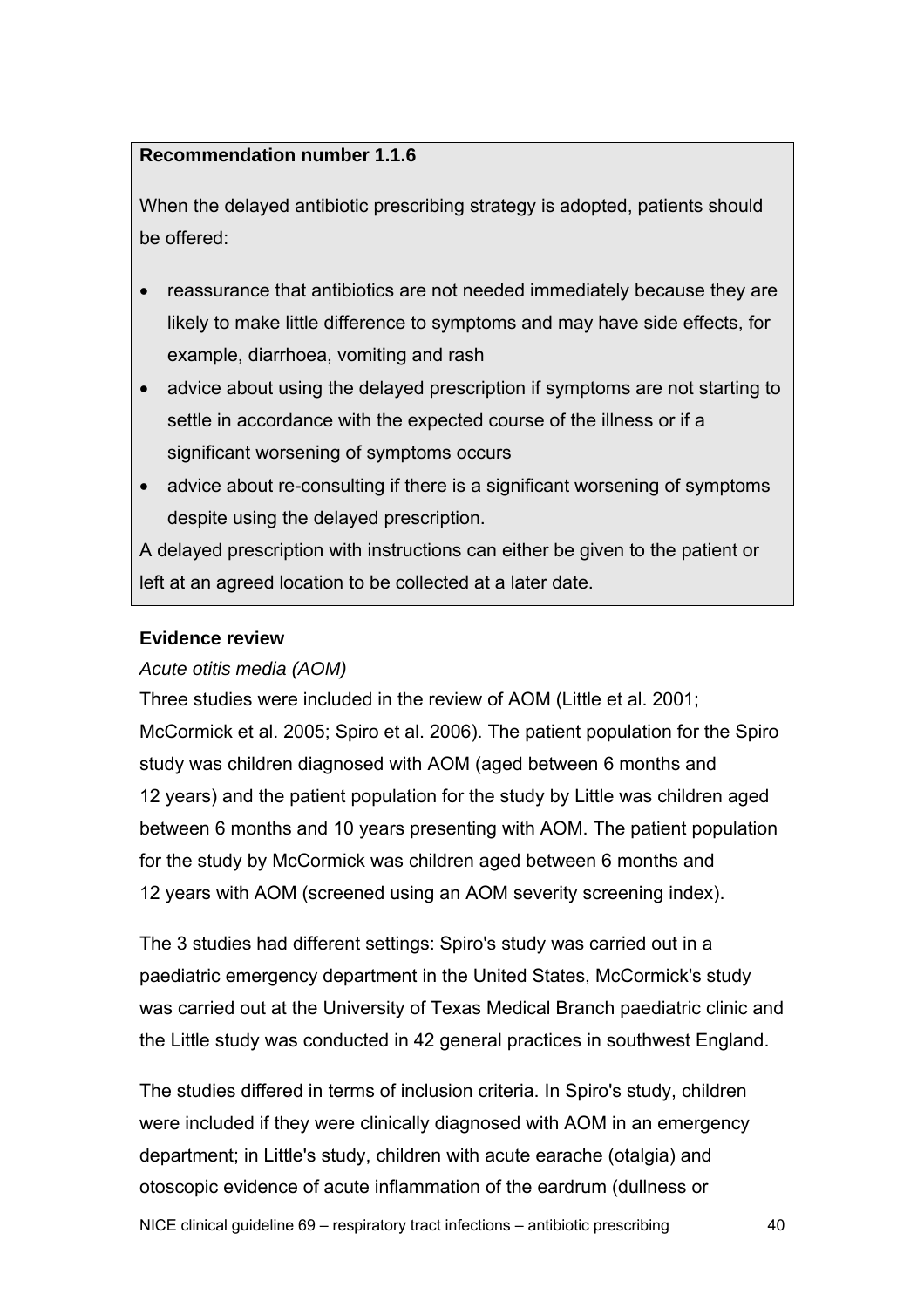cloudiness with erythema, bulging or perforation) were included. However, if children were too young for earache to be documented, then otoscopic evidence alone was a sufficient entry criterion. In McCormick's study children were included if they had symptoms of ear infection, otoscopic evidence of AOM including middle ear effusion, and non-severe AOM.

| Study                                 | Spiro et al. (2006)                                                                                                      | Little et al. (2001)                                                                                                                                                                                                                                                                                                                                             | McCormick el al.<br>(2005)                                                                                                                                                                                                                                                                                                                                                                                                        |
|---------------------------------------|--------------------------------------------------------------------------------------------------------------------------|------------------------------------------------------------------------------------------------------------------------------------------------------------------------------------------------------------------------------------------------------------------------------------------------------------------------------------------------------------------|-----------------------------------------------------------------------------------------------------------------------------------------------------------------------------------------------------------------------------------------------------------------------------------------------------------------------------------------------------------------------------------------------------------------------------------|
| Antibiotic<br>prescribing<br>strategy | Delayed                                                                                                                  | Delayed                                                                                                                                                                                                                                                                                                                                                          | Delayed                                                                                                                                                                                                                                                                                                                                                                                                                           |
| Duration of<br>delay                  | 2 days                                                                                                                   | 3 days                                                                                                                                                                                                                                                                                                                                                           | 2 days                                                                                                                                                                                                                                                                                                                                                                                                                            |
| Methods of<br>delay                   | Prescription was<br>given to parents<br>during the<br>consultation with the<br>healthcare<br>professional.               | Parents were asked to<br>come back to collect<br>the prescription<br>(prescription left at the<br>reception).                                                                                                                                                                                                                                                    | Prescription was given<br>to parents during the<br>consultation with the<br>healthcare<br>professional.                                                                                                                                                                                                                                                                                                                           |
| Verbal advice                         | No                                                                                                                       | Parents were also<br>advised to use the<br>prescription if their<br>child had a discharge<br>for 10 days or more.<br>GPs were supported by<br>standardised advice<br>sheets.<br>Advice on antibiotics<br>given: that antibiotics<br>do not work very well<br>and have<br>disadvantages such as<br>adverse events and<br>development of<br>antibiotic resistance. | Parents of children<br>received an<br>educational<br>intervention on<br>definition of ear<br>infection, causes of ear<br>infection,<br>characteristics of non-<br>severe and severe<br>AOM, antibiotic<br>resistance, costs of<br>antibiotics, rate of<br>symptom response to<br>antibiotics, possible<br>adverse outcomes<br>associated with<br>immediate antibiotics<br>versus delayed<br>including the risk of<br>mastoiditis. |
| Use of<br>information<br>leaflet      | <b>No</b>                                                                                                                | No                                                                                                                                                                                                                                                                                                                                                               | <b>No</b>                                                                                                                                                                                                                                                                                                                                                                                                                         |
| Use of<br>analgesics                  | All patients received<br>ibuprofen<br>(100 mg/5 ml) and<br>otic analgesic drops<br>(4 drops every<br>2 hours if needed). | Advice on full doses of<br>paracetamol for relief<br>of pain and fever.<br>Ibuprofen as well if<br>child already taking full<br>doses of paracetamol<br>and is aged over 1<br>year.                                                                                                                                                                              | Symptom medication<br>provided (ibuprofen).                                                                                                                                                                                                                                                                                                                                                                                       |

#### **Table 1** Mode of delivery of antibiotic management strategies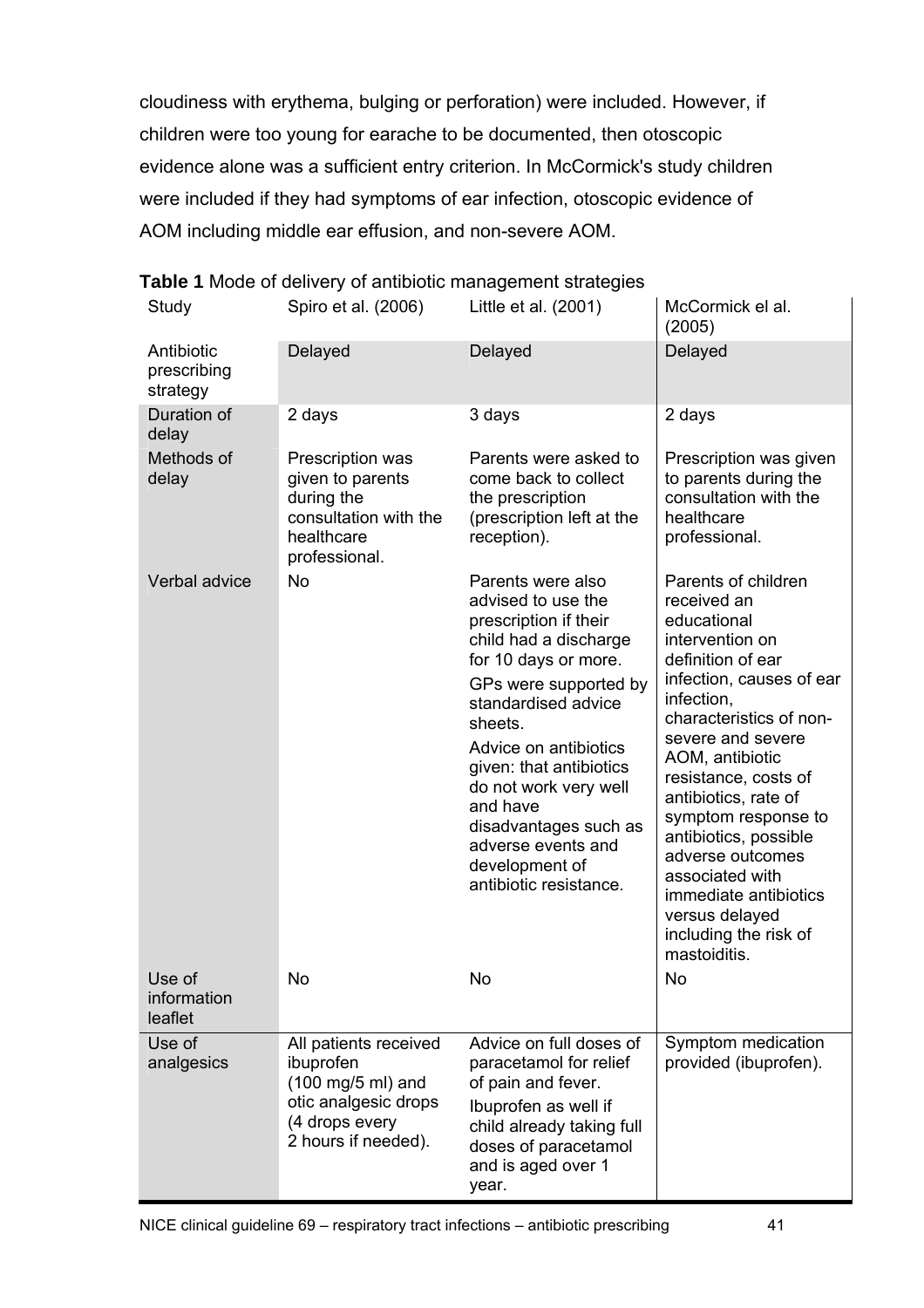| Study                            | Spiro et al. (2006)                                                                                                                                                                           | Little et al. (2001)                                                                                                                                                                                      | McCormick el al (2005)                                                                                                                                                                                                                                                                                                                                                                                                                                   |
|----------------------------------|-----------------------------------------------------------------------------------------------------------------------------------------------------------------------------------------------|-----------------------------------------------------------------------------------------------------------------------------------------------------------------------------------------------------------|----------------------------------------------------------------------------------------------------------------------------------------------------------------------------------------------------------------------------------------------------------------------------------------------------------------------------------------------------------------------------------------------------------------------------------------------------------|
|                                  | Immediate                                                                                                                                                                                     | Immediate                                                                                                                                                                                                 | Immediate                                                                                                                                                                                                                                                                                                                                                                                                                                                |
| Duration of<br>delay             | N/A                                                                                                                                                                                           | N/A                                                                                                                                                                                                       | N/A                                                                                                                                                                                                                                                                                                                                                                                                                                                      |
| Methods of<br>delay              | N/A                                                                                                                                                                                           | N/A                                                                                                                                                                                                       | N/A                                                                                                                                                                                                                                                                                                                                                                                                                                                      |
| Verbal advice                    | <b>No</b>                                                                                                                                                                                     | GPs were supported by<br>standardised advice<br>sheets.<br>Advice on benefit of<br>antibiotics in helping<br>symptoms to settle and<br>prevent complications;<br>importance of taking<br>the full course. | Parents of children<br>received an<br>educational<br>intervention on<br>definition of ear<br>infection, causes of ear<br>infection,<br>characteristics of<br>non-severe and severe<br>AOM, antibiotic<br>resistance, costs of<br>antibiotics, rate of<br>symptom response to<br>antibiotics, possible<br>adverse events<br>associated with<br>immediate antibiotic<br>versus delayed<br>antibiotic prescribing,<br>including the risk of<br>mastoiditis. |
| Use of<br>information<br>leaflet | <b>No</b>                                                                                                                                                                                     | No                                                                                                                                                                                                        | No                                                                                                                                                                                                                                                                                                                                                                                                                                                       |
| Use of<br>analgesics             | All patients received<br>ibuprofen<br>(100 mg/5 ml) and<br>otic analgesic drops<br>(4 drops every<br>2 hours if needed;<br>each ml contains<br>54 mg antipyrene,<br>and 14 mg<br>benzocaine). | Advice on full doses of<br>paracetamol for relief<br>of pain and fever.<br>Ibuprofen as well if<br>child already<br>taking full doses of<br>paracetamol is aged<br>over 1 year.                           | Symptom medication<br>provided (ibuprofen).                                                                                                                                                                                                                                                                                                                                                                                                              |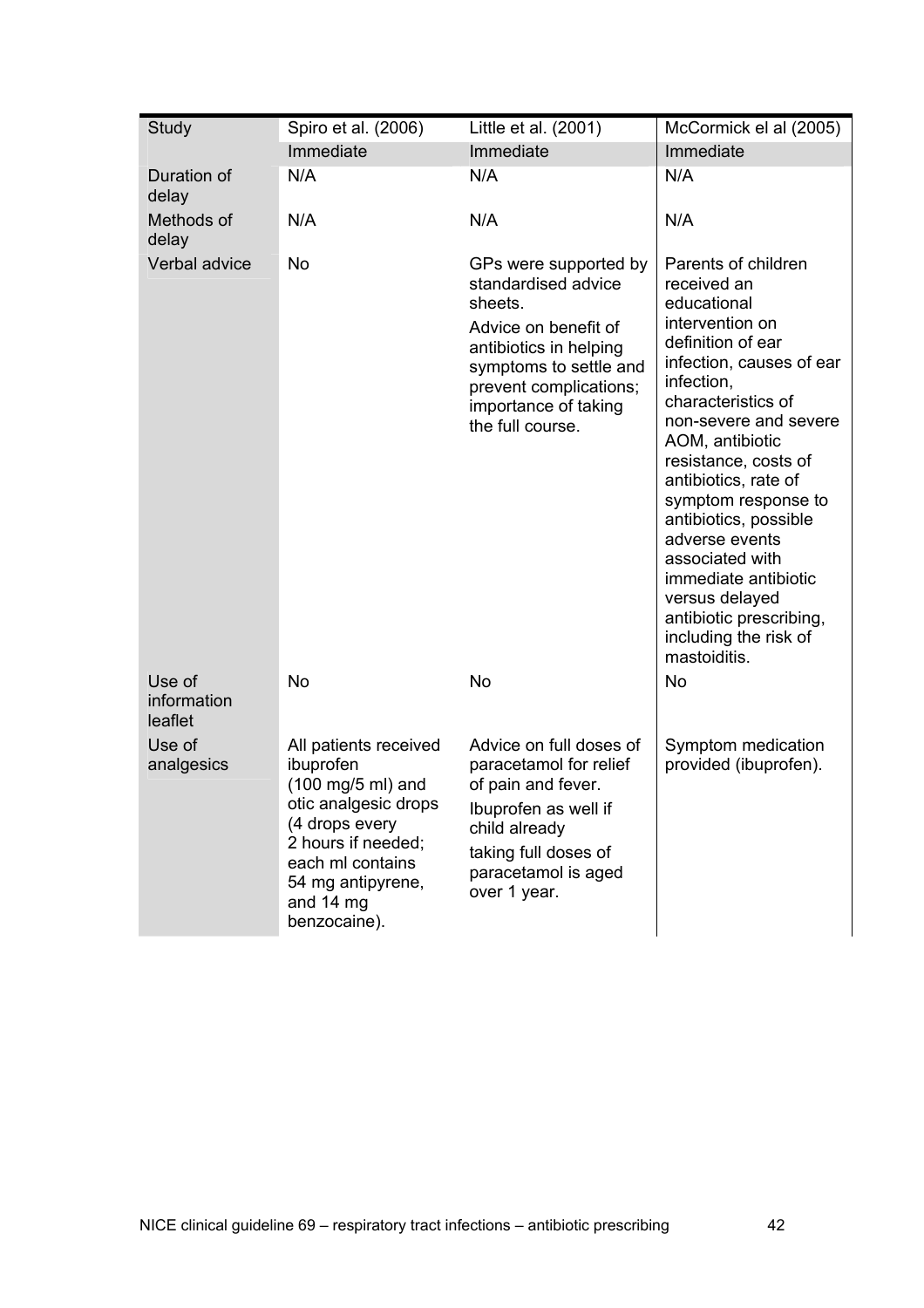# **Table 2** GRADE profile – outcomes

The effectiveness of delayed antibiotic prescribing as a strategy for managing acute otitis media Summary of findings

| Outcome                                                                             | No. of<br>studies<br>(total<br>patients) | Design     | Intervention <sup>b</sup>   | Control <sup>c</sup>          | <b>Relative risk</b>                                                            | Quality |
|-------------------------------------------------------------------------------------|------------------------------------------|------------|-----------------------------|-------------------------------|---------------------------------------------------------------------------------|---------|
| Use of<br>antibiotics after<br>consultation [S,<br>L 8 M                            | 3<br>(758)                               | <b>RCT</b> | Delayed<br>120/382<br>(31%) | Immediate<br>357/376<br>(94%) | 0.33<br>(0.29, 0.39)                                                            | High    |
|                                                                                     |                                          |            |                             |                               |                                                                                 |         |
| Otalgia <sup>g</sup><br>[S & L]                                                     | $\overline{2}$<br>(550)                  | <b>RCT</b> | Delayed<br>130/282<br>(46%) | Immediate<br>108/268<br>(40%) | 1.18<br>(0.99, 1.40)                                                            | High    |
|                                                                                     |                                          |            |                             |                               |                                                                                 |         |
| Daily pain score<br>$(1 to 10) - daily$<br>diary (severity)<br>(over 1 week)<br>[L] | $\mathbf{1}$<br>(285)                    | <b>RCT</b> | Delayed<br>150              | Immediate<br>135              | Mean<br>$difference =$<br>$-0.16$<br>$(-0.42, 0.11)$<br>$t = 1.18$ , $p = 0.24$ | High    |
|                                                                                     |                                          |            |                             |                               |                                                                                 |         |
| Night<br>disturbances-<br>daily diary<br>(over 1 week)<br>[L]                       | 1<br>(285)                               | <b>RCT</b> | Delayed<br>150              | Immediate<br>135              | Mean difference<br>$= -0.72$<br>$(-0.30, -1.13)$<br>$t = 3.41$ , $p < 0.01$     | High    |
|                                                                                     |                                          |            |                             |                               |                                                                                 |         |
| Diarrhoea [S&L]                                                                     | $\overline{2}$<br>(550)                  | <b>RCT</b> | Delayed<br>24/282<br>(9%)   | Immediate<br>56/268<br>(21%)  | 0.41<br>(0.26, 0.65)                                                            | High    |
|                                                                                     |                                          |            |                             |                               |                                                                                 |         |
| <b>Belief antibiotics</b><br>are effective [L]                                      | $\mathbf 1$<br>(271)                     | <b>RCT</b> | Delayed<br>64/140<br>(46%)  | Immediate<br>100/131<br>(76%) | 0.59<br>(0.48, 0.73)                                                            | High    |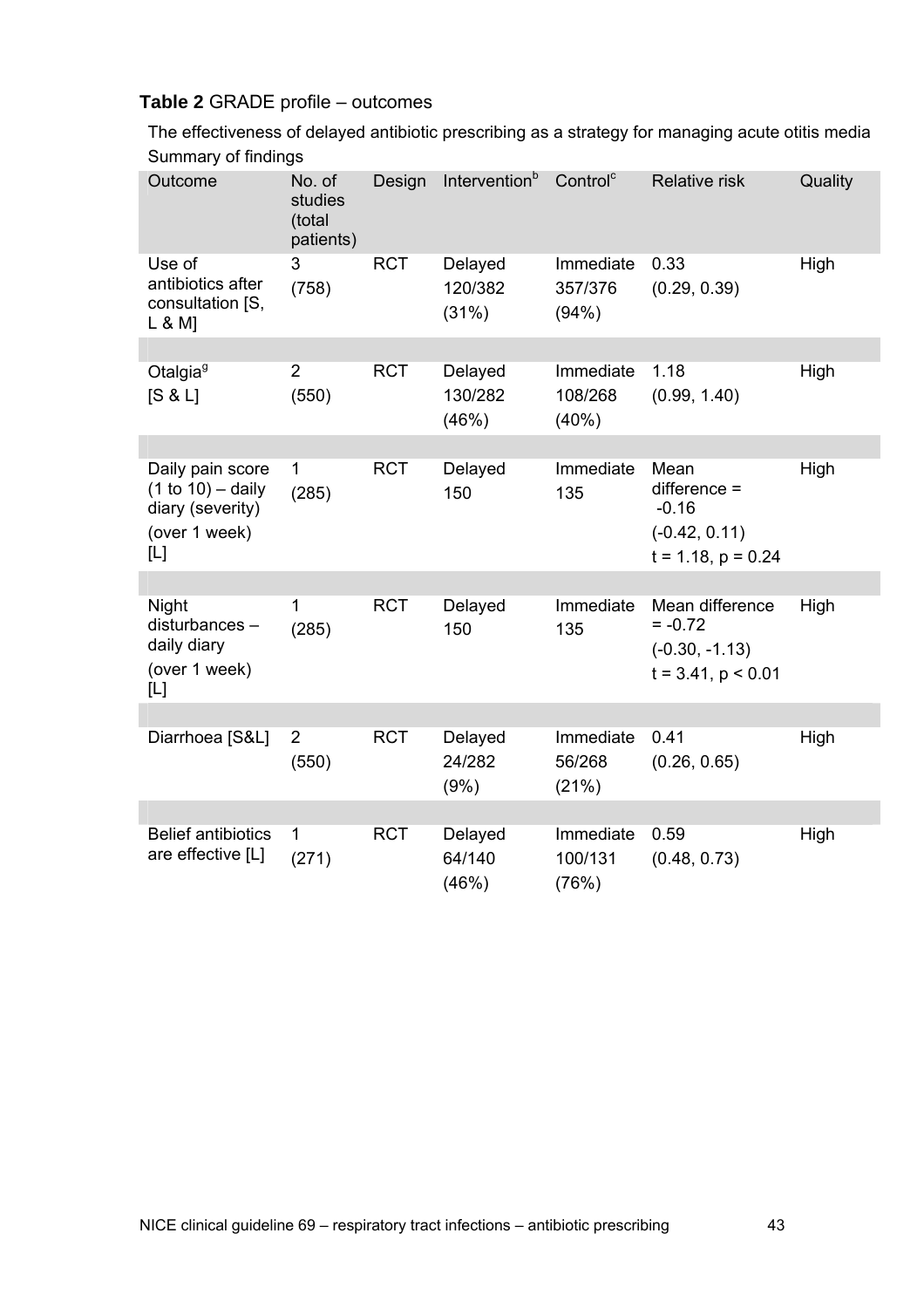| Very satisfied<br>with treatment<br>approach<br>(parents/carers)<br>[L] | 1<br>(284) | <b>RCT</b> | Delayed<br>115/150<br>(77%) | Immediate<br>123/134<br>(91%) | 0.84<br>(0.75, 0.93)                                                                                                                                           | High     |
|-------------------------------------------------------------------------|------------|------------|-----------------------------|-------------------------------|----------------------------------------------------------------------------------------------------------------------------------------------------------------|----------|
| Parents'/carers'<br>satisfaction [M]                                    | 1<br>(209) | <b>RCT</b> | Delayed<br>100              | Immediate<br>109              | Total satisfaction<br>scores:<br>On day-12: $I =$<br>44.0, $C = 44.4$<br>On day-30: $I =$<br>44.6, $C = 44.6$<br>(not significant;<br>p value not<br>reported) | Moderate |
| .                                                                       |            |            |                             |                               |                                                                                                                                                                |          |

 $<sup>b</sup>$  intervention = delayed antibiotics</sup>

 $\textdegree$  control = immediate antibiotics

<sup>g</sup> presence of earache/otalgia: [S] data collected at follow-up (4 to 6 days); [L] data collected through daily diary (at 1 week).

<sup>i</sup> total satisfaction scores (4-point-scale). Data on [L] and [M] were not pooled owing to different methods of measurements.

S = Spiro et al. (2006)

 $L =$  Little et al. (2001)

M = McCormick et al. (2005)

#### **Evidence statements**

*Three large trials provide good evidence supporting the effectiveness of delayed antibiotic prescribing as a strategy for managing suspected AOM.* 

- *In children with AOM a delayed prescribing strategy reduced the consumption of antibiotics by 63% compared with an immediate prescribing strategy.*
- *One large, good quality trial found that there was no significant difference between an immediate and a delayed antibiotic prescribing strategy in reducing the 'severity' of earache in children. The pooled results from 2 other trials suggest that an immediate prescribing strategy has moderate benefit in reducing the number of children with earache compared with a delayed prescribing strategy. However, the benefit of antibiotics might be confounded by the use of analgesics in 1 trial and both analgesics and otic analgesic drops in another trial.*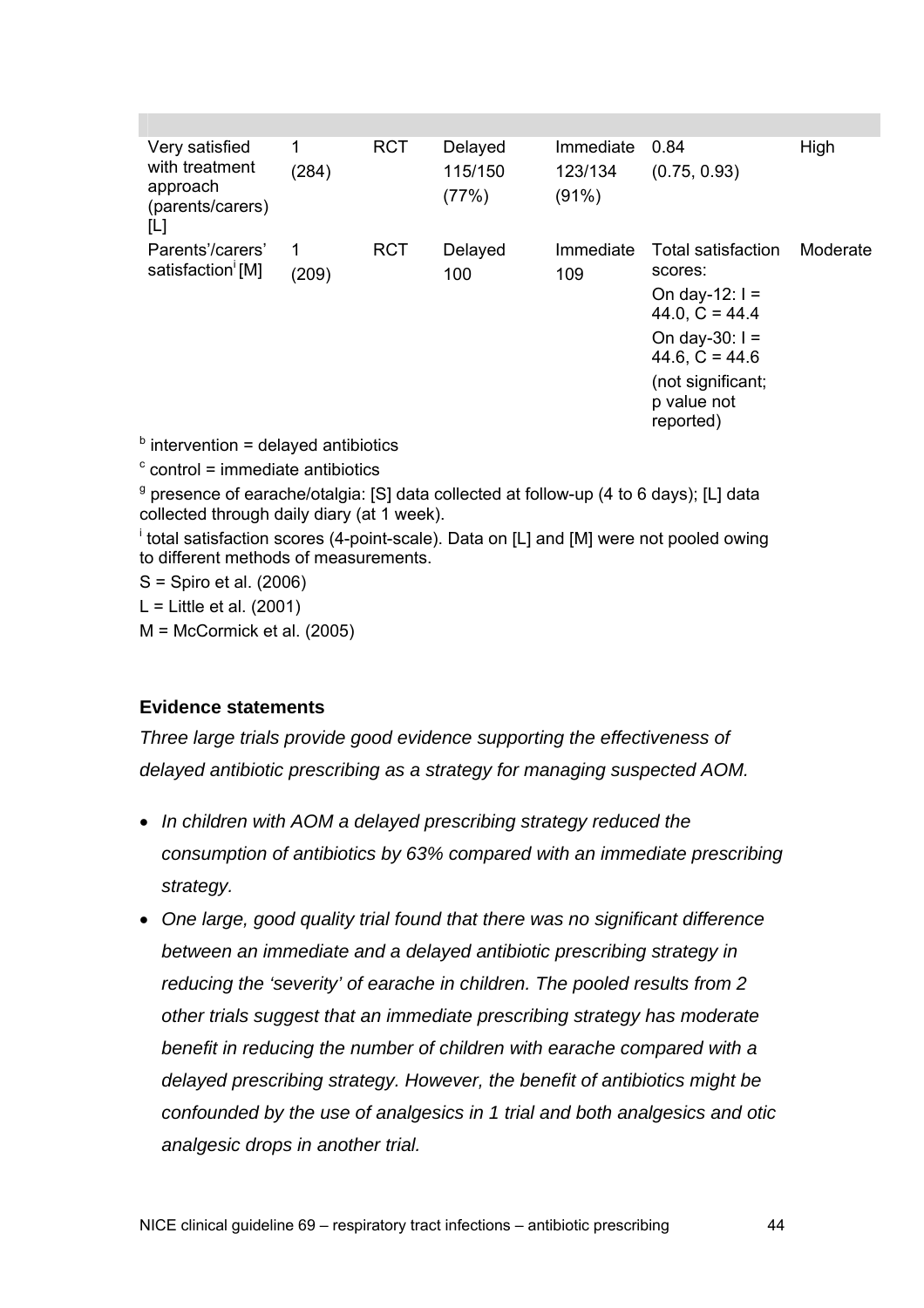- *Children with suspected AOM are 12% less likely to develop diarrhoea when a delayed prescribing strategy is used, compared with an immediate prescribing strategy (NNT = 8).*
- *An immediate prescribing strategy reduces night disturbances in children with suspected AOM compared with a delayed prescribing strategy.*
- *Two trials provide evidence on patient (parents/carers) satisfaction. Overall, parents/carers of children in 1 trial (in which they were asked to come back to collect the delayed prescription) were satisfied with both strategies (77% with delayed; 91% with immediate). In another trial (in which a delayed prescription was given during consultation) the results suggested that parents/carers of children with AOM were equally satisfied with both delayed and immediate prescribing strategies.*
- *Parents/carers of children offered an immediate prescribing strategy were 30% more likely to believe that antibiotics are effective compared with parents/carers of children offered a delayed prescribing strategy.*

#### **Evidence to recommendations**

NICE clinical guideline 69 – respiratory tract infections – antibiotic prescribing 45 The GDG acknowledged that the 3 included studies were of reasonably good quality but that the study population was limited to children. Based on the evidence statements presented above, the GDG came to the conclusion that, compared with a delayed prescribing strategy, an immediate prescribing strategy provided modest benefits in reducing earache and night disturbances but increased the consumption of antibiotics and potentially might medicalise a self-limiting illness. However, the GDG also considered that the benefits of an immediate antibiotic prescription were very limited because by day 3, the pain of those children who still had earache was mild and it is debatable whether these limited benefits would outweigh the likelihood of having diarrhoea if immediate antibiotics were used. The GDG also discussed the outcome of parents'/carers' satisfaction and noted that the overall satisfaction rates were high for both strategies. However, the GDG considered that the high satisfaction rate for an immediate prescribing strategy compared with that for a delayed prescribing strategy in 1 trial (Spiro et al. 2006) could be a result of the method of delivery (in which parents were given the delayed prescription during the consultation instead of being asked to come back to collect it at the surgery reception). The GDG agreed that this conclusion is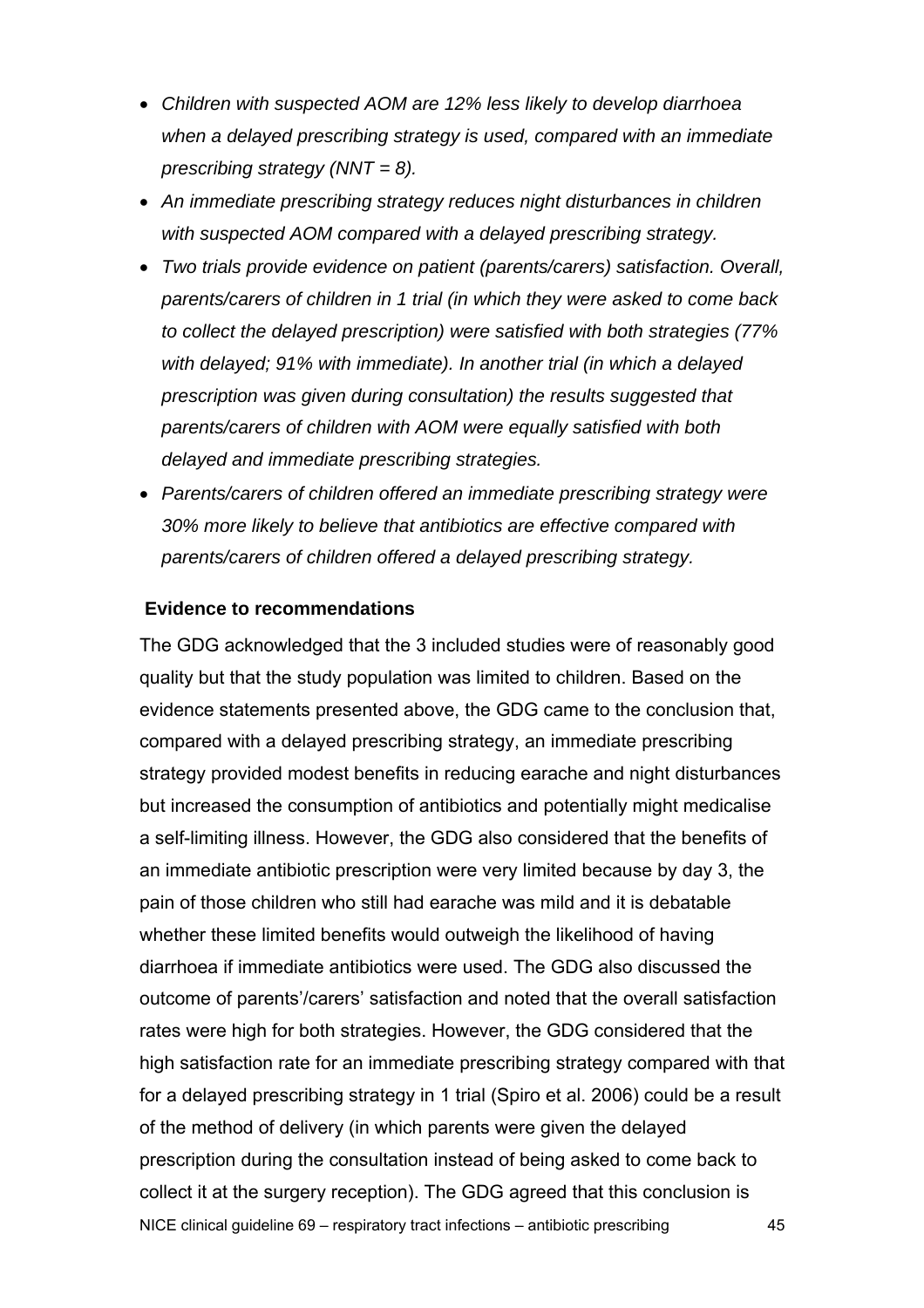tentative and remains a point for speculation, and that further research needs to be carried out on the mode of delivery of delayed prescribing strategies in order to clarify advice about practice. Overall, by weighing both the modest benefits and the risk of diarrhoea, the GDG thought that a delayed or no prescribing strategy should be offered to children with AOM who are not at risk of developing complications. However, owing to the lack of trials among important subgroups comparing an immediate and/or delayed prescribing strategy with a no prescribing strategy, the GDG thought that a consensus recommendation on the likely symptomatic benefits of antibiotics for particular subgroups of patients should be made. The GDG agreed that, based on the meta-analysis with individual patient data (Rovers et al. 2006) presented in section [2.1.2,](#page-16-0) an immediate prescribing strategy may be considered for two subgroups of patients depending on clinical assessment of severity and patient preference. The two subgroups are: children younger than 2 years with bilateral acute otitis media, and children with acute otitis media and otorrhoea.

#### *Acute cough/acute bronchitis*

Two studies were included in the review of acute cough/acute bronchitis: Dowell et al. (2001)and Little et al. (2005). The population in Dowell's study consisted of patients aged over 16 years presenting with acute cough as the primary complaint. The patient population in Little's study consisted of children aged 3 years and older with uncomplicated acute LRTI (duration 21 days or less). Both studies were set in UK primary care (general practice): Dowell's study was set in 22 general practices with 48 GPs in Scotland; Little's study involved 37 GPs in southwest England.

The inclusion criteria differed in the studies. In Dowell's study patients with acute cough with or without coryza, shortness of breath, sputum, fever, sore throat or chest tightness were included. In Little's study patients with cough (with a duration of 21 days or less) as the main symptom and with at least one symptom or sign localising to the lower respiratory tract (sputum, chest pain, dyspnoea, wheeze) were included.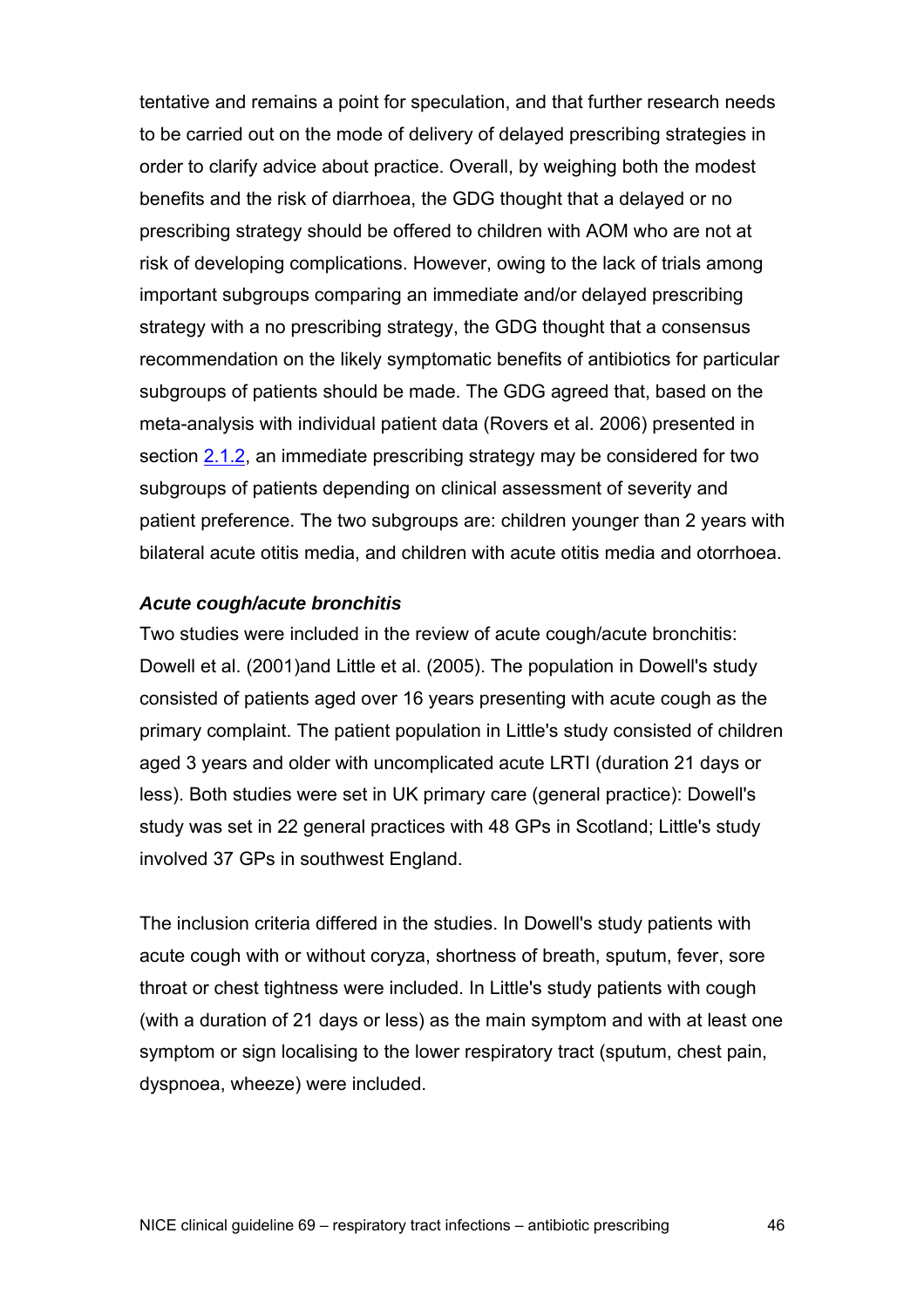| Study                                 | Dowell et al. (2006)                                                                                                                           | Little et al. (2005)                                                                                                                                                                                                                                                                                           | Little et al. (2005)                                                                                                                                                                                                                                                                           |
|---------------------------------------|------------------------------------------------------------------------------------------------------------------------------------------------|----------------------------------------------------------------------------------------------------------------------------------------------------------------------------------------------------------------------------------------------------------------------------------------------------------------|------------------------------------------------------------------------------------------------------------------------------------------------------------------------------------------------------------------------------------------------------------------------------------------------|
| Antibiotic<br>prescribing<br>strategy | Delayed                                                                                                                                        | Delayed                                                                                                                                                                                                                                                                                                        | <b>No</b>                                                                                                                                                                                                                                                                                      |
| Duration of<br>delay                  | 1 week                                                                                                                                         | 2 weeks                                                                                                                                                                                                                                                                                                        | N/A                                                                                                                                                                                                                                                                                            |
| Methods of<br>delay                   | Patients were asked<br>to come back to<br>collect the<br>prescription for<br>antibiotic<br>(prescription left at<br>the surgery<br>reception). | Patients were asked to<br>come back to collect<br>the prescription for<br>antibiotic (prescription<br>left at the surgery<br>reception).                                                                                                                                                                       |                                                                                                                                                                                                                                                                                                |
| Verbal advice                         | <b>No</b>                                                                                                                                      | All patients,<br>irrespective of whether<br>they had the leaflet,<br>were given brief verbal<br>information about the<br>likely course of the<br>illness and supporting<br>the proposed<br>prescribing strategy.                                                                                               | All patients, irrespective<br>of whether they had the<br>leaflet, were given brief<br>verbal information about<br>the likely course of the<br>illness and supporting<br>the proposed prescribing<br>strategy.                                                                                  |
| Use of<br>information<br>leaflet      | Information (patient<br>information sheet)<br>was given at<br>consultation during<br>recruitment. Content<br>not reported.                     | 50% of patients<br>received information<br>leaflet, 50% did not.<br>Leaflet included<br>information about<br>natural history,<br>addressed patients'<br>major worries and<br>provided advice about<br>when to seek further<br>help (for example, if<br>persistent fever,<br>worsening shortness of<br>breath). | 50% of patients received<br>info leaflet, 50% did not.<br>Leaflet included<br>information about natural<br>history, addressed<br>patients' major worries<br>and provided advice<br>about when to seek<br>further help (for example,<br>persistent fever,<br>worsening shortness of<br>breath). |
| Use of<br>analgesics                  | No                                                                                                                                             | Advice to take an<br>analgesic                                                                                                                                                                                                                                                                                 | Advice to take an<br>analgesic                                                                                                                                                                                                                                                                 |

**Table 3** The mode of delivery of antibiotic prescribing management strategies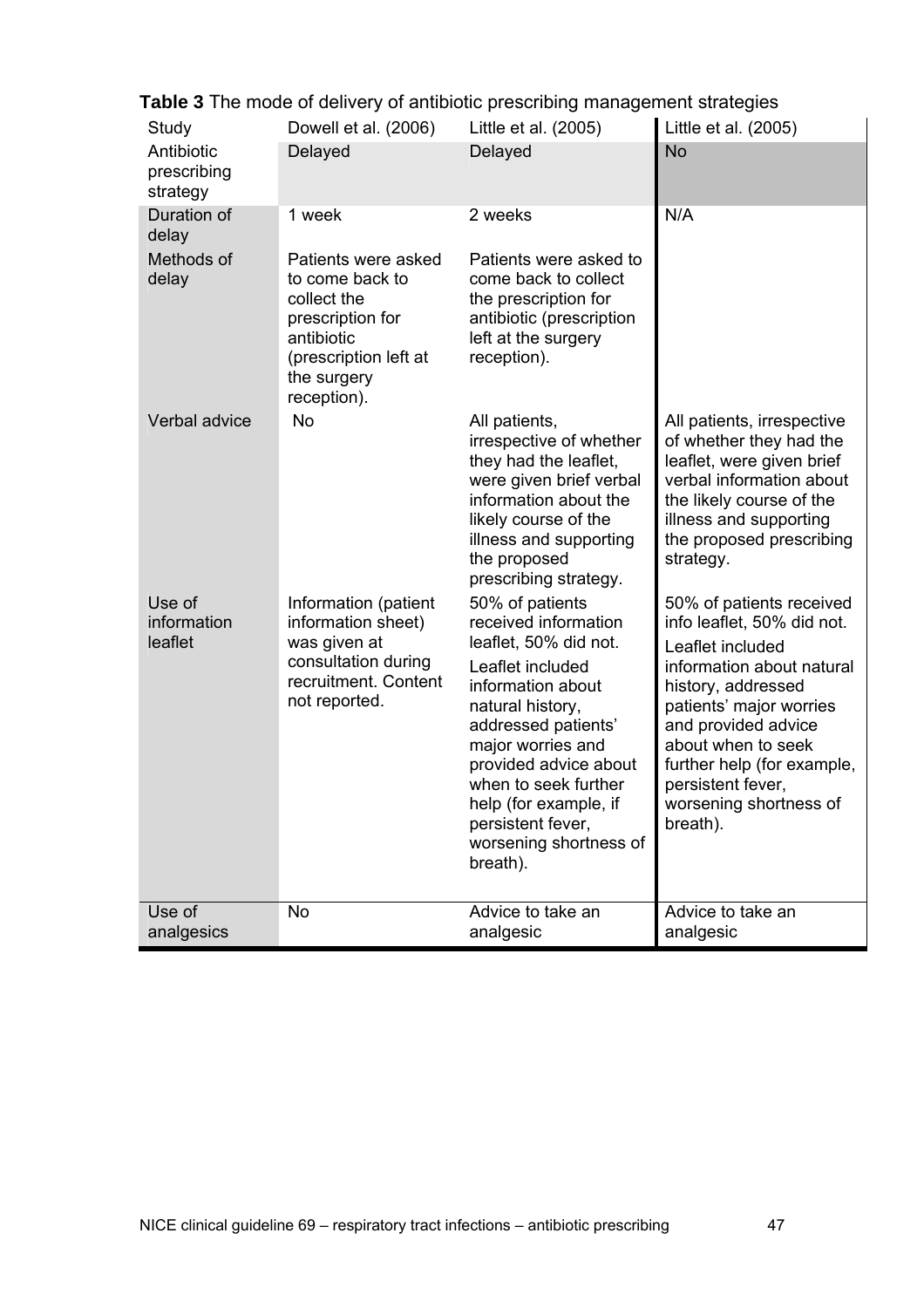| Study                                 | Dowell et al. (2006)                                                                                                       | Little et al. (2005)                                                                                                                                                                                                                                                                                        |
|---------------------------------------|----------------------------------------------------------------------------------------------------------------------------|-------------------------------------------------------------------------------------------------------------------------------------------------------------------------------------------------------------------------------------------------------------------------------------------------------------|
| Antibiotic<br>prescribing<br>strategy | Immediate                                                                                                                  | Immediate                                                                                                                                                                                                                                                                                                   |
| Duration of<br>delay                  | N/A                                                                                                                        | N/A                                                                                                                                                                                                                                                                                                         |
| Methods of<br>delay                   | N/A                                                                                                                        | N/A                                                                                                                                                                                                                                                                                                         |
| Verbal advice                         | <b>No</b>                                                                                                                  | All patients,<br>irrespective of whether<br>they had the leaflet,<br>were given brief verbal<br>information about the<br>likely range of natural<br>history of the illness<br>and supporting the<br>proposed prescribing<br>strategy.                                                                       |
| Use of<br>information<br>leaflet      | Information (patient<br>information sheet)<br>was given at<br>consultation during<br>recruitment. Content<br>not reported. | 50% of patients<br>received information<br>leaflet, 50% did not.<br>Leaflet included<br>information about<br>natural history,<br>addressed patients'<br>major worries and<br>provided advice about<br>when to seek further<br>help (for example,<br>persistent fever,<br>worsening shortness of<br>breath). |
| Use of<br>analgesics                  | <b>No</b>                                                                                                                  | Advice to take an<br>analgesic                                                                                                                                                                                                                                                                              |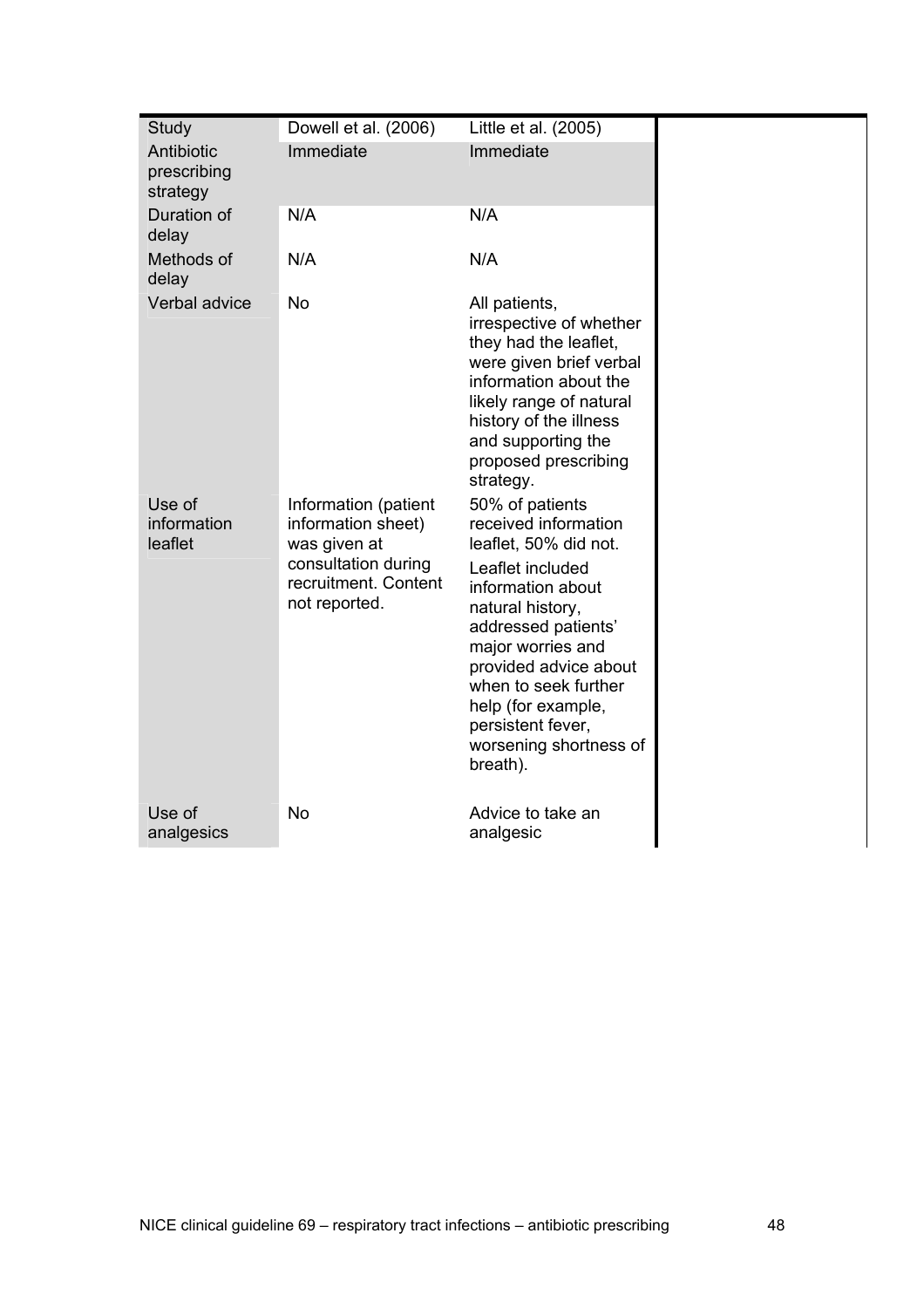# **Table 4** GRADE profile – outcomes

The effectiveness of delayed antibiotic prescribing and/or no prescribing as strategies for managing acute cough/acute bronchitis

#### Summary of findings

| Outcome                                                      | No. of<br>studies<br>(total<br>patients) | Design     | Intervention <sup>b</sup>  | Control <sup>c</sup>            | <b>Relative risk</b>                                                                       | Quality  |
|--------------------------------------------------------------|------------------------------------------|------------|----------------------------|---------------------------------|--------------------------------------------------------------------------------------------|----------|
| Collection of<br>antibiotic<br>prescription <sup>a</sup> [D] | 1<br>(187)                               | <b>RCT</b> | Delayed<br>43/95<br>(45%)  | Immediate<br>92/92<br>$(100\%)$ | 0.45<br>(0.36, 0.56)                                                                       | High     |
| Use of<br>antibiotics [L]                                    | 1<br>(390)                               | <b>RCT</b> | Delayed<br>39/197<br>(20%) | Immediate<br>185/193<br>(96%)   | 0.20<br>(0.15, 0.27)                                                                       | High     |
| Use of<br>antibiotics [L]                                    | 1<br>(375)                               | <b>RCT</b> | No AB<br>29/182<br>(16%)   | Immediate<br>185/193<br>(96%)   | 0.16<br>(0.11, 0.23)                                                                       | High     |
| Use of<br>antibiotics [L]                                    | 1<br>(379)                               | <b>RCT</b> | No AB<br>29/182<br>(16%)   | Delayed<br>39/197<br>(20%)      | 0.80<br>(0.52, 1.24)                                                                       | High     |
| Outcome                                                      | No. of<br>studies<br>(total<br>patients) | Design     | Intervention <sup>b</sup>  | Control <sup>c</sup>            | Mean difference                                                                            | Quality  |
| Symptom<br>duration <sup>e</sup><br>$(cough)$ [D]            | 1<br>(148)                               | <b>RCT</b> | Delayed<br>unknown         | Immediate<br>unknown            | Log-rank [Mantel-<br>Haenszel] test<br>(result not<br>reported),<br>with $p$ value $> 0.4$ | Moderate |
| Symptom<br>duration <sup>9</sup><br>$(cough)$ [L]            | 1<br>(426)                               | <b>RCT</b> | Delayed<br>214             | <b>No</b><br>antibiotic<br>212  | Mean difference =<br>0.75<br>$(-0.37, 1.88)$<br>$p = 0.19$                                 | High     |
| Symptom<br>duration <sup>9</sup><br>$(cough)$ [L]            | 1<br>(426)                               | <b>RCT</b> | Immediate<br>214           | No<br>antibiotic<br>212         | Mean difference =<br>0.11<br>$(-1.01, 1.24)$<br>$p = 0.19$                                 | High     |
| Symptom<br>duration <sup>9</sup><br>(cough) [L]              | 1<br>(428)                               | <b>RCT</b> | Immediate<br>214           | Delayed<br>214                  | Mean difference =<br>$-0.46$<br>$(-1.76, 0.48)$<br>$p = 0.265$                             | High     |
| Outcome                                                      | No. of<br>studies<br>(total<br>patients) | Design     | Intervention <sup>b</sup>  | Control <sup>c</sup>            | Mean difference                                                                            | Quality  |
| Adjusted<br>severity of<br>symptoms <sup>h</sup> [L]         | 1<br>(426)                               | <b>RCT</b> | Delayed<br>214             | No<br>antibiotic<br>212         | Adjusted mean<br>difference $= -0.02$<br>$p = 0.86$                                        | High     |
| Adjusted                                                     | 1                                        | <b>RCT</b> | Immediate                  | No                              | Adjusted mean                                                                              | High     |

NICE clinical guideline 69 – respiratory tract infections – antibiotic prescribing 49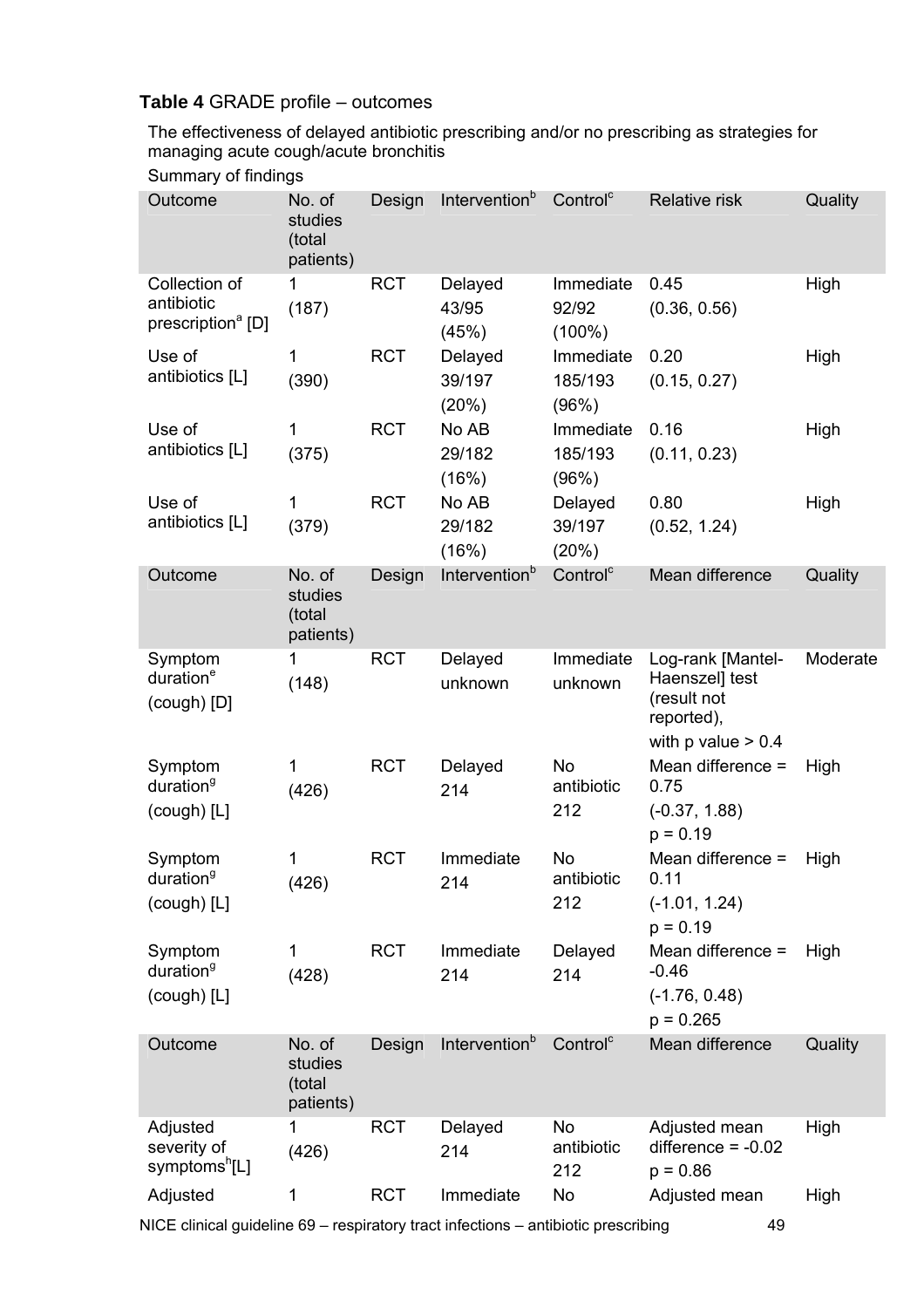| severity of<br>symptoms <sup>h</sup> [L]       | (426)                                    |            | 214                          | antibiotic<br>212                          | difference $= -0.07$<br>$p = 0.49$ |         |
|------------------------------------------------|------------------------------------------|------------|------------------------------|--------------------------------------------|------------------------------------|---------|
| Outcome                                        | No. of<br>studies<br>(total<br>patients) | Design     | Intervention <sup>b</sup>    | Control <sup>c</sup>                       | Odds ratio                         | Quality |
| Diarrhoea [L]                                  | 1<br>(426)                               | <b>RCT</b> | Delayed                      | No<br>antibiotic                           | 0.17<br>(0.67, 2.03)               | High    |
| Diarrhoea [L]                                  | $\mathbf{1}$<br>(426)                    | <b>RCT</b> | Immediate                    | <b>No</b><br>antibiotic                    | 1.22<br>(0.70, 2.12)               | High    |
| Outcome                                        | No. of<br>studies<br>(total<br>patients) | Design     | Intervention <sup>b</sup>    | Control <sup>c</sup>                       | Relative risk                      | Quality |
| Re-attendance<br>within 1 month<br>[L]         | 1<br>(389)                               | <b>RCT</b> | Delayed<br>24/199<br>(12%)   | <b>No</b><br>antibiotic<br>41/190<br>(22%) | 0.55<br>(0.35, 0.88)               | High    |
| Re-attendance<br>within 1 month<br>[L]         | 1<br>(386)                               | <b>RCT</b> | Immediate<br>26/196<br>(13%) | <b>No</b><br>antibiotic<br>41/190<br>(22%) | 0.61<br>(0.39, 0.96)               | High    |
| Re-attendance<br>within 1 month<br>[L]         | 1<br>(395)                               | <b>RCT</b> | Delayed<br>24/199<br>(12%)   | Immediate<br>26/196<br>(13%)               | 0.90<br>(0.54, 1.52)               | High    |
| Outcome                                        | No. of<br>studies<br>(total<br>patients) | Design     | Intervention <sup>b</sup>    | Control <sup>c</sup>                       | Relative risk                      | Quality |
| <b>Belief antibiotics</b><br>are effective [L] | 1<br>(306)                               | <b>RCT</b> | Delayed<br>57/141<br>(40%)   | Immediate<br>123/165<br>(75%)              | 0.54<br>(0.43, 0.67)               | High    |
| <b>Belief antibiotics</b><br>are effective [L] | 1<br>(296)                               | <b>RCT</b> | No AB<br>61/131<br>(47%)     | Immediate<br>123/165<br>(75%)              | 0.62<br>(0.50, 0.76)               | High    |
| <b>Belief antibiotics</b><br>are effective [L] | 1<br>(272)                               | <b>RCT</b> | No AB<br>61/131<br>(47%)     | Delayed<br>57/141<br>(40%)                 | 1.15<br>(0.87, 1.51)               | High    |
| Outcome                                        | No. of<br>studies<br>(total<br>patients) | Design     | Intervention <sup>b</sup>    | Control <sup>c</sup>                       | <b>Relative risk</b>               | Quality |
| Patient<br>satisfaction <sup>'</sup> [D]       | (148)                                    | <b>RCT</b> | Delayed<br>40/73<br>(54%)    | Immediate<br>55/75<br>(73%)                | 0.74<br>(0.58, 0.95)               | High    |
| Patient<br>satisfaction <sup>k</sup> [L]       | 1<br>(384)                               | <b>RCT</b> | Delayed<br>147/190           | Immediate<br>166/194                       | 0.90<br>(0.82, 0.99)               | High    |

NICE clinical guideline 69 – respiratory tract infections – antibiotic prescribing 50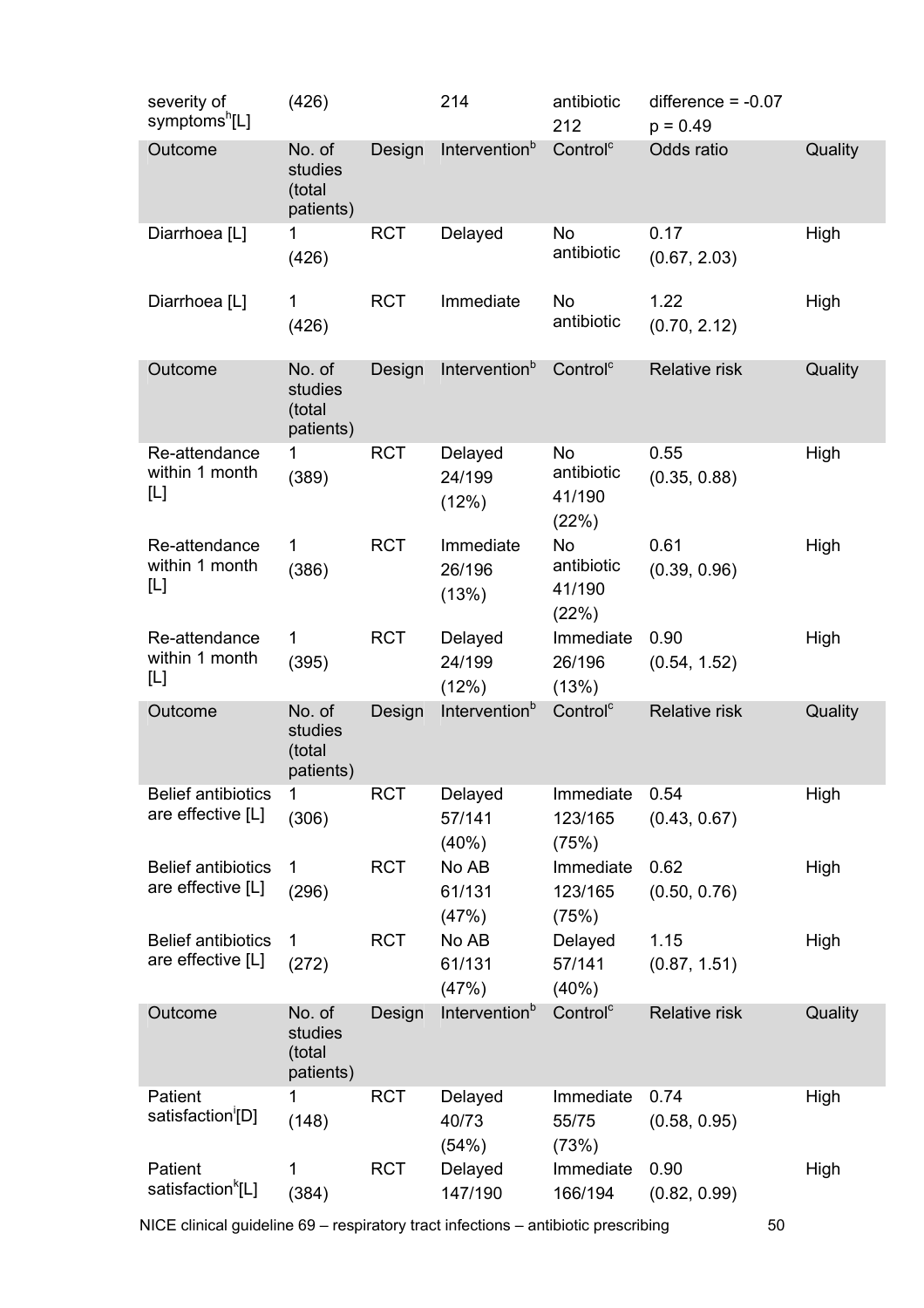|                               |       |            | (77%)         | (86%)     |              |      |
|-------------------------------|-------|------------|---------------|-----------|--------------|------|
| Patient                       |       | <b>RCT</b> | No antibiotic | Immediate | 0.83         | High |
| satisfaction <sup>k</sup> [L] | (375) |            | 130/181       | 166/194   | (0.75, 0.93) |      |
|                               |       |            | (72%)         | (86%)     |              |      |
| Patient                       |       | <b>RCT</b> | No antibiotic | Delayed   | 0.92         | High |
| satisfaction <sup>k</sup> [L] | (371) |            | 130/181       | 147/190   | (0.82, 1.04) |      |
|                               |       |            | (72%)         | (77%)     |              |      |

<sup>a</sup> rates of consumption unknown

 $<sup>b</sup>$  intervention = delayed antibiotics</sup>

 $\textdegree$  control = immediate antibiotics

<sup>e</sup> probability of recovery from cough over days 1 to 13

 $9$  duration of cough  $-$  days (until very little problem)

h on a point scale 0 to 6 on six symptoms (adjusted on baseline variables): cough, dyspnoea, sputum production, wellbeing, sleep disturbance, activity disturbance

 $<sup>1</sup>$  'very satisfied' with the consultation</sup>

<sup>k</sup> 'very satisfied' with overall management.

 $L =$  Little et al. (2005)

 $D =$  Dowell et al. (2001)

#### **Evidence statements**

*One large and one smaller trial provide good evidence on the effectiveness of delayed antibiotic prescribing and/or no prescribing as strategies for managing acute cough.* 

- *There are no significant differences in reducing symptom duration (cough) and the severity of symptoms among the three antibiotic management strategies (no prescribing, delayed prescribing and immediate prescribing) in adults and children.*
- *Compared with an immediate prescribing strategy, both delayed and no prescribing strategies significantly reduce the consumption of antibiotics for acute cough in adults and children (by 76% and 80%, respectively). There is no significant difference in antibiotic consumption between a delayed prescribing strategy and a no prescribing strategy.*
- *Patients offered immediate antibiotics and a delayed prescribing strategy do not develop diarrhoea significantly more often compared with patients offered a no antibiotic prescribing strategy.*
- *Overall, adult patients and parents/carers of children with acute cough are satisfied with all three strategies (immediate, delayed and no prescribing) (86%, 77% and 72% satisfied, respectively). When compared with an immediate prescribing strategy, adult patients and parents/carers of*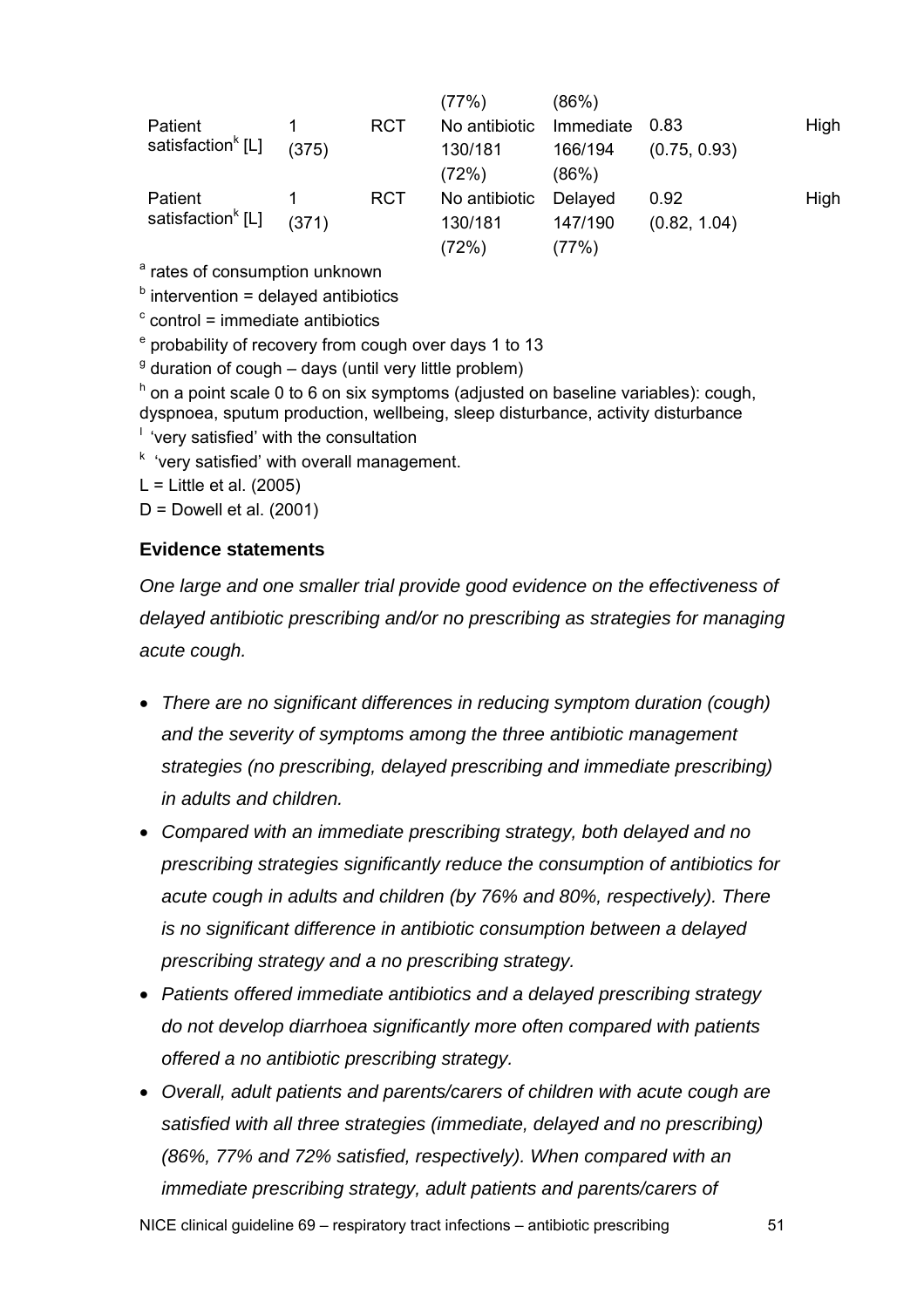*children offered a delayed or a no prescribing strategy are significantly less satisfied (9% and 14% less satisfied). However, there is no significant difference in satisfaction between a no prescribing strategy and a delayed prescribing strategy.* 

- *Adult patients and parents/carers of children offered a delayed or a no prescribing strategy are less likely to believe that antibiotics are effective compared with those offered an immediate prescribing strategy (35% and 28% less likely to believe, respectively). However, there is no significant difference in belief between those offered a delayed or a no prescribing strategy.*
- *There are fewer re-attendances within 1 month with acute cough among patients offered a delayed prescribing strategy or an immediate prescribing strategy compared with a no prescribing strategy. There are no significant differences in re-attendance between delayed and immediate prescribing strategies.*

#### **Evidence to recommendations**

The GDG acknowledged that the 2 included studies were both of good quality. Based on the evidence statements presented above, the GDG concluded that delayed and no antibiotic prescribing strategies significantly reduced the consumption of antibiotics and lessened beliefs that antibiotics were effective in patients with acute cough. There were no significant differences in managing symptom duration/severity compared with an immediate prescribing strategy. The GDG also considered that the evidence statement on patient satisfaction showed that overall, patients with cough are satisfied with all three management strategies (all with satisfaction rates above 70%). The GDG thought that the differences in satisfaction rates between delayed/no prescribing and immediate prescribing could be confounded by the methods of delivery (such as ways of collecting delayed prescriptions, verbal advice provided or the amount of information provided on symptomatic treatment) rather than reflecting differences in the antibiotic management strategies per se. However, the GDG recognised that currently there are no specific studies that address the issue of the best way to deliver a delayed prescribing strategy. In conclusion, the GDG considered that a delayed or no prescribing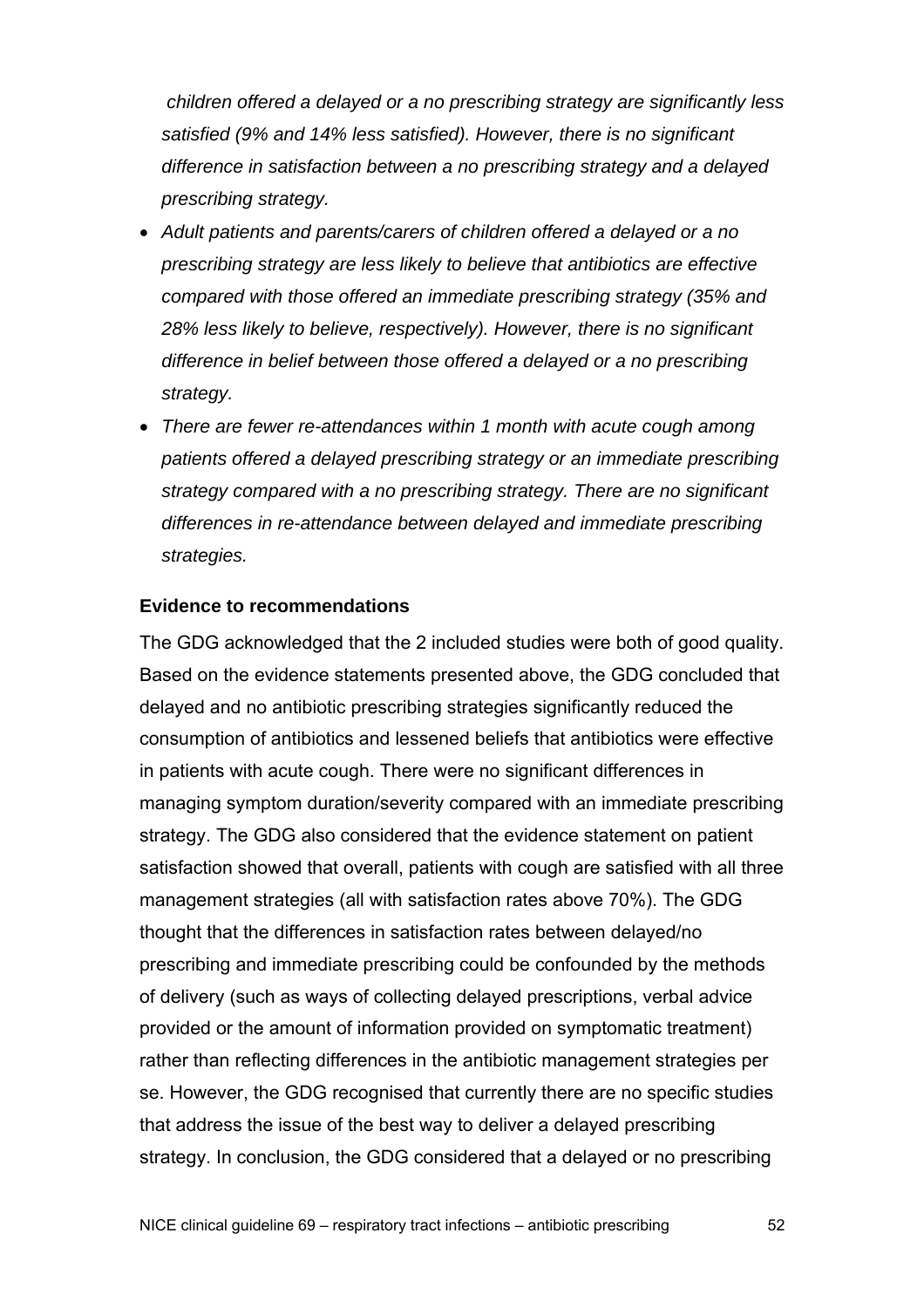strategy should be offered to patients with acute cough who are not at an increased risk of developing complications.

#### *Acute sore throat/acute pharyngitis/acute tonsillitis*

Three studies were included in the review of acute sore throat (suspected pharyngitis or tonsillitis): Gerber et al. (1990), Little et al. (1997) and; Pichichero et al. (1987). The 3 included studies had different patient populations. The study population in Little consisted of patients aged 4 years and older with sore throat and an abnormal physical sign in the throat (84% had tonsillitis or pharyngitis). In contrast, the other 2 studies included only patients who were culture positive for GABHS pharyngitis: in the Pichichero study patients were aged between 4 and 18 years, and in the Gerber study patients were aged between 2 and 22 years.

In terms of study setting, only 1 (Little) was based in UK primary care (general practice – 25 GPs). The other 2 studies were based in a single paediatric clinic in the USA There are also differences in study design among the 3 studies: in the delayed arm of 1 study, (Little et al. 1997), patients were asked to return after 3 days to collect the prescription, which had been left at the surgery reception. In the delayed arms of the other 2 studies, placebo tablets were used as a method of delay for the first 48 hours and followed by a 10-day course of antibiotics.

The inclusion criteria in Little's study were sore throat, either as principal or subsidiary symptom, and an abnormal physical sign localising to the throat (inflamed tonsils or pharynx, purulent exudate, faucial or palatal inflammation or cervical adenopathy). For children younger than 12 years, who were less likely to complain of sore throat, abnormal signs in the throat were sufficient.

The inclusion criteria for the children in the study by Pichichero were three of the following signs or symptoms compatible with the diagnosis of GABHS pharyngitis:

- sore throat associated with difficulty in swallowing
- exudate on tonsils or a beefy red throat
- cervical lymph node tenderness
- NICE clinical guideline 69 respiratory tract infections antibiotic prescribing 53 • history of fever of 100.6°F or higher rectally or 99.6°F or higher orally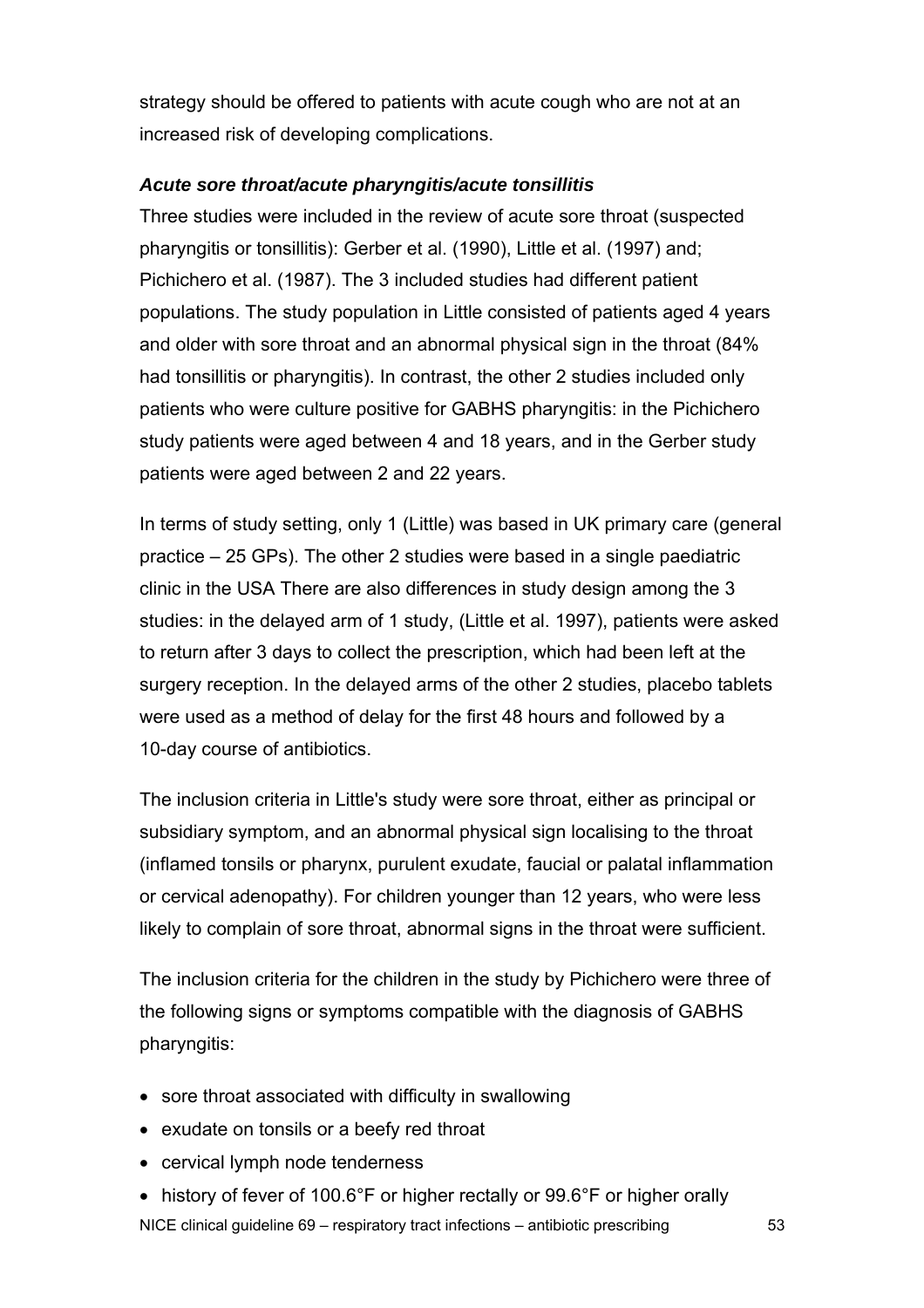- systemic toxicity characterised by insomnia, malaise, lethargy and other symptoms
- a Breese score of 32 or above.

The inclusion criteria in the study by Gerber were a positive Q test *Streptococcus* result and a positive throat culture.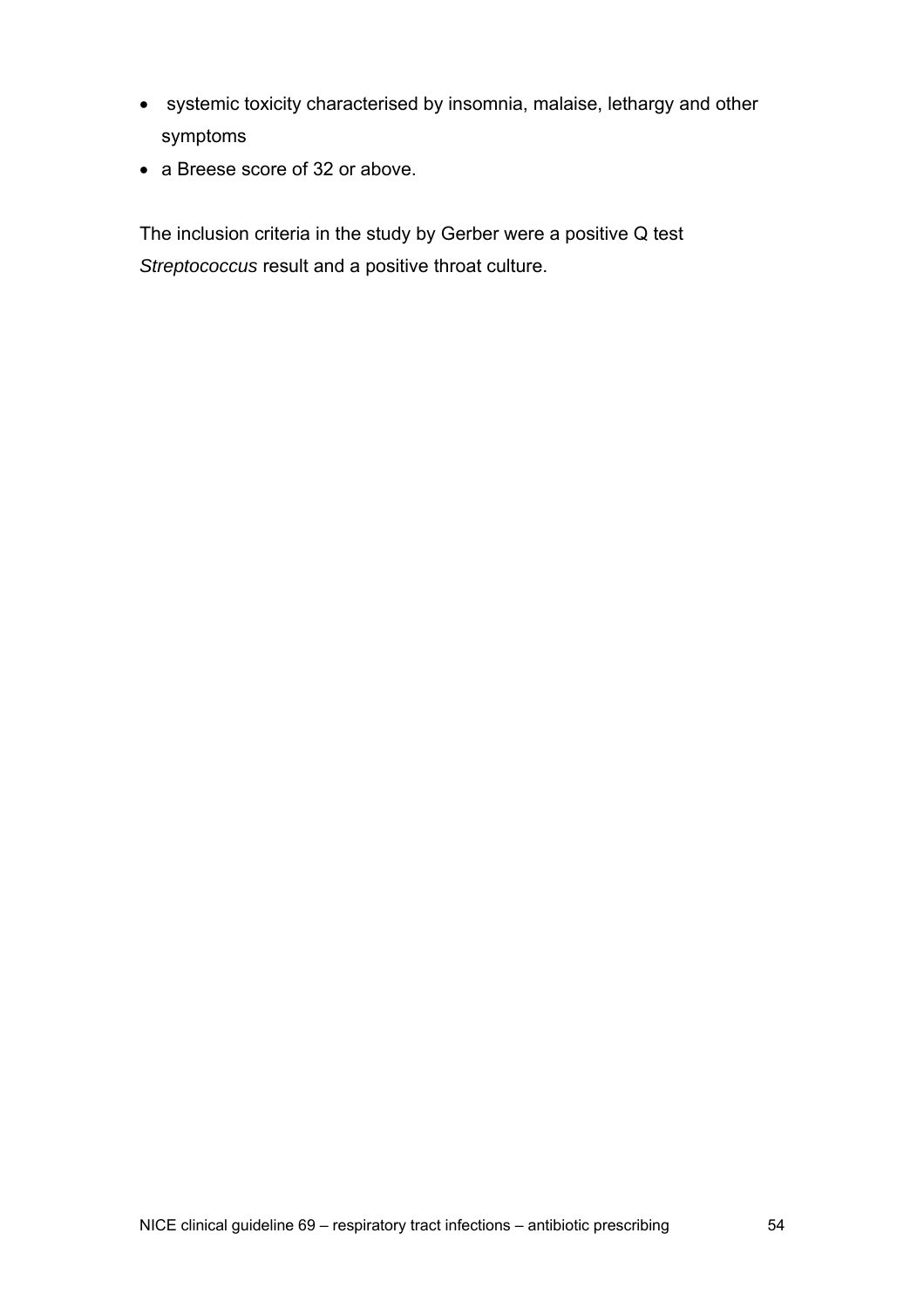|  |  | Table 5 Mode of delivery of antibiotic management strategies |  |
|--|--|--------------------------------------------------------------|--|
|  |  |                                                              |  |
|  |  |                                                              |  |

| Study                                 | Little et al. (1997)                                                                                                                                  | Pichichero et al.<br>(1987)                                                  | Gerber et al.<br>(1990)   | Little et al. (1997)                                                                                                                                  |
|---------------------------------------|-------------------------------------------------------------------------------------------------------------------------------------------------------|------------------------------------------------------------------------------|---------------------------|-------------------------------------------------------------------------------------------------------------------------------------------------------|
| Antibiotic<br>prescribing<br>strategy | Delayed                                                                                                                                               | Delayed                                                                      | Delayed                   | <b>No</b>                                                                                                                                             |
| Duration of<br>delay                  | 3 days                                                                                                                                                | 2 days                                                                       | 2 days                    | N/A                                                                                                                                                   |
| Methods of<br>delay                   | Patients were<br>asked to return to<br>collect the<br>prescription for<br>antibiotic<br>(prescription left<br>at the surgery).                        | Use of placebo<br>tablets                                                    | Use of placebo<br>tablets | N/A                                                                                                                                                   |
| Verbal advice                         | The advice<br>package given to<br>patients (in each<br>group) had six or<br>seven standard<br>statements<br>supporting the<br>particular<br>strategy. | <b>No</b>                                                                    | <b>No</b>                 | The advice<br>package given to<br>patients (in each<br>group) had six or<br>seven standard<br>statements<br>supporting the<br>particular<br>strategy. |
| Use of<br>information<br>leaflet      | <b>No</b>                                                                                                                                             | No                                                                           | No                        | <b>No</b>                                                                                                                                             |
| Use of<br>analgesics                  | Advice to take<br>analgesics or<br>antipyretics.                                                                                                      | Encouraged to<br>take aspirin or<br>acetaminophen<br>(paracetamol) ad        | <b>No</b>                 | Advice to take<br>analgesics or<br>antipyretics.                                                                                                      |
|                                       |                                                                                                                                                       | libitum every<br>4 hours as<br>needed to control<br>fever and<br>discomfort. |                           |                                                                                                                                                       |
|                                       | Little $(97)$                                                                                                                                         | Pichichero (87)                                                              | Gerber (90)               |                                                                                                                                                       |
|                                       | Immediate                                                                                                                                             | Immediate                                                                    | Immediate                 |                                                                                                                                                       |
| Duration of<br>delay                  | N/A                                                                                                                                                   | N/A                                                                          | N/A                       |                                                                                                                                                       |
| Methods of<br>delay                   | N/A                                                                                                                                                   | N/A                                                                          | N/A                       |                                                                                                                                                       |
| Verbal advice                         | The advice<br>package given to<br>patients (in each<br>group) had six or<br>seven standard<br>statements<br>supporting the<br>particular strategy     | <b>No</b>                                                                    | No                        |                                                                                                                                                       |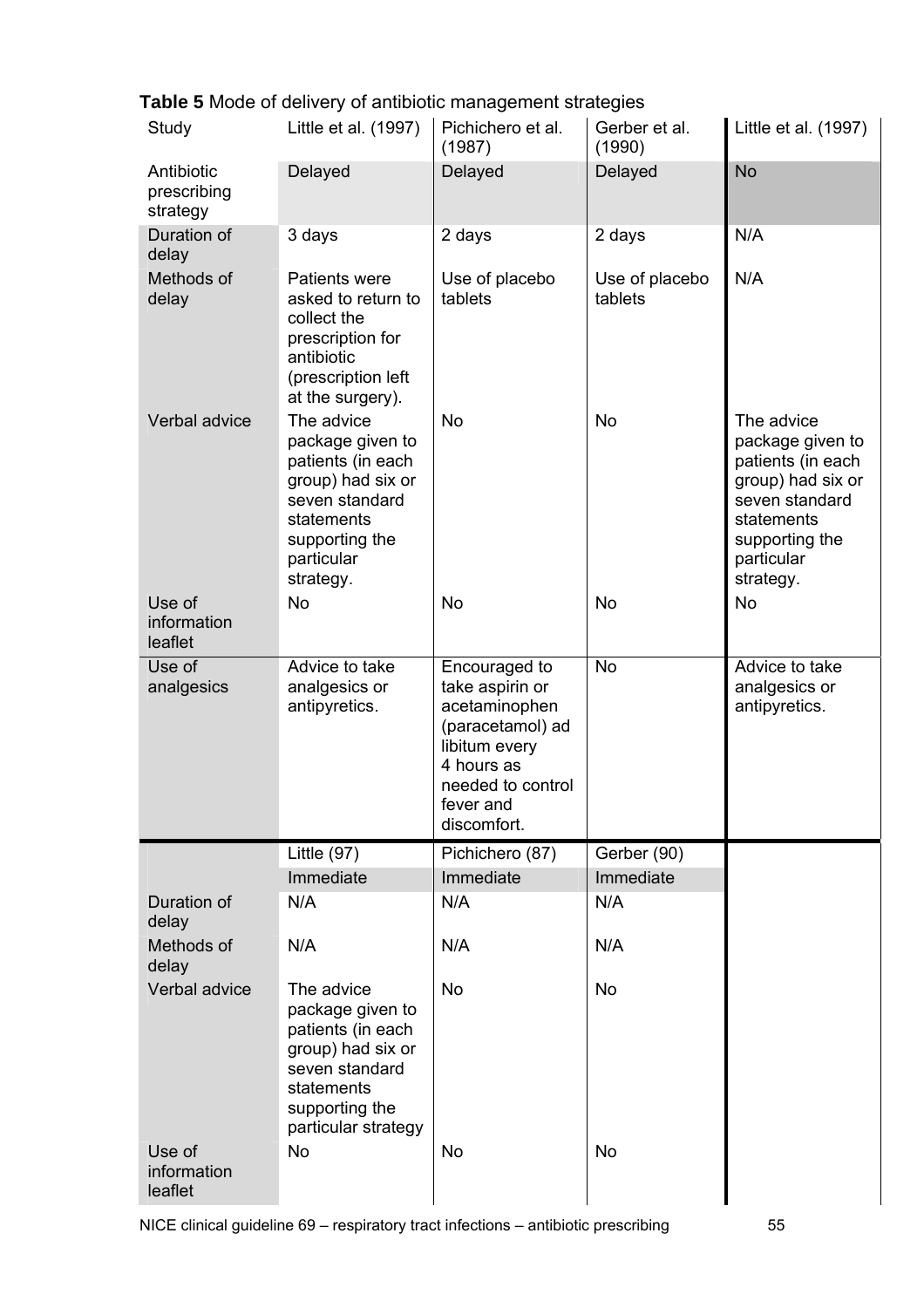| Use of<br>analgesics | Advice to take<br>analgesics or<br>antipyretics. | Encouraged to<br>take aspirin or<br>acetaminophen<br>ad libitum every<br>4 hours as<br>needed to control<br>fever and<br>discomfort. | No |
|----------------------|--------------------------------------------------|--------------------------------------------------------------------------------------------------------------------------------------|----|
|----------------------|--------------------------------------------------|--------------------------------------------------------------------------------------------------------------------------------------|----|

 $\overline{\phantom{a}}$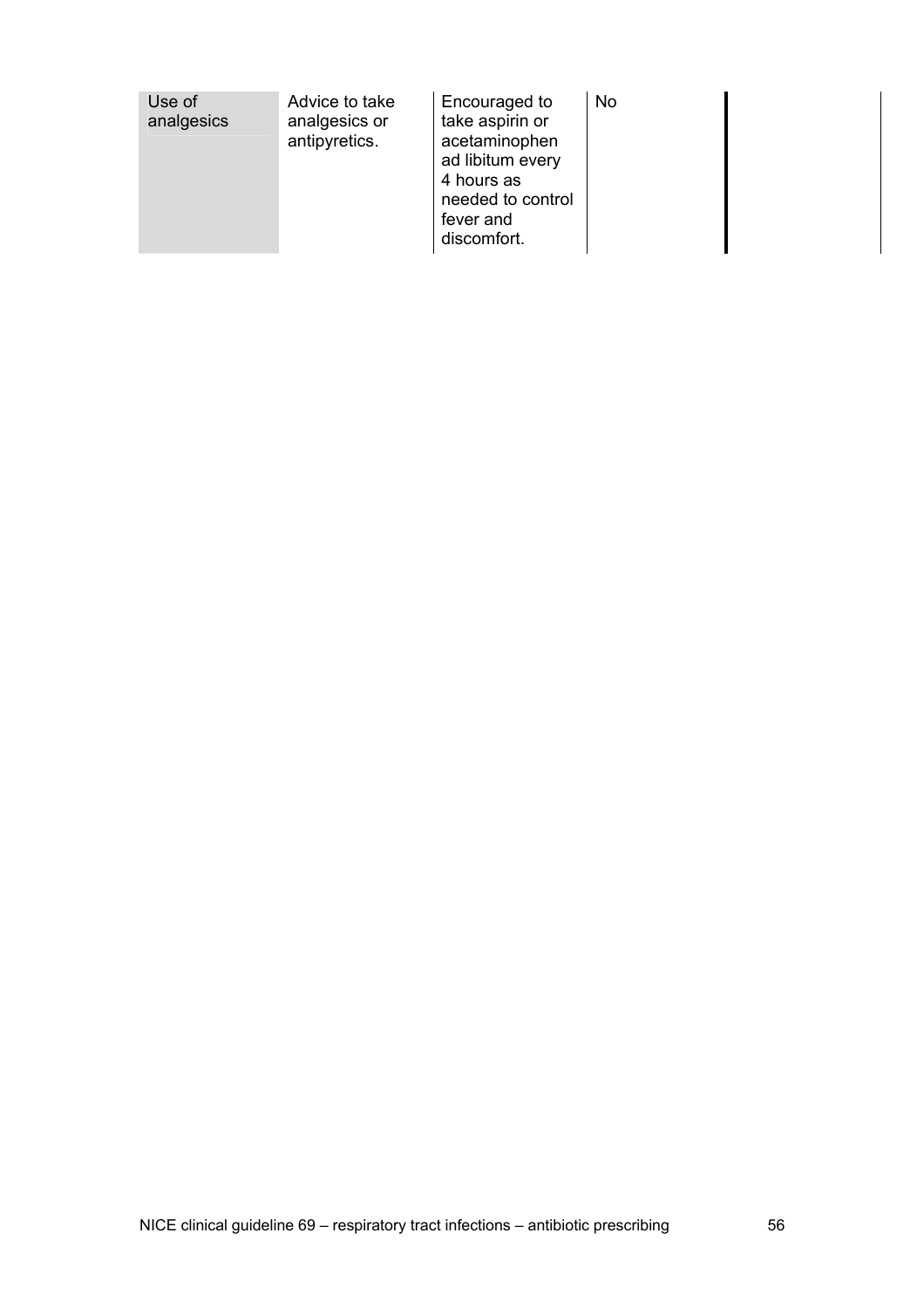# **Table 6** GRADE profile – outcomes

The effectiveness of delayed antibiotic prescribing and/or no prescribing as strategies for managing acute sore throat/acute pharyngitis/acute tonsillitis

| Summary of findings |  |  |
|---------------------|--|--|
|---------------------|--|--|

| Outcome                                                 | No. of<br>studies<br>(total<br>patients) | Design     | Intervention                                                                                                                   | Control                                | Relative risk                                       | Quality  |
|---------------------------------------------------------|------------------------------------------|------------|--------------------------------------------------------------------------------------------------------------------------------|----------------------------------------|-----------------------------------------------------|----------|
| Use of<br>antibiotics [L]                               | 1<br>(385)                               | <b>RCT</b> | No<br>23/174<br>(13%)                                                                                                          | Immediate<br>210/211<br>(99%)          | 0.13<br>(0.09, 0.19)                                | High     |
| Use of<br>antibiotics [L]                               | 1<br>(387)                               | <b>RCT</b> | Delayed<br>55/176<br>(31%)                                                                                                     | Immediate<br>210/211<br>(99%)          | 0.31<br>(0.25, 0.39)                                | High     |
| Use of<br>antibiotics [L]                               | 1<br>(350)                               | <b>RCT</b> | No<br>23/174<br>(13%)                                                                                                          | Delayed<br>55/176<br>(31%)             | 0.42<br>(0.27, 0.65)                                | High     |
| Outcome                                                 | No. of<br>studies<br>(total<br>patients) | Design     | Kruskal-Wallis, X2                                                                                                             |                                        |                                                     | Quality  |
| Resolution of<br>symptoms by<br>3 days <sup>a</sup> [L] | 1<br>(561)                               | <b>RCT</b> | $X2 = 2.50$ , $p = 0.28$                                                                                                       |                                        | No = $35\%$ ; immediate = $37\%$ ; delayed = $30\%$ | High     |
| Outcome                                                 | No. of<br>studies<br>(total<br>patients) | Design     | <b>Student t-test</b><br>Kruskal-Wallis, X2                                                                                    |                                        |                                                     | Quality  |
| Sore throat <sup>c</sup>                                | 1                                        | <b>RCT</b> | Mean score, student t-test                                                                                                     |                                        |                                                     | Moderate |
| (severity) [P]                                          | (114)                                    |            |                                                                                                                                |                                        | Delayed = 1.6, Immediate = 1.3, $p = 0.006$         |          |
| Sore throat <sup>d</sup><br>(duration) [L]              | 1<br>(561)                               | <b>RCT</b> | Median (IQR), Kruskal-Wallis, X2<br>Delayed = $5(3-7)$ , No AB = $5(3-7)$ , Immediate<br>$= 4(3-6)$<br>$X2 = 1.9$ , $p = 0.39$ |                                        |                                                     | High     |
| Outcome                                                 | No. of                                   | Design     | Intervention <sup>b</sup> Control <sup>c</sup>                                                                                 |                                        | Relative risk                                       | Quality  |
|                                                         | studies<br>(total<br>patients)           |            |                                                                                                                                |                                        |                                                     |          |
| Diarrhoea [L]                                           | 1<br>(394)                               | <b>RCT</b> | Delayed<br>23/179<br>(13%)                                                                                                     | Immediate<br>23/215<br>$(11\%)$        | 1.02<br>(0.69, 2.06)                                | High     |
| Diarrhoea [L]                                           | 1<br>(401)                               | <b>RCT</b> | No<br>16/186                                                                                                                   | Immediate<br>23/215                    | 0.80<br>(0.43, 1.47)                                | High     |
| Diarrhoea [L]                                           | 1<br>(365)                               | <b>RCT</b> | (9%)<br>No<br>16/186<br>(9%)                                                                                                   | $(11\%)$<br>Delayed<br>23/179<br>(13%) | 0.66<br>(0.36, 1.22)                                | High     |
| Outcome                                                 | No. of<br>studies                        | Design     | Intervention <sup>b</sup>                                                                                                      | Control <sup>c</sup>                   | Relative risk                                       | Quality  |
|                                                         |                                          |            |                                                                                                                                |                                        |                                                     |          |

NICE clinical guideline 69 – respiratory tract infections – antibiotic prescribing 57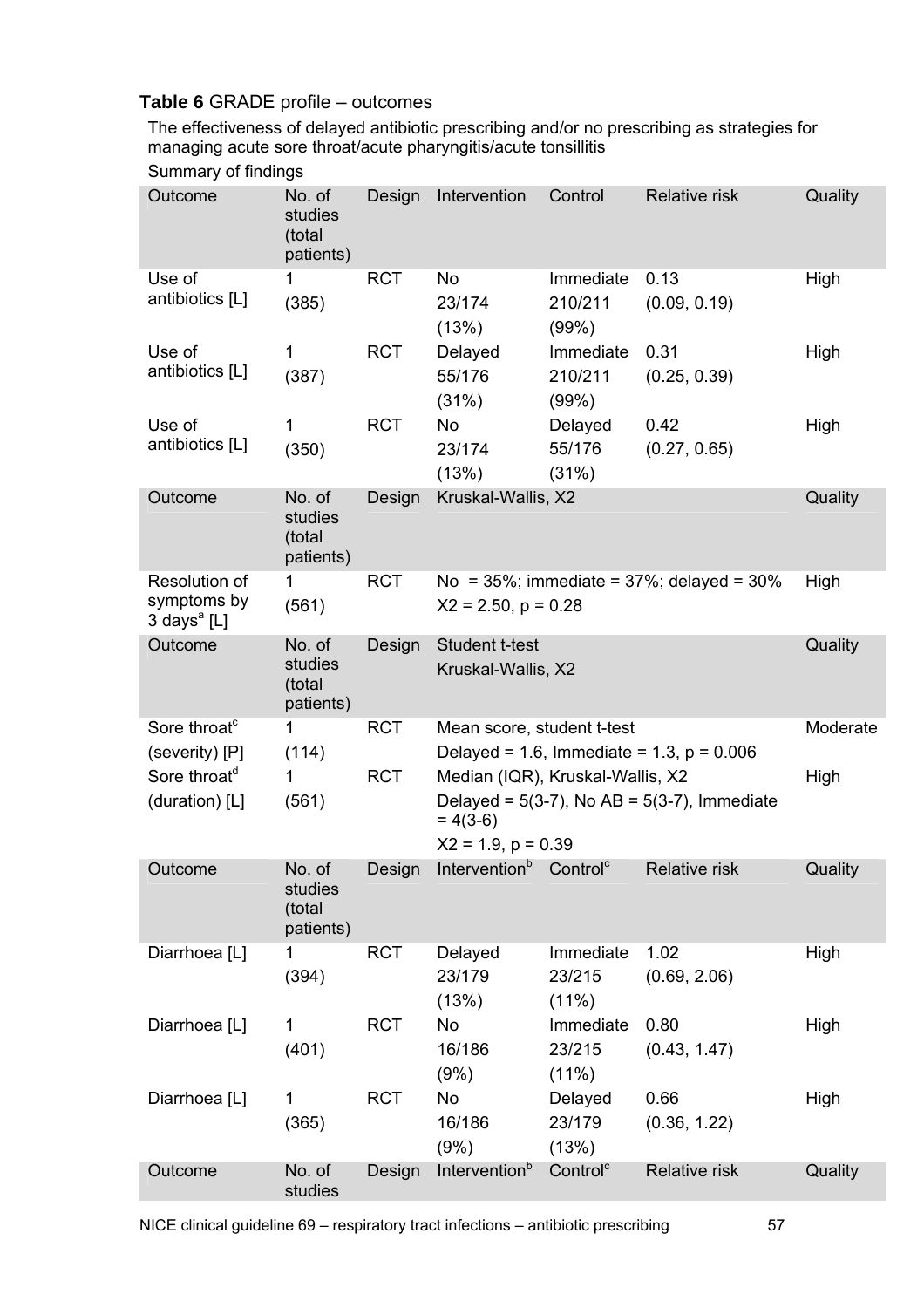|                                                                    | (total<br>patients)                      |            |                               |                               |                      |         |
|--------------------------------------------------------------------|------------------------------------------|------------|-------------------------------|-------------------------------|----------------------|---------|
| Re-consultation<br>with sore throat<br>(within 1<br>month) $[L]$   | 1<br>(484)                               | <b>RCT</b> | Delayed<br>12/238<br>(5%)     | Immediate<br>22/246<br>(9%)   | 0.56<br>(0.28, 1.11) | High    |
| Re-consultation<br>with sore throat<br>(within 1<br>month) $[L]$   | 1<br>(478)                               | <b>RCT</b> | <b>No</b><br>22/232<br>(9%)   | Immediate<br>22/246<br>(9%)   | 1.06<br>(0.60, 1.86) | High    |
| Re-consultation<br>wit sore throat<br>(within 1<br>month) [L]      | 1<br>(470)                               | <b>RCT</b> | No<br>22/232<br>(9%)          | Delayed<br>12/238<br>(5%)     | 1.88<br>(0.95, 3.71) | High    |
| Outcome                                                            | No. of<br>studies<br>(total<br>patients) | Design     | Intervention <sup>b</sup>     | Control <sup>c</sup>          | <b>Relative risk</b> | Quality |
| Re-consultation<br>with sore throat<br>(within<br>12 months) $[L]$ | 1<br>(317)                               | <b>RCT</b> | Delayed<br>50/169<br>(30%)    | Immediate<br>90/148<br>(61%)  | 0.48<br>(0.37, 0.63) | High    |
| Re-consultation<br>with sore throat<br>with(in<br>12 months) $[L]$ | 1<br>(297)                               | <b>RCT</b> | <b>No</b><br>70/149<br>(47%)  | Immediate<br>90/148<br>(61%)  | 0.77<br>(0.62, 0.95) | High    |
| Re-consultation<br>with sore throat<br>(within<br>12 months) [L]   | 1<br>(318)                               | <b>RCT</b> | No<br>70/149<br>(47%)         | Delayed<br>50/169<br>(30%)    | 1.58<br>(1.19, 2.11) | High    |
| Outcome                                                            | No. of<br>studies<br>(total<br>patients) | Design     | Intervention <sup>b</sup>     | Control <sup>c</sup>          | <b>Relative risk</b> | Quality |
| <b>Belief</b><br>antibiotics are<br>effective [L]                  | 1<br>(372)                               | <b>RCT</b> | Delayed<br>99/165<br>$(60\%)$ | Immediate<br>181/207<br>(87%) | 0.68<br>(0.59, 0.78) | High    |
| <b>Belief</b><br>antibiotics are<br>effective [L]                  | 1<br>(380)                               | <b>RCT</b> | No<br>95/173<br>(55%)         | Immediate<br>181/207<br>(87%) | 0.62<br>(0.54, 0.72) | High    |
| Belief AB are<br>effective [L]                                     | 1<br>(338)                               | <b>RCT</b> | No<br>95/173<br>(55%)         | Delayed<br>99/165<br>$(60\%)$ | 0.91<br>(0.76, 1.09) | High    |
| Outcome                                                            | No. of<br>studies<br>(total<br>patients) | Design     | Intervention <sup>b</sup>     | Control <sup>c</sup>          | Relative risk        | Quality |
| Patient<br>satisfaction <sup>k</sup> [L]                           | (388)                                    | <b>RCT</b> | Delayed<br>165/177<br>(93%)   | Immediate<br>202/211<br>(96%) | 0.97<br>(0.92, 1.02) | High    |
| Patient                                                            | 1                                        | <b>RCT</b> | No                            | Immediate                     | 0.94                 | High    |

NICE clinical guideline 69 – respiratory tract infections – antibiotic prescribing 58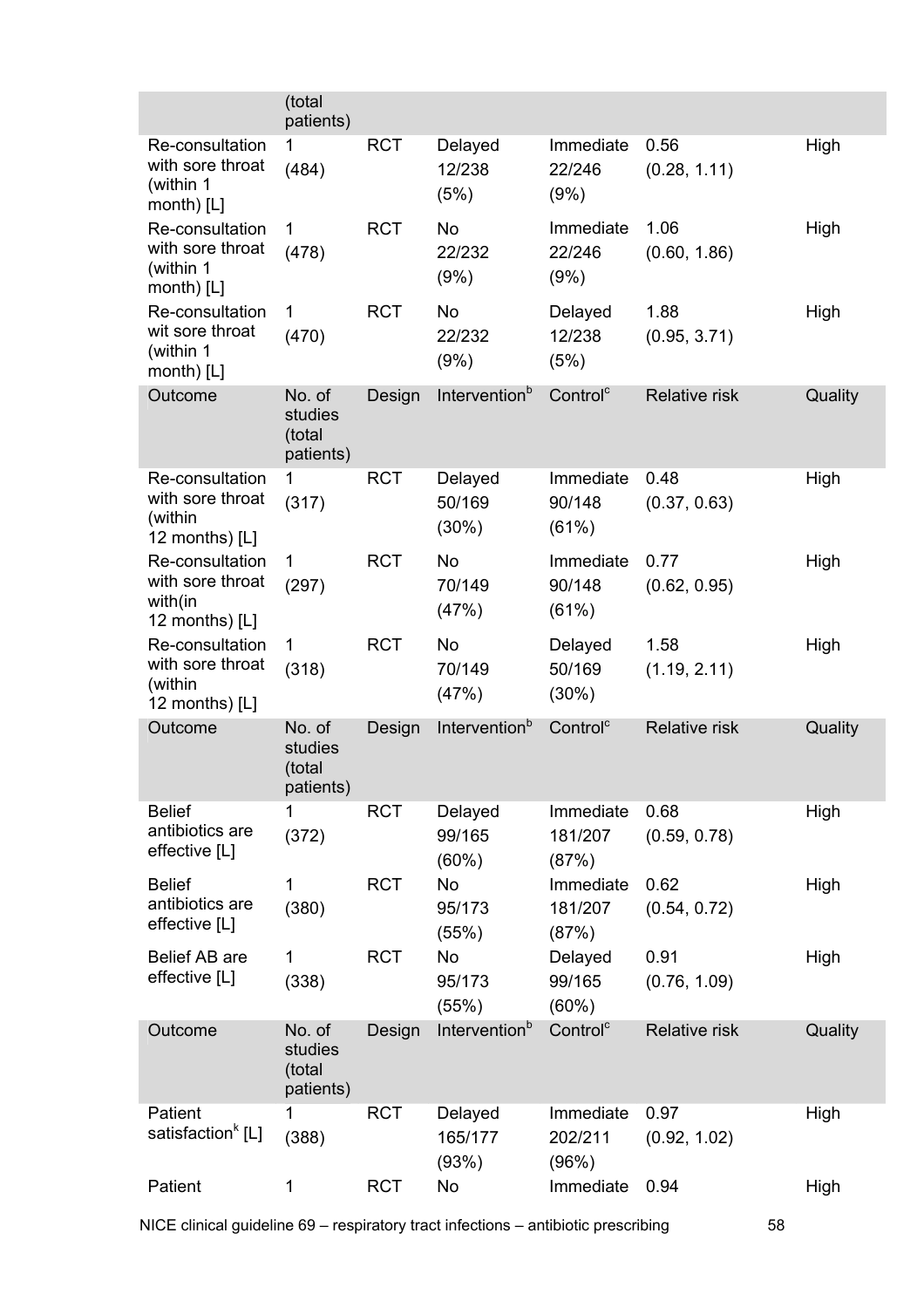| satisfaction <sup>k</sup> [L] | (395) |            | 166/184  | 202/211 | (0.89, 0.99) |      |
|-------------------------------|-------|------------|----------|---------|--------------|------|
|                               |       |            | $(90\%)$ | (96%)   |              |      |
| Patient                       |       | <b>RCT</b> | No       | Delayed | 0.96         | High |
| satisfaction <sup>k</sup> [L] | (361) |            | 166/184  | 165/177 | (0.90, 1.02) |      |
|                               |       |            | $(90\%)$ | (93%)   |              |      |

<sup>a</sup> symptoms included sore throat, cough, headache, feeling unwell and fever  $\textdegree$  the presence and severity of symptom from checklist scale 1 to 3 (day 3). <sup>d</sup> median (interquartile range) duration of symptom (days) after 3 days c, d data were not pooled owing to different methods of measurements <sup>k</sup> satisfaction with consultation (scoring 'very' or 'moderate')  $L =$  Little et al. (1997) P = Pichichero et al. (1987) G = Gerber et al. (1990)

#### **Evidence statements**

*Two large trials and one small trial provide mixed qualities of evidence on the effectiveness of delayed antibiotic prescribing and/or no prescribing as strategies for managing acute sore throat. The evidence suggests the following.* 

- *Both a no prescribing strategy and a delayed prescribing strategy reduce the consumption of antibiotics for sore throat in adults and children compared with an immediate prescribing strategy (by 13% and 31%, respectively). In addition, a no prescribing strategy further reduces the consumption of antibiotics by 18% compared with a delayed prescribing strategy.*
- *There are no differences regarding resolution of symptoms by 3 days between the three antibiotic management strategies for sore throat in adults and children.*
- *A large, high quality trial suggests that there are no differences in reducing the duration of sore throat between the three antibiotic management strategies in adults and children.*
- *One small trial gives moderate quality evidence that an immediate prescribing strategy is moderately beneficial in reducing the severity of symptoms of sore throat compared with a delayed prescribing strategy among children with more severe (GABHS-confirmed) pharyngitis.*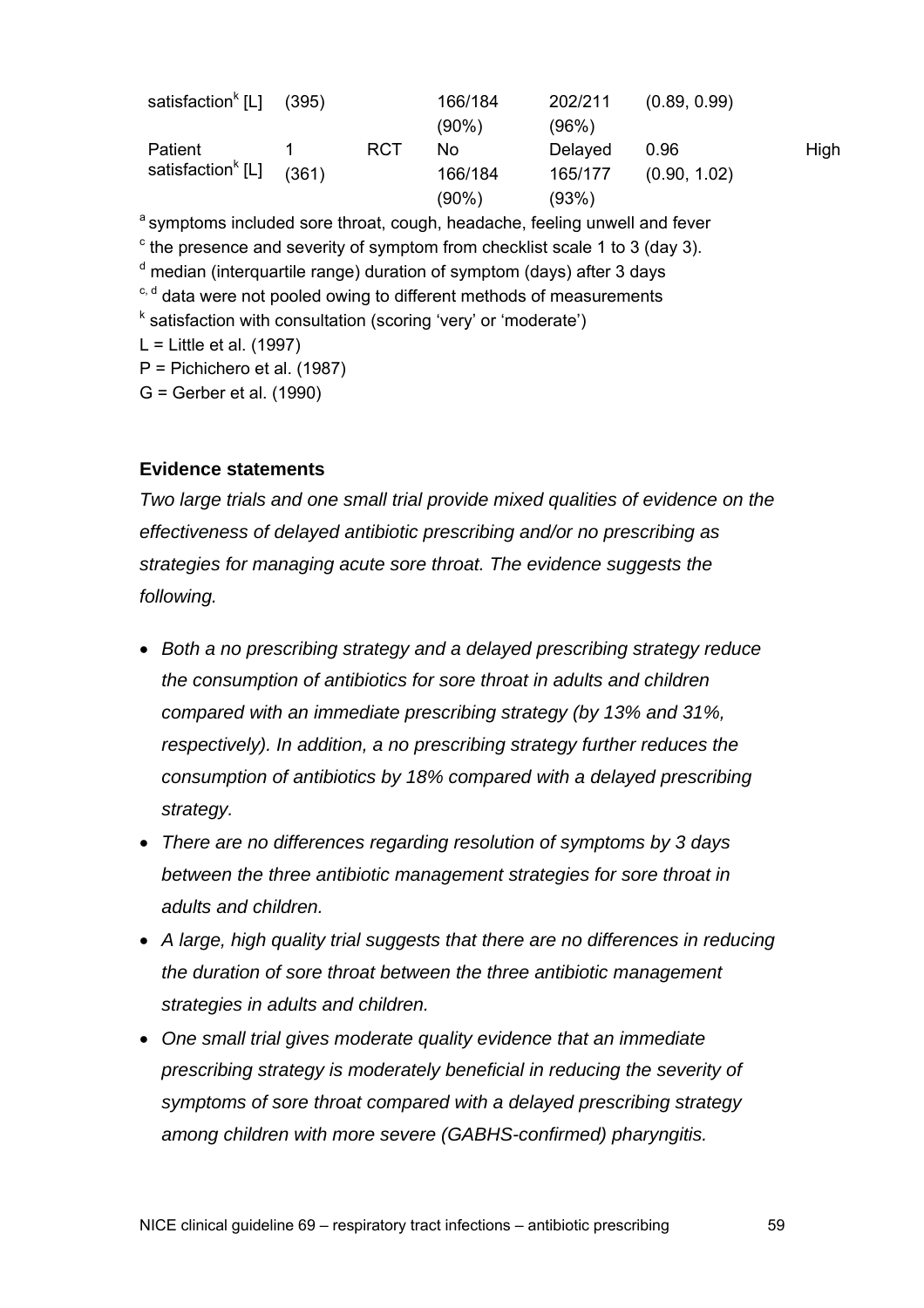- *The evidence suggests that there are no significant differences in the incidence of diarrhoea between the three antibiotic management strategies for adults and children when using narrow-spectrum antibiotics.*
- *Most adult patients and parents/carers of children with sore throat are satisfied with the three antibiotic management strategies (with satisfaction rates above 90%).Adult patients and parents/carers of children offered a no prescribing strategy are slightly (6%) less satisfied than those offered an immediate prescribing strategy. However, there are no differences between a delayed and an immediate prescribing strategy or between a delayed and a no prescribing strategy in terms of patient satisfaction.*
- *Adult patients and parents/carers of children with sore throat are less likely to believe that antibiotics are effective if they are offered a delayed prescribing or a no prescribing strategy compared with those offered an immediate prescribing strategy (27% and 32% less likely, respectively). However, there is no difference between delayed and no prescribing strategies in terms of the belief that antibiotics are effective.*
- *One large trial with a high quality of evidence shows that there are no significant differences in re-consultation rates for sore throat within 1 month between the three antibiotic management strategies in adults and children. However, adults and children offered an immediate prescribing strategy are more likely to re-consult with sore throat within 1 year compared with those offered a delayed or no prescribing strategy (31% and 14% more likely, respectively), and adults and children offered a no prescribing strategy are 17% more likely to re-consult with sore throat within 1 year compared with those offered a delayed prescribing strategy.*

#### **Evidence to recommendations**

NICE clinical guideline 69 – respiratory tract infections – antibiotic prescribing 60 The GDG acknowledged that the 3 included studies were of mixed quality. Based on the evidence statements presented above, the GDG concluded that in patients with acute sore throat, a delayed and a no prescribing strategy significantly reduced the consumption of antibiotics and lessened beliefs that antibiotics were effective. The GDG also reviewed the effectiveness of different antibiotic prescribing strategies and concluded that delayed and no prescribing strategies showed no significant differences in managing symptom duration or resolution compared with an immediate prescribing strategy. The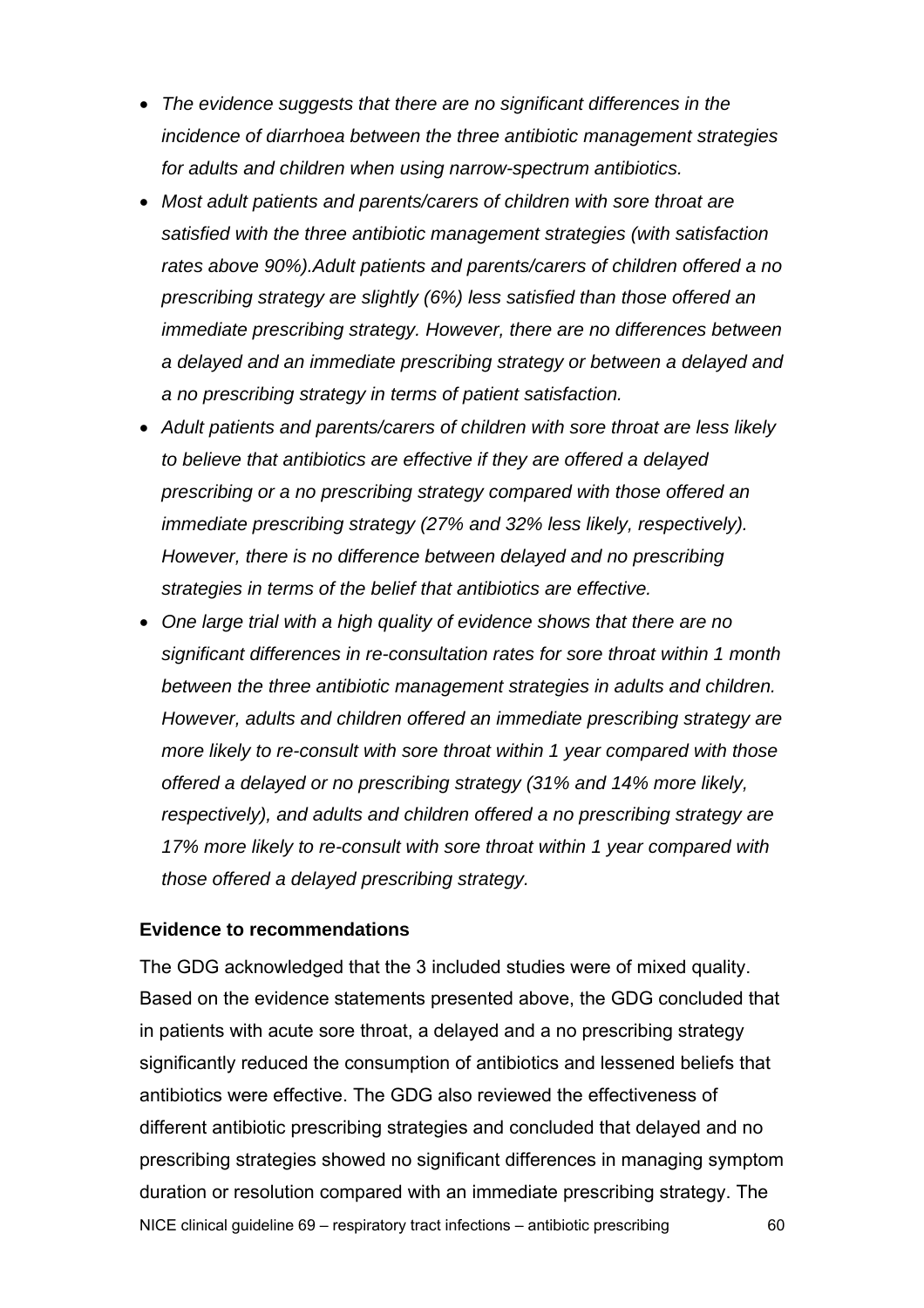GDG thought that the only study providing evidence of a modest beneficial effect of immediate antibiotics in reducing the severity of symptoms of acute sore throat related to a study population of patients with confirmed GABHS pharyngitis. The GDG thought that this could not be generalised to UK primary care settings because diagnostic tests to determine the cause of sore throat are not currently routinely used. Nevertheless, the GDG considered the results from the two-way sensitivity analysis undertaken as part of the economic evaluation (see section [4.2.9](#page-11-0) and appendix 5). In that analysis both the baseline probability of developing quinsy and the efficacy of immediate antibiotic prescribing (as determined by the probability of symptoms resolving after 3 days) were varied simultaneously in the model. The GDG noted that the relative risk of developing complications remained constant (that is, at its baseline values) in the analysis. While the analysis indicated that there were situations in which immediate antibiotic prescribing could be considered cost effective, these situations depended on making arguably extreme assumptions. The GDG also considered that these results should be interpreted with caution for two main reasons. First, the lack of relevant utility estimates was an important limitation of the economic evaluation. Second, the absence of evidence on the rate of complications resulting from a strategy of delayed antibiotic prescribing made the interpretation of the results problematic. Consequently, the GDG thought that there could be exceptional scenarios in which immediate prescribing could be an option, in addition to strategies involving delayed or no antibiotic prescribing. In these situations, the choice of strategy should be based on a discussion between the healthcare professional and the patient/carer. Based on the two studies from the Cochrane review (Dagnelie et al. 1996), (Zwart et al. 2000) and the systematic review (Cooper et al. 2001) in section [2.1.2](#page-16-0) that suggested symptomatic benefits of antibiotics for subgroups of patients with sore throat, the GDG considered that the Centor criteria could be a useful means of identifying individuals with acute sore throat who may benefit from immediate prescribing. At the same time the GDG acknowledged that this means of risk stratification was not explored in the economic model because of data limitations.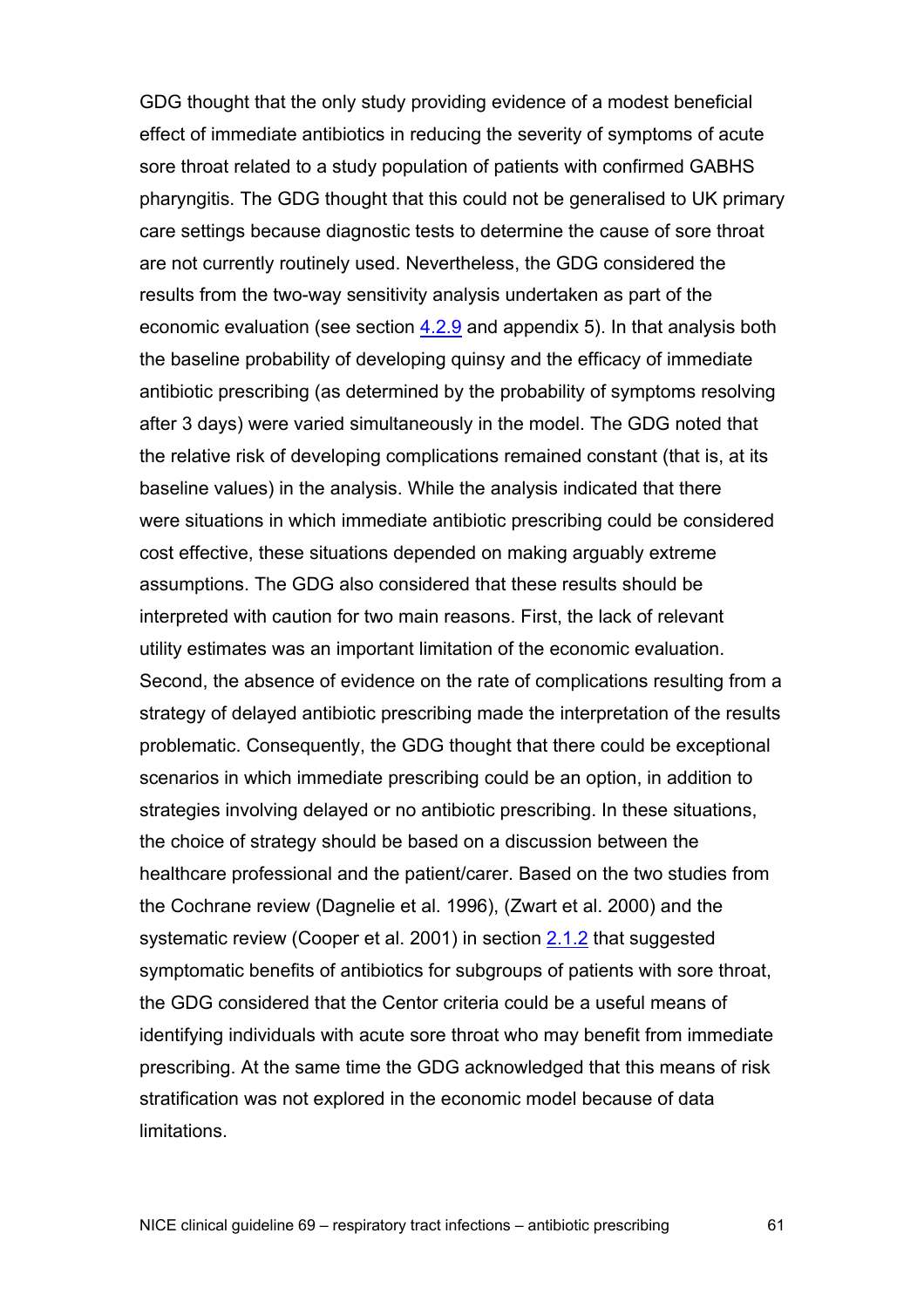In conclusion, the GDG came to the consensus that a delayed or a no prescribing strategy should be offered to patients with acute sore throat who are not at an increased risk of developing complications. However, depending on patient preference and clinical assessment of severity, an immediate prescribing strategy may be considered for subgroups of patients with three or more Centor criteria in addition to the reasonable options of a no antibiotic strategy or a delayed prescribing strategy.

#### **Health economics**

#### *Published health economics literature*

A literature review was conducted to identify cost-effectiveness evidence on the five relevant RTIs (see section [2](#page-15-0) for details).

A number of potentially useful studies were identified (Anzai et al. 2007; Balk et al. 2001; Coco 2007; Davey 1994; de Bock et al. 2001; Dippel et al. 1992; Hillner and Centor 1987; Koskinen et al. 2006; Neuner et al. 2003; Singh et al. 2006; Tsevat and Kotagal 1999; Van Howe and Kusnier 2006). Three studies examined the cost effectiveness of management strategies for sinusitis (Anzai et al. 2007; Balk et al. 2001; de Bock et al. 2001) and 2 studies examined strategies for managing otitis media (Coco 2007 and Koskinen et al. 2006). Hillner and Centor (1987), Neuner et al. (2003) and Singh et al. (2006) examined the cost effectiveness of the diagnosis and management of adults with pharyngitis. Dippel et al. (1992), Tsevat and Kotagal (1999) and Van Howe and Kusnier (2006) looked at the diagnosis and management of children with pharyngitis.

Only 1 study specifically examined delayed prescribing versus no prescribing in a full cost-utility analysis (Coco 2007). This study was quality assessed and data extracted into evidence tables (see appendix 6). The majority of studies examined strategies for the diagnosis of RTIs and did not follow up patients after a result was obtained. No UK-based studies examining delayed versus immediate or no antibiotic prescribing for RTIs were identified and no studies were identified that examined cold or acute cough/acute bronchitis.

NICE clinical guideline 69 – respiratory tract infections – antibiotic prescribing 62 Coco (2007) examined the cost effectiveness of treatment options for AOM. The objective of this USA-based study was to evaluate the costs and utility of four treatment options for children with AOM aged from 6 months to 12 years.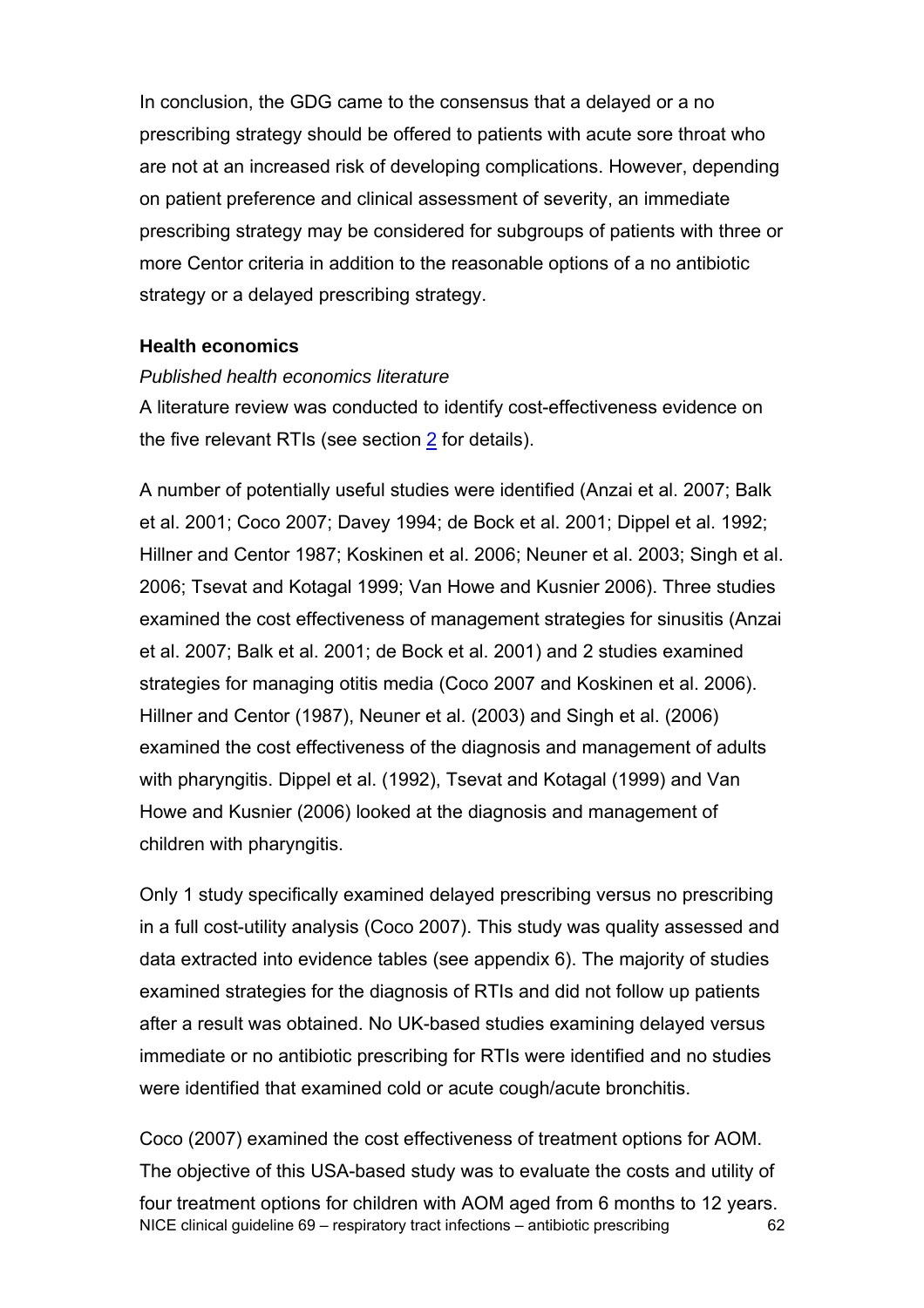The setting was primary care offices. Four intervention strategies were included: watchful waiting, delayed prescription, 5 days of immediate amoxicillin, and 7 to 10 days of immediate amoxicillin. A decision analytic model was used to evaluate the incremental cost effectiveness of the four strategies by comparing short-term outcomes and cost utilities. The analysis adopted a societal perspective and included non-healthcare costs associated with parental work loss and transportation. The time horizon of the analysis was 30 days. The authors state that this reflects the lack of evidence on long-term outcomes for otitis media such as recurrent AOM and tympanic membrane rupture.

Effectiveness estimates for the clinical parameters, including non-attendance, clinical failure with attendance, clinical failure without attendance, probability of complications (mastoiditis), probability of experiencing gastrointestinal adverse effects owing to amoxicillin and probability of experiencing dermatologic adverse effects were taken from various sources. Non-attendance rates were based on data from a cross-national study and a clinical trial. Clinical failure data were obtained from a RCT, a pragmatic RCT and a cross-national study. The probabilities of developing mastoiditis were based on national statistics and the probabilities of adverse events were derived from 4 studies, 3 of which were clinical trials. The design of the fourth study was unclear. The watchful waiting strategy considered current practice in the Netherlands and included estimates of the percentage of parents not seeking consultation and the probability of clinical failure based on studies conducted in the Netherlands.

Utility estimates were obtained from a cost-utility analysis of second-line antibiotics conducted in Canada by Oh et al. (1996). Utilities were derived from responses of physicians to a standardised scenario of AOM with combinations of adverse events measured on a visual analogue scale on which 1 represented perfect health and 0 represented death. Utilities from this paper represented 1 day of being in each particular health state. Lost quality-adjusted life days (QALDs) were presented separately for each pathway in the model by combining the utility weights in Oh et al. with the number of days spent in each health state. QALYs were also presented using the utilities presented by Oh et al.

NICE clinical guideline 69 – respiratory tract infections – antibiotic prescribing 63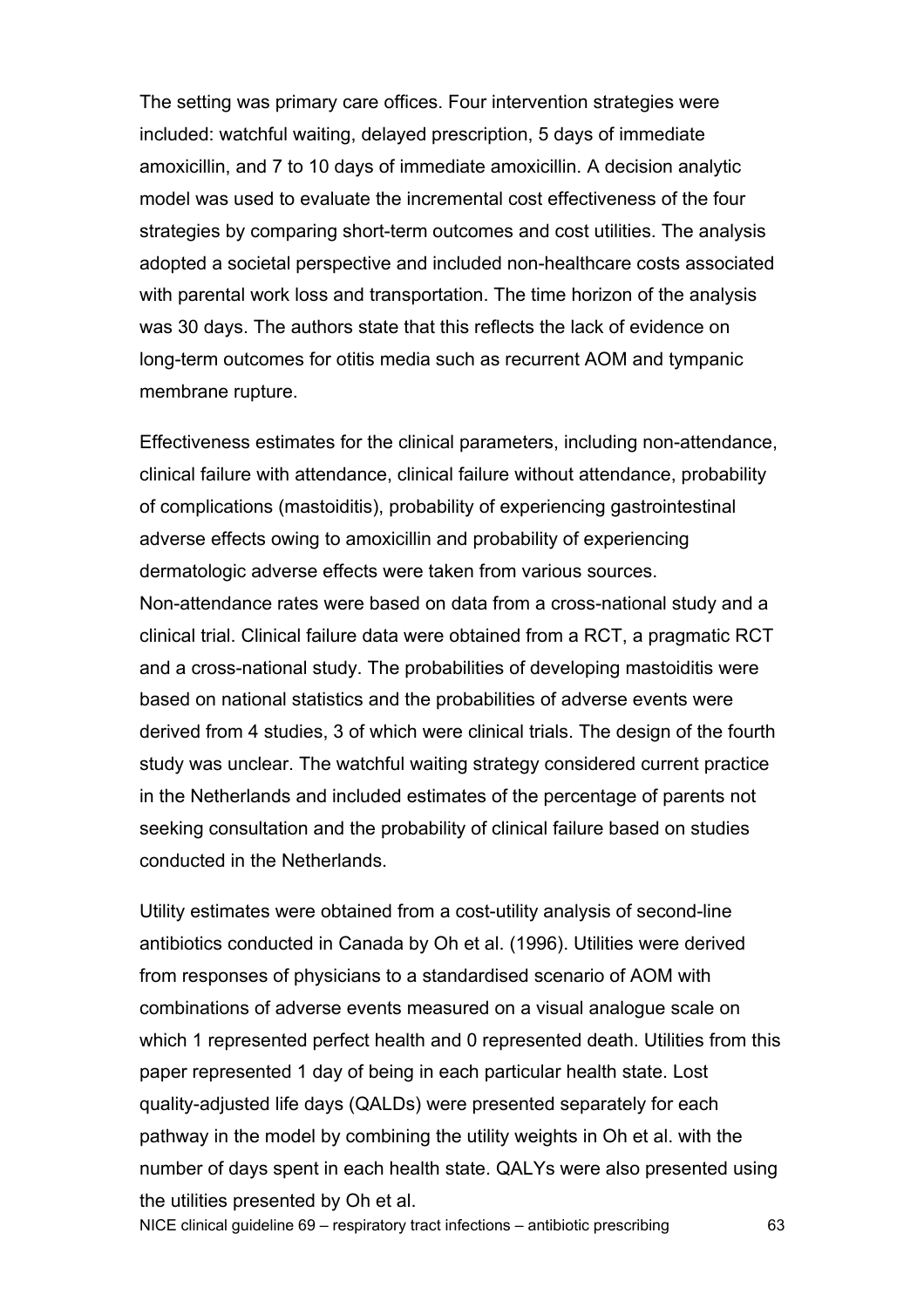<span id="page-63-0"></span>Costs were estimated for antibiotics including amoxicillin, amoxicillin-clavulanate and ceftriaxone (for mastoiditis only). Resource use and costs were estimated for mastoiditis treatment and included hospitalisation, medication and outpatient costs. The cost of outpatient consultations was also included. Non-healthcare costs such as babysitting, day care, travel, parking and other expenses related to an episode of simple AOM were included.

The strategy with the highest benefit in terms of QALYs was 7–10 days of amoxicillin. This strategy had an incremental cost-utility ratio (ICUR) of \$55,900 per QALY (£42,700<sup>[6](#page-63-0)</sup>), compared with the least costly option, which was delayed prescribing. The watchful waiting strategy was extendedly dominated by the delayed antibiotic prescribing strategy and the 7–10-day antibiotic prescribing strategy. The 5–day amoxicillin strategy was dominated (more costly and less effective) by the 7–10-day antibiotic prescribing strategy. In one-way sensitivity analysis the 7–10-day antibiotic prescribing strategy was compared with the delayed antibiotic prescribing strategy; the costs that had the greatest effect on the ICUR were amoxicillin prescribing, non-healthcare items, office consultations and work loss. Other variables that had the greatest effect on the ICUR were probability of clinical failure, probability of gastrointestinal events, probability of non-attendance, probability of prescription redemption and the utility of a day of treatment failure. The authors reported that a probabilistic sensitivity analysis had been undertaken demonstrating that 7–10 days of amoxicillin was associated with a 61% probability of the ICUR being under \$50,000 per QALY gained compared with a delayed antibiotic prescribing strategy. No cost-effectiveness acceptability curves were presented.

An important limitation of this study is that it did not consider the cost implications of antibiotic resistance. The authors concluded that delayed prescription is the least costly option. Adopting such a strategy, it was argued, would lead to substantial savings for payers and would promote a decrease in

 $\overline{a}$ 

 $^6$  Converted for clarity from 2001 US dollars to 2006/7 pounds sterling using a purchasing power parity (PPP) exchange rate of 0.626 [\(www.oecd.org/std/ppp\)](http://www.oecd.org/std/ppp) then adjusted by inflation factor of 22% ([www.pssru.ac.uk/pdf/uc/uc2006/uc2006.pdf](http://www.pssru.ac.uk/pdf/uc/uc2006/uc2006.pdf)).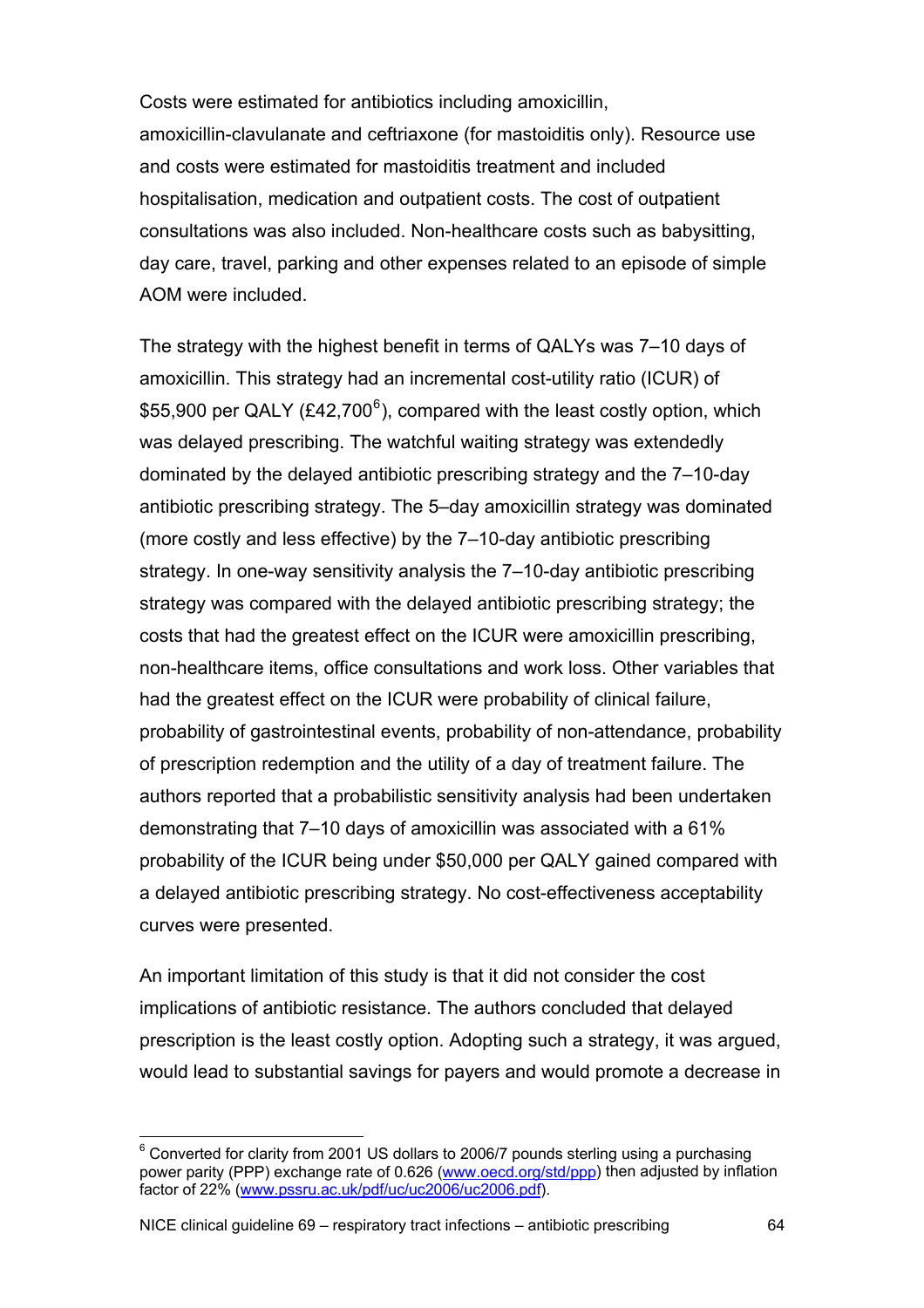the use of antibiotics for a common, primarily self-limiting RTI, potentially reducing the impact of antibiotic resistance.

In summary, there is a clear lack of evidence on the cost effectiveness of delayed antibiotic prescribing strategies compared with immediate and no antibiotic prescribing strategies for all of the RTIs examined. In particular, there is a complete lack of evidence for sore throat, cough, sinusitis and cold.

#### *De novo economic evaluation*

Given the scarcity of economic evaluations of delayed versus no antibiotic prescribing strategies for RTIs in primary care, it was considered appropriate to carry out a de novo economic analysis. A model was developed to estimate the cost effectiveness of a delayed antibiotic prescribing strategy compared with immediate or no antibiotic prescribing strategies for the management of one of the RTIs covered in the guideline, acute sore throat. The decision to use sore throat as the basis of the economic analysis reflects the fact that sore throat has a high prevalence and that there is sufficient clinical evidence available.

The economic evaluation consisted of a decision-tree analysis incorporating a care pathway for the management of patients with sore throat. This was based on an open randomised trial by Little et al. (1997). This trial investigated three prescribing strategies for sore throat. Patients aged 4 years and older (no upper age limit was specified) were randomised to three groups: prescription for antibiotics, no prescription and prescription for antibiotics if symptoms were not starting to settle after 3 days. The decision tree was built and analysed using TreeAge Pro 2007 Suite (TreeAge Software, Inc) and adopts a 1-year time horizon. The study was conducted within a UK primary care setting (general practice) and so provides direct evidence on which to base the economic model. As differences in utility are likely to be very small owing to the acute nature of sore throat, the base-case analysis assumes that all antibiotic strategies were of equal effectiveness in terms of utility, and is therefore presented as a cost minimisation analysis. Full details of the modelling are presented in appendix 5.

NICE clinical guideline 69 – respiratory tract infections – antibiotic prescribing 65 The model suggests that the least costly option is to adopt a delayed antibiotic strategy. This strategy is associated with an expected cost of £14 per patient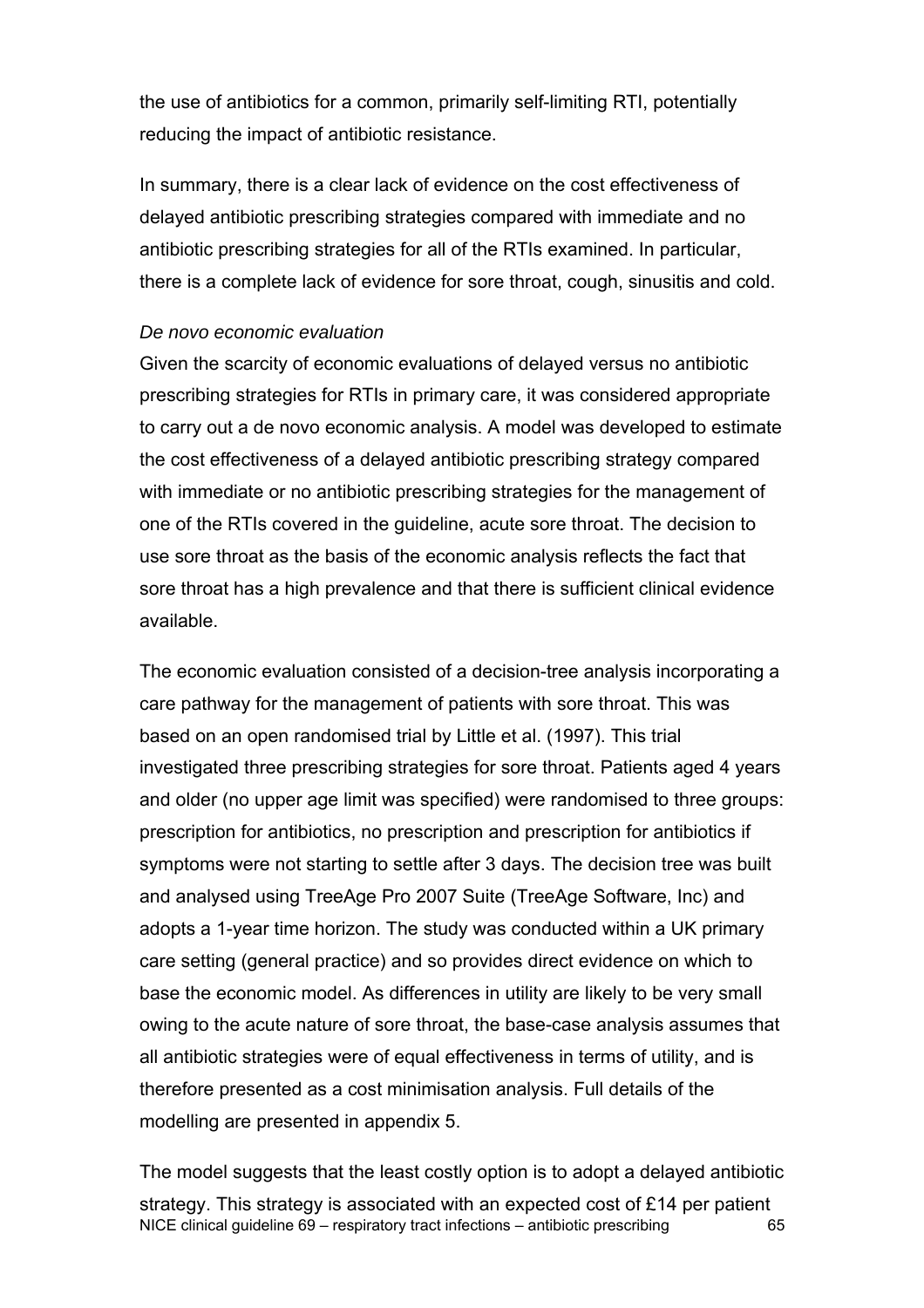compared with £16 and £45.50 for the no antibiotic and immediate antibiotic prescribing strategies, respectively. The difference was mostly attributable to the reduced costs of prescribing antibiotics in the delayed strategy and the effectiveness of antibiotics at lowering the rate of complications. The probability of complications was assumed to be the same in the delayed and the immediate antibiotic prescribing strategies. In the base case, some patients in the no antibiotics arm received immediate antibiotics, as reflected in the trial outcomes on which the model was based. This was examined in the sensitivity analysis.

When utilities are considered in the model, incremental benefits realised between the strategies are small. The evidence on utilities for sore throat is poor and therefore the base-case analysis did not consider the impact of health-related quality of life. One sensitivity analysis applied the utilities used by Neuner et al. (2003) for pharyngitis. The results showed that there were no QALY differences above 0.0001 and therefore the results were not clinically significant. The ICER for an immediate antibiotic prescribing strategy over a delayed prescribing strategy was £3,628,772 per QALY gained. The delayed antibiotic strategy dominated the no antibiotic strategy (was less costly and more effective) in the base case.

In sensitivity analysis, the results are most sensitive to the baseline risk of developing quinsy. A one-way sensitivity analysis was carried out to assess the impact on model results of varying the underlying baseline risk of complications. This analysis shows that patients' baseline risk of quinsy must be approximately 6 times higher before immediate antibiotics can be considered cost effective. A two-way analysis combining the underlying baseline risk of complications and the probability of symptoms resolving following a prescription of antibiotics shows that when symptom resolution at 3 days following antibiotic prescription is between 30% and 60%, the baseline probability for developing quinsy has to be greater than 0.12 (12%) for immediate antibiotic prescribing to become the optimal strategy (requires a sixfold increase in baseline risk of complications).

A separate analysis was carried out to look at the potential difference in cost effectiveness of each of the strategies in adult and child populations, as the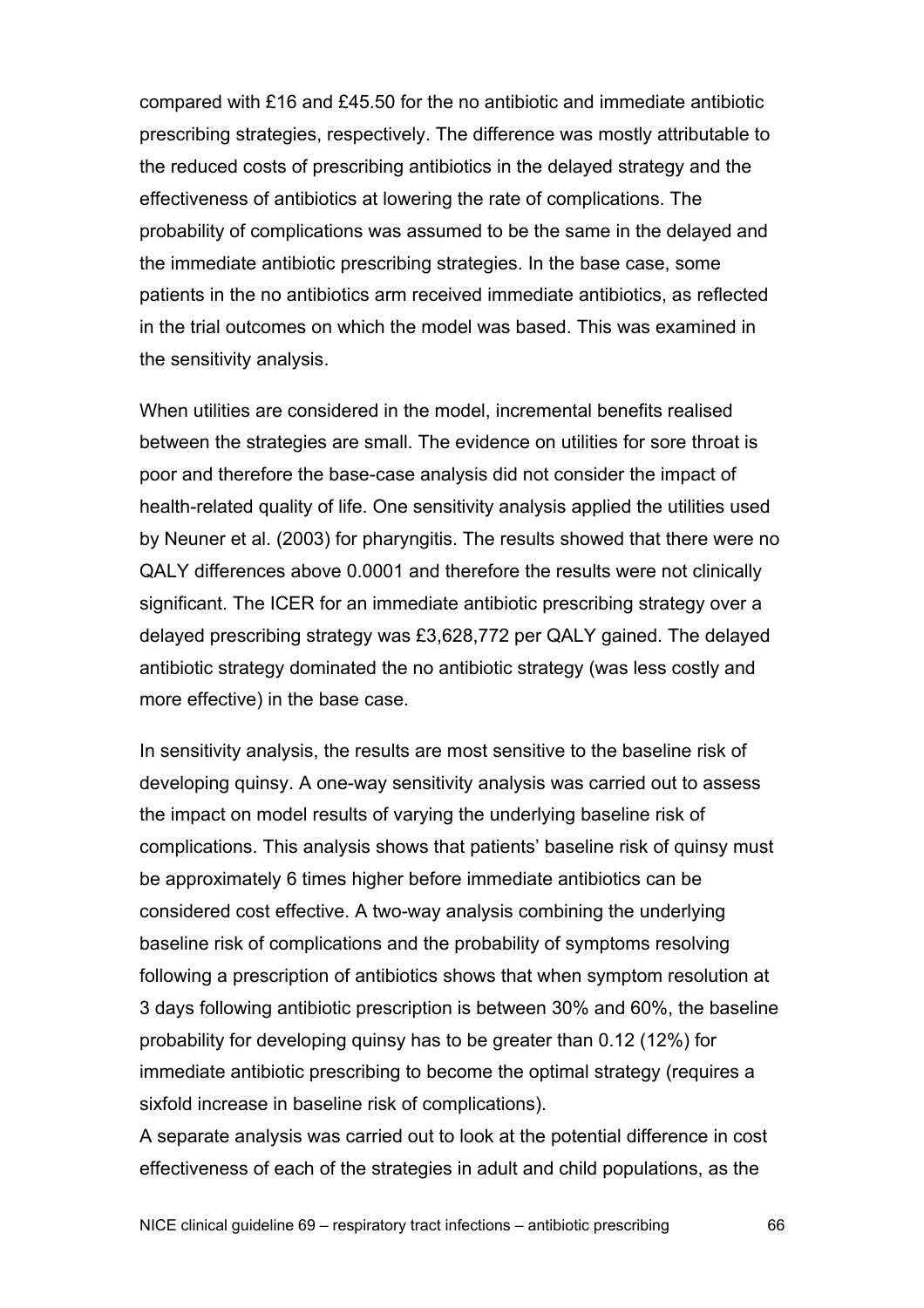probability of developing complications and the resulting cost implications are likely to differ between these groups.

## **Evidence to recommendations**

The GDG considered that the presented cost-effectiveness analyses demonstrated that it was cost effective to offer a delayed prescribing strategy for adults and children presenting with acute sore throat. It was also noted that a no prescribing strategy is an acceptable alternative if the patient's/carer's preference is to have no antibiotics prescribed. The GDG considered that an immediate prescribing strategy may be considered cost effective for patients with a high baseline risk of quinsy.

## *Common cold*

Only 1 study was included in the review of the common cold (Arroll et al. 2002). The patient population was patients of any age presenting with the common cold who requested antibiotics or whose physicians thought they wanted them. The study was based in primary care: 15 family physicians (general practitioners) in a family practice in New Zealand.

The inclusion criterion for this particular study was diagnosis of the common cold (URTI) based on the ICHPPC-2 (International Classification of Health Problems in Primary Care): the presence of acute inflammation of the nasal or pharyngeal mucosa in the absence of other specifically defined respiratory infection.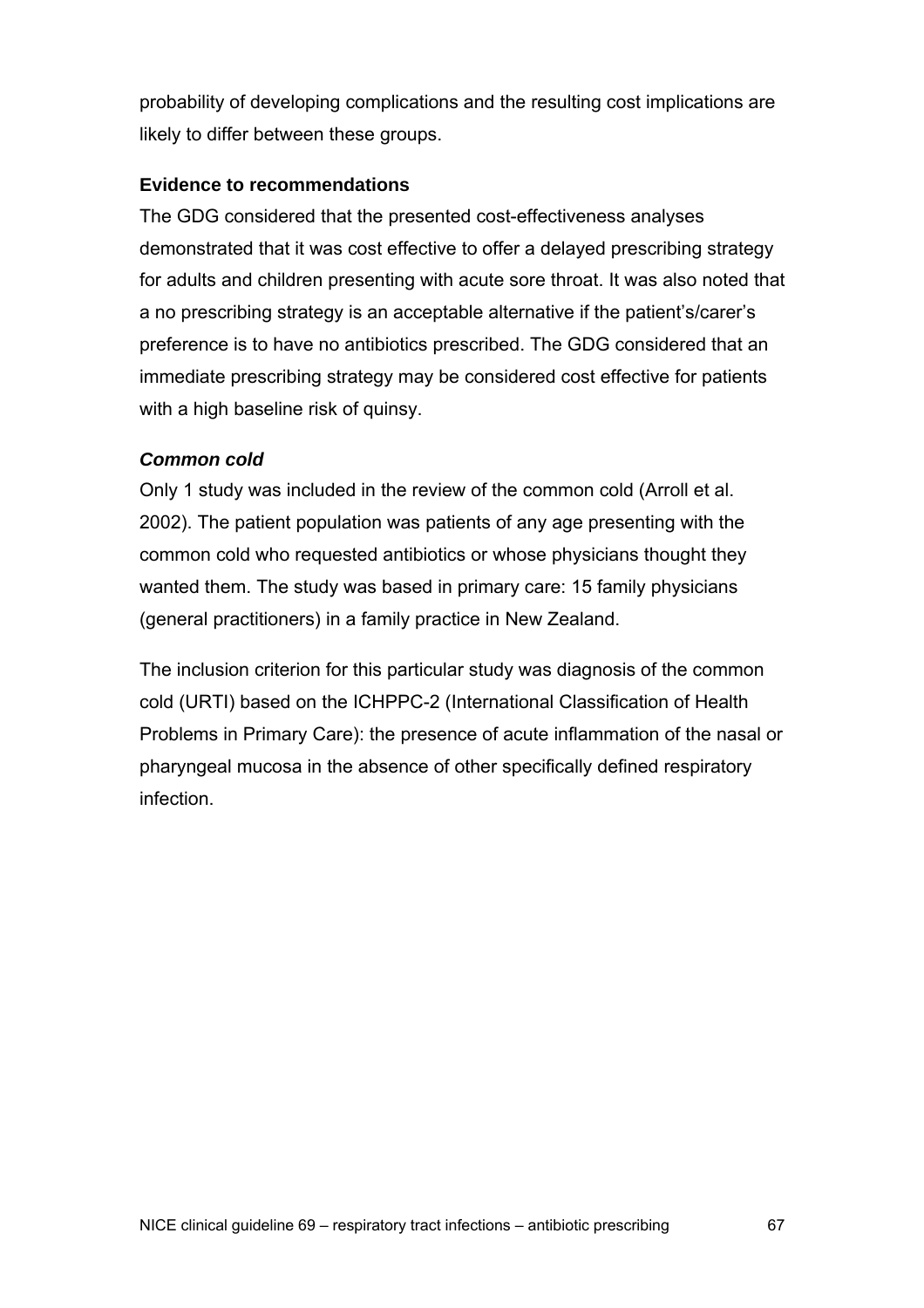**Table 7** Mode of delivery of antibiotic management strategies

| Study                                 | Arroll et al. (2002)                                                               | Arroll et al. (2002) |
|---------------------------------------|------------------------------------------------------------------------------------|----------------------|
| Antibiotic<br>prescribing<br>strategy | Delayed                                                                            | Immediate            |
| Duration of delay                     | 3 days                                                                             | N/A                  |
| Methods of delay                      | Prescription was given<br>at consultation.                                         | N/A                  |
| Verbal advice                         | Patients were advised<br>to return to see their<br>doctor if symptoms<br>worsened. | No.                  |
| Use of<br>information<br>leaflet      | No                                                                                 | <b>No</b>            |
| Use of<br>analgesics                  | No                                                                                 | No                   |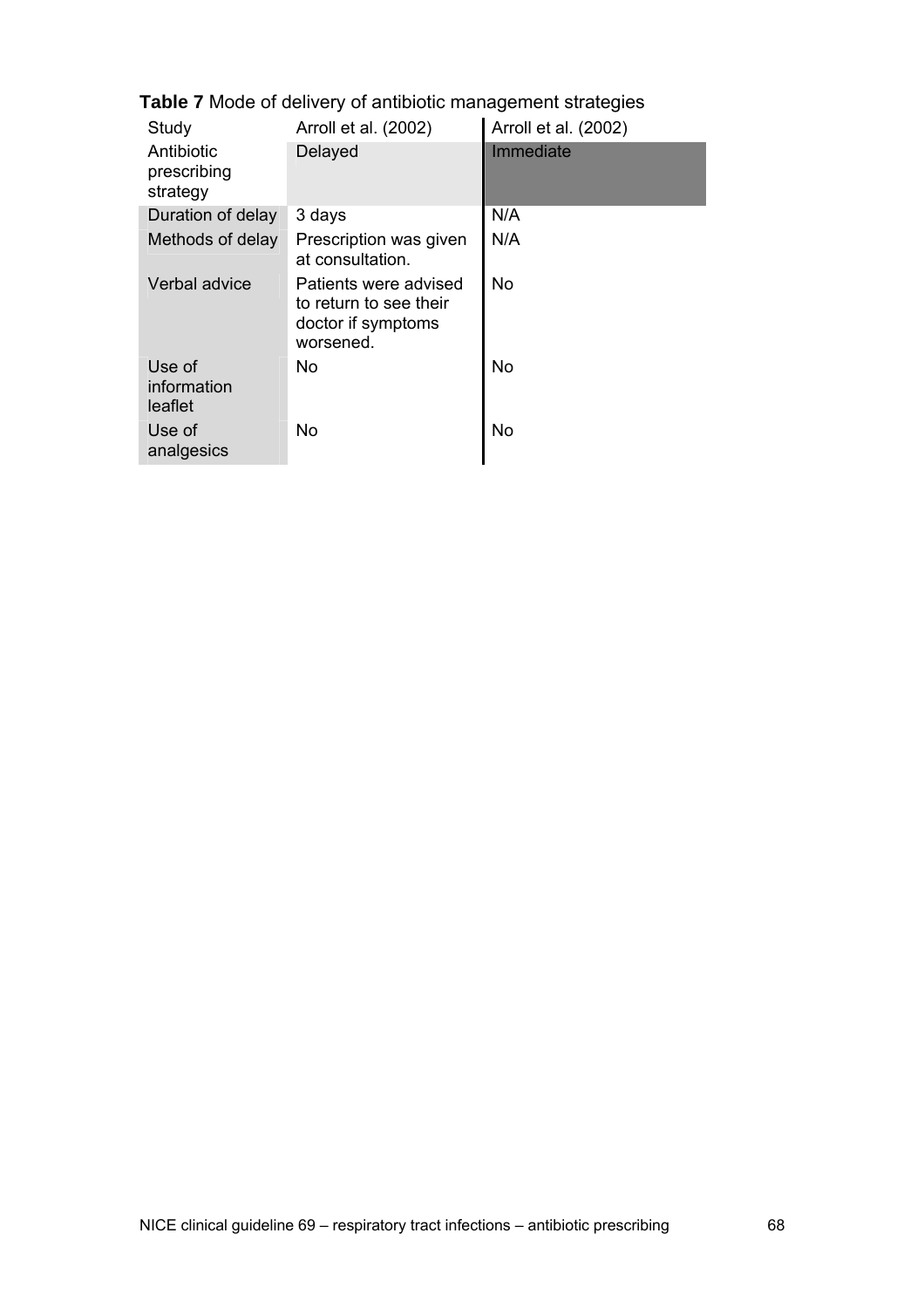## **Table 8** GRADE profile – outcomes

The effectiveness of delayed antibiotic prescribing and/or no prescribing as strategies for managing common cold

| Outcome                                                   | No. of<br>studies<br>(total<br>patients) | Design     | Intervention <sup>b</sup>                                                                                    | Control <sup>c</sup>        | Relative risk        | Quality  |
|-----------------------------------------------------------|------------------------------------------|------------|--------------------------------------------------------------------------------------------------------------|-----------------------------|----------------------|----------|
| Use of<br>antibiotics                                     | 1<br>(123)                               | <b>RCT</b> | Delayed<br>27/62<br>(43%)                                                                                    | Immediate<br>54/61<br>(89%) | 0.49<br>(0.36, 0.66) | Moderate |
|                                                           |                                          |            |                                                                                                              |                             |                      |          |
| Temperature<br>$(^{\circ}C)$ (day 3)                      | 1<br>(129)                               | <b>RCT</b> | Mean score $(^{\circ}C)$ :<br>delayed = $36.7$ , immediate = $36.9$<br>(analysis of comparison not provided) |                             |                      | Moderate |
|                                                           |                                          |            |                                                                                                              |                             |                      |          |
| Symptom<br>scores <sup>e</sup><br>$(\text{day } 3)$       | 1<br>(129)                               | <b>RCT</b> | Mean score:<br>delayed = $5.4$ , immediate = $5.1$<br>(analysis of comparison not provided)                  |                             |                      | Moderate |
|                                                           |                                          |            |                                                                                                              |                             |                      |          |
| <b>Belief</b><br>antibiotics are<br>effective             | 1<br>(129)                               | <b>RCT</b> | Delayed<br>51/67<br>(76%)                                                                                    | Immediate<br>47/62<br>(76%) | 1.00<br>(0.82, 1.21) | Moderate |
|                                                           |                                          |            |                                                                                                              |                             |                      |          |
| Patient<br>satisfaction <sup>†</sup><br>$(\text{day } 3)$ | 1<br>(129)                               | <b>RCT</b> | Delayed<br>64/67<br>(96%)                                                                                    | Immediate<br>58/62<br>(94%) | 1.02<br>(0.93, 1.10) | Moderate |

 $<sup>b</sup>$  intervention = delayed antibiotics</sup>

 $\textdegree$  control = immediate antibiotics

<sup>e</sup> 1 point scored for each of 15 symptoms (dry cough, night cough, sneezing, sore throat, pain on inspiration, pain when coughing, hoarse voice, headache, staying home from work or unable to do normal daily tasks, unwell, diarrhoea, vomiting, nausea without vomiting, runny nose, blocked nose

<sup>f</sup> patient satisfaction with the consultation measured on 'very or moderately satisfied'

#### **Evidence statements**

*The evidence suggests that a delayed prescribing strategy reduces the consumption of antibiotics by 46% compared with an immediate prescribing strategy for adults and children with the common cold.* 

*The evidence suggests that there are no clinically significant differences in temperature and incidence of common cold symptoms between adults and children offered a delayed prescribing strategy and adults and children offered an immediate prescribing strategy.*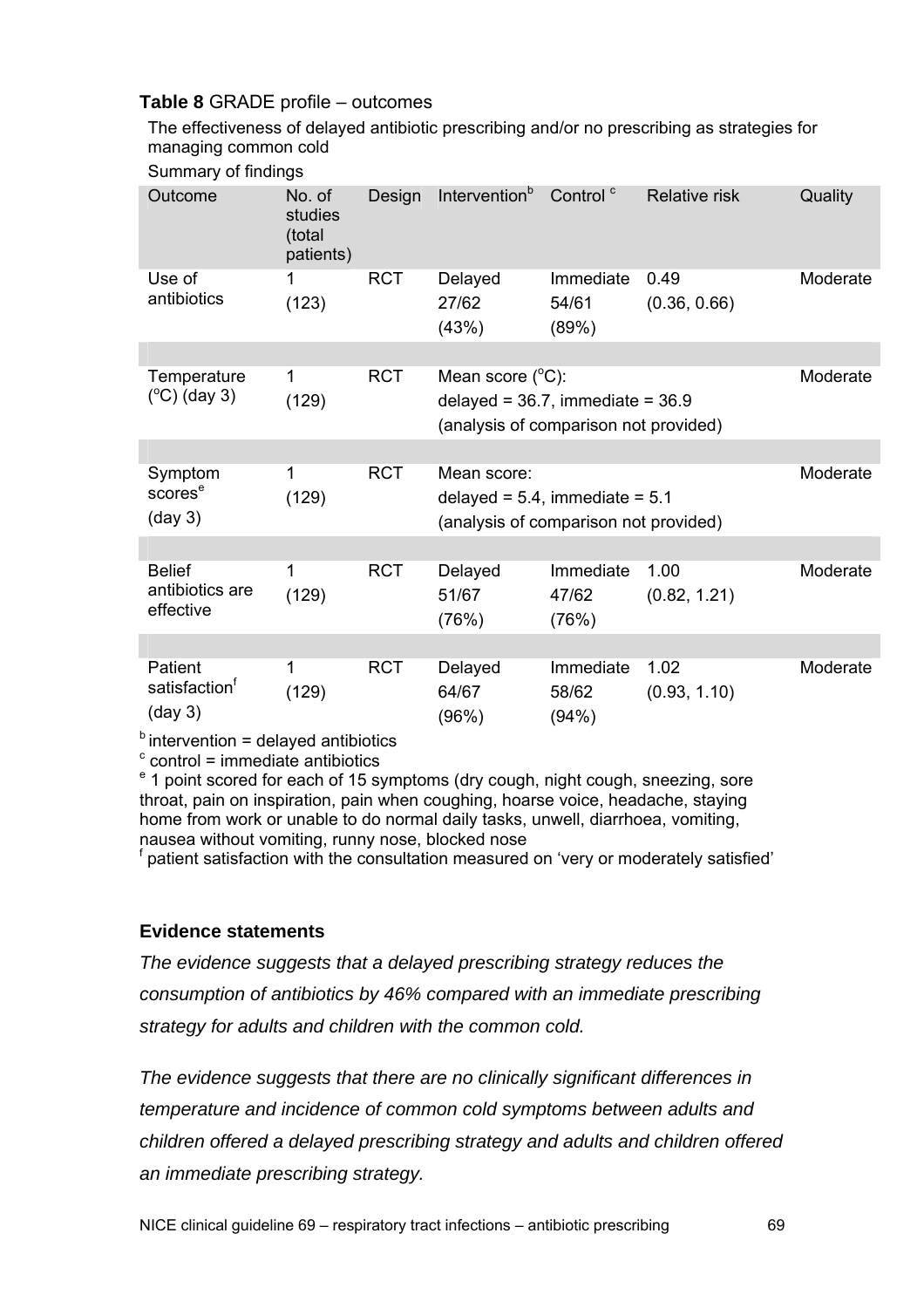<span id="page-69-0"></span>*There are no differences in patient satisfaction and belief in antibiotics being effective between a delayed prescribing strategy and an immediate prescribing strategy for adults and parents/carers of children with the common cold.* 

## **Evidence to recommendations**

The GDG acknowledged that the evidence was only of moderate quality. Based on the evidence statements presented above, the GDG concluded that antibiotics have no beneficial effect on the common cold and that the common cold is a self-limiting condition. Therefore, an immediate prescribing strategy should not be offered to patients with no increased risk of developing complications.

## *Acute rhinosinusitis*

 $\overline{a}$ 

No studies addressing the clinical effectiveness of the three different antibiotic management strategies were identified for acute rhinosinusitis.

## **Evidence to recommendations**

The GDG considered that although there was no evidence on the effectiveness of antibiotic management strategies for acute rhinosinusitis<sup>[7](#page-69-0)</sup>, there is limited evidence for the efficacy of antibiotics for acute rhinosinusitis (termed acute maxillary sinusitis in the study) from a systematic review of randomised placebo-controlled trials. (Williams Jr et al. 2003). However, based on the individual patient data meta-analysis on rhinosinusitis (Young et al. 2008) (see section [2.1.2\)](#page-16-0), the GDG reached a consensus opinion that this condition should be treated in the same way as the other four types of RTI included in this guideline, that is, a delayed or a no antibiotic prescribing strategy should be offered to patients with acute rhinosinusitis who are not at increased risk of developing complications.

#### *Information leaflet or structured verbal explanation*

Four studies were also included in the review of the use of specific information leaflets or structured explanations when delivering the antibiotic management strategies. The leaflets included information on the likely course of a chesty cough, what is meant by a 'chesty cough', when the patient should use the

NICE clinical guideline 69 – respiratory tract infections – antibiotic prescribing 70  $7$  Acute rhinosinusitis can also be referred as acute sinusitis in some medical literature.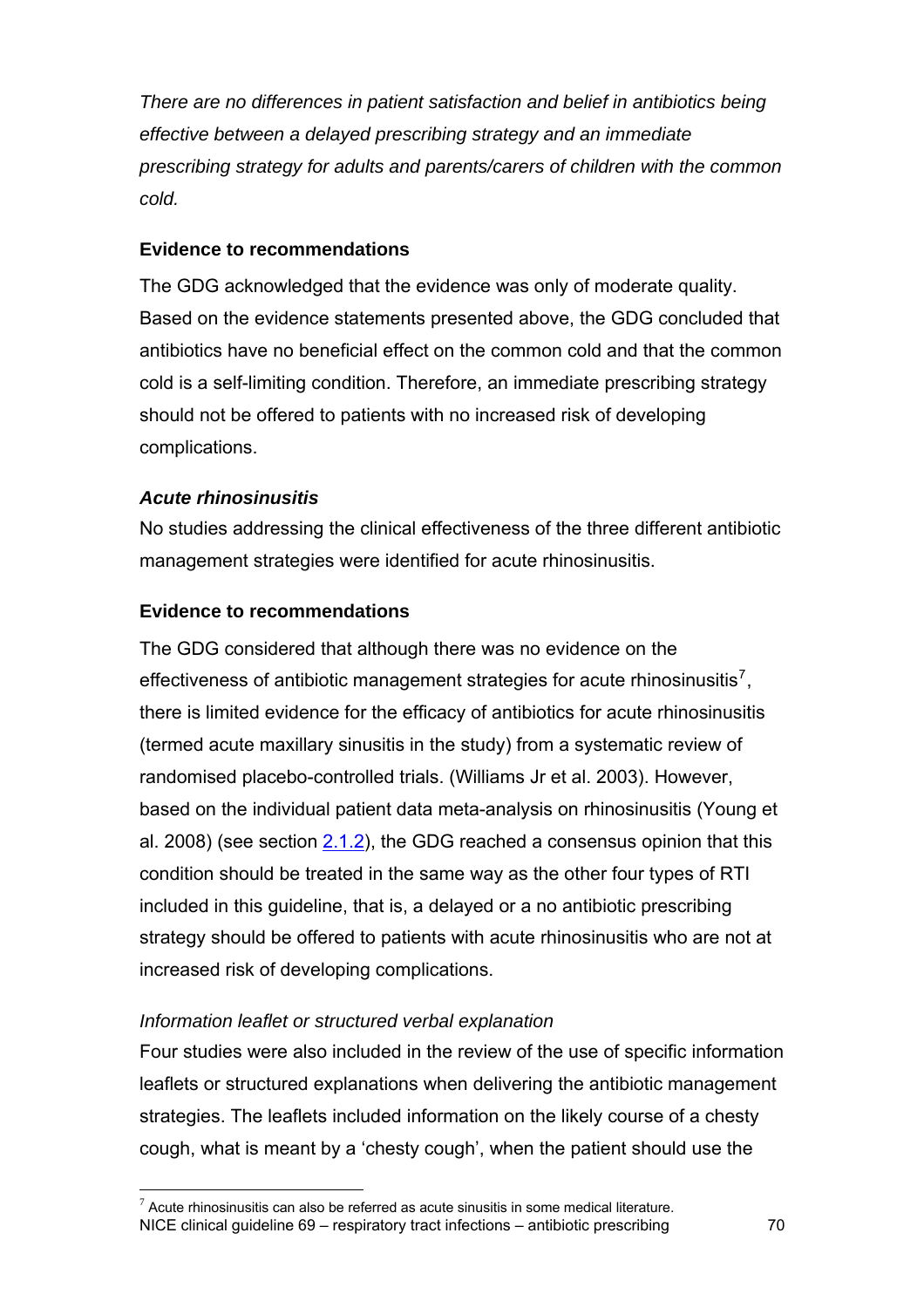prescription, what patients should look out for and four ways to relieve a chesty cough (plenty of fluids, analgesics, cough linctus or lozenges and steam or vapour). For AOM, the structured explanation was short and included the likely course of AOM, reassurance that in most cases children would recover regardless of antibiotic prescription, the information that late complications may occur regardless of whether antibiotics are administered, and that parents are advised in cases of high fever or severe pain to administer paracetamol prescribed according to the child's weight. The 5 studies were (Gerber et al. 1990; Little et al. 2005; Macfarlane et al. 2002; Macfarlane et al. 1997; Pshetizky et al. 2003)). The study by Little was on cough, Macfarlane's (2002) was on acute bronchitis, Pshetizky looked at AOM, and Marfarlane (1997) studied LRTI.

The patient population in the Little study was children 3 years and older with uncomplicated acute LRTI (21 days or below in duration) who presented in primary care. The patient population in Macfarlane's study was adults 16 years and older presenting with 'acute bronchitis' defined as a 'new, acute lower respiratory tract illness in a previously well adult' (including smokers). Pshetizky's study included children aged between 3 months and 4 years visiting family practice clinics and diagnosed with AOM; Macfarlane's (1997) study included previously well adults (16 years and older including smokers) presenting with an illness defined as an LRTI. Three studies (Little et al. 2005, Macfarlane et al. 2002 and Macfarlane et al. 1997) were based in primary care general practices in the UK. Pshetizky's study was based in two primary care clinics in Israel.

The inclusion criteria in the study on cough by Little were cough (21 days or less in duration) as the main symptom and at least one symptom or sign localising to the lower respiratory tract (sputum, chest pain, dyspnoea or wheeze). The inclusion criteria for Macfarlane's study (acute bronchitis) were age 16 years or older, previously well and not under supervision or management for an underlying disease (for example, no pre-existing asthma, COPD, heart disease or diabetes). Further requirements for inclusion were cough as the main symptom; at least one other lower respiratory tract symptom (sputum production, dyspnoea, wheeze, chest discomfort or pain)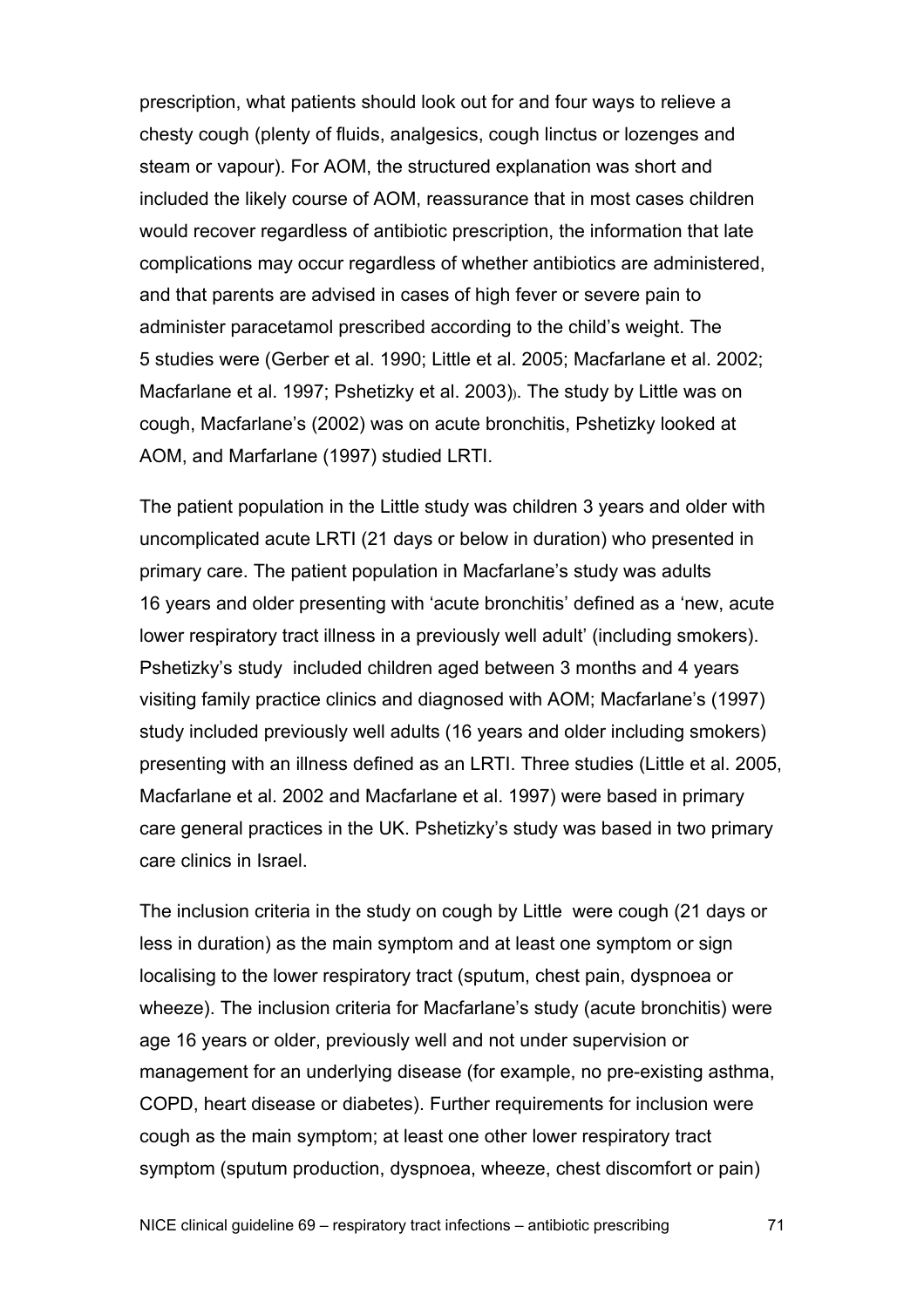and no alternative explanation (for example, not sinusitis, pharyngitis or a new presentation of asthma).

The inclusion criteria for Macfarlane's (1997) study on LRTI were previously well adults (not under supervision or treatment for an underlying disease) who consulted with an LRTI (defined as a new cough and at least one other lower respiratory tract symptom, including sputum production, dyspnoea, wheeze, or chest pain, for which there was no explanation). In the Pshetuzky study of AOM, the inclusion criteria were children aged between 3 months and 4 years diagnosed with AOM (for example, fever of 38°C or higher, purulent ear discharge and opacity or bulging of the eardrum).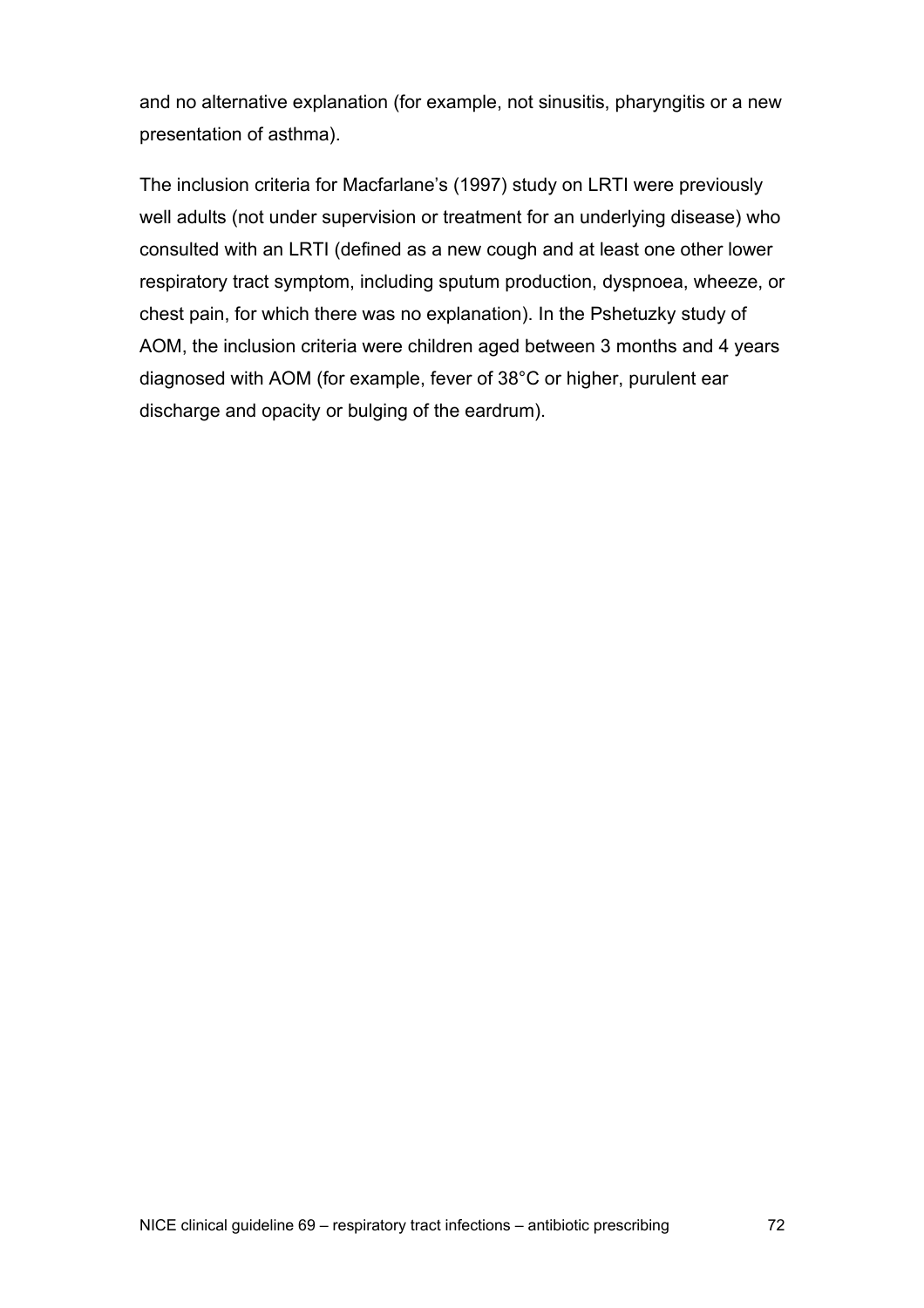## **Table 9** GRADE profile – outcomes

The use of specific information leaflet or structured explanation in antibiotic management strategies for respiratory tract infections

## Summary of findings

| Outcome                                         | No. of<br>studies<br>(total<br>patients) | Design     | Intervention                                             | Control                                                        | <b>Relative risk</b>                           | Quality  |
|-------------------------------------------------|------------------------------------------|------------|----------------------------------------------------------|----------------------------------------------------------------|------------------------------------------------|----------|
| Use of<br>antibiotics<br>(next 2 weeks)<br>[M2] | 1<br>(205)                               | <b>RCT</b> | Delayed<br>(leaflet)<br>49/104<br>(47%)                  | Delayed<br>(no leaflet)<br>63/101<br>(62%)                     | 0.76<br>(0.59, 0.97)                           | High     |
| Use of<br>antibiotics<br>(next 2 weeks)<br>[M2] | 1<br>(150)                               | <b>RCT</b> | Delayed<br>(leaflet)<br>49/104<br>(47%)                  | Immediate<br>(no leaflet)<br>44/46<br>(96%)                    | 0.49<br>(0.39, 0.60)                           | High     |
| Use of<br>antibiotics<br>(at 1 week) $[P]$      | 1<br>(81)                                | <b>RCT</b> | Delayed<br>(structured<br>explanation)<br>18/44<br>(41%) | Delayed<br>(no<br>structured<br>explanation)<br>32/37<br>(86%) | 0.47<br>(0.32, 0.68)                           | Moderate |
| Use of<br>antibiotics<br>(at $3$ week) [L]      | 1<br>(572)                               | <b>RCT</b> | Leaflet <sup>d</sup><br>160/281<br>(57%)                 | No leaflet <sup>d</sup><br>159/291<br>(55%)                    | 1.04<br>(0.90, 1.20)                           | High     |
| Outcome                                         | No. of<br>studies<br>(total<br>patients) | Design     | Intervention                                             | Control                                                        | <b>Relative risk</b>                           | Quality  |
| Re-consultation<br>(within 4<br>weeks) [M2]     | 1<br>(209)                               | <b>RCT</b> | Delayed<br>(leaflet)<br>11/104<br>$(11\%)$               | Delayed<br>(no leaflet)<br>14/105<br>(13%)                     | 0.79<br>(0.37, 1.66)                           | High     |
| Re-consultation<br>(within 4<br>weeks) [M1]     | 1<br>(283)                               | <b>RCT</b> | No<br>(leaflet)<br>15/136<br>$(11\%)$                    | <b>No</b><br>(no leaflet)<br>26/147<br>(18%)                   | 0.62<br>(0.34, 1.12)                           | High     |
| Re-consultation<br>(within 4<br>weeks) [M1]     | 1<br>(723)                               | <b>RCT</b> | Immediate<br>(leaflet)<br>60/369<br>(16%)                | Immediate<br>(no leaflet)<br>81/354<br>(23%)                   | 0.71<br>(0.52, 0.95)                           | High     |
| Re-attendance<br>(within 1<br>month)<br>[L]     | 1<br>(572)                               | <b>RCT</b> | $1.07 - 2.49$ ,                                          | No leaflet as control vs. leaflet                              | Incidence rate ratio estimate = $1.63$ (95% CI | High     |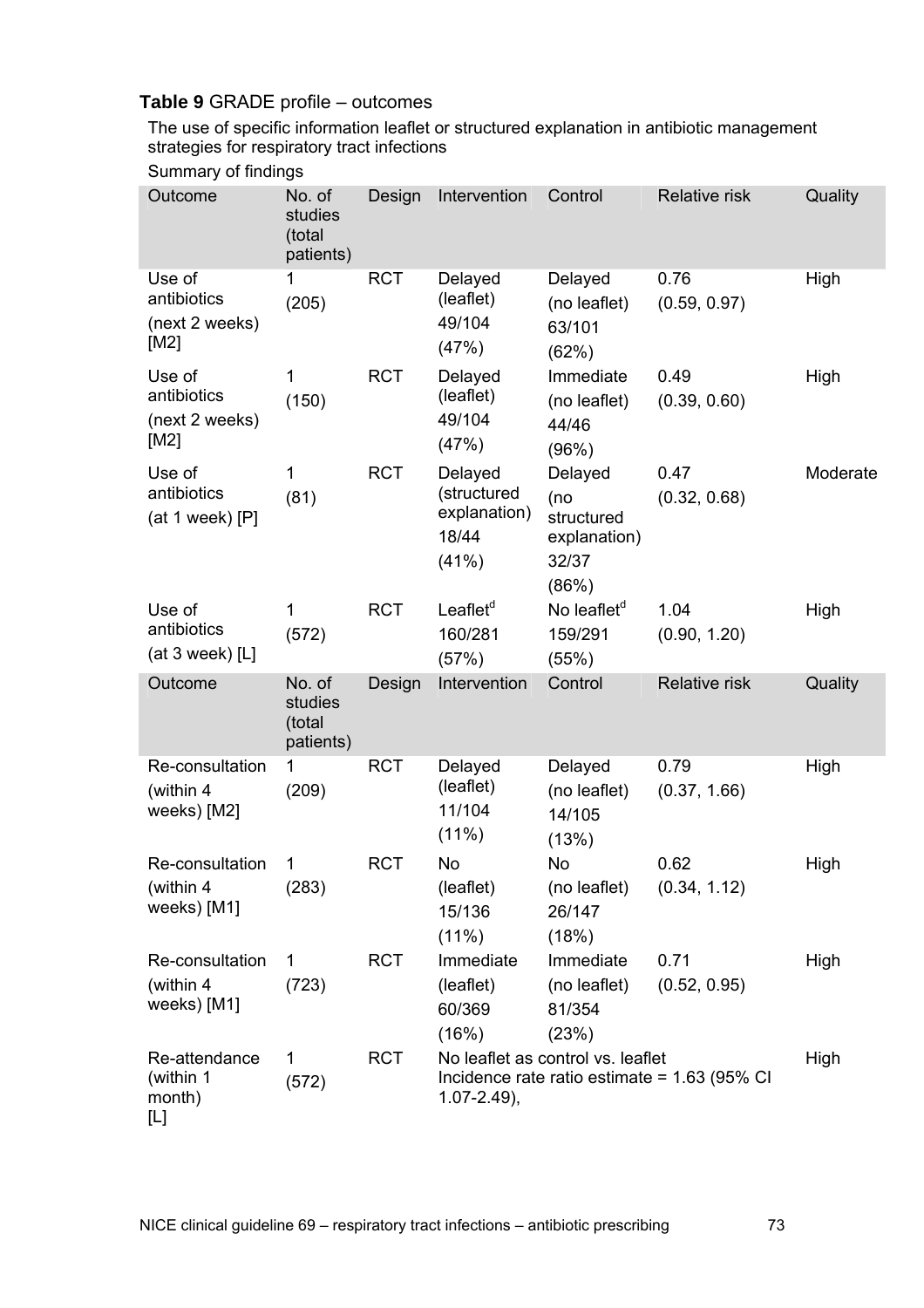<sup>d</sup> leaflet factor: both leaflet and no leaflet included all three groups – delayed, no antibiotic prescribing and immediate antibiotic prescribing  $L =$  Little et al. (2005) M1 = Macfarlane et al. (1997) M2 = Macfarlane et al. (2002) P = Pshetizky et al. (2003)

#### **Evidence statements**

*One large trial with a high quality of evidence suggested that the use of an information leaflet in general (when used with any of the three antibiotic management strategies) does not affect the consumption of antibiotics. Two smaller trials show that within a delayed prescribing strategy, the use of information leaflets and structured verbal explanations reduced the consumption of antibiotics.* 

*The use of an information leaflet in an immediate prescribing strategy reduced repeat consultation rates in one trial but not in another larger trial where all patients received structured verbal information.* 

#### **Evidence to recommendation**

The GDG thought that the evidence on the use of an information leaflet or structured verbal explanation to deliver a chosen antibiotic management strategy remained inconclusive, since the included studies showed inconsistent findings across different strategies within various comparisons (that is, leaflet versus no leaflet across all three prescribing strategies; leaflet in delayed arm versus no leaflet in immediate arm; study of the effect of leaflet and verbal explanation only in the delayed arm but not others). The GDG decided that, owing to inconsistent evidence, no recommendation could be made regarding the efficacy of information leaflets as opposed to structured verbal explanations.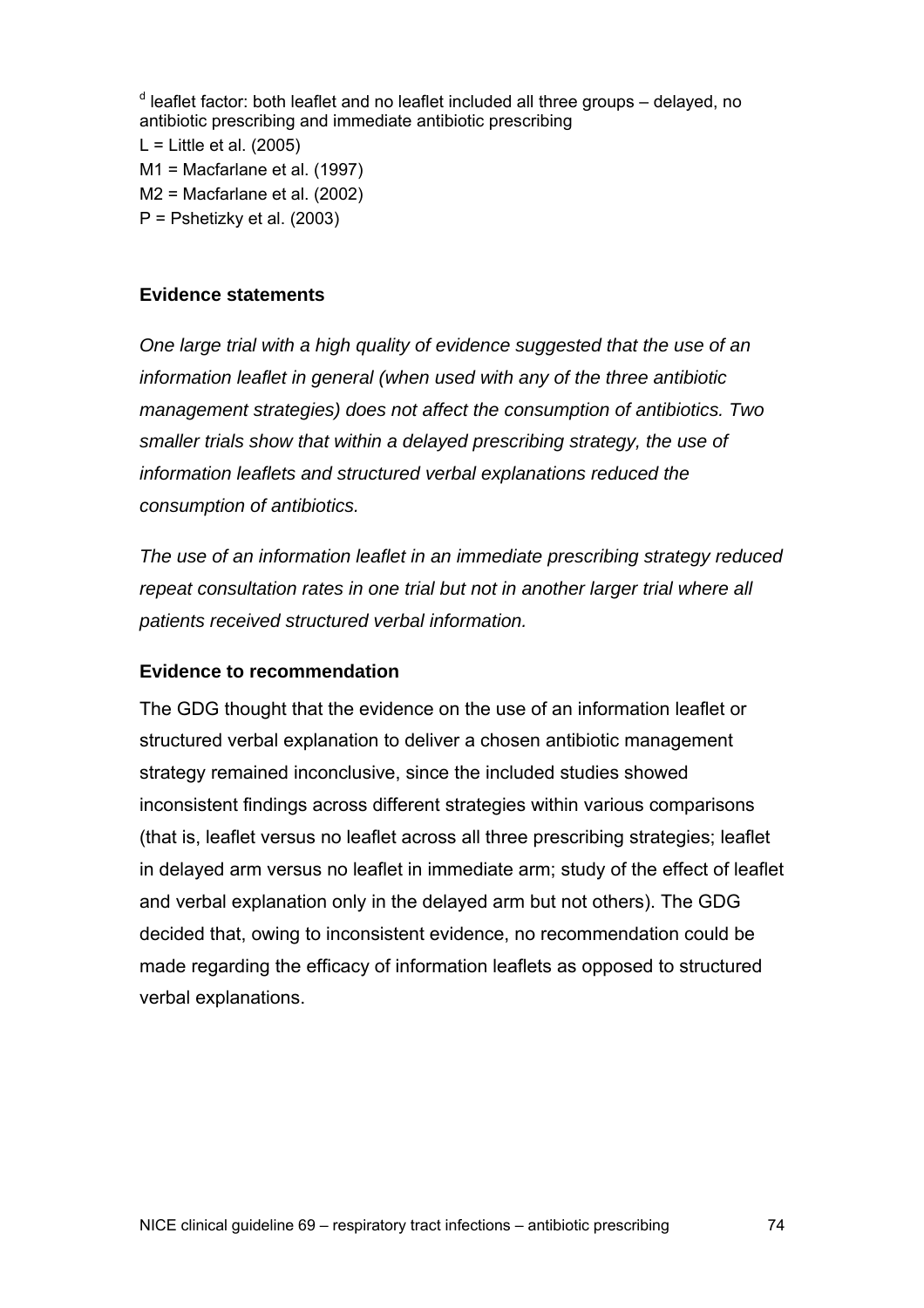# *2.3 Identifying those patients with RTIs who are likely to be at risk of developing complications*

## **2.3.1 Introduction**

It is clear from the previous overview of antibiotic efficacy and the review of the effectiveness of antibiotic management strategies that antibiotics are, in general, ineffective in treating RTIs. However, antibiotics may still be beneficial for a subgroup of patients who present with an RTI in primary care settings and who are likely to be at risk of developing complications.

The first group is adults and children who present with a complicated infection such as pneumonia. The diagnosis and management of complicated RTIs is outside the scope of this short clinical guideline. However, it is important that this guideline clearly signposts that such complicated infections should not be managed using a delayed or no antibiotic prescribing strategy.

The second group is adults and children who present with an uncomplicated infection, but who are at a high risk of developing complications. For this group, the use of a delayed or a no antibiotic prescribing strategy may potentially lead to an increased risk of developing complications, although in the case of delayed prescribing this risk may be reduced by offering the patient advice on when the antibiotic should be started. It is therefore important that for each of the RTIs covered in this guideline evidence is sought as to whether specific clinical symptoms, signs and risk factors can predict which patients seen in primary care and other first-contact care settings are more likely to develop complications. For the purposes of this guideline, the following complications of RTIs were considered to lead to significant morbidity and were therefore the focus of the review.

- For sore throat/acute pharyngitis/acute tonsillitis:
	- quinsy, cellulitis/impetigo, acute AOM, contralateral AOM, acute rhinosinusitis
- For acute otitis media:
	- mastoiditis, deafness, contralateral AOM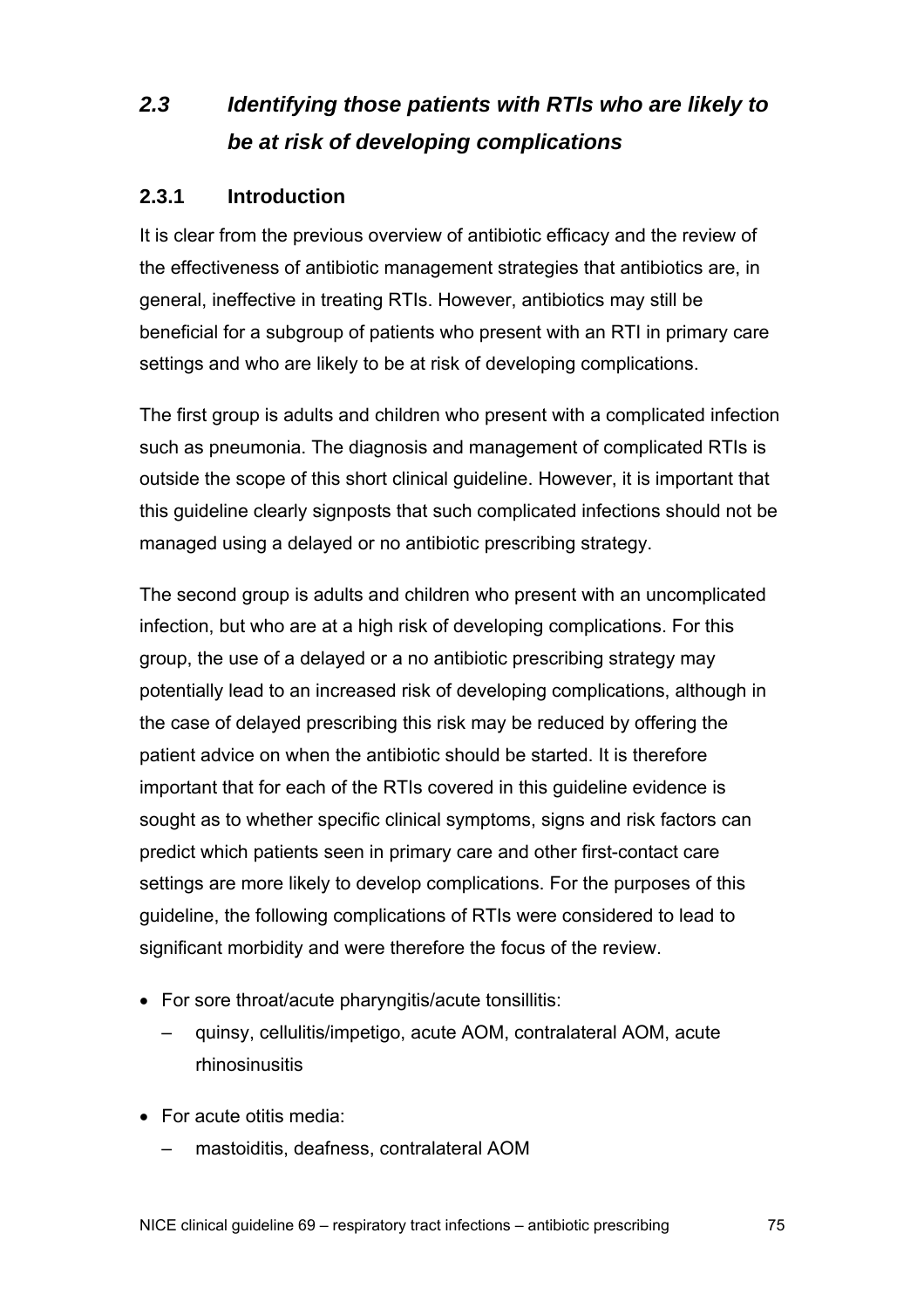- For acute cough/acute bronchitis:
	- pneumonia
- For acute rhinosinusitis and common cold:
	- frontal abscess.

## **2.3.2 Overview**

We identified 24 published individual studies based on study abstracts. After further assessment, only 6 studies that provided evidence on clinical symptoms, signs and risk factors that predict which patients with RTIs are likely to develop complications were included in the evidence review (15 studies were not relevant, 1 study had an inappropriate study population and 1 study was excluded as statistical analysis was inappropriate). All 6 studies were appraised individually using the NICE prognostic study checklist (see appendix 4) and presented in the evidence tables and narrative summary.

Of the 6 included studies, 1 case control study was on acute sore throat/acute pharyngitis/acute tonsillitis (from UK primary care data) (level of evidence +); 2 prospective studies and 1 retrospective cohort study were on acute cough/acute bronchitis (2 from UK primary care settings with level of evidence + and ++ respectively; and 1 from a Netherlands primary care setting with level of evidence ++). One prospective cohort and 1 analysis of RCT cohort were on AOM (1 from a Netherlands primary care setting and 1 from a UK primary care setting, both with level of evidence +). No studies were identified on acute rhinosinusitis or the common cold.

Overall, the quality of the evidence was good. However, 3 out of the 6 included studies need cautious interpretation as the evidence of clinical prediction criteria reported in these 3 studies has not been validated in other primary care populations.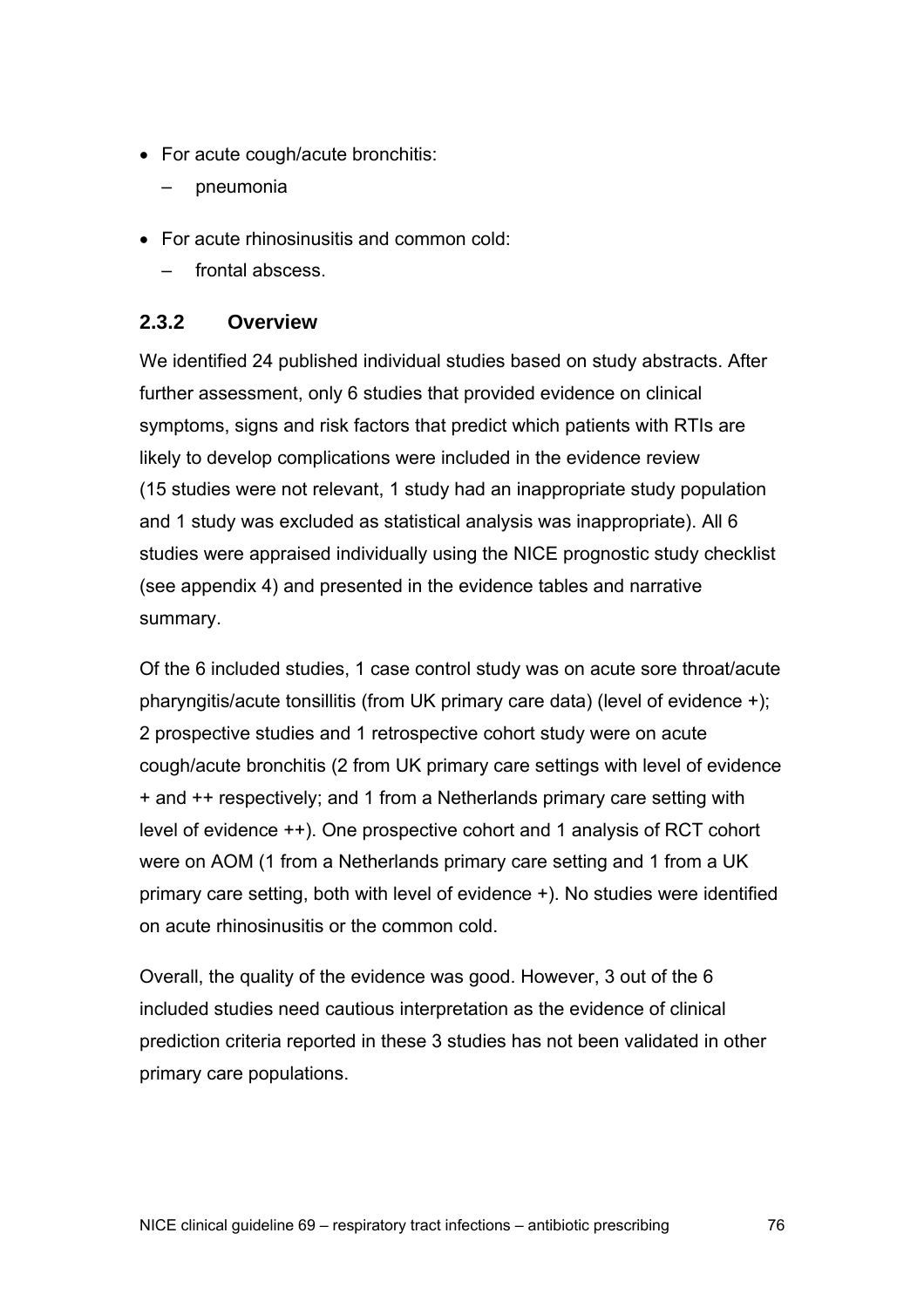# **2.3.3 Identifying those patients with RTIs who are likely to be at risk of developing complications**

## **Recommendation number 1.1.7**

An immediate antibiotic prescription and/or further appropriate investigation and management should only be offered to patients (both adults and children) in the following situations:

- if the patient is systemically very unwell
- if the patient has symptoms and signs suggestive of serious illness and/or complications (particularly pneumonia, mastoiditis, peritonsillar abscess, peritonsillar cellulitis, intraorbital and intracranial complications)
- if the patient is at high risk of serious complications because of pre-existing comorbidity. This includes patients with significant heart, lung, renal, liver or neuromuscular disease, immunosuppression, cystic fibrosis, and young children who were born prematurely
- if the patient is older than 65 years with acute cough and two or more of the following criteria, or older than 80 years with acute cough and one or more of the following criteria:
	- hospitalisation in previous year
	- type 1 or type 2 diabetes
	- history of congestive heart failure
	- current use of oral glucocorticoids.

For these patients, the no antibiotic prescribing strategy and the delayed antibiotic prescribing strategy should not be considered.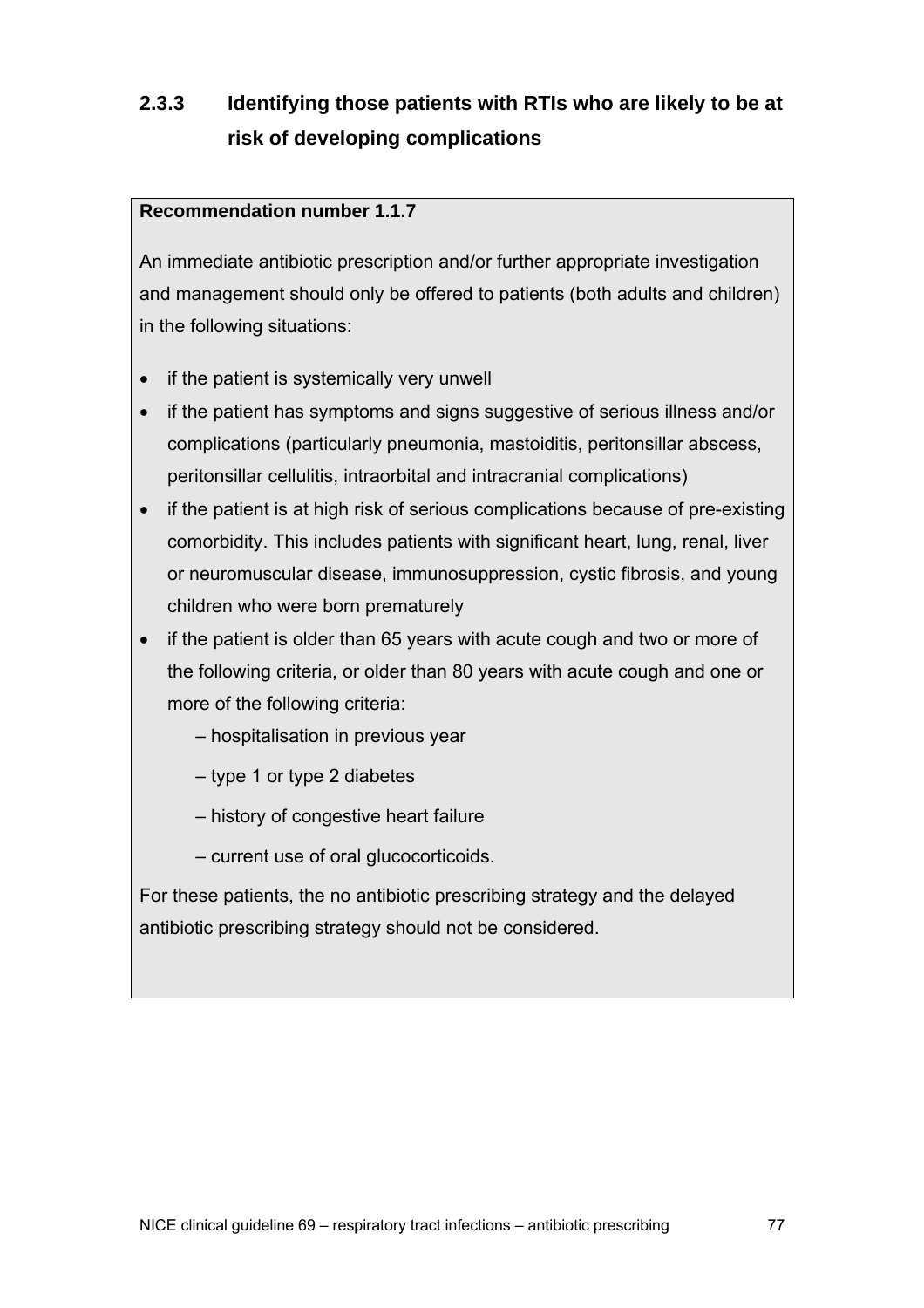#### **Evidence review**

#### *Acute sore throat/acute pharyngitis/acute tonsillitis*

One reasonably good quality retrospective case control study was included as the basis for recommendations (Dunn et al. 2007). It was based on UK-wide primary care data from the General Practice Research Database between 1995 and 1997. The aim of this study was to identify clinical symptoms, signs and risk factors that were associated with the development of quinsy after initial presentation of uncomplicated sore throat. The study identified 606 cases of quinsy within the study period, of which only 192 cases developed following initial uncomplicated sore throat. These 192 patients with quinsy formed the study group and another 198,124 patients of sore throat without quinsy formed the control group for the analysis. The prevalence of quinsy within the study period was 96 cases per 100,000 patients with sore throat (per annum between 1995 and 1997).

## **Outcome 1: development of quinsy after initial uncomplicated sore throat**

Logistic regression was used to calculate odds ratios (ORs) for the risk of quinsy following a sore throat for different variables such as age, sex, smoking status, type of diagnosis, exposure to antibiotics and lung disease. Results for the analysis showed that only age (21 to 40 years) (adjusted  $OR = 3.4$ , 95% CI 2.1 to 5.5), smoking (adjusted  $OR = 2.5$ , 95% CI 1.8 to 3.5) and male gender (adjusted OR = 1.6, 95% CI 1.1 to 2.2) were significantly associated with the development of quinsy following a sore throat.

## **Outcome 2: exposure to antibiotics and the development of quinsy following different types of diagnosis**

NICE clinical guideline 69 – respiratory tract infections – antibiotic prescribing 78 Further analysis was also carried out based on different diagnoses of sore throat, such as tonsillitis and sore throat/pharyngitis (adjusted for age, sex, smoking status, lung disease at patient level and clustering at practice level). The interval between diagnosis of a sore throat and development of quinsy was a median of 2 days (interquartile range 1 to 6 days) for tonsillitis, and 3 days (interquartile range 2 to 5 days) for sore throat/pharyngitis. Results from this further analysis showed that prescription of antibiotics after recording a diagnosis of a sore throat generally did not seem to reduce the risk of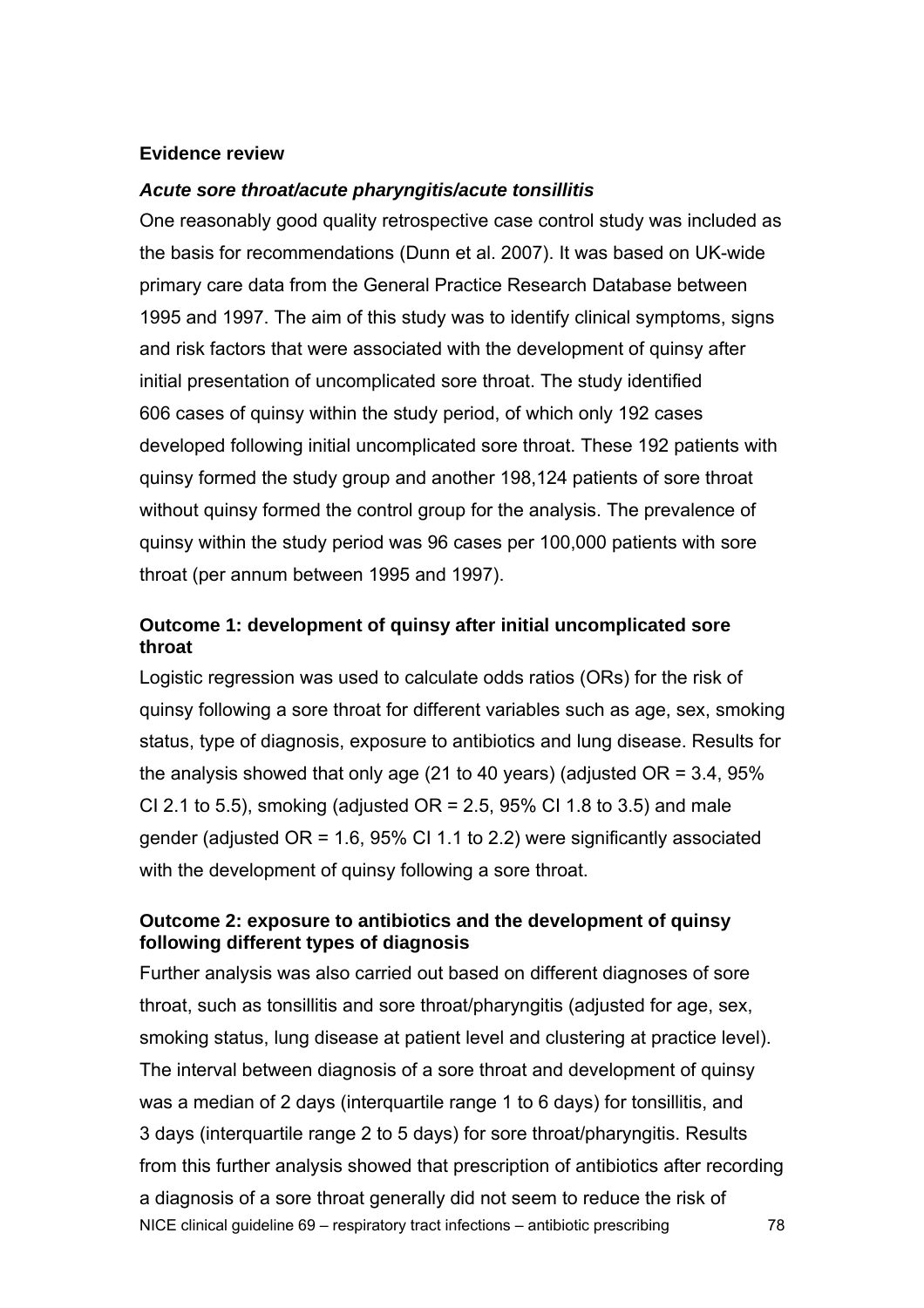developing quinsy (antibiotic given after all diagnoses [adjusted OR = 1.2, 95% CI 0.7 to 1.8]; antibiotics given after tonsillitis [adjusted OR = 0.6, 95% CI 0.3 to 1.3]; antibiotics given after sore throat/pharyngitis [adjusted  $OR = 1.2$ , 95% CI 0.7-2.2]). However, considerable caution is needed in estimating the effect of antibiotics in this study owing to confounding by indication in routine databases (individuals with more severe illness are more likely to be given antibiotics than individuals with less severe illness).

#### **Evidence statements**

*Patients aged between 21 and 40 years who are male and are smokers are significantly more likely to develop quinsy after initial presentation of uncomplicated sore throat in primary care settings.* 

#### **Evidence to recommendations**

The GDG noted both that quinsy is a rare complication of sore throat in the UK (with an annual incidence of 96 cases per 100,000 patients) and therefore the absolute risk of developing quinsy is low (Dunn et al. 2007), and that the predictive value of the risk factors for the development of quinsy was not sufficient to make a recommendation to prescribe immediate antibiotics. It was also noted that the included study did not offer a validated clinical prediction rule, although the study did document the same risk factors in those presenting with a prior RTI and those presenting with de novo quinsy. The GDG came to the conclusion that patients with sore throat should not be excluded from delayed or no prescribing strategies based on the three risk factors identified (aged 21 to 40 years, male and smoker). Hence, no recommendation on exclusion criteria for antibiotic management strategies for patients with sore throat was generated from the evidence statement. Nevertheless, the GDG acknowledged that quinsy is a serious complication and came to the consensus conclusion that immediate antibiotic prescription and/or further appropriate investigation and management should be offered to adults and children who appear unwell and with symptoms and signs suggestive of peritonsillar abscess (quinsy).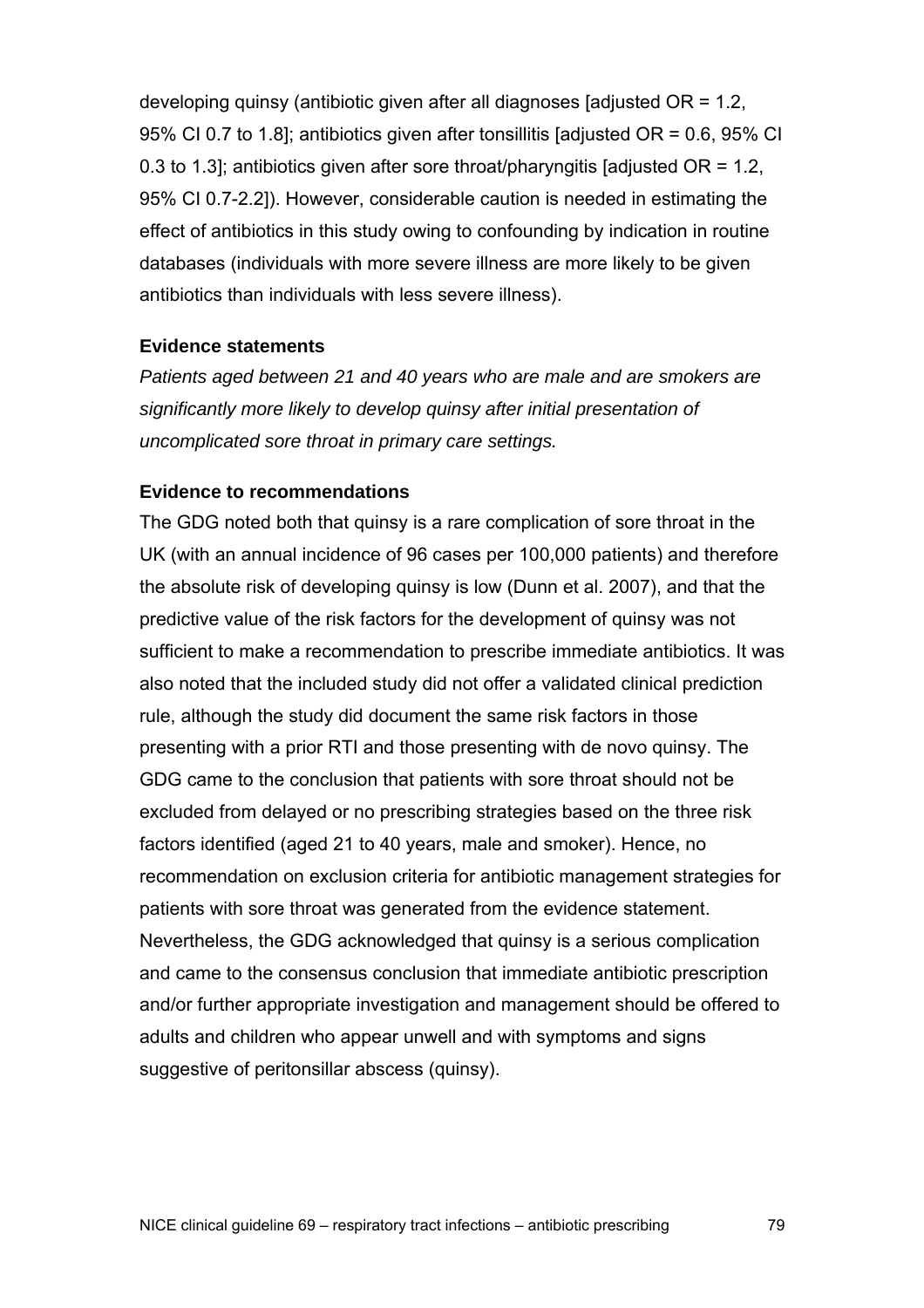#### **Evidence review**

#### *Acute cough/acute bronchitis*

Three good quality studies were included as the basis of the recommendations. Two were prospective cohort studies from the same research team (a derivation study and the further validation study). The studies were based in UK primary care settings (Dunn et al. 2007; Hay 2004; Hay et al. 2007) and aimed at identifying and validating a clinical rule for predicting complications of acute cough in pre-school children. The third study was a retrospective cohort study based on patient data from the Netherlands General Practice Research Network and the second Dutch National Survey of General Practice (Bont 2007). The aim of this study was to identify and validate a prediction rule for complications of LRTIs in elderly primary care patients.

## **Outcome 1: complications and hospital admission before cough resolution**

A derivation study and a further validation study (Hay 2004; Hay et al. 2007) on a clinical rule for predicting complications of acute cough in pre-school children (aged between 0 years and 4 years) were identified. Complications in these two studies were defined as new sign/symptoms/conditions identified after initial consultation, which were bronchiolitis, possible asthma, vomiting, bronchitis, viral illness, cough and wheeze, conjunctivitis, LRTI, baby asthma, chest infection, chicken pox, viral induced wheeze, pharyngitis and otitis media. Hospital admission was defined as hospital admission before cough resolution owing to bronchiolitis, pneumonia, whooping cough and viral-induced wheeze.

In the derivation study (Hay 2004), multivariate analysis showed that only the presence of a chest sign (OR = 2.78, 95% CI 1.04 to 7.35,  $p = 0.048$ ) and the presence of fever (OR =  $4.65$ , 95% CI 1.63 to 13.3, p = 0.007) were significant independent predictors of complications and hospital admission before cough resolution in pre-school children. Further logistic regression also showed that lack of fever and chest signs was a good predictor for ruling out complications in children with cough, with a likelihood ratio (LHR) of 0.56 (95% CI 0.35 to 0.91). Fever only or both fever and chest sign LHR = 3.54 (95% CI 1.62 to 7.68) and only fever and chest sign LHR = 5.39 (95% CI 0.95 to 30.6) were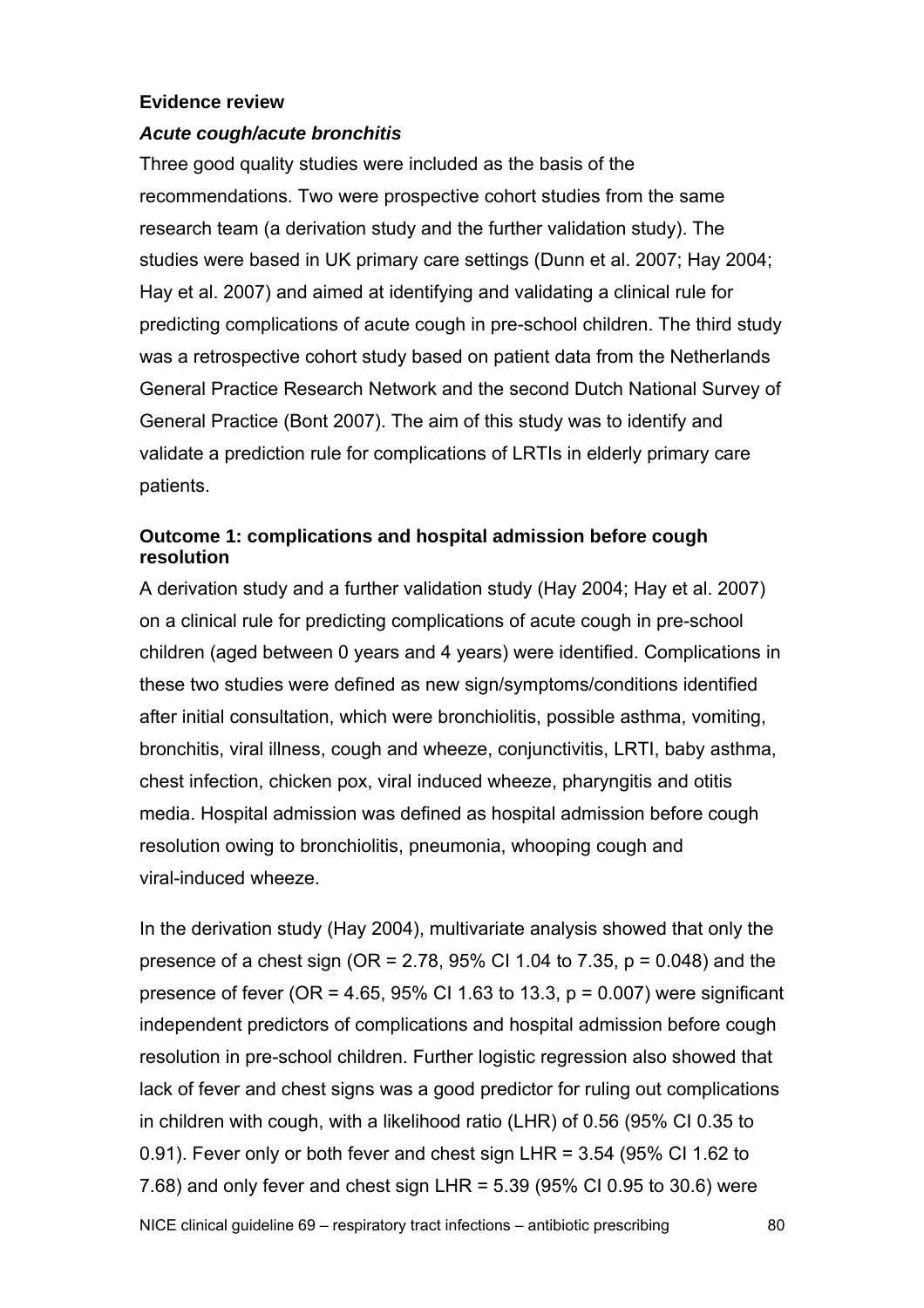found to be good predictors for complications in children with cough. However, the discriminatory ability of this particular prediction model was weak, with an area under receiver operating characteristic (ROC) below 0.70 (ROC = 0.68). A further validation study by Hay (2007) of the earlier derivation study (Hay 2004) was also identified. In the further validation study, however, chest sign and fever were not found to be significant predictors of complications and hospital admission in children with cough. Instead, chest sign and fever were found to be protective against complications and hospital admission (post-test probability: neither fever nor chest sign = 13.7 [95% CI 7.5 to 22.3]; chest sign only = 13.8 [95% CI 3.9 to 32.0]; fever only = 9.1 [95% CI 0.0 to 41.0]; both fever and chest sign = 0.0 [95% CI 0.0 to 37.0]). A completely different set of variables were found to be significant independent predictors of complications and hospital admission: age (OR =  $0.95$ , 95% CI 0.90 to 0.99, p = 0.03); deprivation (OR =  $0.79$ ,  $95\%$  CI 0.64 to 0.97, p = 0.02); number of GP visits in previous year (OR = 1.14, 95% CI 1.02 to 1.27, p = 0.02). The authors commented that the contradictory findings from the validation study compared with the derivation study could be a result of spectrum bias (that is, sociodemographic differences, possible reduced levels of circulating influenza-like illness between the derivation and validation cohorts) and confounding by indication (that is, clinicians' antibiotic prescriptions tended to be targeted at children with chest signs or fever). Thus, the evidence provided by these two studies needs cautious interpretation.

#### **Outcome 2: 30-day hospitalisation or death**

Another retrospective cohort study (Bont 2007) that derived and validated a prediction rule for complications of LRTIs in elderly primary care patients was also identified. The derivation cohort of this study was from the Netherlands General Practice Research Network and the validation study cohort was from the second Dutch National Survey of General Practice. Patients included in this study were 65 years or older. Logistic regression in the derivation cohort showed that after initial diagnosis, the following variables were significant predictors of 30-day hospitalisation and death (table 10) and a scoring system was derived based on regression coefficients.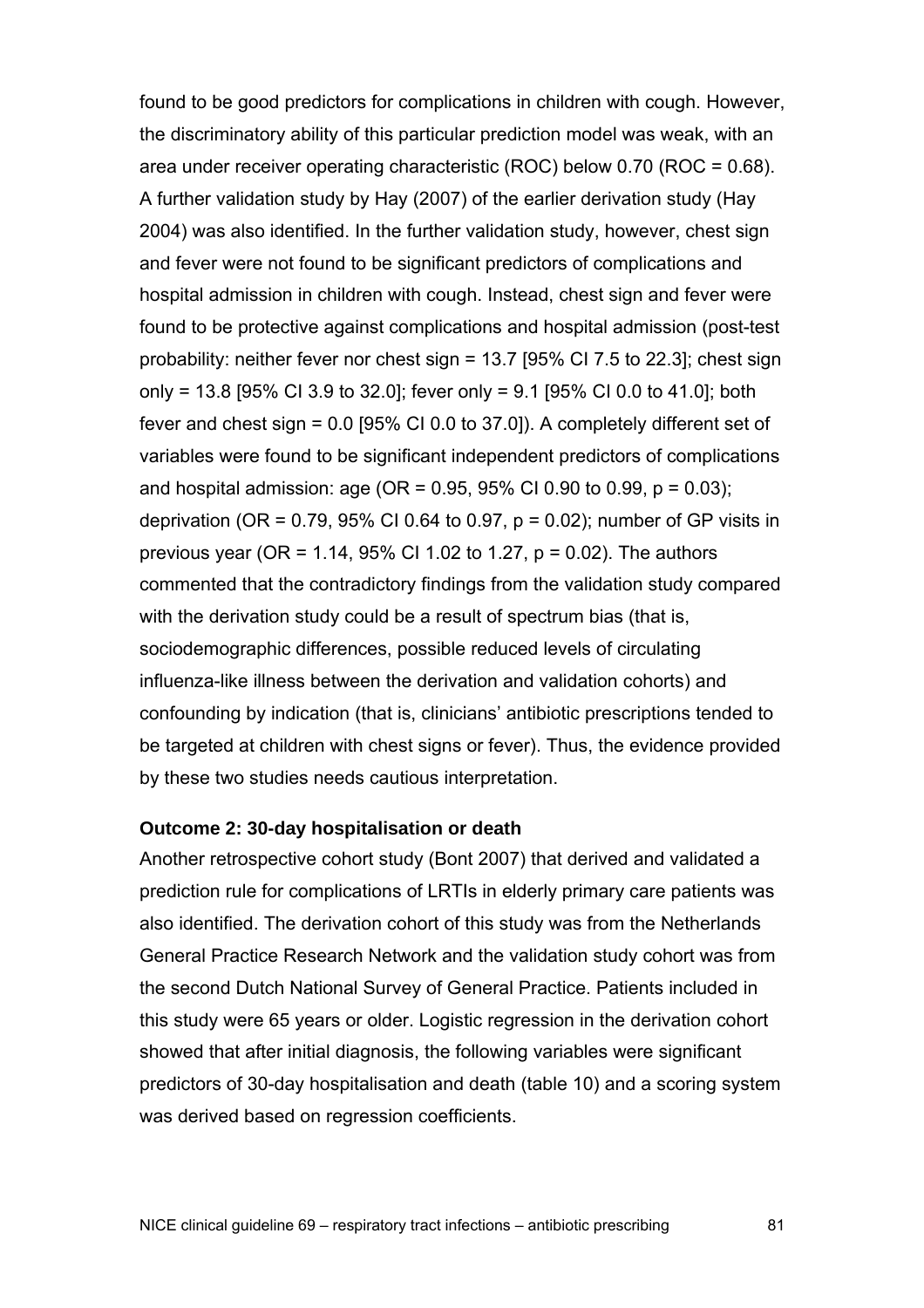| Predictors after initial diagnosis            | Regression<br>coefficient | Score                    |
|-----------------------------------------------|---------------------------|--------------------------|
| Acute bronchitis                              | 0.000                     | 0                        |
| Exacerbation of chronic obstructive pulmonary |                           |                          |
| disease                                       | 0.643                     | 2                        |
| Pneumonia                                     | 1.608                     | $\overline{\mathcal{A}}$ |
| Aged 65-79                                    | 0.000                     | 0                        |
| Aged $\geq 80$                                | 0.575                     | $\mathcal{P}$            |
| Congestive heart failure                      | 0.364                     | 1                        |
| Diabetes                                      | 0.629                     | 2                        |
| Using oral glucocorticoids                    | 0.966                     | 3                        |
| Hospitalisation in previous year:             |                           |                          |
| 0 hospitalisation                             | 0.000                     | 0                        |
| 1 hospitalisation                             | 0.676                     | 2                        |
| $\geq$ 2 hospitalisations                     | 1.239                     | 3                        |
| Use of antibiotics in previous month          | 0.615                     | 2                        |
|                                               |                           |                          |

**Table 10** Significant predictors and scoring system

The scoring system was separated into three risk groups: low risk (score  $\leq$  2), medium risk (score 3–5) and high risk (score  $\geq$  7). The discriminatory abilities of this prediction scoring system in the derivation cohort were: low risk – sensitivity =  $0.82$ , specificity =  $0.52$ , percentage of risk of endpoint 3.2%; medium risk – sensitivity/specificity = not reported, percentage of risk of endpoint =  $9.9\%$ ; high risk – sensitivity = 0.35, specificity =  $0.92$ , percentage of risk of endpoint =  $30.9\%$ , with good discriminatory power (area under ROC = 0.75 [95% CI 0.72 to 0.78]).

The prediction scoring system was also validated in a separate cohort with similar results: low risk – sensitivity =  $0.42$ , specificity =  $0.81$ , percentage of risk of endpoint =  $5.3\%$ ; medium risk – sensitivity/specificity = not reported, percentage of risk of endpoint =  $14.5\%$ ; high risk – sensitivity = 0.06, specificity =  $0.98$ , percentage of risk of endpoint =  $22.0\%$ , with good discriminatory power (area under ROC =  $0.74$  [95% CI 0.71 to 0.78]). However, the limitation of the validation study is that it did not include exacerbation of chronic obstructive pulmonary disease (COPD) among the predictors.

#### **Evidence statements**

*There is inconsistent evidence on the utility of clinical rules for predicting complications of acute cough in pre-school children.*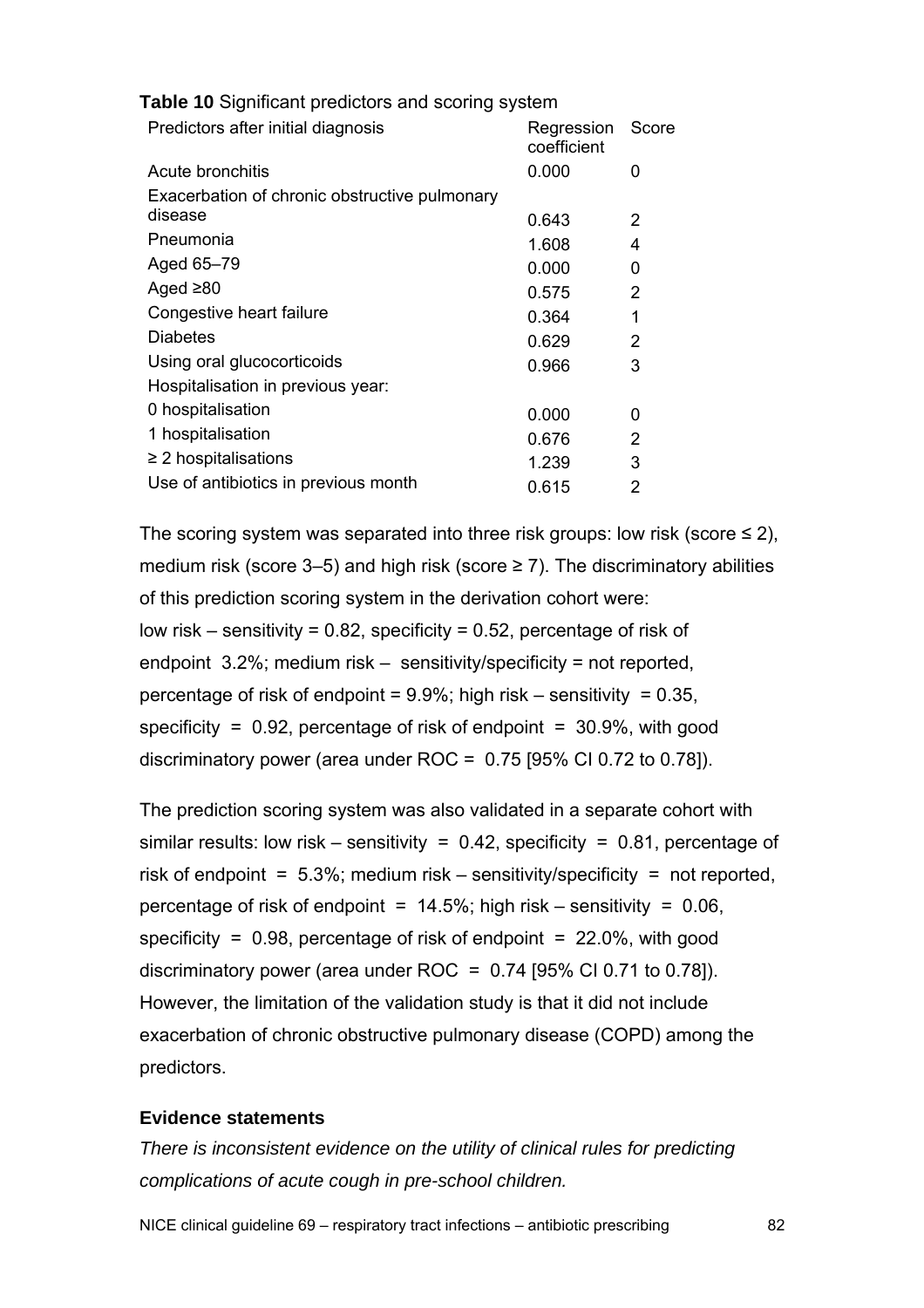*The following clinical signs/symptoms and risk factors are significant predictors of the development of complications of LRTIs in elderly primary care patients:* 

- *suspected or diagnosed pneumonia at the presence of consultation*
- *history of:* 
	- − *congestive heart failure*
	- − *diabetes*
	- − *COPD or exacerbation of COPD*
- *80 years or older*
- *present use of oral glucocorticoids*
- *hospitalisation in previous year*
- *use of antibiotics in previous month.*

#### **Evidence to recommendations**

The GDG discussed the evidence on predicting complications in elderly primary care patients with LRTIs. The GDG agreed the evidence statement but questioned the validity of the full prediction model provided by the study since this model was based on a single study; moreover, a large proportion of the study population had comorbidities. In addition, the study was conducted in the Netherlands, where the level of antibiotic prescribing is low and thus patients are more likely to present with a more severe illness.

The GDG also recognised that there is inconsistent and inconclusive evidence on predicting which children with acute cough are likely to develop complications.

#### **Evidence review**

#### *Acute otitis media (AOM)*

Two good quality studies were included as the basis of recommendations. One was a prospective cohort study (Damoiseaux et al. 2006) on long-term prognosis of AOM in infancy (6 months to 24 months) with a prediction model for complication (recurrent AOM). The setting of this study was family practices in the Netherlands. The other study was a follow-up secondary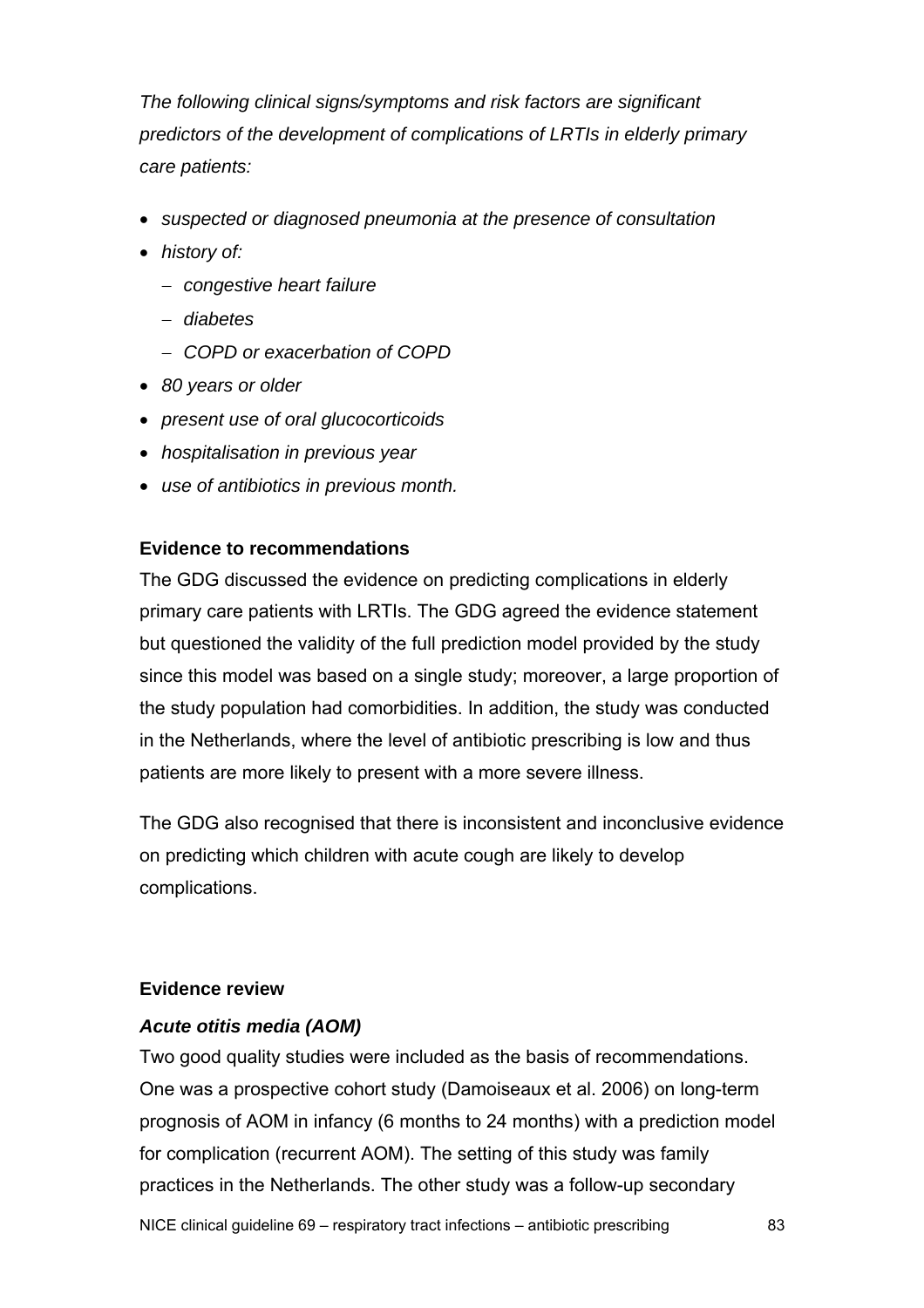analysis study of an RCT cohort (Little et al. 2006). This was a UK primary care-based study looking for clinical predictors of complications (recurrent AOM and hearing impairment) from AOM in children (6 months to 10 years). No studies were identified regarding the complication mastoiditis. Based on Hospital Episode Statistics (2006–07) there were 952 finished consultant episodes of mastoiditis and in relation to GP-registered populations (GP Registered Populations 2007), there were 50,542,505 registered patients in England. These constituted a crude rate of 144 cases of mastoiditis per 1,000,000 patients per annum, indicating that mastoiditis is a rare complication. A large Dutch cohort study also showed that mastoiditis is likely to be very rare when using a 72-hour wait-and-see policy before prescribing antibiotics (van Buchem et al. 1985).

#### **Outcome 1 – recurrent AOM/recurrent episodes of earache (otalgia) and functional hearing impairment**

In the Damoiseaux's (2006) study, logistic regression showed that the variables listed in table 11 were significant predictors of recurrent AOM within 6 months in infants. A scoring system was derived based on regression coefficients (table 11).

| Predictors after initial diagnosis | Regression Score*<br>coefficient |    |
|------------------------------------|----------------------------------|----|
| Male                               | 0.60                             | 6  |
| Passive smoking                    | $-0.76$                          | -8 |
| Winter season                      | 0.86                             | 9  |
| Persistent symptoms                | 0.82                             | 8  |

**Table 11 Significant predictors and scoring system** 

\*baseline score starts from -9

The scoring system was then separated into three cut-off points: below -8, below -1 and below 5. The discriminatory abilities of this prediction scoring system were: below  $-8$  – sensitivity = 93%, specificity = 23%, positive predictive value (PPV) =  $54\%$ , negative predictive value (NPV) =  $77\%$ ); below  $-1 -$  sensitivity = 72%, specificity = 56%, PPV = 62%, NPV = 67%; below  $5$  – sensitivity = 51%, specificity = 76%, PPV = 68%, NPV = 61%. The discriminatory power of the model was weak, with an area under ROC of 0.69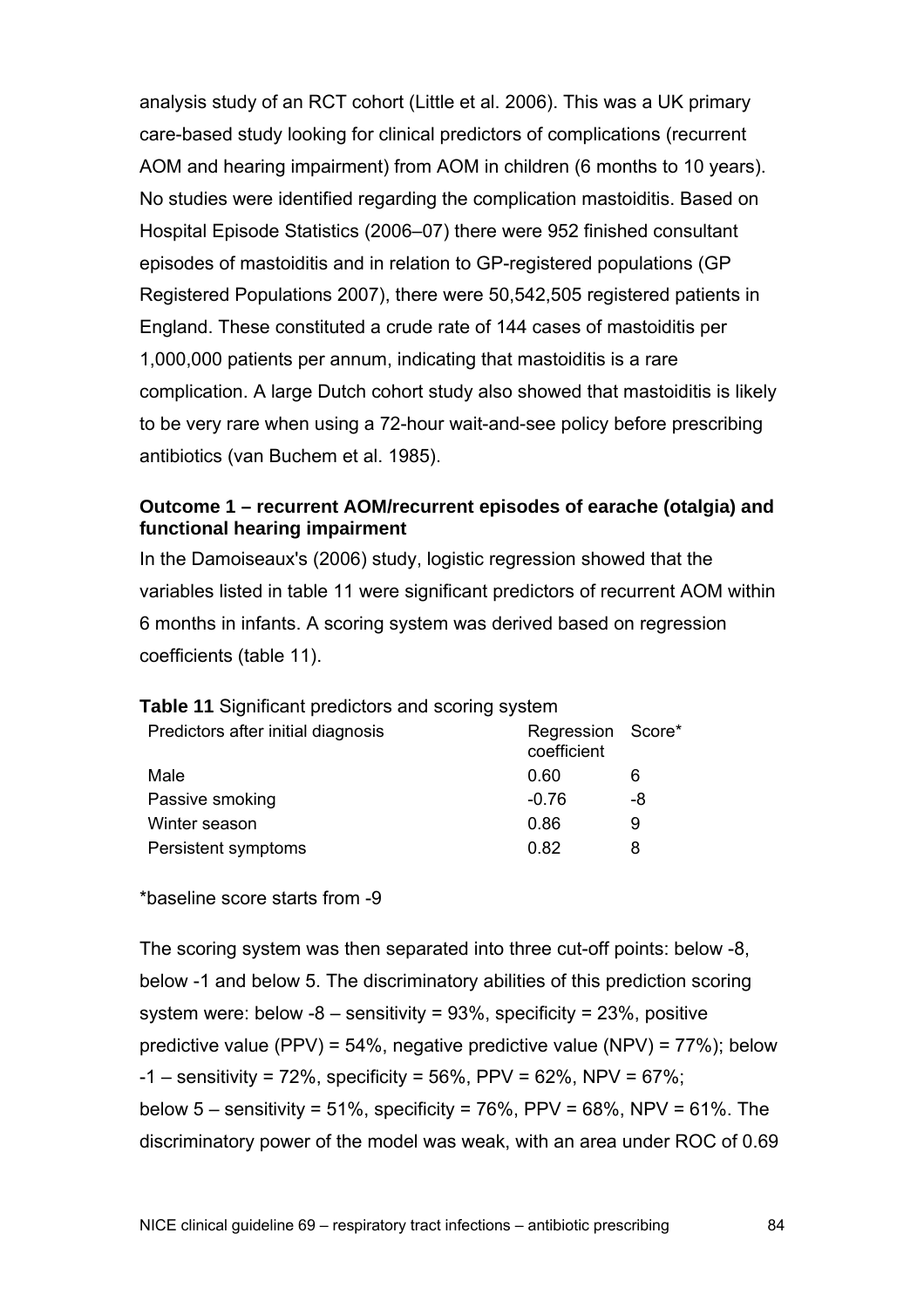(95% CI 0.62 to 0.76), and this particular model was not validated in different primary care populations.

In Little's study, logistic regression showed that ear discharge (otorrhoea) (LHR =  $7.04$ ,  $p = 0.004$ ) and bulging eardrum (LHR =  $5.50$ ,  $p = 0.019$ ) were significant predictors of recurrent episodes of otalgia within 3 months in children aged between 6 months and 10 years, whereas past history or previous episodes of AOM (LHR =  $8.04$ ,  $p = 0.005$ ) were the significant predictors of recurrent episodes of otalgia within 1 year.

Little ( 2006) also investigated predictors of functional hearing impairment following initial AOM in children in their study. Functional hearing impairment in this study was measured by a child function score (in which a score of 9 or above indicates hearing impairment) based on 14 descriptions of how hearing impairment with chronic secretory otitis media presents. Results from logistic regression showed that only past history or previous episodes of otitis media were significant predictors of functional hearing impairment in children aged between 6 months and 10 years within both 3 months (LHR =  $4.95$ ,  $p = 0.026$ ) and 1 year (LHR = 4.56,  $p = 0.033$ ) of initial presentation of AOM. Further analysis also showed that, compared with an immediate antibiotic prescribing strategy, a delayed antibiotic prescribing strategy did not significantly increase the risk of recurrent AOM after 3 months (OR = 0.89, 95% CI 0.48 to 1.65) or after 1 year (OR =  $1.03$ , 95% CI 0.60 to 1.78). Additionally, there was no significant increase in the risk of functional hearing impairment in children after 3 months (OR = 1.37, 95% CI 0.72 to 2.60) or after 1 year (OR = 1.16, 95% CI 0.61 to 2.23). Moreover, the study showed that a delayed prescribing strategy did not significantly increase the risk of otalgia at 3 months (OR = 0.89, 95% CI 0.48 to 1.65) or at 1 year (OR = 1.03, 95% CI 0.60 to 1.78), nor did it significantly increase the risk of a poor child (hearing) function score at 3 months (OR = 1.37, 95% CI 0.72 to 2.60) or 1 year (OR = 1.16, 95% CI 0.61 to 2.23). However, as noted by the authors, this is a secondary analysis and there was no validation study. Moreover, since recurrent AOM or recurrent episodes of otalgia are not serious complications, the evidence requires cautious interpretation.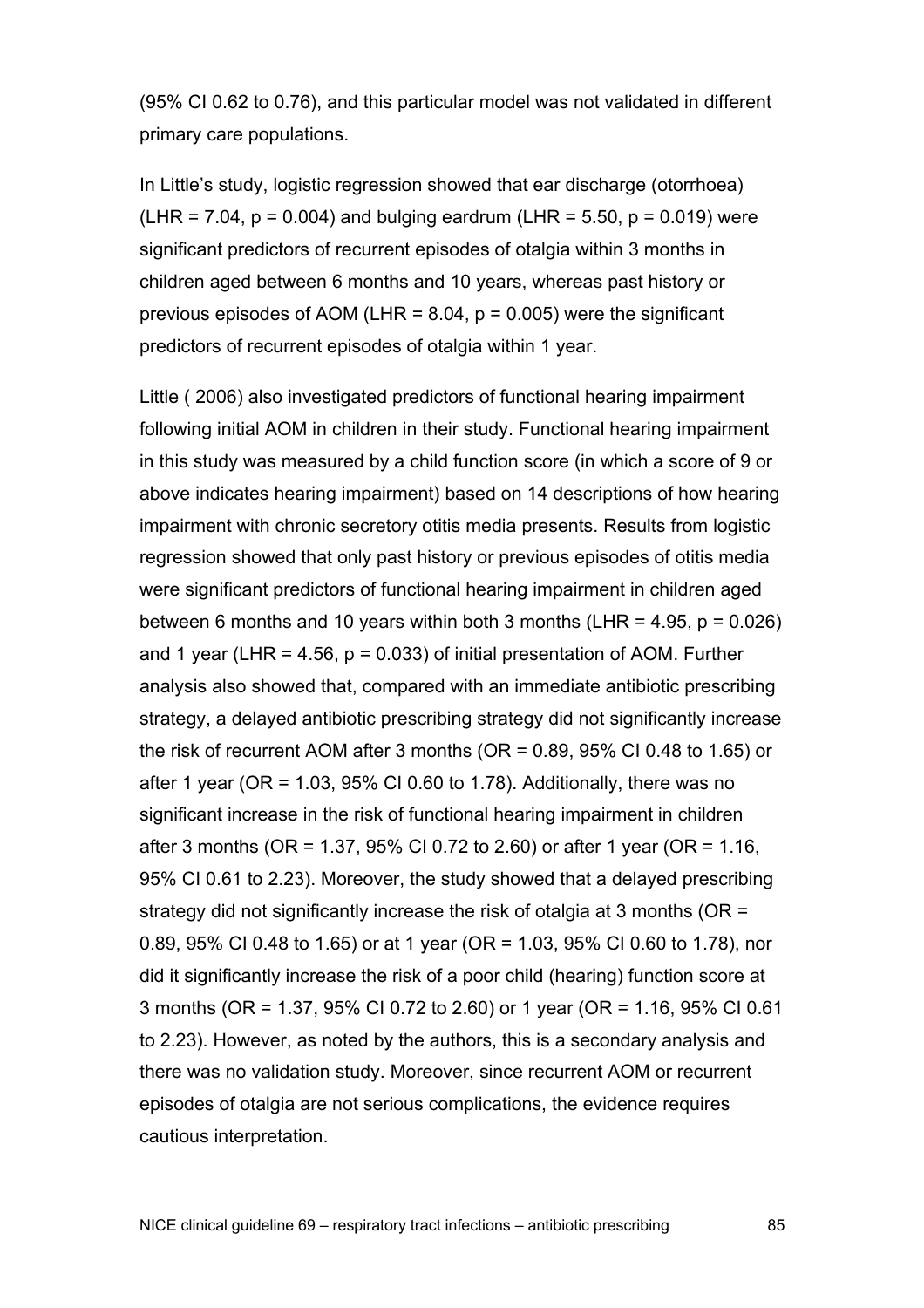#### **Evidence statements**

*In children aged between 6 months and 10 years, ear discharge and bulging eardrum are significant predictors of recurrent episodes of otalgia within 3 months of the initial consultation. However, the predictors are no longer significant after 1 year.* 

*In children aged between 6 months and 10 years, a history of previous episodes of AOM is a significant predictor of recurrent episodes of otalgia only 1 year after the initial consultation.* 

*In infants aged between 6 months and 24 months, male gender, passive smoking, winter season and persistent symptoms are significant predictors of recurrent AOM within 6 months of the initial consultation.* 

*Delayed prescribing does not significantly increase the risk of otalgia or poor child (hearing) function at 3 months or at 1 year* 

## **Evidence to recommendations**

Mastoiditis was considered by the GDG to be a rare but potentially serious complication of AOM, but no mastoiditis studies were identified that met the inclusion criteria for the review. The GDG recognised that the outcome measures reported in the included studies (recurrent AOM and recurrent episodes of otalgia) were not considered to be serious complications of AOM. Moreover, the GDG considered that the evidence merited a cautious interpretation as it was a secondary analysis from a previous RCT. The GDG considered that these three factors precluded the use of this evidence as the basis for making recommendations. The GDG concluded that it was not possible to identify subgroups of patients presenting with AOM who should be excluded from the offer of a delayed or no prescribing strategy.

However, the GDG acknowledged that mastoiditis is a serious complication of AOM and came to the consensus conclusion that immediate antibiotic prescription and/or further appropriate investigation and management should be offered to adults and children who appear unwell and with symptoms and signs suggestive of mastoiditis.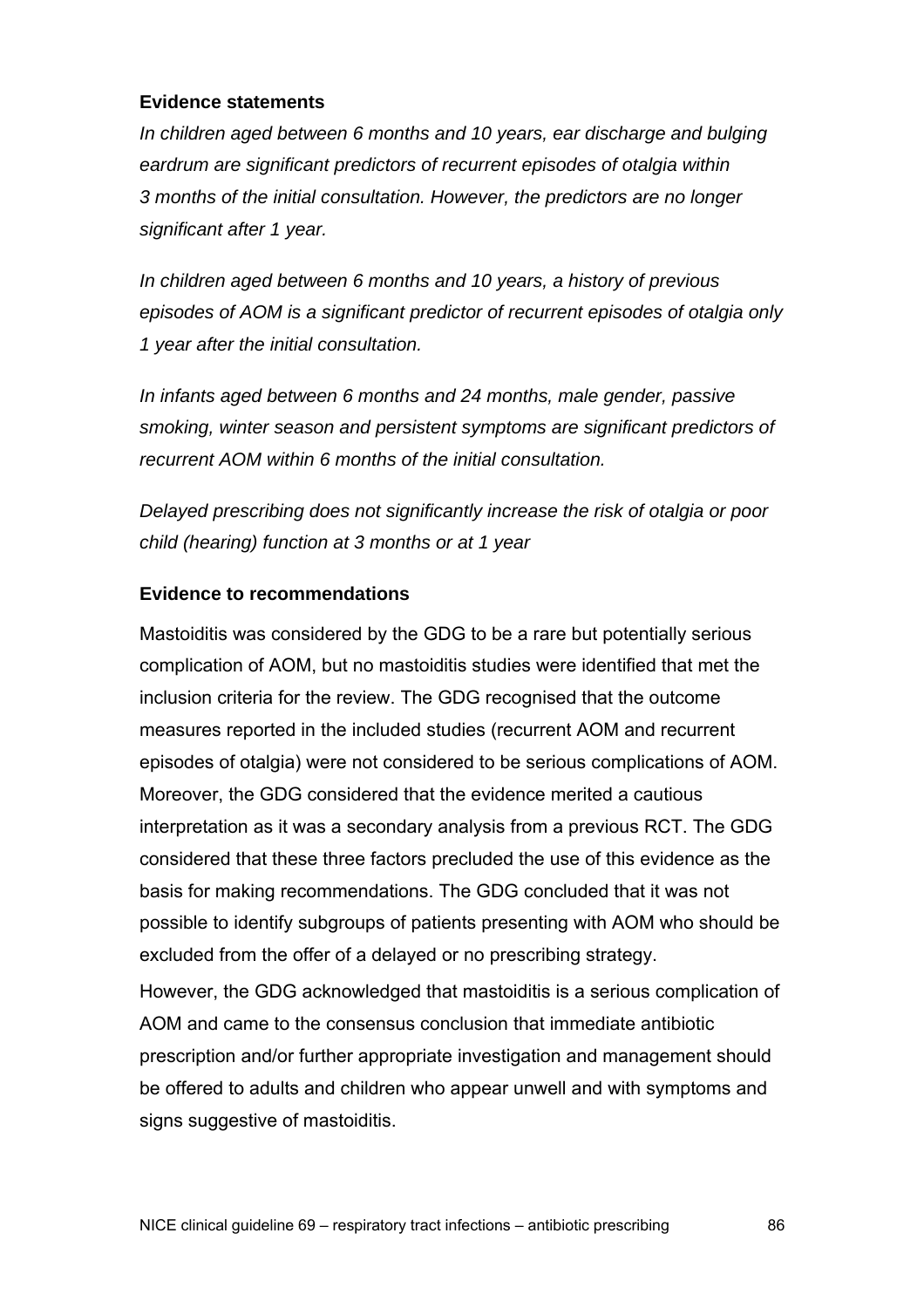#### **Evidence review**

#### *Acute rhinosinusitis*

*No studies were identified for acute rhinosinusitis.* 

#### **Evidence statement**

*No evidence was identified for acute rhinosinusitis.* 

#### **Evidence to recommendations**

The GDG noted the lack of evidence in this area and concluded that it was not possible to identify subgroups of patients presenting with acute rhinosinusitis who should be excluded from the offer of a delayed or no prescribing strategy.

 However, the GDG acknowledged that intraorbital and intracranial complications are serious complications of acute rhinosinusitis. Hence, the GDG came to the consensus conclusion that immediate antibiotic prescription and/or further appropriate investigation and management should be offered to adults and children who appear unwell and with symptoms and signs suggestive of intraorbital and intracranial complications.

#### **Evidence review**

#### *Common cold*

*No studies were identified for common cold.* 

#### **Evidence statement**

*No evidence was identified for common cold.* 

## **Evidence to recommendation**

The GDG noted the lack of evidence in this area and concluded that it was not possible to identify subgroups of patients presenting with common cold who should be excluded from the offer of a delayed or no prescribing strategy.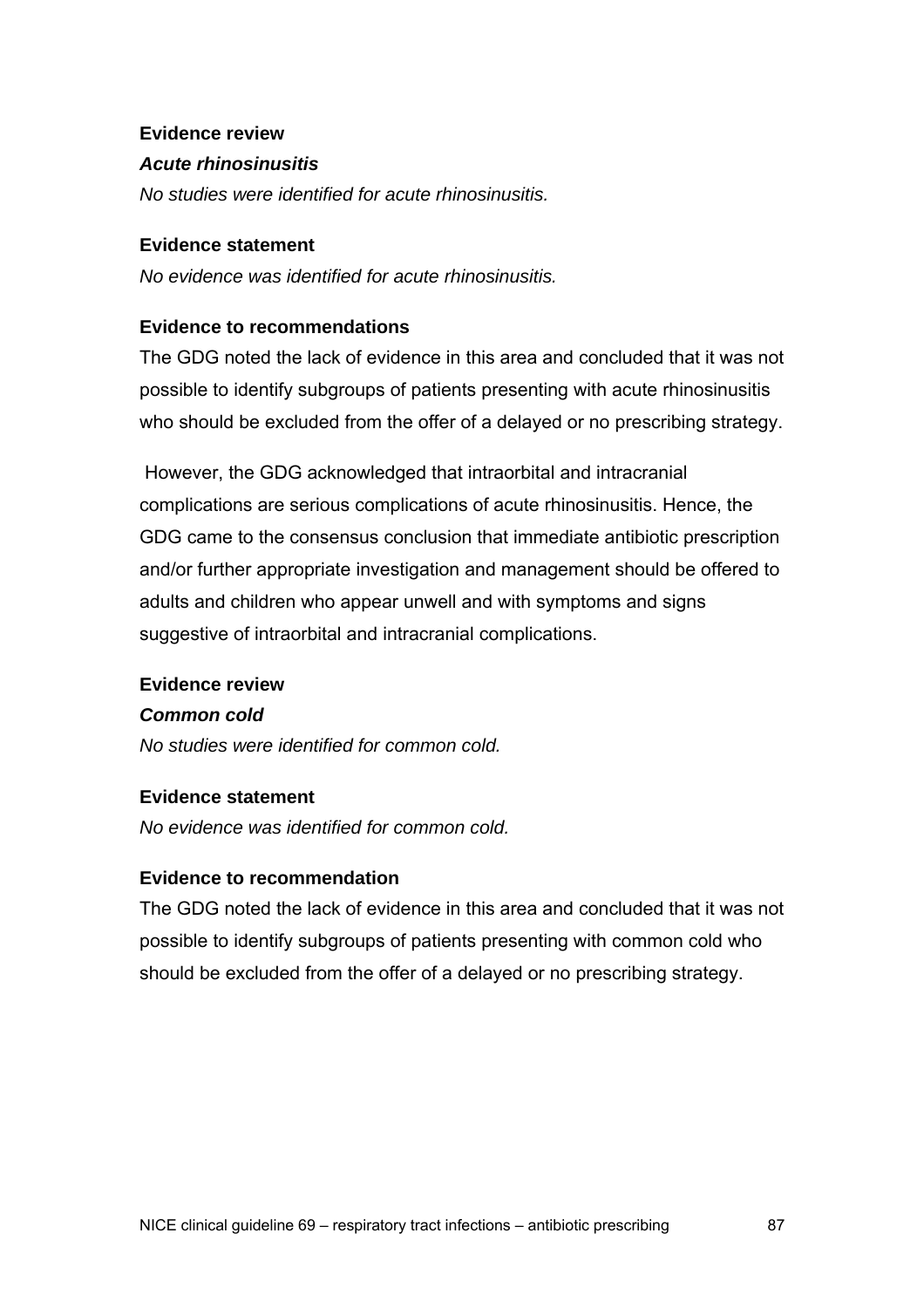# *2.4 Patients and parents/carers' preferences regarding antibiotic management strategies for RTIs (no antibiotic prescribing, delayed antibiotic prescribing and immediate antibiotic prescribing)*

## **2.4.1 Introduction**

A central task of the healthcare professional during the patient consultation is to address the patient's ideas, concerns and expectations regarding treatment before agreeing a management plan (Fraser 1999). This is particularly important in consultations for RTIs, when there may be an expectation on the part of the patient that an antibiotic will be required, whereas the opinion of the healthcare professional is that an antibiotic prescription is not clinically indicated. Conversely, there may be an expectation on the part of the healthcare professional that the patient has attended specifically with a view to obtaining an antibiotic prescription whereas the patient is seeking only advice and/or reassurance (Butler et al. 1998). Indeed, there is evidence that GPs overestimate the proportion of patients who attend with RTIs expecting an antibiotic prescription (Altiner 2004). The perceived advantage of delayed prescribing as a strategy over no prescribing is that a patient expecting antibiotics may be more likely to agree with this course of action than with a no prescribing strategy.

The issue of patients' preferences regarding the three antibiotic management strategies (immediate, delayed or no prescribing) is therefore extremely important. In the overview presented in section [2.4.2](#page-88-0), the included RCTs assessed patients' preferences using satisfaction rating scales and the results are presented in the relevant GRADE tables and evidence statements by condition. Patients reported a high level of satisfaction (above 70% overall) with the use of a delayed or a no antibiotic prescribing strategy. The included studies, however, did not report whether patient preferences regarding the three antibiotic management strategies differed across ethnic and socioeconomic groups.

There is a body of literature suggesting that variations in prescribing in primary care may be a result, at least in part, of patient ethnicity and

NICE clinical guideline 69 – respiratory tract infections – antibiotic prescribing 88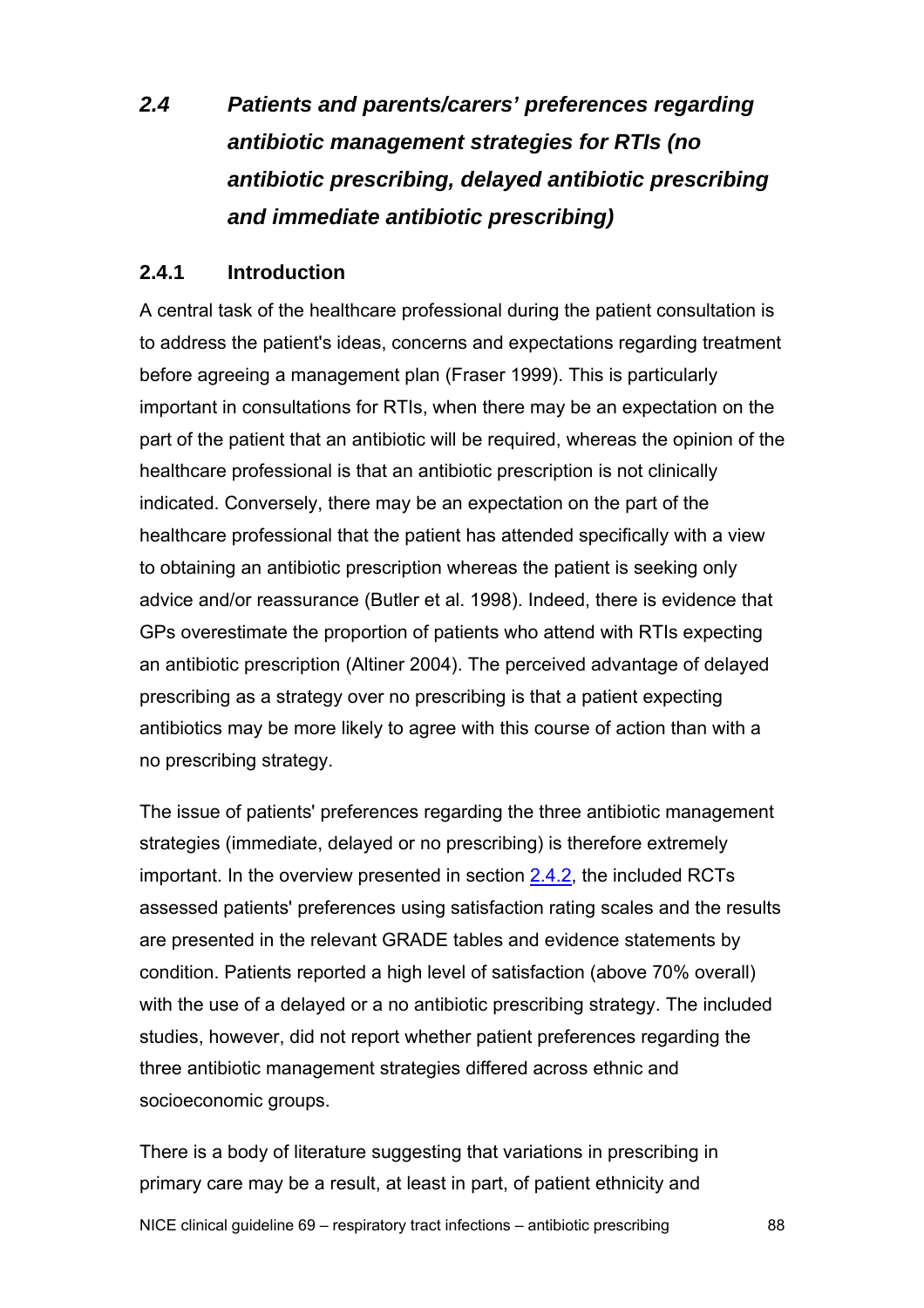<span id="page-88-0"></span>socioeconomic status. A secondary analysis (Gill et al. 1996) of data from the General Household Survey that examined the association between being given a prescription and ethnicity found that people of Pakistani or Indian origin were significantly more likely to receive a prescription from their GP than people of white or West Indian origin. Another study (Gill and Roalfe 2001) found that patients from manual classes and patients from the most deprived areas received significantly more antibiotics during primary care consultations than patients from other socioeconomic classes. There is also evidence that people's knowledge of and attitudes toward antibiotics may vary according to their ethnicity. A large-scale household survey in Britain (McNulty et al. 2007) of the public's knowledge of and attitudes to antibiotics showed that people of Asian/Asian British or Caribbean/black British origin were less knowledgeable about and had different attitudes toward antibiotics than people of white British origin.

Given the above findings, it is important to determine whether there is any additional evidence that reports patient preferences for the three antibiotic management strategies, in particular whether there is evidence pertaining to specific black and minority ethnic and socioeconomic groups.

## **2.4.2 Overview**

We identified 10 published individual qualitative studies based on study abstracts. After further assessment, only 2 studies that provided information on patients' preferences regarding antibiotic management strategies for RTIs were included in the evidence review (8 excluded studies were not relevant). Both studies were appraised individually and presented in the evidence tables and narrative summary.

Both of the 2 included studies were survey questionnaire studies. One (Edwards et al. 2003) explored patients' responses to delayed antibiotic prescribing for acute URTIs in a UK primary care setting. The other (Couchman et al. 2000) studied patients' self-reported satisfaction with a delayed prescribing strategy for common respiratory symptoms. Qualitative studies including survey questionnaires were assigned evidence level 3 in accordance with NICE technical guidance.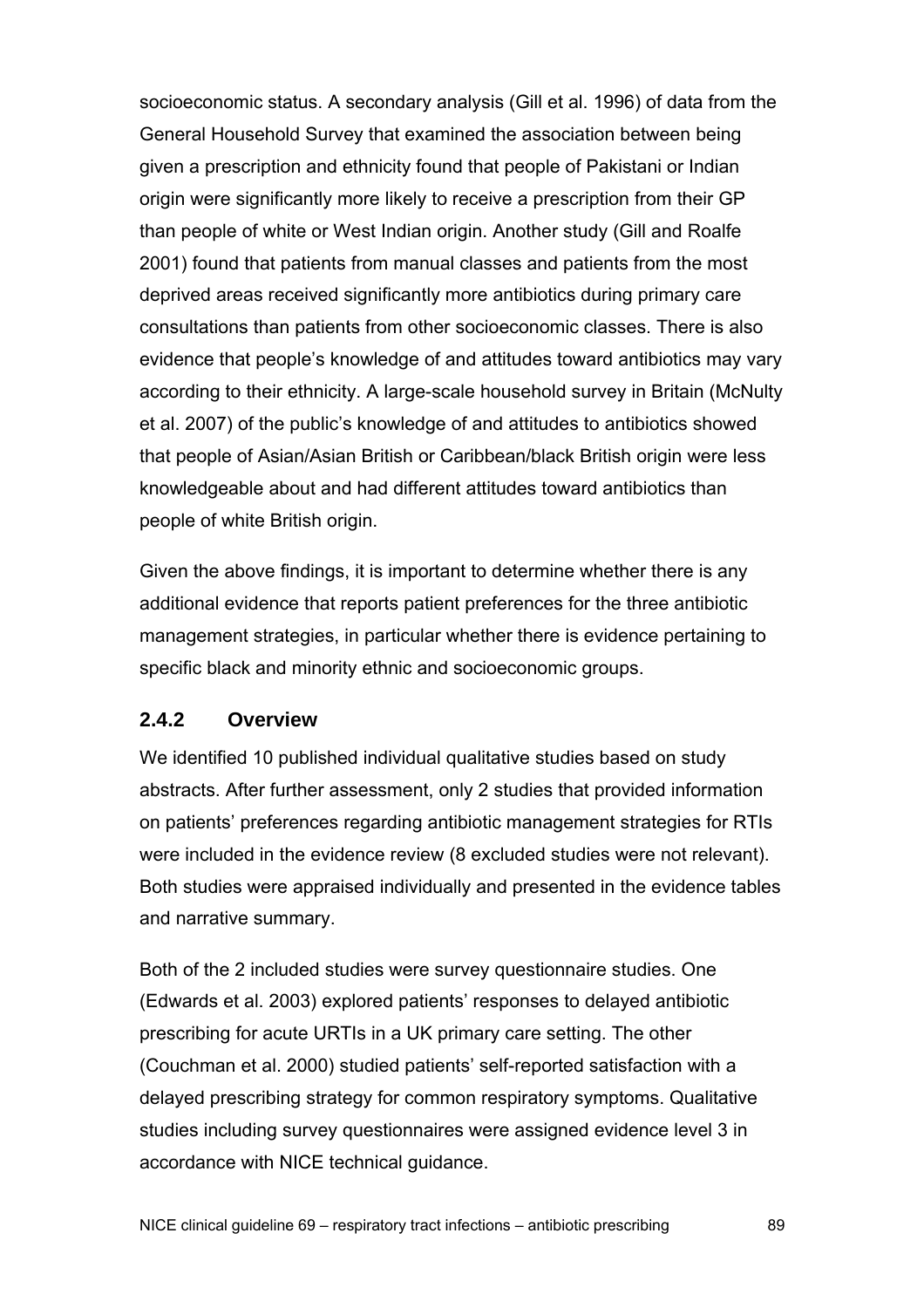# **2.4.3 Patients and parents/carers' preferences regarding antibiotic management strategies for RTIs**

See Recommendation number [1.1.2.](#page-7-0)

## **Evidence review**

#### *Patients/parents' satisfaction and expectations*

In Edwards' survey questionnaire study that investigated patients' responses to delayed antibiotic prescribing for acute URTIs, the results showed that of the 256 patients who received a delayed prescription, 92.5% were satisfied and would choose to receive a delayed prescription again in the future. Further analysis from Edwards' study showed that of the 256 patients who received a delayed prescription, approximately two-thirds (65.2%) had expected to receive an immediate antibiotic prescription, 37% had expected advice, 2.0% had expected tests or a hospital referral and 4.7% had anticipated a sickness certificate. Patients' expectations were not associated with whether they had consumed the delayed prescription or not.

The study by Couchman of 286 patients who received a delayed prescription for common respiratory symptoms found that patients' self-reported satisfaction was 96.1%. The overall delayed prescription fill rate of this study was 50.2% and the fill rates did not differ significantly by patient characteristics or their self-reported satisfaction with the care received.

#### **Evidence statement**

*For patients who were expecting to receive immediate antibiotics during consultation, over 90% of those who then received a delayed prescription for acute URTIs were satisfied and would choose to receive a delayed prescription again in the future.* 

*No studies were identified that reported patient preferences for the three antibiotic management strategies in black and minority ethnic and differing socioeconomic groups.* 

#### **Evidence to recommendation**

NICE clinical guideline 69 – respiratory tract infections – antibiotic prescribing 90 The GDG noted that the evidence presented here was consistent with that presented in the RCTs on different antibiotic management strategies (see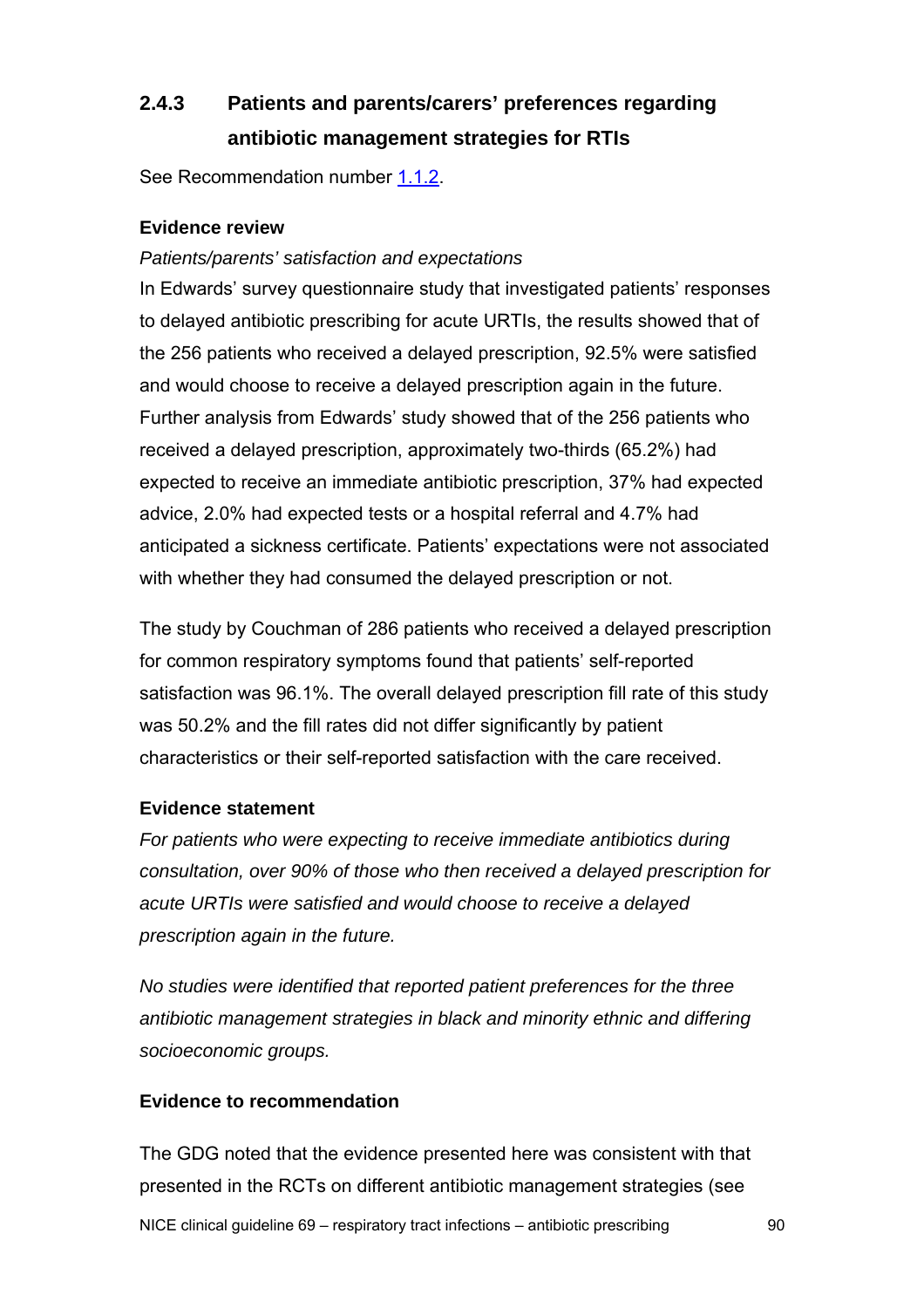section [2.2.2\)](#page-33-0). They also noted that no specific evidence was identified that reported on patient preferences by specific black and minority ethnic and socioeconomic groups.

In view of the lack of evidence in this area, the GDG considered that a general recommendation should be made on the need for patient concerns and expectations regarding antibiotic use to be determined during healthcare consultations with adults and children with RTIs in primary care settings. This should apply for all ethnic and socioeconomic groups.

## *2.5 Research recommendations*

- Which subgroups of adults and children with RTIs presenting in primary care settings are most likely to benefit from an immediate antibiotic prescribing strategy in terms of symptomatic management and prevention of complications?
- What is the clinical and cost effectiveness of a delayed antibiotic prescribing strategy compared with both a no antibiotic prescribing strategy and an immediate antibiotic prescribing strategy for acute rhinosinusitis?
- What is the clinical and cost effectiveness of differing methods of delivering a delayed antibiotic prescribing strategy in primary care for adults and children presenting with RTIs?
- What are the rates of prescription, dispensing and complications in adults and children with RTIs when different delayed prescribing strategies or no prescribing are used, and how does any potential difference in risk of developing complications affect the cost effectiveness of a delayed antibiotic prescribing strategy or a no prescribing strategy?
- Which clinical features of children and adults presenting in primary care with RTIs are associated with the development of serious complications and need for hospitalisation?
- Do patients and parents/carers' preferences regarding antibiotic management strategies (immediate, delayed and no prescribing strategy) for RTIs differ according to ethnicity and socioeconomic status?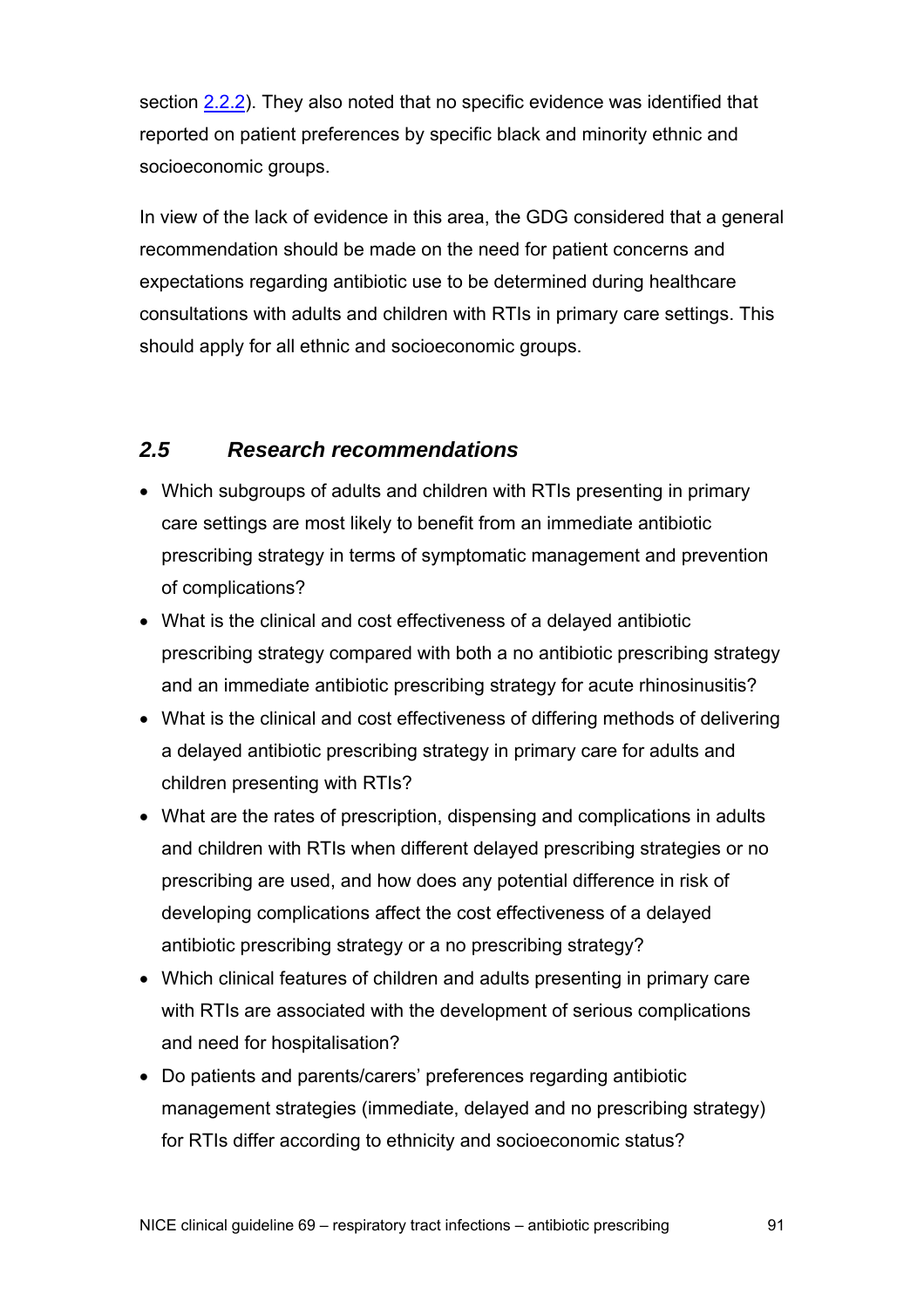## **Health economics**

- How does a delayed prescribing strategy affect the risk of patients developing complications after an initial episode of RTI and how does this potential difference in risk affect the cost effectiveness of a delayed prescribing strategy?
- Research is needed in assessing the health-related quality of life of people with RTIs, in particular when using generic measures such as the EQ-5D. In addition, further research is needed in applying health-related quality of life weights when investigating interventions for short-term illnesses such as RTIs.

# **3 References, glossary and abbreviations**

# *3.1 References*

Altiner A (2004) Acute cough. A qualitative analysis of how GPs manage the consultation when patients explicitly or implicitly expect antibiotic prescriptions. Family Practice 21: 500-6.

Anzai Y, Jarvik JG, Sullivan SD et al. (2007) The cost-effectiveness of the management of acute sinusitis. American Journal of Rhinology 21: 444-51.

Arroll B, Kenealy T (2005) Antibiotics for the common cold and acute purulent rhinitis. Cochrane Database of Systematic Reviews, Issue 3. Art. No.: CD000247. DOI: 10.1002/14651858.CD000247.pub2.

Arroll B, Kenealy T, Kerse N (2002) Do delayed prescriptions reduce the use of antibiotics for the common cold? A single-blind controlled trial. Journal of Family Practice 51: 324-8.

Arroll B, Kenealy T, Kerse N (2003) Do delayed prescriptions reduce antibiotic use in respiratory tract infections? A systematic review [erratum: Br J Gen Pract 2004 54: 138]. British Journal of General Practice 53: 871-7.

Ashworth M, Charlton J, Ballard K et al. (2005) Variations in antibiotic prescribing and consultation rates for acute respiratory infection in UK general practices 1995-2000. British Journal of General Practice 55: 603-8.

Balk EM, Zucker DR, Engels EA et al. (2001) Strategies for diagnosing and treating suspected acute bacterial sinusitis: a cost-effectiveness analysis. Journal of General Internal Medicine 16(10): 701-11.

NICE clinical guideline 69 – respiratory tract infections – antibiotic prescribing 92 Bont J (2007) A prediction rule for elderly primary-care patients with lower respiratory tract infections. European Respiratory Journal 29: 969-75.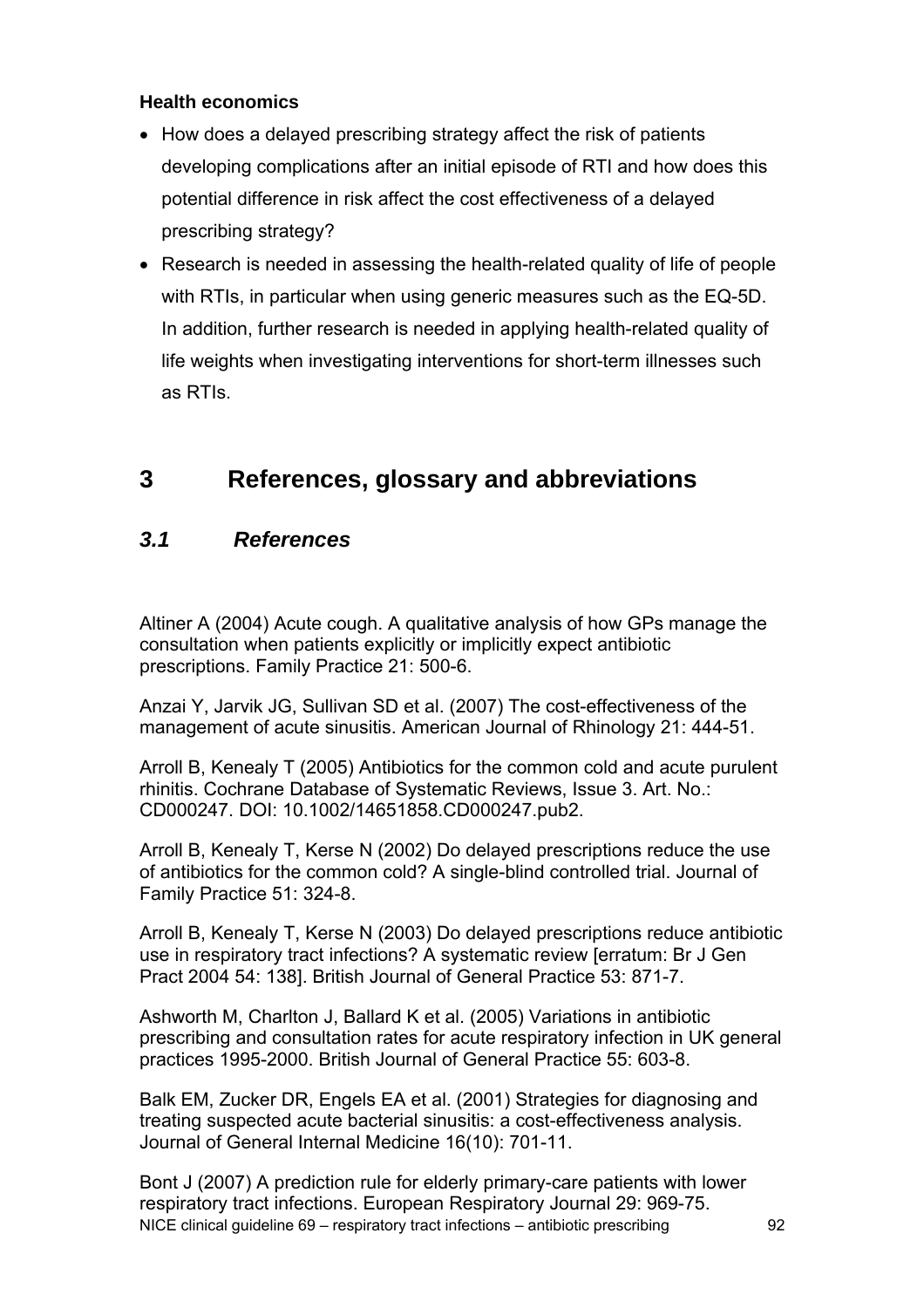Britten N, Jones R, Murphy E et al. (2008) Qualitative research methods in general practice and primary care. Family Practice 12: 104-14.

Butler CC, Rollnick S, Pill R et al. (1998) Understanding the culture of prescribing: qualitative study of general practitioners' and patients' perceptions of antibiotics for sore throats. BMJ 317: 637-42.

Centor RM, Witherspoon J, Dalton H et al. (1981) The diagnosis of Strep throat in adults in the emergency room. Med Decision Making Vol.1, No. 3: 239-46.

Coco AS (2007) Cost-effectiveness analysis of treatment options for acute otitis media. Annals of Family Medicine 5(1): 29-38.

Cooper R, Hoffman J, Barlett J et al. (2001) Principles of appropriate antibiotic use for acute pharyngitis in adults: background. Annals of Emergency Medicine Vol.37, No.6: 711-9.

Couchman GR, Rascoe TG, Forjuoh SN (2000) Back-up antibiotic prescriptions for common respiratory symptoms - Patient satisfaction and fill rates. Journal of Family Practice 49: 907-13.

Dagnelie CF, VanderGraaf Y, DeMelker RA et al. (1996) Do patients with sore throat benefit from penicillin - a randomized double-blind placebo-controlled clinical-trial with penicillin-v in general-practice. British Journal of General Practice 46: 589-93.

Damoiseaux RA, Rovers M, Van Balen F et al. (2006) Long-term prognosis of acute otitis media in infancy: determinants of recurrent acute otitis media and persistent middle ear effusion. Family Practice 23: 40-5.

Davey P (1994) Assessing the cost-effectiveness of antibiotic treatment of pharyngitis and acute otitis media. Current Therapeutic Research, Clinical and Experimental 55(Supplement A): 2-13.

de Bock GH, van Erkel AR, Springer MP et al. (2001) Antibiotic prescription for acute sinusitis in otherwise healthy adults: clinical cure in relation to costs. Scandinavian Journal of Primary Health Care 19(1): 58-63.

Del Mar CB, Glasziou PP, Spinks AB (2006) Antibiotics for sore throat. Cochrane Database of Systematic Reviews, Issue 4. Art. No.: CD000023. DOI: 10.1002/14651858.CD000023.pub3.

Dippel DW, Touw-Otten F, Habbema JD (1992) Management of children with acute pharyngitis: a decision analysis.[see comment]. Journal of Family Practice 34: 149-59.

Dowell J, Pitkethly M, Bain J et al. (2001) A randomised controlled trial of delayed antibiotic prescribing as a strategy for managing uncomplicated respiratory tract infection in primary care. British Journal of General Practice 51: 200-5.

NICE clinical guideline 69 – respiratory tract infections – antibiotic prescribing 93 Dunn N, Lane D, Everitt H et al. (2007) Use of antibiotics for sore throat and incidence of quinsy. British Journal of General Practice 57: 45-9.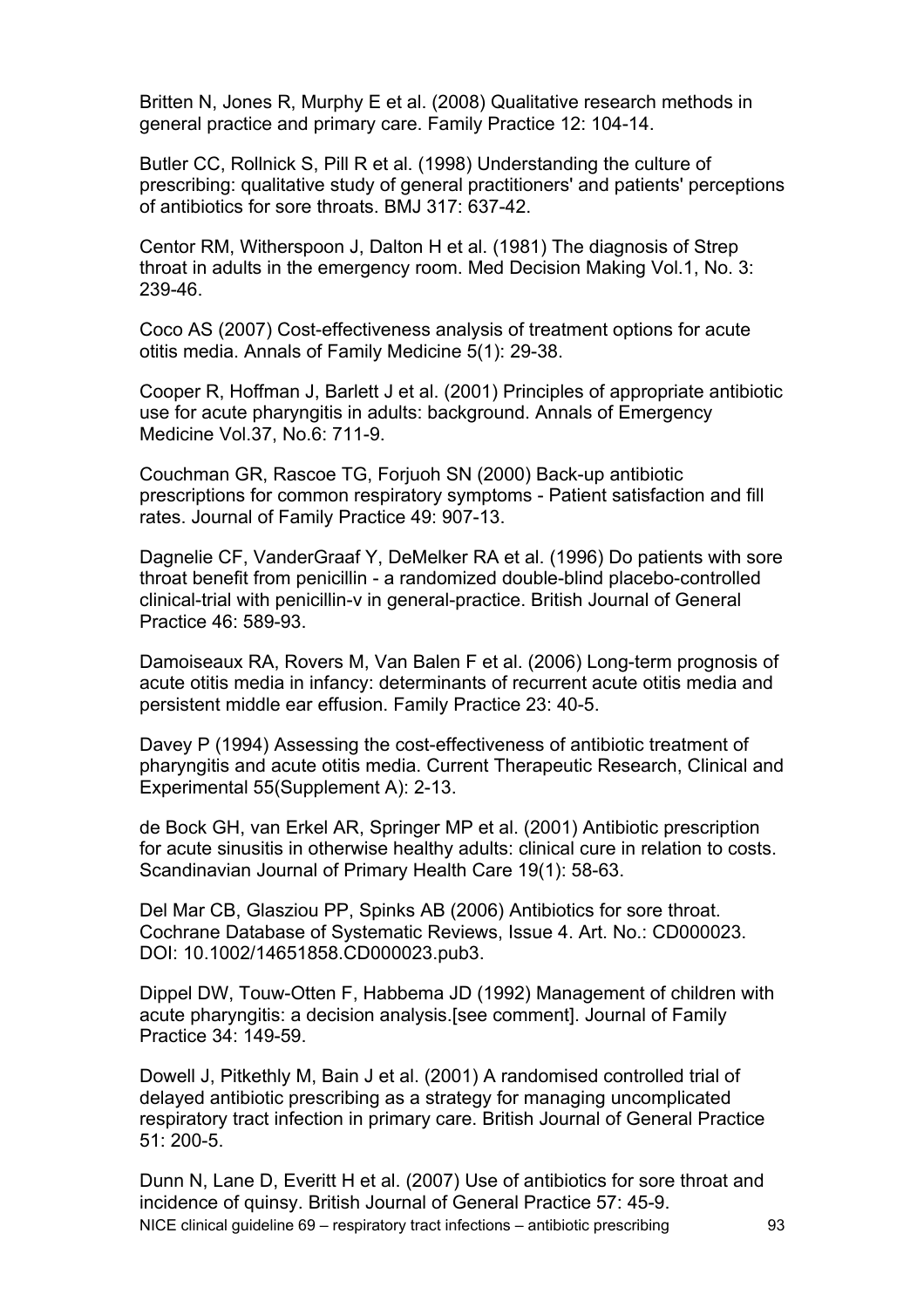Edwards M, Dennison J, Sedgwick P (2003) Patients' responses to delayed antibiotic prescription for acute upper respiratory tract infections. British Journal of General Practice 53: 845-50.

Fahey T, Smucny J, Becker L et al. (2004) Antibiotics for acute bronchitis. Cochrane Database of Systematic Reviews, Issue 4. Art. No.: CD000245. DOI: 10.1002/14651858.CD000245.pub2.

Fransen G, van Marrewijk C, Mujakovic S et al. (2007) Pragmatic trials in primary care. Methodological challenges and solutions demonstrated by the DIAMOND-study. BMC Medical Research Methodology 7.

Fraser R (1999) Clinical method: a general practice approach.

Gerber MA, Randolph MF, DeMeo KK et al. (1990) Lack of impact of early antibiotic therapy for streptococcal pharyngitis on recurrence rates. Journal of Pediatrics 117: 853-8.

Gill P, Roalfe A (2001) Antibiotic prescribing by single handed general practitioners: secondary analysis of data. Journal of Clinical Pharmacy and Therapeutics 26: 195-9.

Gill P, Scrivener G, LLoyd D et al. (1996) The effect of patient ethnicity on prescribing rates. Health Trends 27: 111-4.

Glasziou PP, Del Mar CB, Sanders SL et al. (2004) Antibiotics for acute otitis media in children. Cochrane Database of Systematic Reviews, Issue 1. Art. No.: CD000219. DOI: 10.1002/14651858.CD000219.pub2.

Godwin M, Ruhland L, Casson I et al. (2003) Pragmatic controlled clinical trials in primary care: the struggle between external and internal validity. BMC Medical Research Methodology 3.

Hay AD (2004) Predicting complications from a acute cough in pre-school children in primary care: A prospective cohort study. British Journal of General Practice 54: 9-14.

Hay AD, Gorst C, Montgomery A et al. (2007) Validation of a clinical rule to predict complications of acute cough in preschool children: a prospective study in primary care. British Journal of General Practice 57: 530-7.

Hayden JA, Cote P, Bombadier C (2006) Evaluation of the quality of prognosis studies in systematic reviews. Annals of Internal Medicine 144: 427- 37.

Heikkinen T, Jarvinen A (2003) The common cold. Lancet 361: 51-9.

Hillner BE, Centor RM (1987) What a difference a day makes: a decision analysis of adult streptococcal pharyngitis. Journal of General Internal Medicine 2: 244-50.

Koskinen H, Rautakorpi UM, Sintonen H et al. (2006) Cost-effectiveness of implementing national guidelines in the treatment of acute otitis media in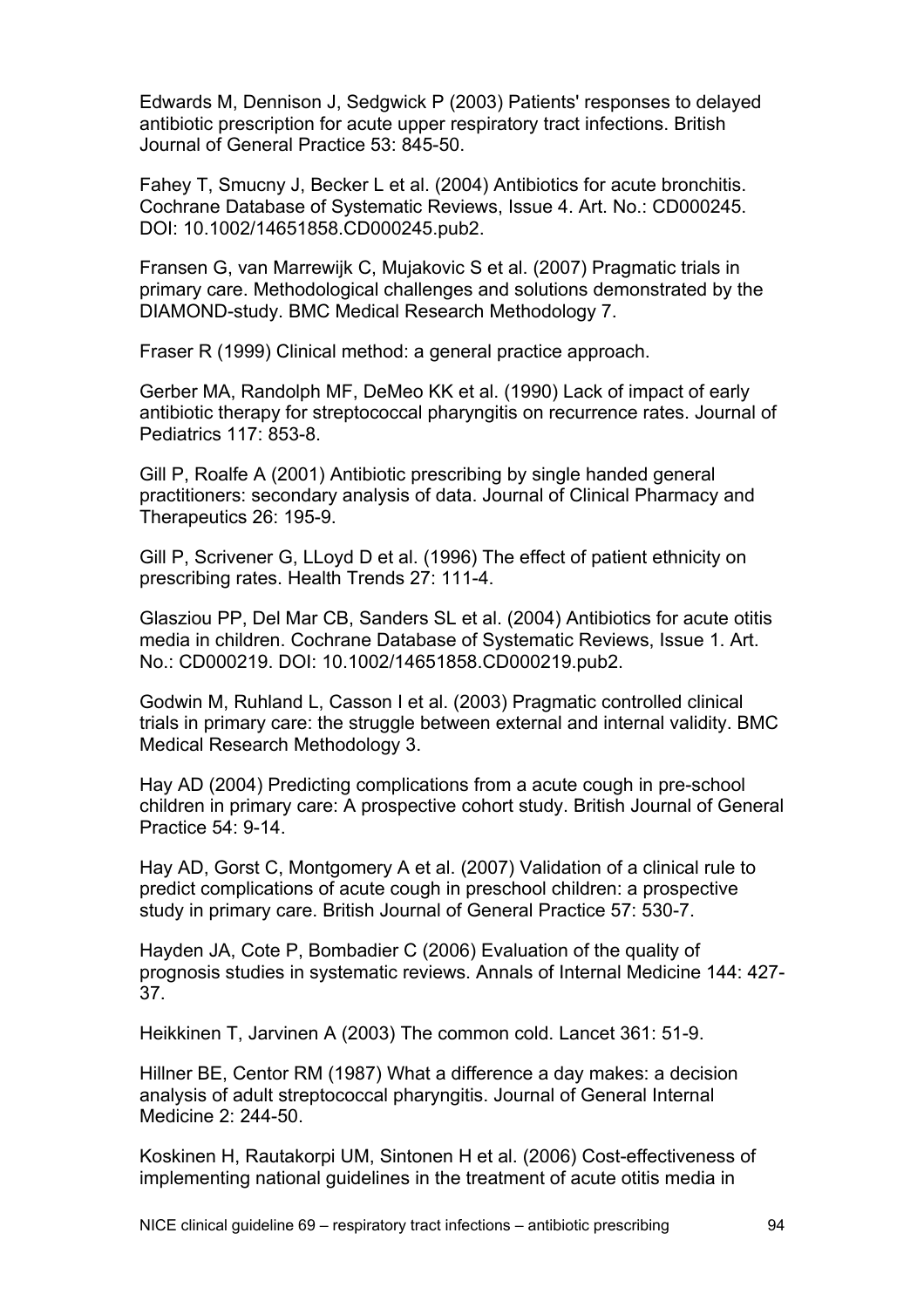children. International Journal of Technology Assessment in Health Care 22(4): 454-9.

Lindbaek M (2006) Prescribing antibiotics to patients with acute cough and otitis media. British Journal of General Practice 56: 164-5.

Little P, Watson L, Morgan S et al. (2002) Antibiotic prescribing and admissions with major suppurative complications of respiratory tract infections: a data linkage study. British Journal of General Practice 52: 187- 93.

Little P (2005) Delayed prescribing of antibiotics for upper respiratory tract infection. BMJ 331: 301-2.

Little P, Gould C, Williamson I et al. (2001) Pragmatic randomised controlled trial of two prescribing strategies for childhood acute otitis media. BMJ 322: 336-42.

Little P, Moore M, Warner G et al. (2006) Longer term outcomes from a randomised trial of prescribing strategies in otitis media. British Journal of General Practice 56: 176-82.

Little P, Rumsby K, Kelly J et al. (2005) Information leaflet and antibiotic prescribing strategies for acute lower respiratory tract infection: a randomized controlled trial. JAMA: Journal of the American Medical Association 293: 3029-35.

Little P, Williamson I, Warner G et al. (1997) Open randomised trial of prescribing strategies in managing sore throat. BMJ 314: 722-7.

Macfarlane J, Holmes W, Gard P et al. (2002) Reducing antibiotic use for acute bronchitis in primary care: blinded, randomised controlled trial of patient information leaflet. BMJ 324: 91-4.

Macfarlane JT, Holmes WF, Macfarlane RM (1997) Reducing reconsultations for acute lower respiratory tract illness with an information leaflet: a randomized controlled study of patients in primary care. British Journal of General Practice 47: 719-22.

McCormick DP, Chonmaitree T, Pittman C et al. (2005) Nonsevere acute otitis media: a clinical trial comparing outcomes of watchful waiting versus immediate antibiotic treatment. Pediatrics 115: 1455-65.

McNulty C, Boyle P, Nichols T et al. (2007) Don't wear me out - the public's knowledge of and attitudes to antibiotic use. Journal of Antimicrobial Chemotherapy 59: 727-38.

Morris P, Leach A (2002) Antibiotics for persistent nasal discharge (rhinosinusitis) in children. Cochrane Database of Systematic Reviews, Issue 3. Art. No.: CD001094. DOI: 10.1002/14651858.CD001094.pub2.

Neuner JM, Hamel MB, Phillips RS et al. (2003) Diagnosis and management of adults with pharyngitis: a cost effectiveness analysis. Annals of Internal Medicine 139(2): 113-22.

NICE clinical guideline 69 – respiratory tract infections – antibiotic prescribing 95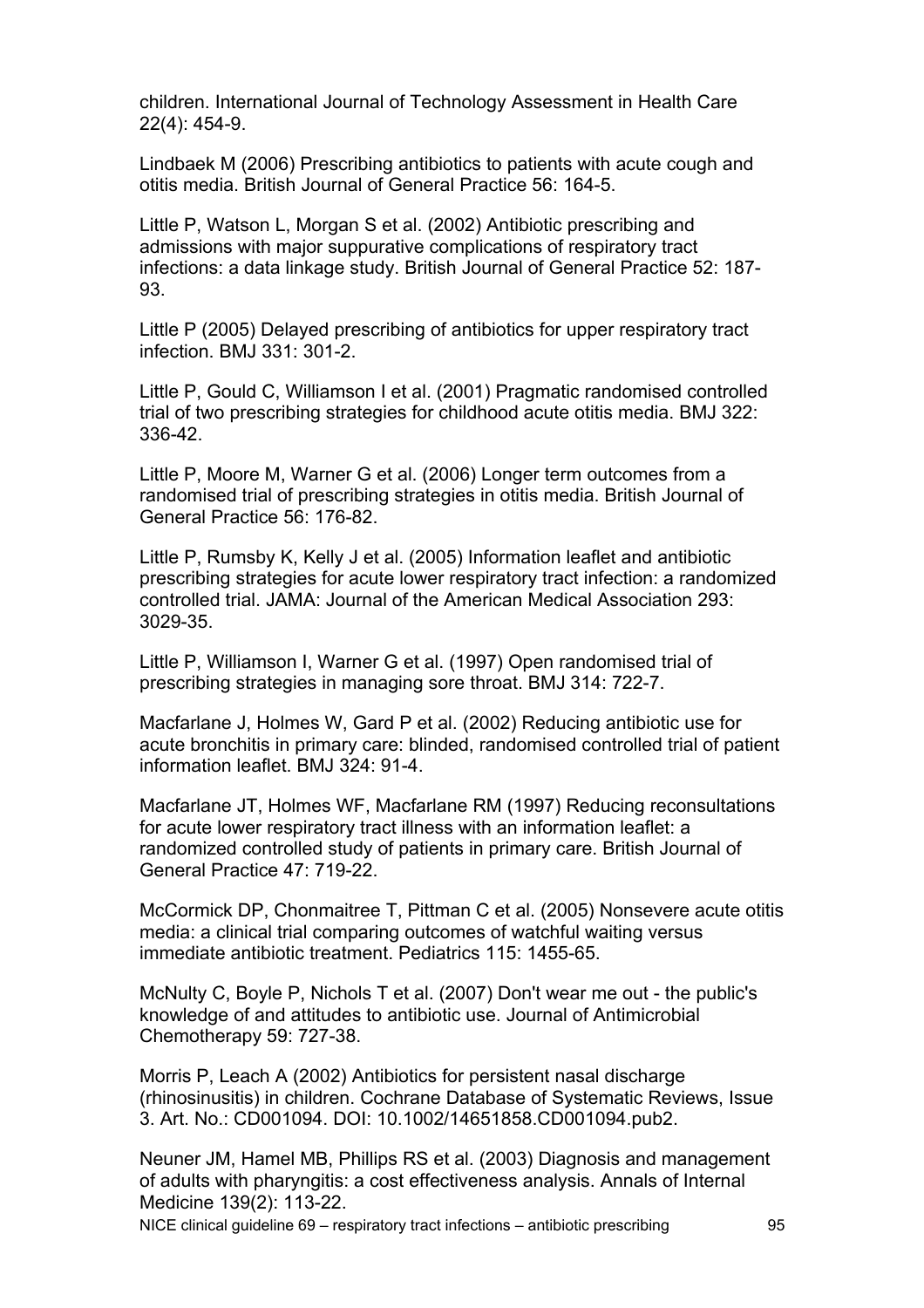Petersen I, Johnson AM, Duckworth G et al. (2007) Protective effect of antibiotics against serious complications of common respiratory tract infections: retrospective cohort study with the UK General Practice Research Database. BMJ 335: 982.

Pichichero ME, Disney FA, Talpey WB et al. (1987) Adverse and beneficial effects of immediate treatment of Group A beta-hemolytic streptococcal pharyngitis with penicillin. Pediatric Infectious Disease Journal 6: 635-43.

Pshetizky Y, Naimer S, Shvartzman P (2003) Acute otitis media - a brief explanation to parents and antibiotic use. Family Practice 20: 417-9.

Rovers MM, Glasziou P, Appelman CL et al. (2006) Antibiotics for acute otitis media: a meta-analysis with individual patient data. Lancet 368: 1429-35.

Singh S, Dolan JG, Centor RM (2006) Optimal management of adults with pharyngitis--a multi-criteria decision analysis. BMC Medical Informatics & Decision Making 6: 14.

Spiro DM, Tay KY, Arnold DH et al. (2006) Wait-and-see prescription for the treatment of acute otitis media: a randomized controlled trial. JAMA: Journal of the American Medical Association 296: 1235-41.

Spurling G, Del Mar C, Dooley L et al. (2007) Delayed antibiotics for respiratory infections. Cochrane Database of Systematic Reviews, Issue 3. Art. No.: CD004417. DOI: 10.1002/14651858.CD004417.pub3.

Standing Medical Advisory Committee, Sub-Group on Antimicrobial Resistance (1998) The path of least resistance. [London]: [Department of Health].

Stewart A, Philips RJM (1994) Antibiotic treatment for paediatric streptococcal pharyngitis: estimation of costs in general practice. British Journal of Medical Economics ,7:123-136.

Tsevat J, Kotagal UR (1999) Management of sore throats in children: a costeffectiveness analysis. Archives of Pediatrics and Adolescent Medicine 153(7): 681-8.

van Buchem, Peeters M, van T Hof M (1985) Acute otitis media a new treatment strategy. BMJ 290: 1033-7.

Van Howe RS, Kusnier LP (2006) Diagnosis and management of pharyngitis in a pediatric population based on cost-effectiveness and projected health outcomes. Pediatrics 117(3): 609-19.

Williams Jr JW, Aguilar C, Cornell J et al. (2003) Antibiotics for acute maxillary sinusitis. Cochrane Database of Systematic Reviews, Issue 2. Art. No.: CD000243. DOI: 10.1002/14651858.CD000243.

Williamson IG, Rumsby K, Benge S et al. (2007) Antibiotics and topical nasal steroid for treatment of acute maxillary sinusitis. JAMA: Journal of the American Medical Association 298: 2487-96.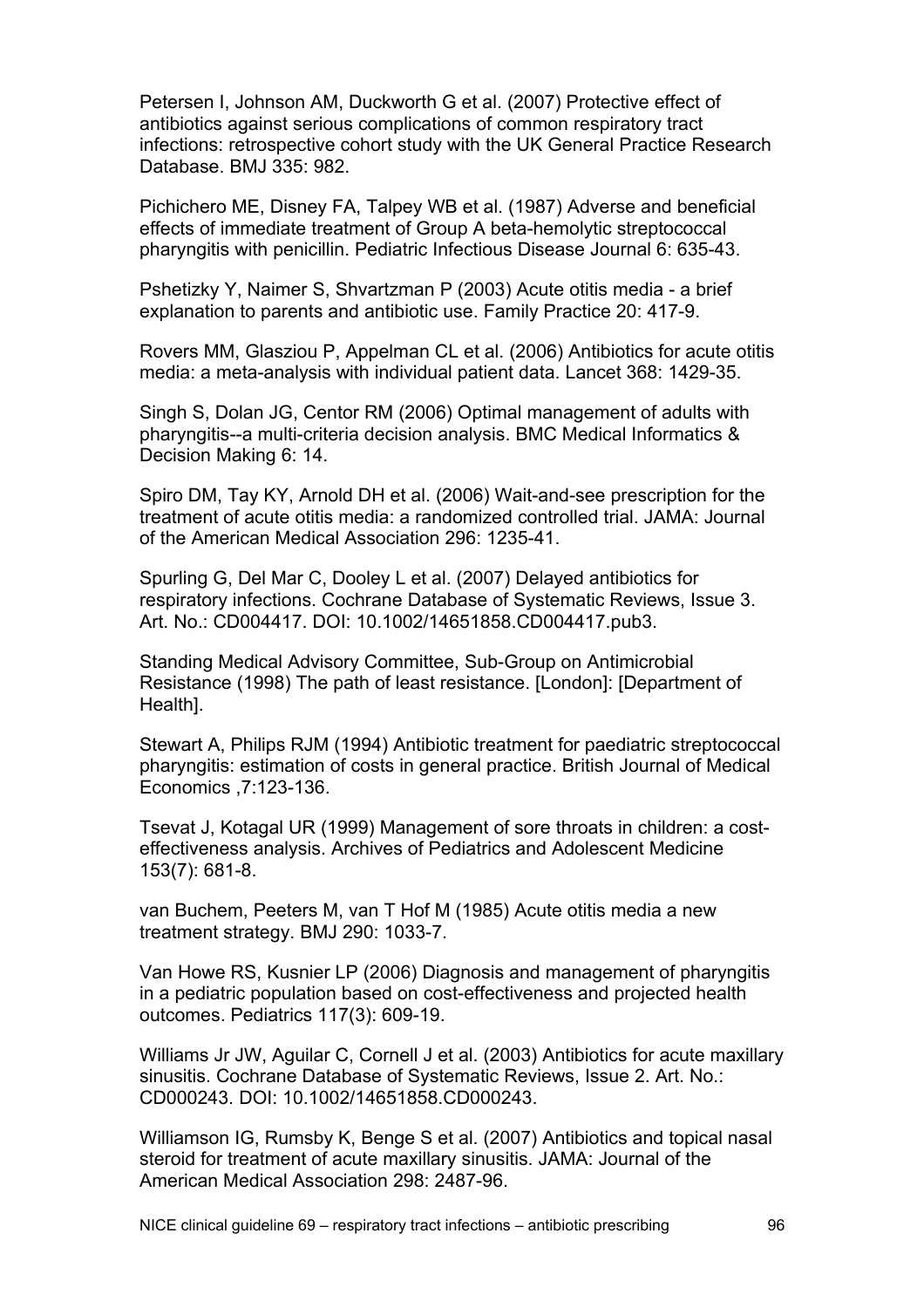Young J, De Sutter A, Merenstein D et al. (2008) Antibiotics for adults with clinically diagnosed acute rhinosinusitis: a meta-analysis of individual patient data. Lancet 371: 908-14.

Zwart S, Sachs APE, Ruijs GJHM et al. (2000) Penicillin for acute sore throat: randomised double blind trial of seven days versus three days treatment or placebo in adults. BMJ 320: 150-4.

## *3.2 Glossary*

## **Respiratory tract infection (RTI)**

RTI is defined as any infectious disease of the upper or lower respiratory tract. Upper respiratory tract infections (URTIs) include the common cold, laryngitis, pharyngitis/tonsillitis, rhinitis, rhinosinusitis/sinusitis and otitis media. Lower respiratory tract infections (LRTIs) include bronchitis, bronchiolitis, pneumonia and tracheitis. The five common respiratory tract infections that are covered by this guideline are: the common cold, pharyngitis/tonsillitis, rhinosinusitis/sinusitis, acute otitis media and acute cough/acute bronchitis.

## **Centor criteria**

The Centor criteria have been developed to predict bacterial infection in acute sore throat. The four Centor criteria are: presence of tonsillar exudate, tender anterior cervical lymphadenopathy or lymphadenitis, history of fever and an absence of cough. (Centor et al. 1981).

#### **Before-and-after study**

A study design that involves intervention and control groups chosen other than by random process, and inclusion of a baseline period of assessment of main outcomes. There are two minimum criteria for this study design: that the pre- and post-intervention periods for the study sites and the control sites are the same, and that second sites used as control sites are comparable with the control sites in terms of dominant reimbursement system, level of care, setting of care and academic status.

## **Case control study**

A comparative observational study in which the investigator selects individuals who have experienced an event (for example, developed a disease) and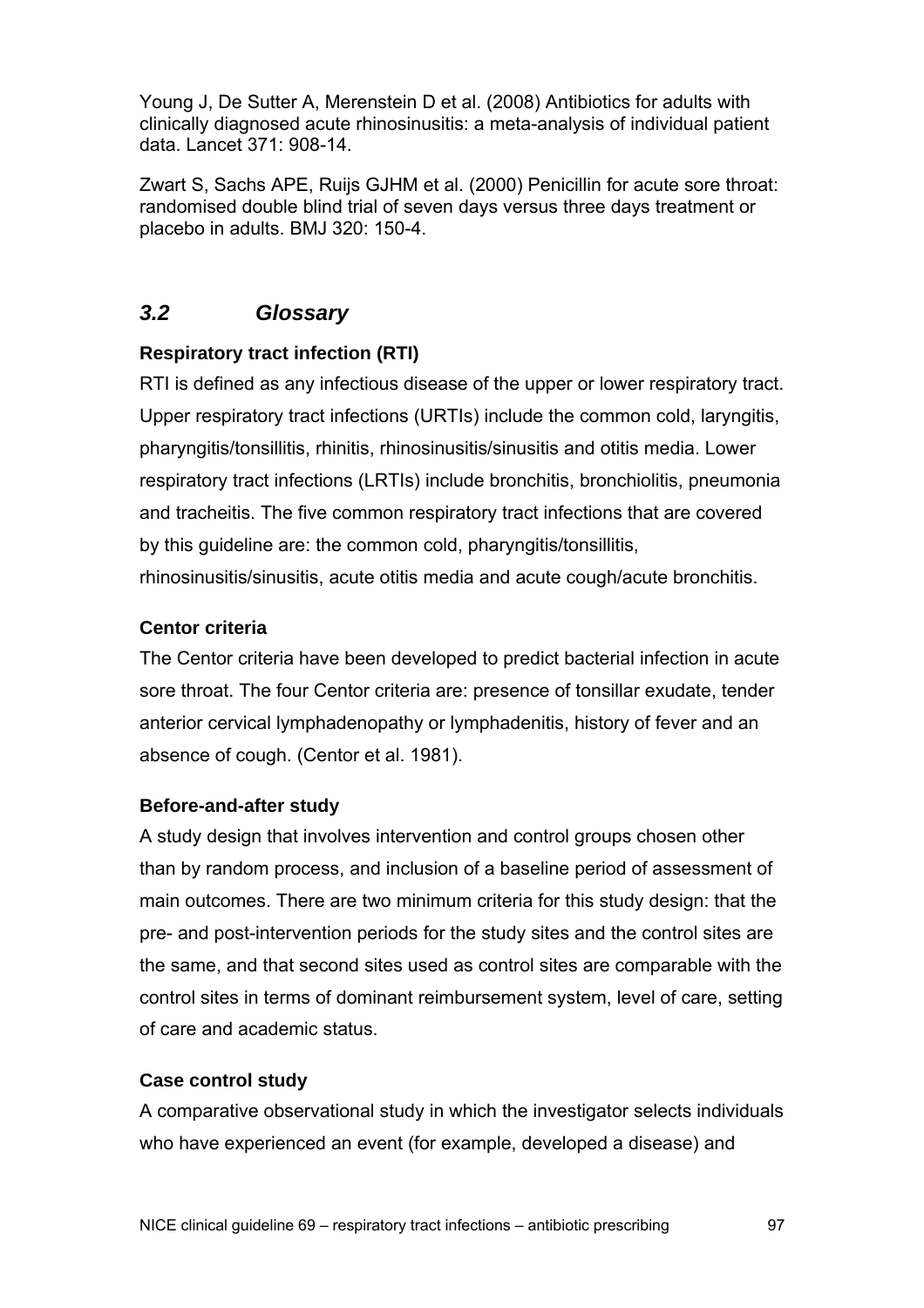others who have not (controls), and then collects data to determine previous exposure to a possible cause.

## **Cohort study**

An observational study in which a defined group of people (the cohort) is followed over time (also known as a follow-up, incidence, longitudinal or prospective study). Outcomes are compared in subsets of the cohort who were exposed or not exposed (or exposed at different levels) to an intervention or other factor of interest.

## **Comorbidity**

Two or more diseases or conditions occurring at the same time, such as depression and anxiety.

## **Confidence interval**

The range within which the 'true' values (for example, size of effect of an intervention) are expected to lie with a given degree of certainty (for example, 95% or 99%). (Note: confidence intervals represent the probability of random errors, but not systematic errors or bias.)

## **Cost-effectiveness analysis**

An economic evaluation that compares alternative options for a specific patient group, looking at a single effectiveness dimension measured in a non-monetary (natural) unit. It expresses the result in the form of an incremental (or average or marginal) cost-effectiveness ratio.

## **Economic evaluation**

A technique developed to assess both the costs and the consequences of alternative health strategies and to provide a decision-making framework.

## **Extendedly dominated**

A term used in health economics. An extendedly dominated strategy has an ICER (incremental cost-effectiveness ratio) higher than that of the next most effective strategy; therefore an extendedly dominated strategy produces additional gains in effectiveness at incremental costs higher than those of the next most effective strategy.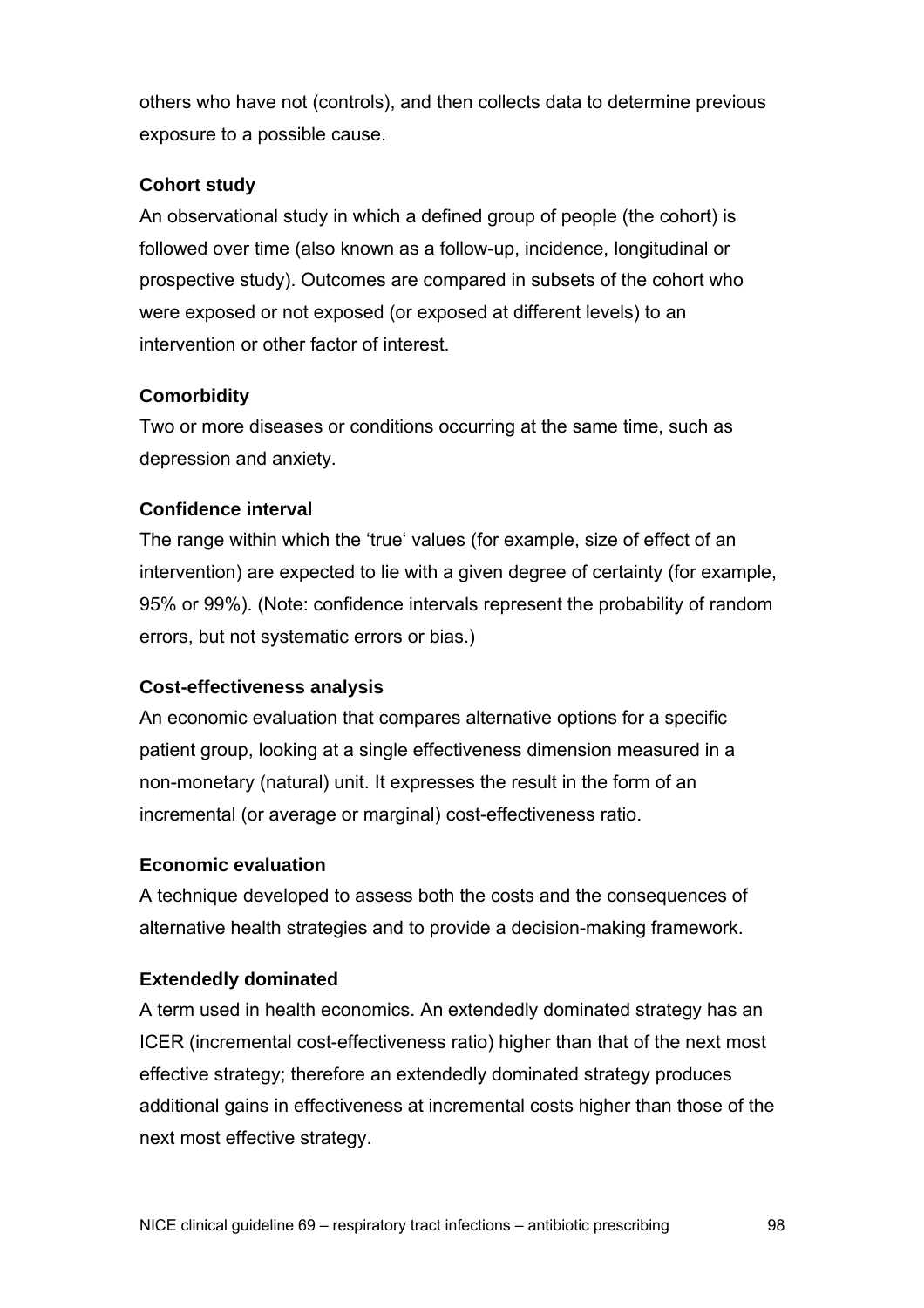## **Guideline Development Group**

A group of healthcare professionals, patients, carers and members of the Short Clinical Guidelines Technical Team who develop the recommendations for a short clinical guideline. The group writes draft guidance, and then revises it after a consultation with organisations registered as stakeholders.

## **Generalisability**

The degree to which the results of a study or systematic review can be extrapolated to other circumstances, particularly routine healthcare situations in the NHS in England and Wales.

## **GRADE**

Grading of Recommendations Assessment, Development and Evaluation is a system for grading the quality of evidence and the strength of recommendations that can be applied across a wide range of interventions and contexts.

## **Heterogeneity**

A term used to illustrate the variability or differences between studies in the estimates of effects.

## **Kappa**

Kappa coefficient is a statistical measure of inter-rater reliability. It is generally thought to be a more robust measure than simple per cent agreement calculation because kappa takes into account the agreement occurring by chance.

## **Likelihood ratio**

The likelihood ratio incorporates both the sensitivity and specificity of the test and provides a direct estimate of how much a test result will change the odds of having a disease. The likelihood ratio for a positive result (LR+) tells you how much the odds of the disease increase when a test is positive. The likelihood ratio for a negative result (LR-) tells you how much the odds of the disease decrease when a test is negative.

## **Negative predictive value**

NICE clinical guideline 69 – respiratory tract infections – antibiotic prescribing 99 The proportion of patients with negative test results who are correctly diagnosed.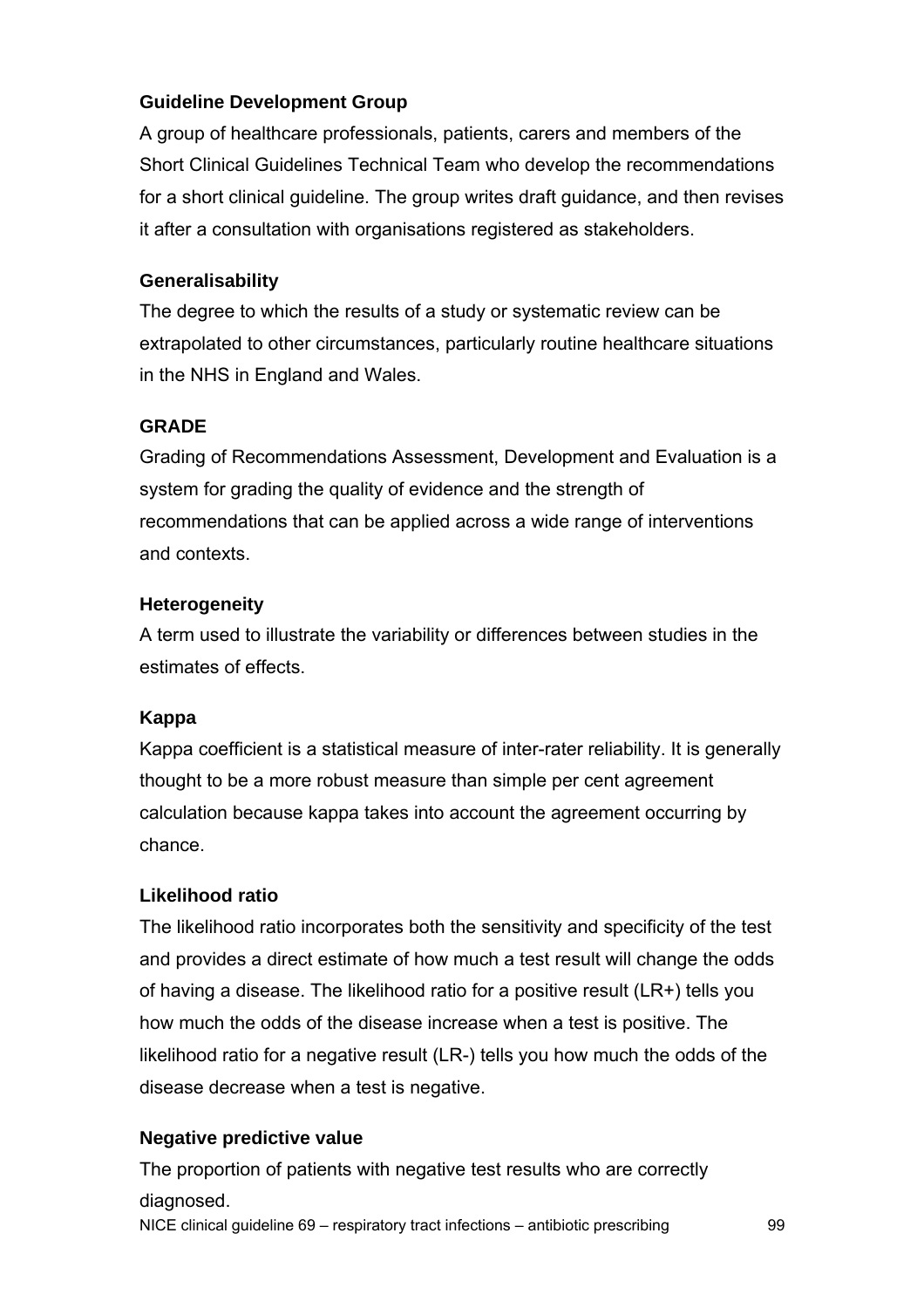## **Number needed to treat (NNT)**

The number needed to treat (NNT) is defined as the expected number of people who need to receive the experimental rather than the comparator intervention for one additional person to either incur (or avoid) an event in a given time frame. Thus, for example, an NNT of 10 can be interpreted as 'it is expected that one additional (or less) person will incur an event for every 10 participants receiving the experimental intervention rather than control over a given time frame'. It is important to be clear that:

- since the NNT is derived from the risk difference, it is still a comparative measure of effect (experimental versus a certain control) and not a general property of a single intervention; and
- the NNT gives an 'expected value'. For example, NNT = 10 does not imply that one additional event will occur in each and every group of ten people.

## **Odds ratio**

A measure of treatment effectiveness. The odds of an event happening in the intervention group, divided by the odds of it happening in the control group. The 'odds' is the ratio of non-events to events.

## **Positive predictive value**

The proportion of people with a positive test result who actually have the disease.

## **Purposive sampling**

A purposive sample is one that is selected by the researcher subjectively. The researcher attempts to obtain a sample that appears to him/her to be representative of the population and will usually try to ensure that a range from one extreme to the other is included.

## **Quality-adjusted life year (QALY)**

A statistical measure, representing 1 year of life, with full quality of life.

## **Randomised controlled trial**

A form of clinical trial to assess the effectiveness of medicines or procedures. Considered reliable because it tends not to be biased.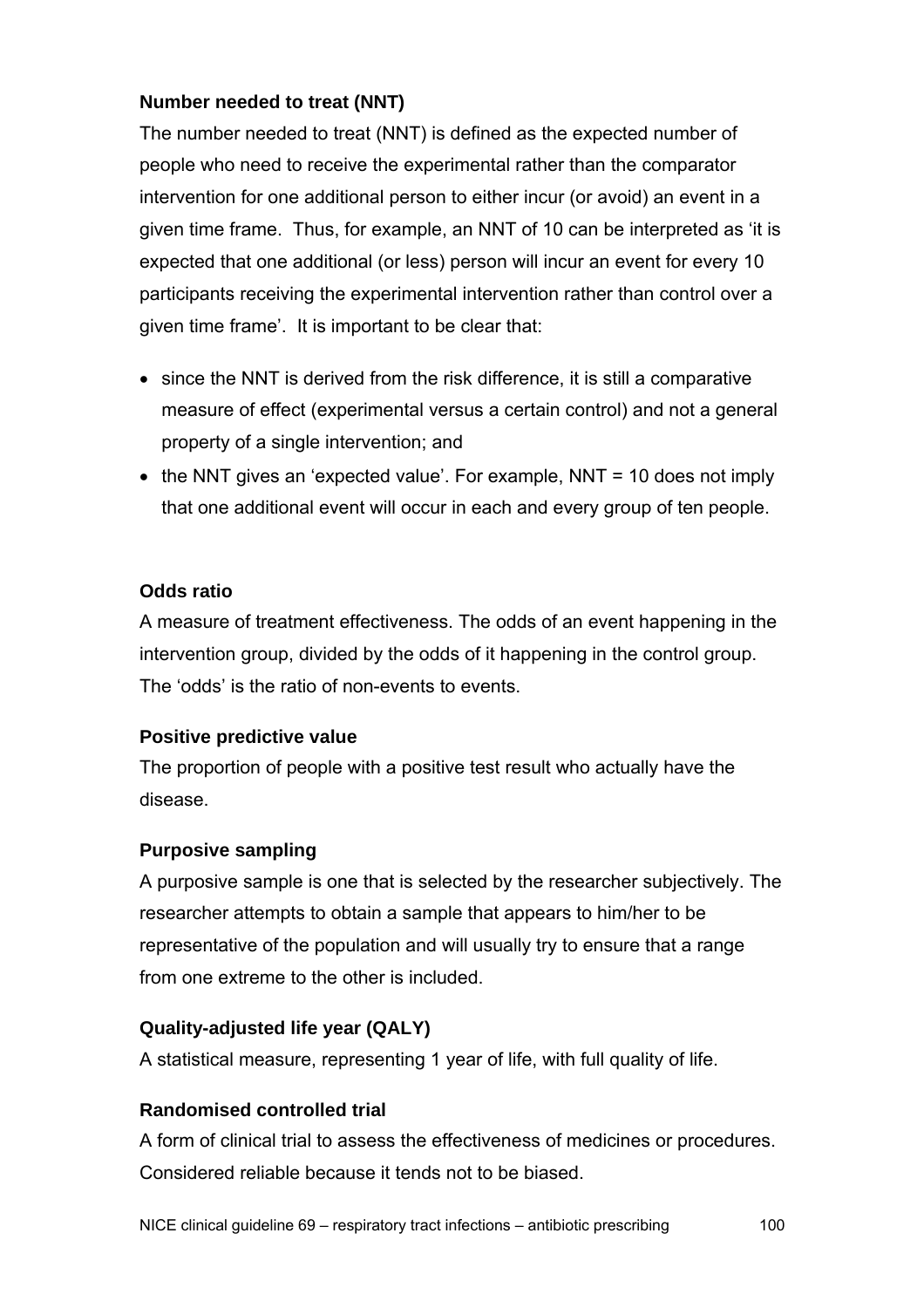## **Relative risk**

Also known as risk ratio; the ratio of risk in the intervention group to the risk in the control group. The risk (proportion, probability or rate) is the ratio of people with an event in a group to the total in the group. A relative risk (RR) of 1 indicates no difference between comparison groups. For undesirable outcomes, an RR below 1 indicates that the intervention was effective in reducing the risk of that outcome.

## **Receiver operating characteristic (ROC)**

Receiver operating characteristic (ROC), or simply ROC curve, is a graphical plot of the sensitivity vs.  $(1 -$  specificity) for a classifier system as its discrimination threshold is varied. The ROC can also be represented equivalently by plotting the fraction of true positives (TPR = true positive rate) vs. the fraction of false positives (FPR = false positive rate).

## **Sensitivity (of a test)**

The proportion of people classified as positive by the gold standard who are correctly identified by the study test.

## **Specificity (of a test)**

The proportion of people classified as negative by the gold standard who are correctly identified by the study test.

## **Systematic review**

Research that summarises the evidence on a clearly formulated question according to a predefined protocol using systematic and explicit methods to identify, select and appraise relevant studies, and to extract, collate and report their findings. It may or may not use statistical meta-analysis.

| <b>AOM</b>   | Acute otitis media                    |
|--------------|---------------------------------------|
| <b>CI</b>    | Confidence interval                   |
| COPD         | Chronic obstructive pulmonary disease |
| <b>GABHS</b> | Group A beta-haemolytic Streptococcus |

## *3.3 Abbreviations*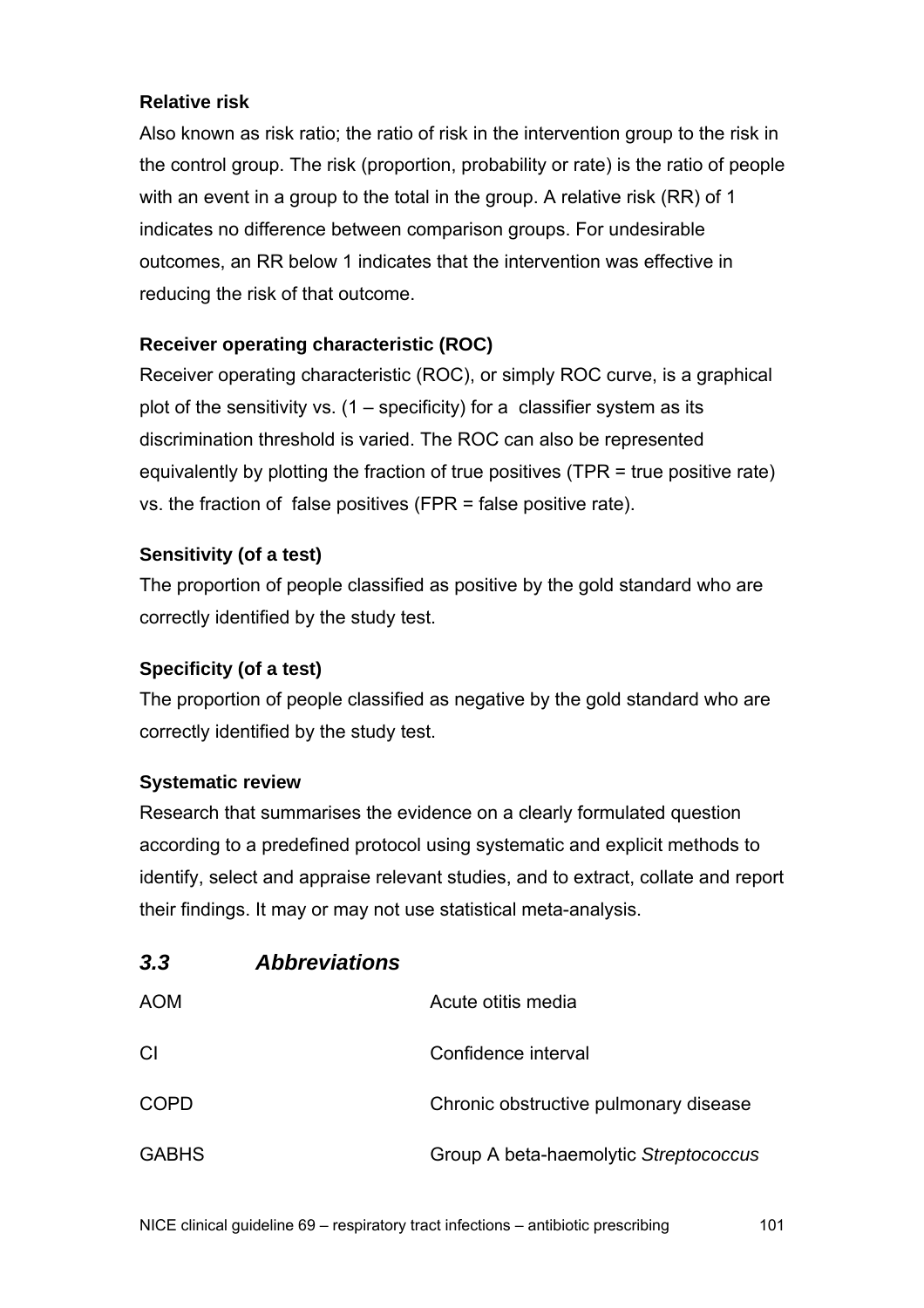| <b>GPRD</b>  | <b>General Practice Research Database</b>                                   |
|--------------|-----------------------------------------------------------------------------|
| <b>GRADE</b> | <b>Grading of Recommendations</b><br>Assessment, Development and Evaluation |
| ICHPPC-2     | International Classification of Health<br>Problems in Primary Care - 2      |
| <b>IPDM</b>  | Individual patient data meta-analysis                                       |
| <b>LR</b>    | Likelihood ratio                                                            |
| LRTI         | Lower respiratory tract infection                                           |
| <b>NPV</b>   | Negative predictive value                                                   |
| <b>NS</b>    | Not significant                                                             |
| <b>NNT</b>   | Number needed to treat                                                      |
| <b>PPV</b>   | Positive predictive value                                                   |
| <b>OR</b>    | Odds ratio                                                                  |
| QALY         | Quality-adjusted life year                                                  |
| <b>RTI</b>   | Respiratory tract infection                                                 |
| <b>ROC</b>   | Receiver operating characteristic                                           |
| <b>RCT</b>   | Randomised controlled trial                                                 |
| <b>RR</b>    | <b>Relative risk</b>                                                        |
| <b>SD</b>    | Standard deviation                                                          |
| <b>URTI</b>  | Upper respiratory tract infection                                           |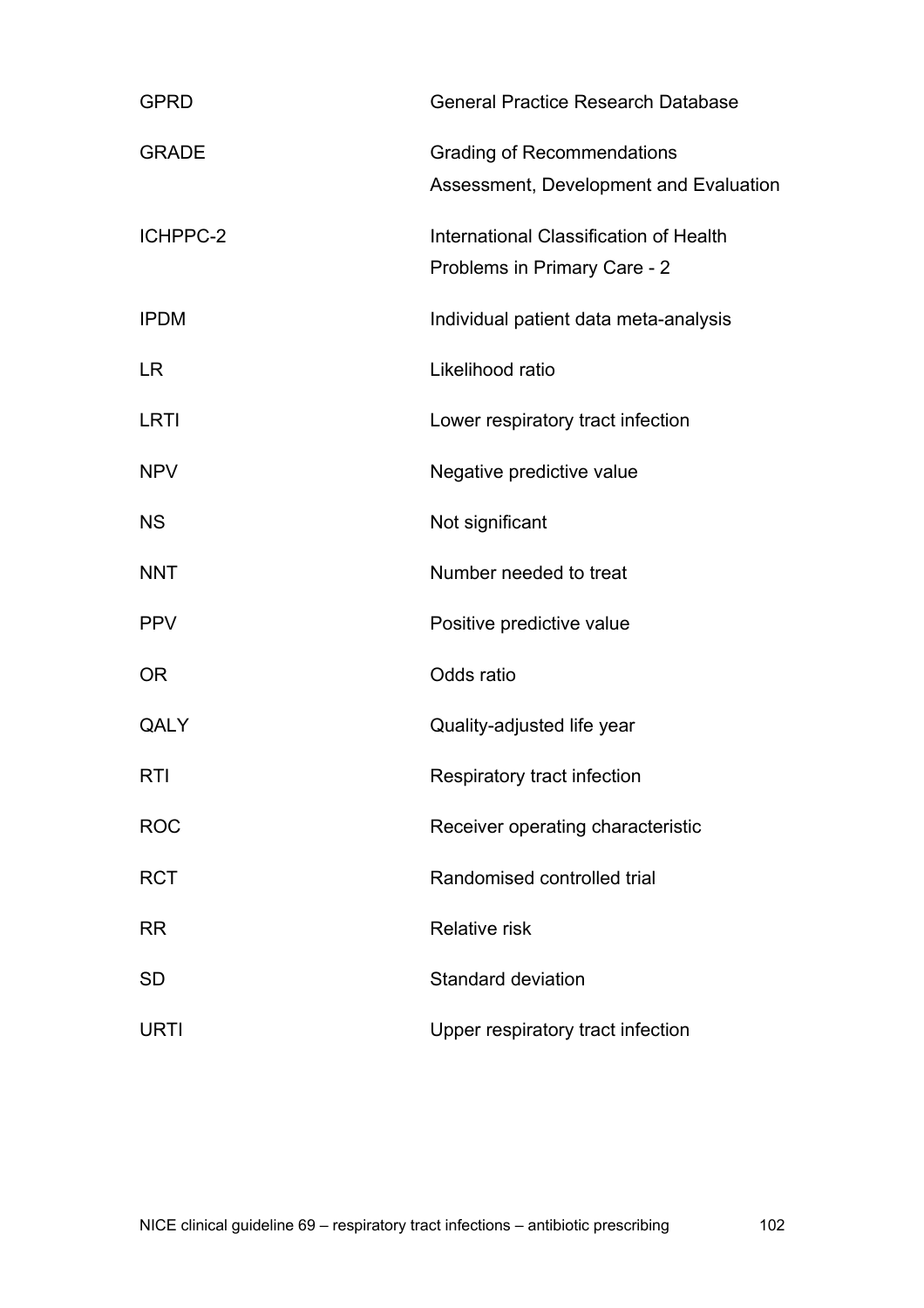# **4 Methods**

# *4.1 Aim and scope of the guideline*

## **4.1.1 Scope**

NICE guidelines are developed in accordance with a scope that defines what the guideline will and will not cover (see appendix 1). The scope of this guideline is available from [www.nice.org.uk/CG069.](http://www.nice.org.uk/CG069)

The aim of this guideline is to provide evidence-based recommendations to guide healthcare professionals in the appropriate prescribing of antibiotics for self-limiting respiratory tract infections in adults and children in primary care.

# *4.2 Development methods*

This section sets out in detail the methods used to generate the recommendations for clinical practice that are presented in the previous sections of this guideline. The methods used to develop the recommendations are in accordance with those set out by the National Institute for Health and Clinical Excellence ('NICE' or 'the Institute') in 'The guidelines manual 2007' (available from www.nice.org.uk).

## **4.2.1 Developing the guideline scope**

The draft scope, which defined the areas the guideline would and would not cover, was prepared by the Short Clinical Guidelines Technical Team on the basis of the remit from the Department of Health, consultation with relevant experts and a preliminary search of the literature to identify existing clinical practice guidelines, key systematic reviews and other relevant publications. The literature search gave an overview of the issues likely to be covered by the guideline and helped define key areas. It also informed the Short Clinical Guidelines Technical Team of the volume of literature likely to be available in the topic area, and therefore the amount of work required.

The draft scope was tightly focused and covered five clinical topic areas.

The draft scope was the subject of public consultation.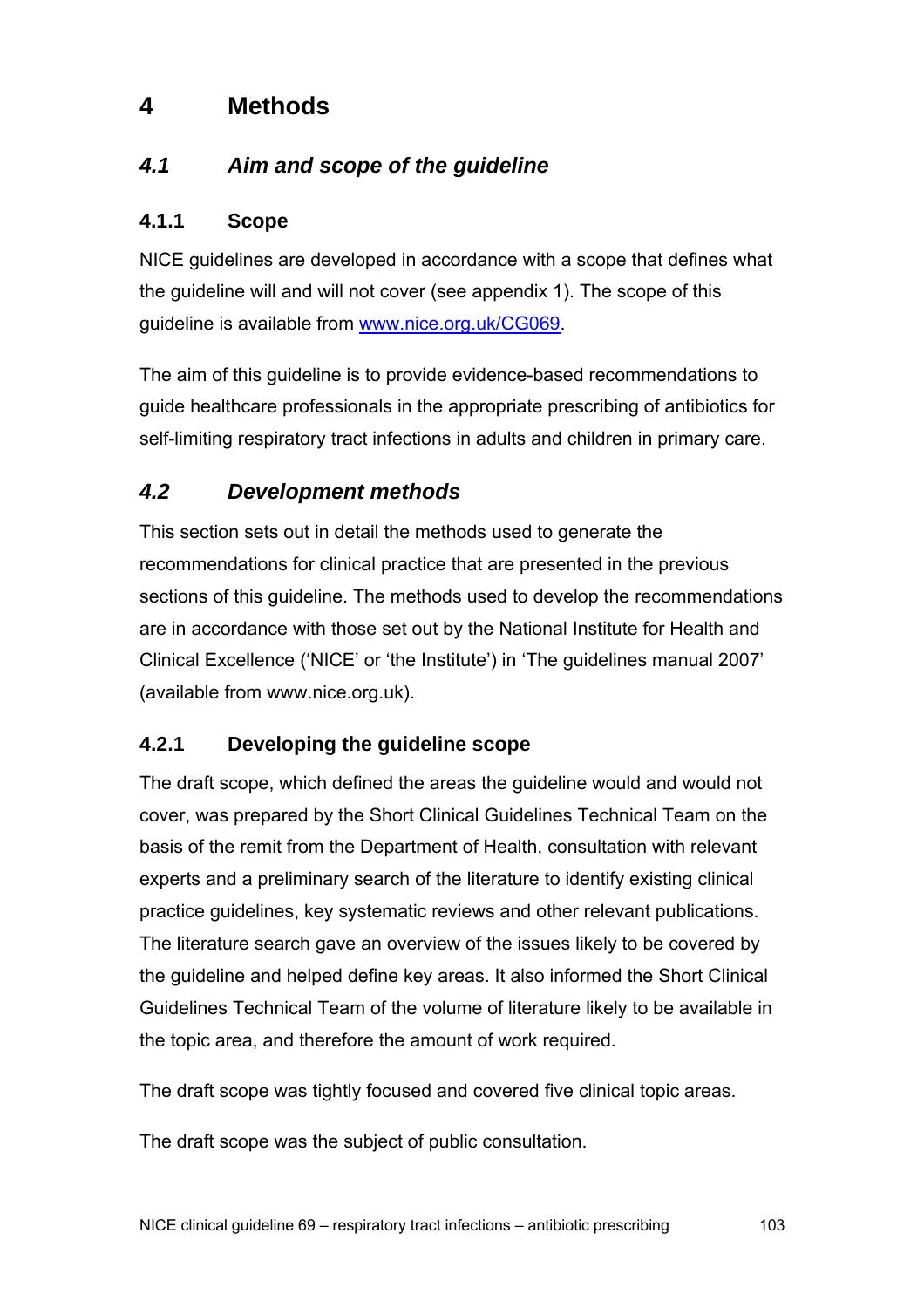# **4.2.2 Forming and running the Short Clinical Guideline Development Group**

The short clinical guideline on the prescribing of antibiotics for self-limiting respiratory tract infections in adults and children in primary care was developed by a Guideline Development Group (GDG) consisting of nine full members and the Short Clinical Guidelines Technical Team. The GDG had a chair, healthcare professional members and patient/carer members who were recruited through open advertisement. Development took 5 months and the GDG met on five occasions, every 3 to 5 weeks.

# **4.2.3 Developing key clinical questions**

The third step in the development of the guideline was to refine the scope into a series of key clinical questions. The key clinical questions formed the starting point for the subsequent evidence reviews and facilitated the development of recommendations by the GDG.

The key clinical questions were developed by the GDG with assistance from the Short Clinical Guidelines Technical Team. As necessary, the questions were refined into specific research questions by the project teams to aid literature searching, appraisal and synthesis. The full list of key clinical questions is shown in appendix 2.

The GDG and Short Clinical Guidelines Technical Team agreed appropriate review parameters (inclusion and exclusion criteria) for each question or topic area. A full table of the included and excluded studies is shown in appendix 4.

## **4.2.4 Developing recommendations**

For each key question, recommendations were derived from the evidence summaries and statements presented to the GDG.

## **4.2.5 Literature search**

The reviews used to develop the guideline recommendations were underpinned by systematic literature searches, following the methods described in 'The guidelines manual 2007.' The purpose of systematically searching the literature is to attempt to comprehensively identify the published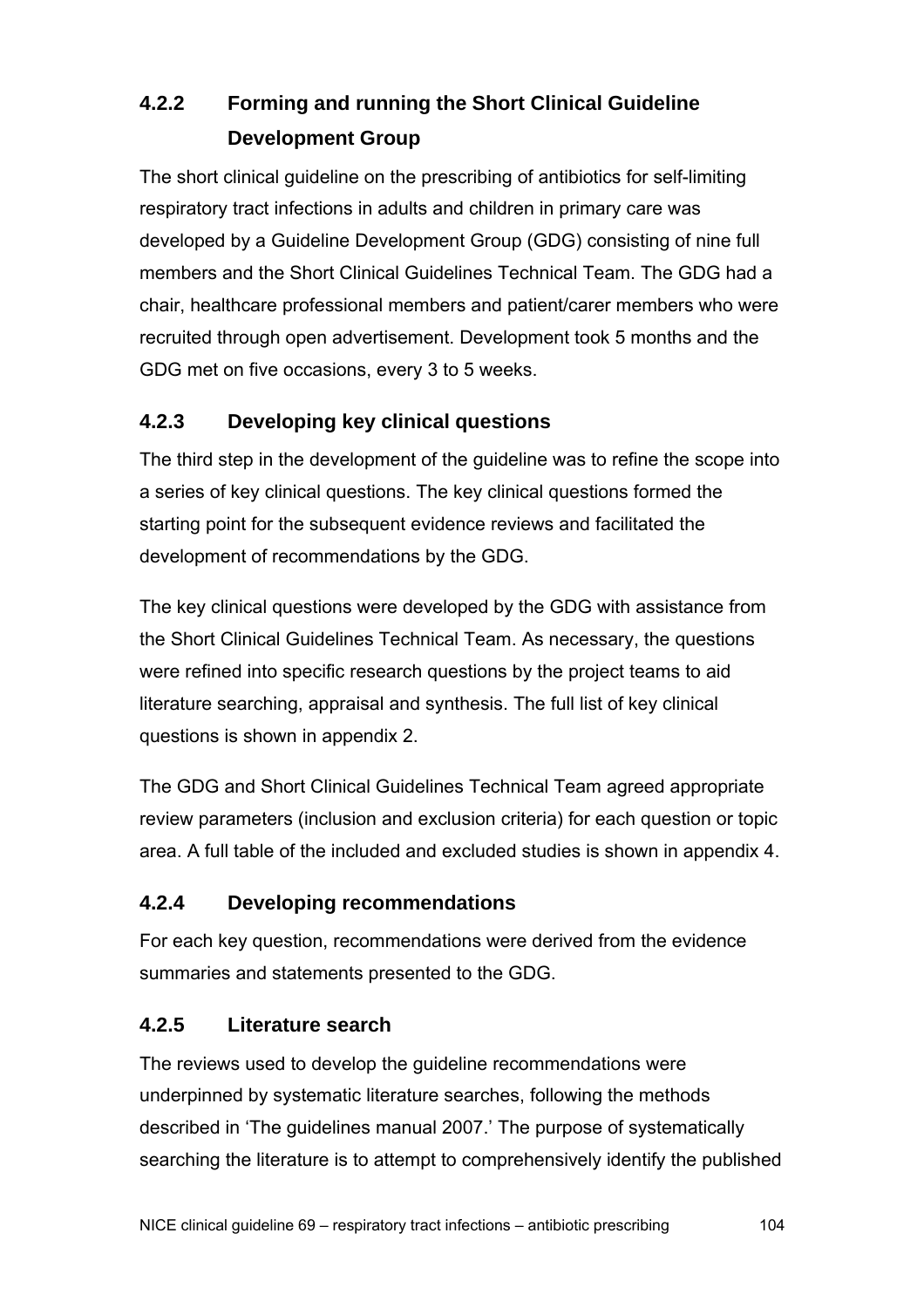evidence to answer the review questions developed by the GDG and Short Clinical Guidelines Technical Team.

The search strategies for the reviews on the prescribing of antibiotics for self-limiting respiratory tract infections in adults and children in primary care were developed by the Short Clinical Guidelines Technical Team, in consultation with the GDG. Review questions were developed using the PICO model, and reflecting the inclusion criteria, which were translated in to search strategies using subject heading and free text terms. The strategies were run across a number of databases (e.g. MEDLINE, EMBASE and CINAHL) with no date restrictions imposed on the searches.

To identify economic evaluations the NHS Economic Evaluation Database (NHS EED) and the Health Economic Evaluations Database (HEED) were searched. Reports of economic evaluations added to bibliographic databases (e.g. MEDLINE) from 2006 onwards, and quality of life data, were also sought using search filters.

In addition to the systematic literature searches, the GDG was asked to alert the Short Clinical Guidelines Technical Team to any additional evidence, published, unpublished or in press, that met the inclusion criteria.

The searches were undertaken between August 2007 and December 2007. Full details of the systematic search, including the sources searched and the MEDLINE search strategy for each review, are presented in appendix 3.

#### **4.2.6 Reviewing the evidence**

The aim of the literature review was to systematically identify and synthesise relevant evidence in order to answer the specific key clinical questions developed from the guideline scope. The guideline recommendations were evidence based if possible; if evidence was not available, informal consensus of opinion within the GDG was used. The need for future research was also specified. This process required four main tasks: selection of relevant studies; assessment of study quality; synthesis of the results; and grading of the evidence. The Technical Analyst had primary responsibility for reviewing the evidence but was supported by the Project Lead, Information Scientist and Health Economist.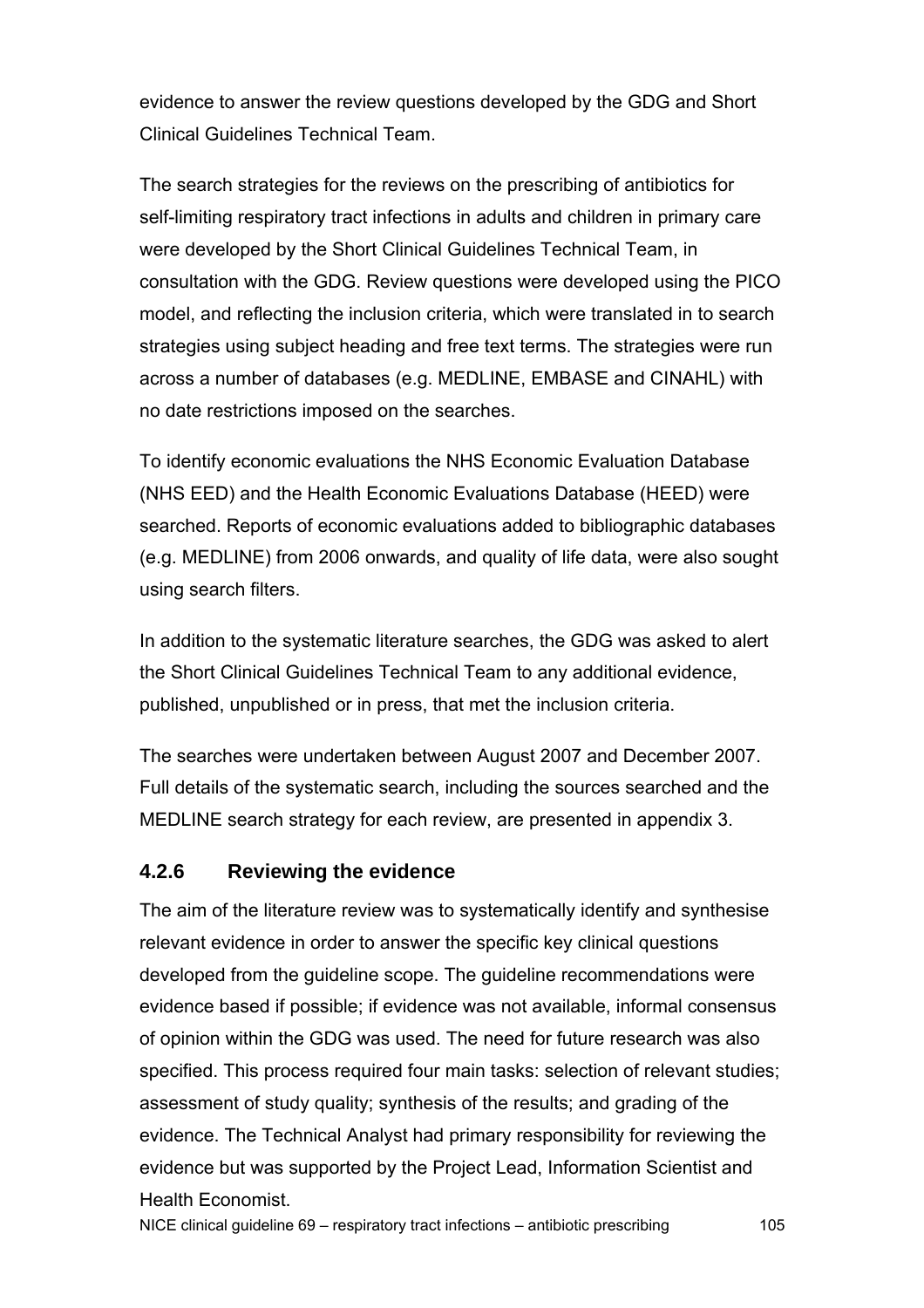After the scope was finalised, searches based on individual key clinical questions were undertaken. The searches were first sifted by the Short Clinical Guidelines Technical Team using title and abstract to exclude papers that did not address the specified key clinical question. After selection based on title and abstract, the full text of the papers were obtained and reviewed by the Short Clinical Guidelines Technical Team in order to determine which studies should be included in the literature review. Studies suggested or submitted by the GDG and expert advisers were also reviewed for relevance to the key clinical questions and included if they met the inclusion criteria.

The papers chosen for inclusion were then critically appraised by the Short Clinical Guidelines Technical Team for their methodological rigour against a number of criteria that determine the validity of the results. These criteria differed according to study type and were based on the checklists included in 'The guidelines manual 2007'.

The data were extracted to standard evidence table templates. The findings were summarised by the Short Clinical Guidelines Technical Team into both a series of evidence statements and an accompanying narrative summary.

## **4.2.7 Grading the evidence**

#### **Intervention studies**

Studies that meet the minimum quality criteria were ascribed a level of evidence to help the guideline developers and the eventual users of the guideline understand the type of evidence on which the recommendations have been based.

There are many different methods of assigning levels to the evidence and there has been considerable debate about what system is best. A number of initiatives are currently under way to find an international consensus on the subject. NICE has previously published guidelines using different systems and is now examining a number of systems in collaboration with the National Collaborating Centres and academic groups throughout the world to identify the most appropriate system for future use.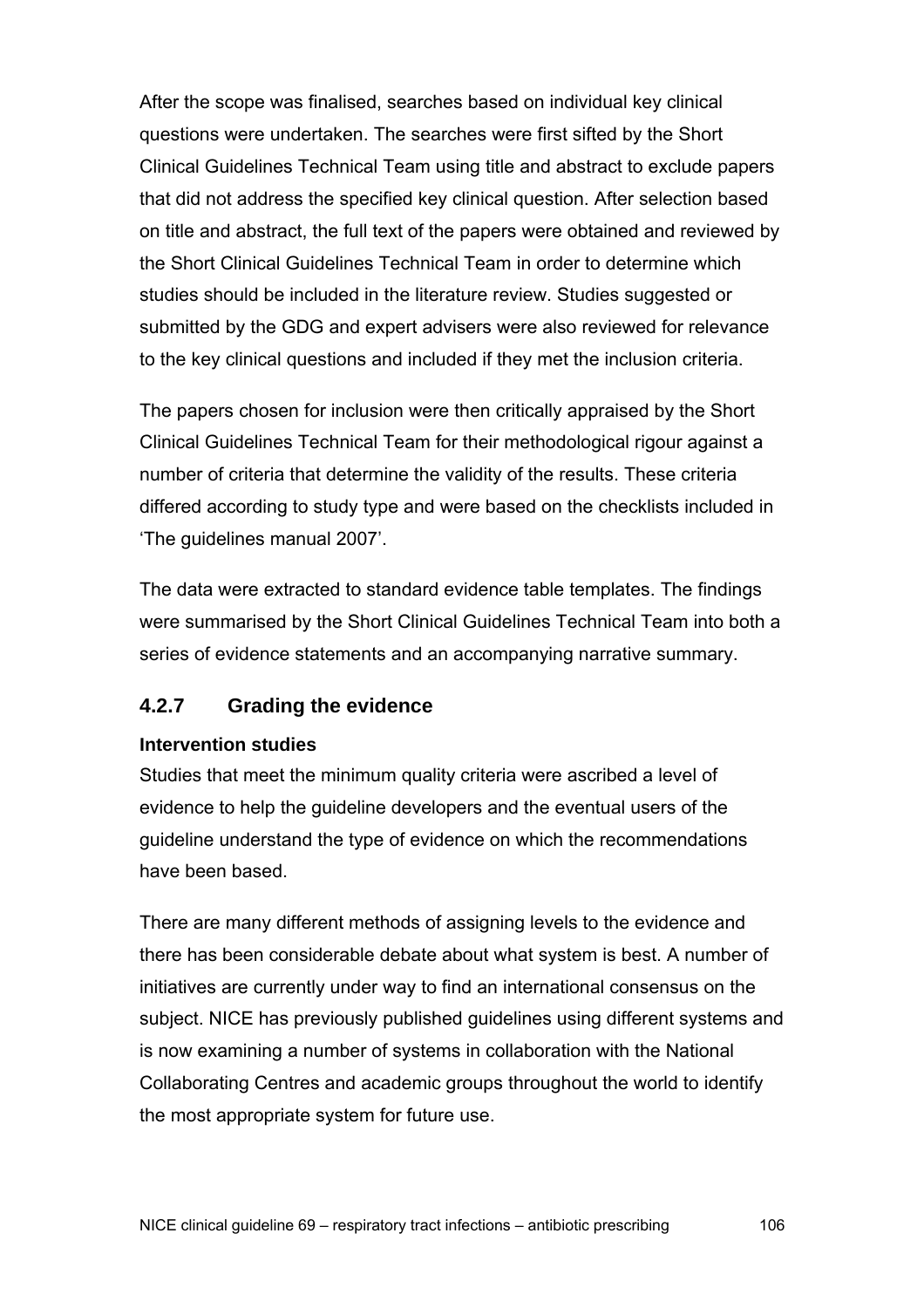Until a decision is reached on the most appropriate system for the NICE guidelines, the Short Clinical Guidelines Technical Team will use the system for evidence shown in table 12.

## **Table 12** Levels of evidence for intervention studies

Reproduced with permission from the Scottish Intercollegiate Guidelines Network

| Level of<br>evidence    | <b>Type of evidence</b>                                                                                                                                                                                                           |
|-------------------------|-----------------------------------------------------------------------------------------------------------------------------------------------------------------------------------------------------------------------------------|
| $1^{++}$                | High-quality meta-analyses, systematic reviews of RCTs, or<br>RCTs with a very low risk of bias                                                                                                                                   |
| $1^+$                   | Well-conducted meta-analyses, systematic reviews of RCTs, or<br>RCTs with a low risk of bias                                                                                                                                      |
| $1-$                    | Meta-analyses, systematic reviews of RCTs, or RCTs with a<br>high risk of bias <sup>a</sup>                                                                                                                                       |
| $2^{++}$                | High-quality systematic reviews of case control or cohort studies<br>High-quality case control or cohort studies with a very low risk of<br>confounding, bias or chance and a high probability that the<br>relationship is causal |
| $2^+$                   | Well-conducted case control or cohort studies with a low risk of<br>confounding, bias or chance and a moderate probability that the<br>relationship is causal                                                                     |
| $2^{-}$                 | Case control or cohort studies with a high risk of confounding,<br>bias, or chance and a significant risk that the relationship is not<br>causal                                                                                  |
| 3                       | Non-analytic studies (for example, case reports, case series)                                                                                                                                                                     |
| $\overline{\mathbf{4}}$ | Expert opinion, formal consensus                                                                                                                                                                                                  |
| a<br>recommendation     | studies with a level of evidence '-' should not be used as a basis for making a                                                                                                                                                   |

It was the responsibility of the GDG to endorse the final levels given to the evidence.

## **Presenting intervention studies with GRADE**

The reader of a guideline should be able to follow a clear path from the question posed, through the summary of the evidence collected to address the question (linking to detailed evidence tables if desired), to the consideration of the evidence and the formulation of appropriate recommendations.

NICE clinical guideline 69 – respiratory tract infections – antibiotic prescribing 107 Grading or Recommendations Assessment, Development and Evaluation (GRADE) is a system for grading the quality of evidence and the strength of recommendations that can be applied across a wide range of interventions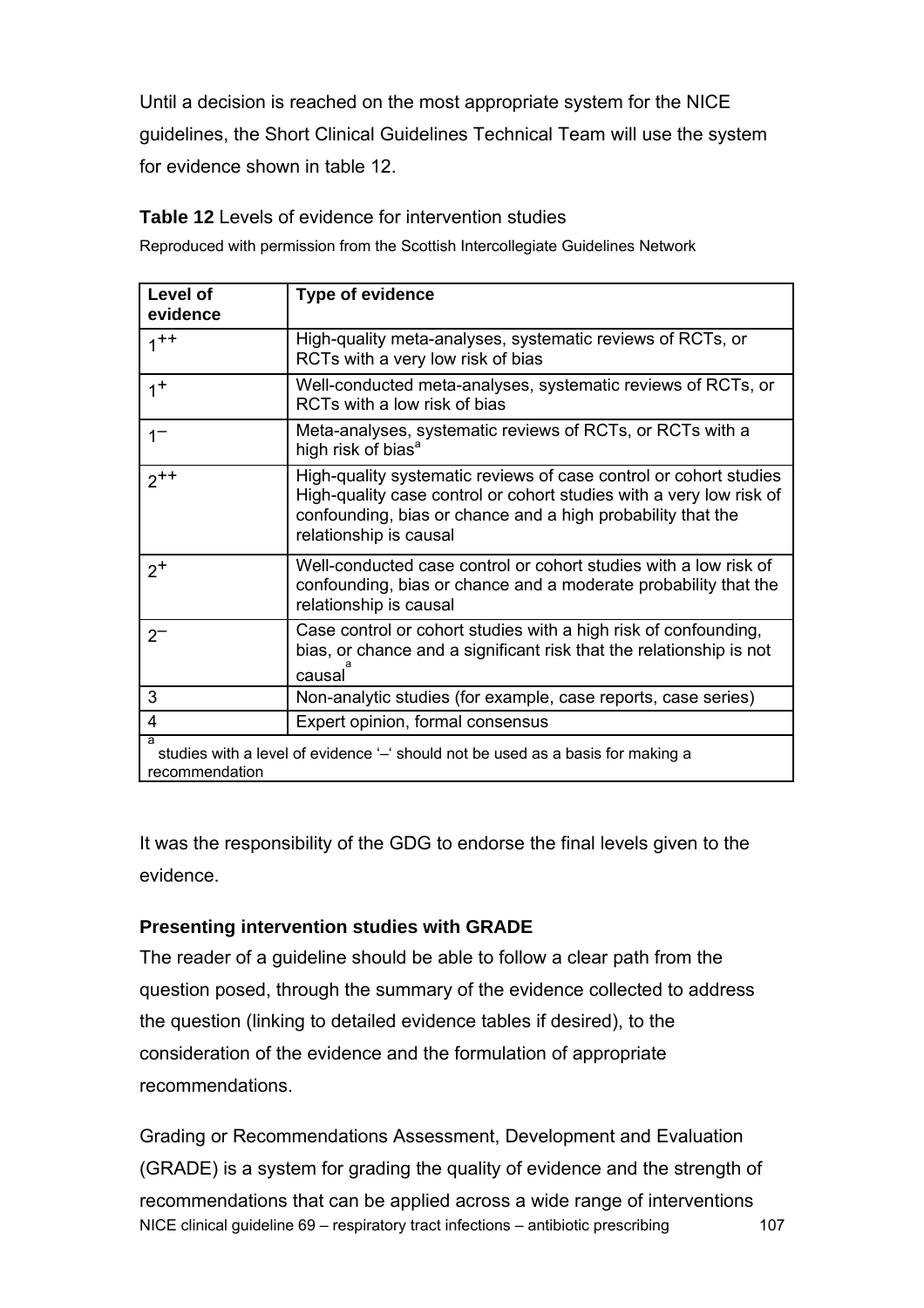and contexts. The system is a useful way to summarise evidence of effectiveness by the outcomes for which data have been collected. This approach uses an 'evidence profile' that combines presentation of quality assessment and outcome data. This then followed by a short evidence statement summarising what the evidence has shown.

In the GRADE system, the quality of evidence indicates the extent to which one can be confident that an estimate of effect is correct. The strength of a recommendation indicates the extent to which one can be confident that adherence to the recommendation will do more good than harm. The steps in this approach, which follow these judgements, are to make sequential judgements about:

- the quality of evidence across studies for each important outcome
- which outcomes are critical to a decision
- the overall quality of evidence across these critical outcomes
- the balance between benefits and harms
- the strength of recommendations.

A systematic and explicit approach to making judgements about the quality of evidence and the strength of recommendations can help to prevent errors, facilitate critical appraisal of these judgements, and improve communication of this information. More information about GRADE and its utilisation is available from www.grade.workinggroup.org

#### **Diagnostic studies**

NICE clinical guideline 69 – respiratory tract infections – antibiotic prescribing 108 The system described above covers studies of treatment effectiveness. However, it is less appropriate for studies reporting diagnostic tests of accuracy. In the absence of a validated ranking system for this type of test, NICE has developed a hierarchy for evidence of accuracy of diagnostic tests that takes into account the various factors likely to affect the validity of these studies (table 13). Since this hierarchy has not been systematically tested, NICE recommends that the National Collaborating Centres use the system when appropriate, on a pilot basis, and report their experience to us.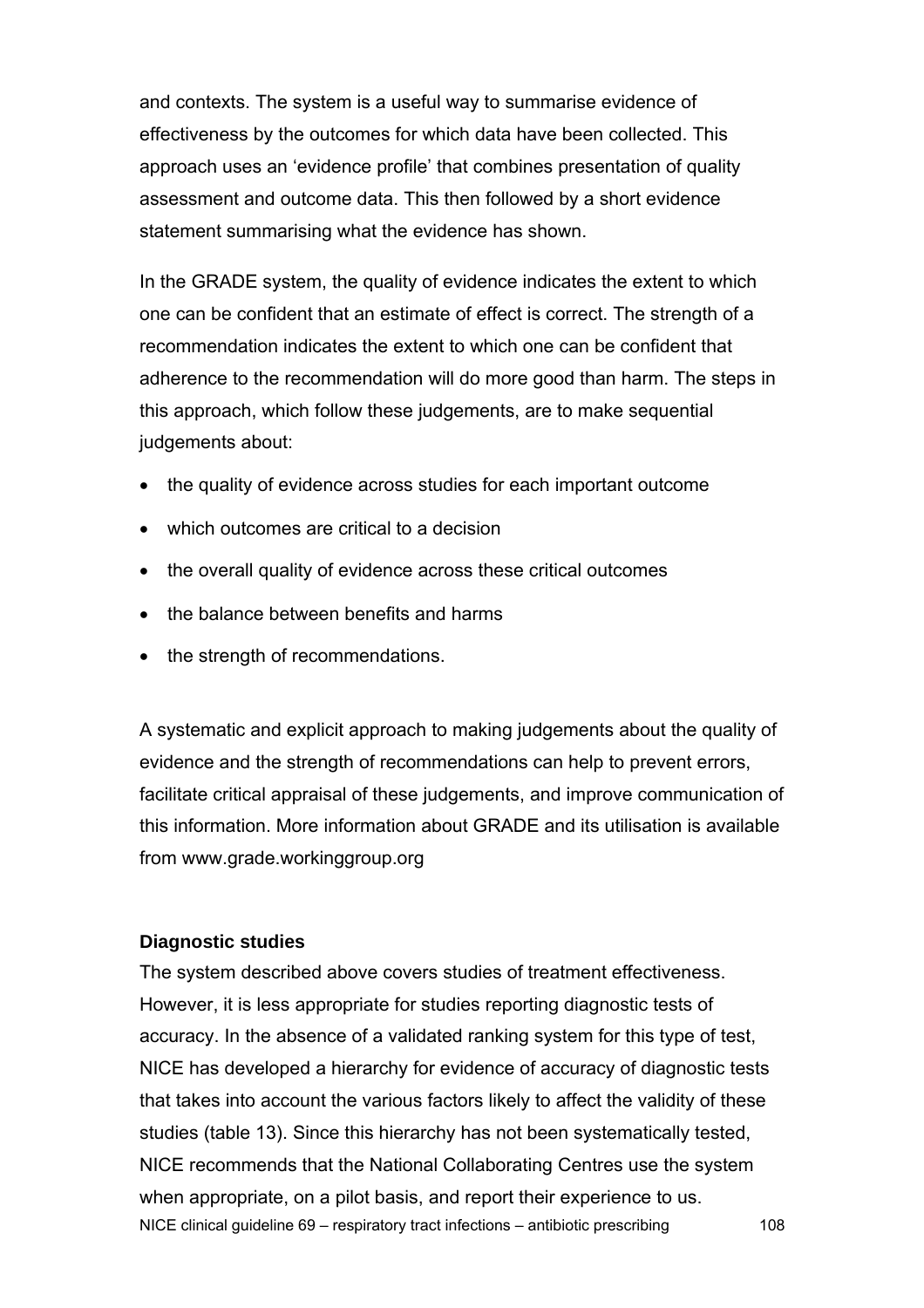This evidence grading system was applied to the evidence reviews.

| Level of<br>evidence                                                                                                                                                                                                                                                                                                                                                                                                                             | <b>Type of evidence</b>                                                                                                                                                            |
|--------------------------------------------------------------------------------------------------------------------------------------------------------------------------------------------------------------------------------------------------------------------------------------------------------------------------------------------------------------------------------------------------------------------------------------------------|------------------------------------------------------------------------------------------------------------------------------------------------------------------------------------|
| la                                                                                                                                                                                                                                                                                                                                                                                                                                               | b<br>Systematic review (with homogeneity) of level 1 studies                                                                                                                       |
| I <sub>b</sub>                                                                                                                                                                                                                                                                                                                                                                                                                                   | Level 1 studies                                                                                                                                                                    |
| $\mathbf{I}$                                                                                                                                                                                                                                                                                                                                                                                                                                     | Level 2 studies<br>Systematic reviews of level 2 studies                                                                                                                           |
| III                                                                                                                                                                                                                                                                                                                                                                                                                                              | Level 3 studies<br>Systematic reviews of level 3 studies                                                                                                                           |
| IV                                                                                                                                                                                                                                                                                                                                                                                                                                               | Consensus, expert committee reports or opinions and/or clinical<br>experience without explicit critical appraisal; or based on physiology,<br>bench research or 'first principles' |
| a<br>homogeneity means there are no or minor variations in the directions and degrees of<br>results between individual studies that are included in the systematic review.<br>level 1 studies are studies:<br>• that use a blind comparison of the test with a validated reference standard (gold<br>standard)<br>• in a sample of patients that reflects the population to whom the test would apply.                                           |                                                                                                                                                                                    |
| $\mathbf{c}$<br>level 2 studies are studies that have only one of the following:<br>• narrow population (the sample does not reflect the population to whom the test would<br>apply)<br>• use a poor reference standard (defined as that where the 'test' is included in the<br>'reference', or where the 'testing' affects the 'reference')<br>• the comparison between the test and reference standard is not blind<br>• case control studies. |                                                                                                                                                                                    |
| $\mathbf{d}$<br>level 3 studies are studies that have at least two or three of the features listed for level 2<br>studies.                                                                                                                                                                                                                                                                                                                       |                                                                                                                                                                                    |

**Table 13** Hierarchy for evidence of accuracy of diagnostic tests

#### **Prognostic studies**

Studies that are reviewed for questions about prognosis were addressed using the newly developed pilot checklist for prognostic studies (see appendix 4. This checklist is based on a checklist for the quality appraisal of prognostic studies developed by Hayden et al (Hayden JA et al. 2006) and is designed to answer questions about prognosis and address the likelihood of an outcome, for patients from a population at risk for that outcome, based on the presence of a proposed prognostic factor. Prognostic factors may be disease-specific (for example, presence/absence of particular disease feature), demographic (for example, age or sex), or may be the likely response to treatment or the presence of comorbidities.

NICE clinical guideline 69 – respiratory tract infections – antibiotic prescribing 109 A well designed and validated approach to summarising a body of evidence on prognosis does not currently exist. In the absence of such a system, a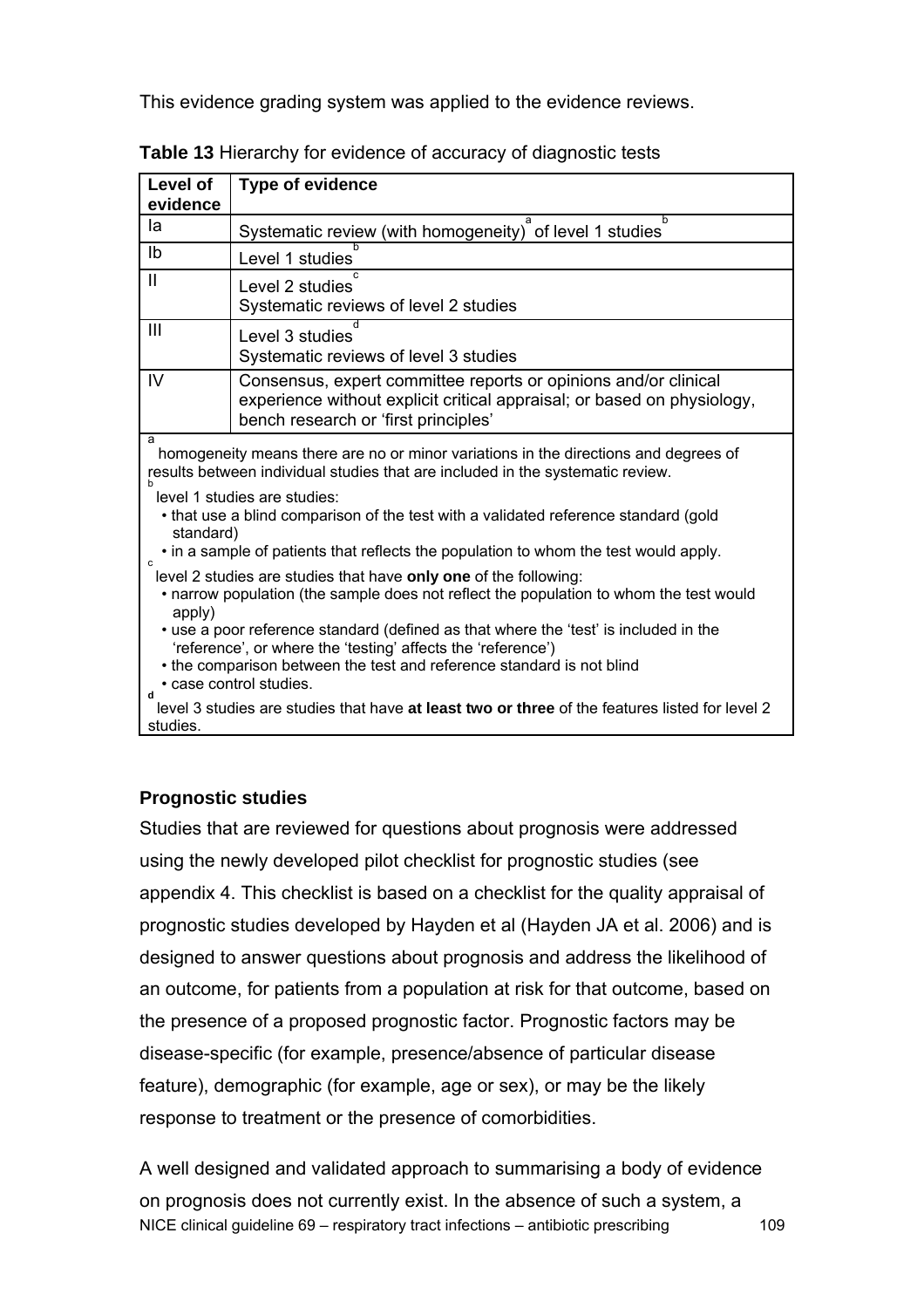narrative summary of the quality of the evidence should given, based on the quality appraisal criteria from the checklist (appendix 4) that were considered to be most important for the question addressed. Clinical input (such as from a GDG member) may be needed to identify the most appropriate quality criteria. This should be followed by a short evidence statement summarising what the evidence has shown. Finally, there should be a clear description of how the GDG has interpreted the evidence in reaching its recommendations.

#### **4.2.8 Evidence to recommendations**

The evidence tables and narrative summaries for the key clinical questions being discussed were made available to the GDG 1 week before the scheduled GDG meeting.

All GDG members were expected to have read the evidence tables and narrative summaries before attending each meeting. The review of the evidence had three components. First, the GDG discussed the evidence tables and narrative summaries or GRADE profiles and corrected any factual errors or incorrect interpretation of the evidence. Second, evidence statements, which had been drafted by the Short Clinical Guidelines Technical Team, were presented to the GDG and the GDG agreed the correct wording of these. Third, from a discussion of the evidence statements and the experience of GDG members recommendations were drafted. The Short Clinical Guidelines Technical Team explicitly flagged up with the GDG that it should consider the following criteria (considered judgement) when developing the guideline recommendations from the evidence presented:

- internal validity
- consistency
- generalisability (external validity)
- clinical impact
- cost effectiveness
- ease of implementation
- patient's perspective
- equalities
- overall synthesis of evidence.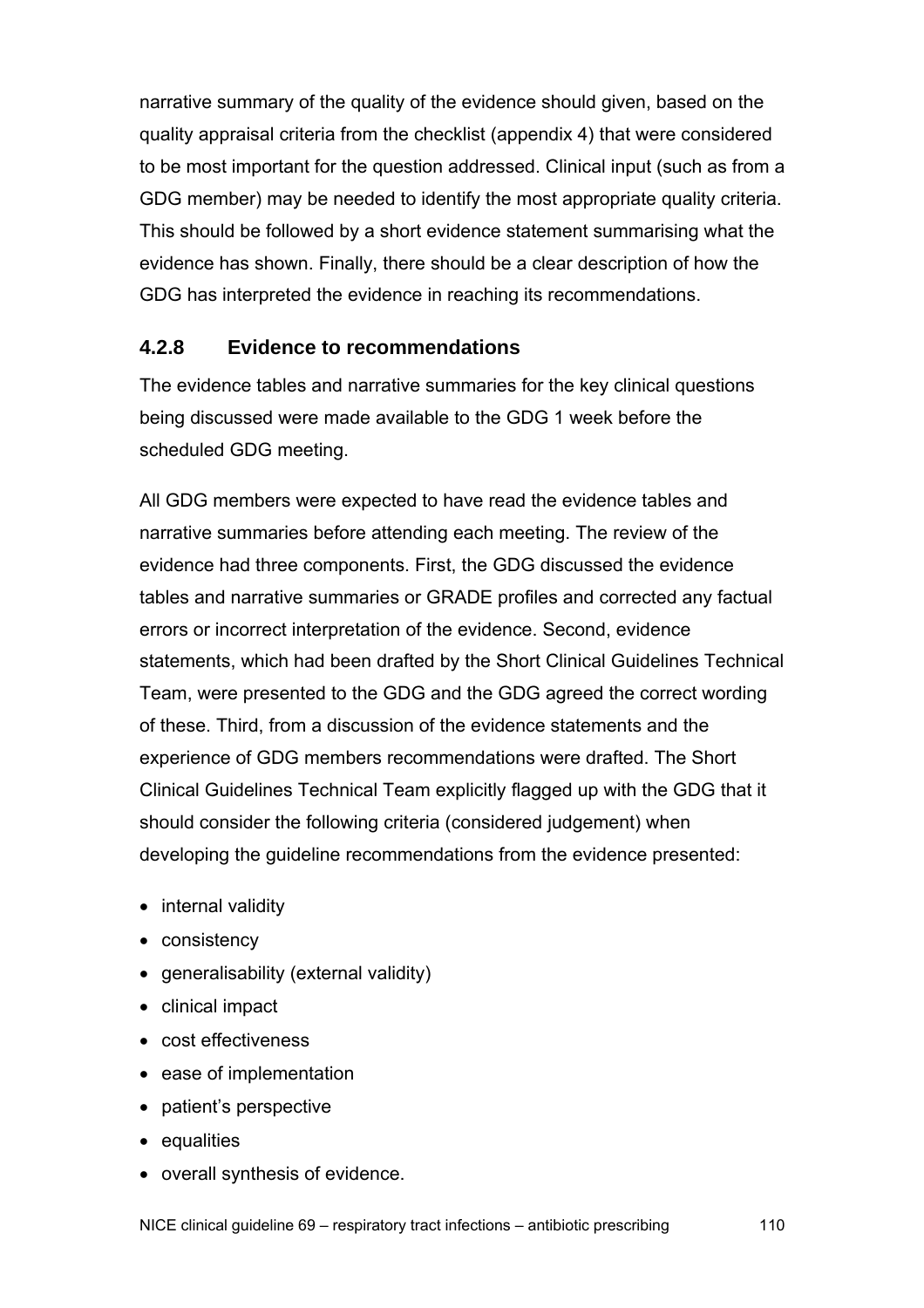The GDG was able to agree recommendations through informal consensus. The process by which the evidence statements informed the recommendations is summarised in an 'evidence to recommendations' section in the relevant evidence review. Each recommendation was linked to an evidence statement if possible. If there was a lack of available evidence of effectiveness, but the GDG was of the view that a recommendation was important based on the GDG members' own experience, this was noted in the 'evidence to recommendations' section.

#### **4.2.9 Health economics**

An economic evaluation aims to integrate data on the benefits (ideally in terms of quality-adjusted life years, or QALYs), harms and costs of alternative options. An economic appraisal will not only consider whether a particular course of action is clinically effective, but also whether it is cost effective (that is, value for money). If a particular treatment strategy is found to yield little health gain relative to the resources used, then it could be advantageous to redirect resources to other activities that yield greater health gain.

A systematic review of the economic literature relating to RTIs was conducted. In addition, the GDG and expert advisers were questioned over any potentially relevant unpublished data. The search of the published literature yielded one relevant economic study. This was the only study to specifically examine delayed prescribing versus no prescribing in a full cost-utility analysis for AOM (Coco 2007). The majority of studies identified examined strategies for the diagnosis of RTI and did not follow up patients after a result was obtained. No UK-based studies were identified and no studies were identified that examined the common cold or acute cough/acute bronchitis.

Given the potentially large resource implications of antibiotic use, the cost of complications of RTIs and the potential for development of antimicrobial resistance as a result of overuse of antibiotics, a de novo model was developed that considered strategies for the prescribing of antibiotics for acute sore throat in the UK.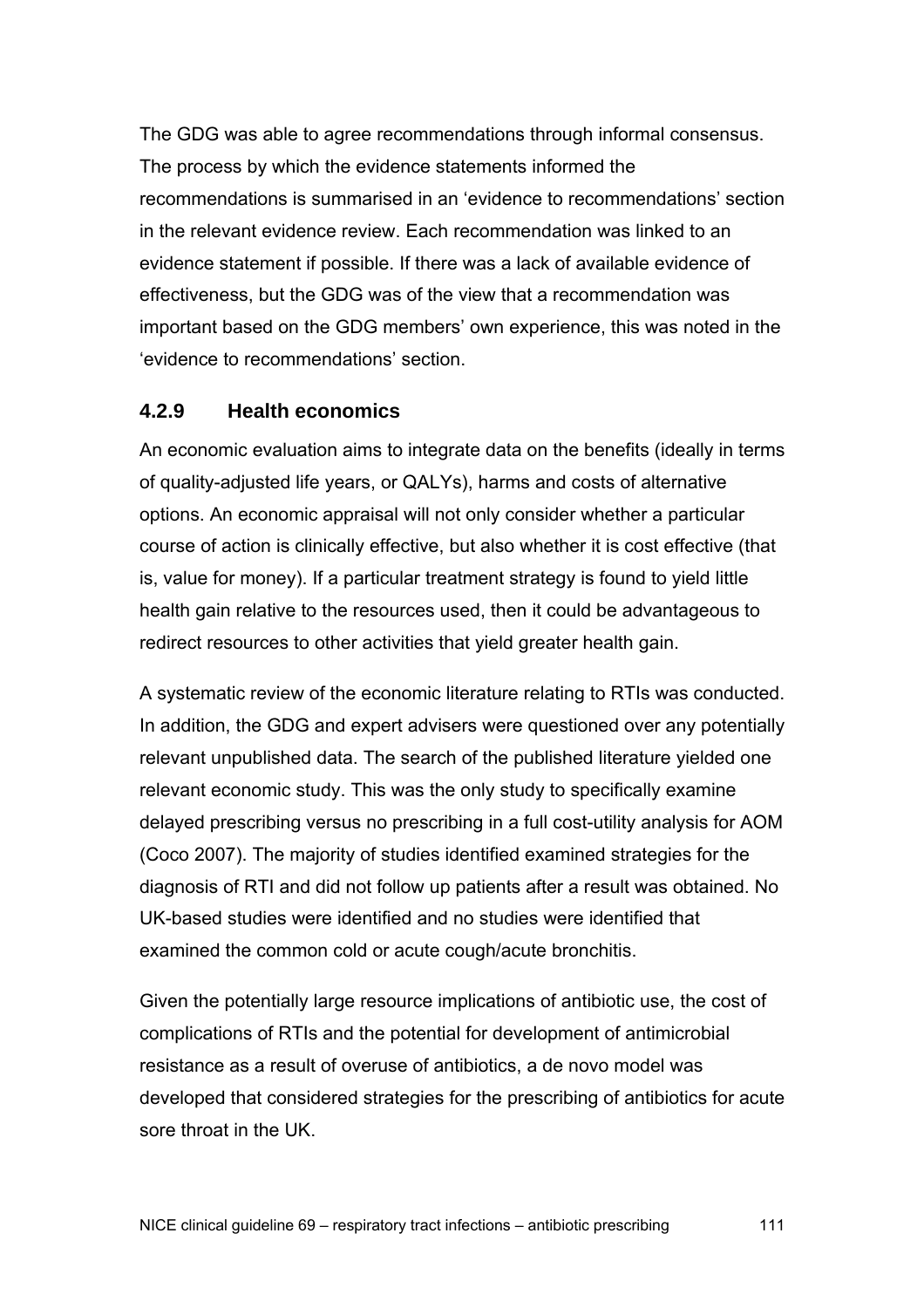Health economics statements are made in the guideline in sections where the use of NHS resources is considered.

### **4.2.10 Consultation**

The draft of the full guideline was available on the website for consultation, and registered stakeholders were informed by NICE that the documents were available. Non-registered stakeholders could view the guideline on the NICE website.

## **4.2.11 Piloting and implementation**

It is beyond the scope of the work to pilot the contents of this guideline or validate any approach to implementation. These limitations excepted, every effort has been made to maximise the relevance of recommendations to the intended audience through the use of a guideline development group with relevant professional and patient involvement, by use of relevant experienced expert reviewers and the stakeholder process facilitated by the NICE Short Clinical Guidelines Technical Team. Implementation support tools for this guideline will be available from the Implementation Team at NICE.

### **4.2.12 Audit methods**

The guideline recommendations have been used to develop clinical audit support for monitoring local practice. This is an essential implementation tool for monitoring the uptake and impact of guidelines, and thus needs to be clear and straightforward for organisations and professionals to use.

NICE develops audit support for all its guidance programmes as part of its implementation strategy.

## **4.2.13 Scheduled review of this guideline**

The guidance has been developed in accordance with the NICE guideline development process for short clinical guidelines. This has included allowing registered stakeholders the opportunity to comment on the draft guidance. In additional the first draft was reviewed by an independent Guideline Review Panel established by NICE.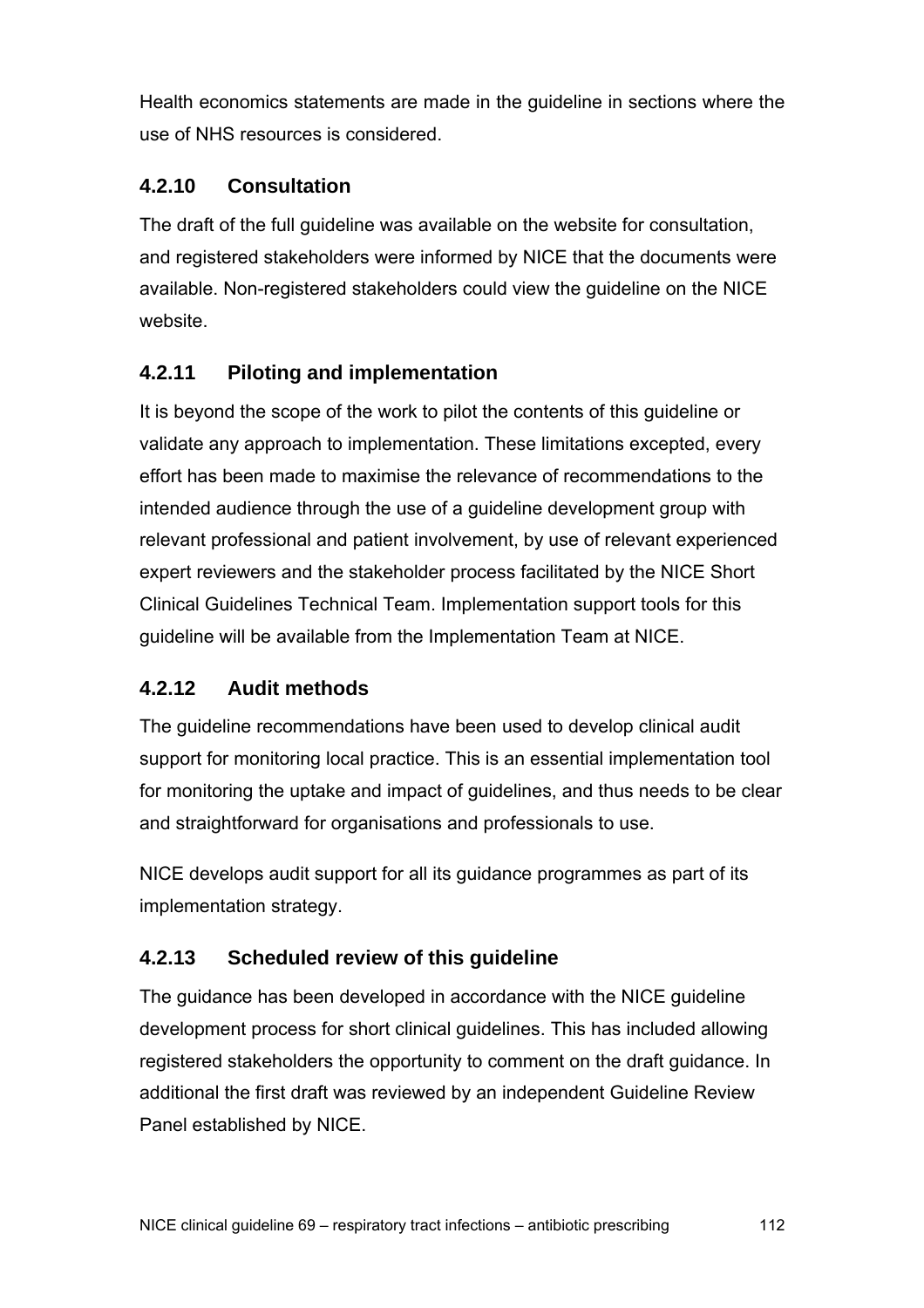The comments made by stakeholders, peer reviewers and the Guideline Review Panel were collated and presented anonymously for consideration by the GDG. All comments were considered systematically by the GDG and the Project Team recorded the agreed responses.

This guideline will be considered for an update following the current process (chapter 15 of 'The guidelines manual'). However, if the evidence available has not changed the guideline will not be updated. Any agreed update would be carried out by the Short Clinical Guidelines Technical Team in conjunction with the Guideline Development Group. Alternatively the topic may be referred to the NICE Topic Selection Panel for it to consider developing a standard clinical guideline.

# **5 Contributors**

# *5.1 The Guideline Development Group*

The GDG was composed of relevant healthcare professionals, patient representatives and NICE technical staff.

The members of the GDG are listed below.

Paul Little – Professor of Primary Care Research and General Practitioner (GDG Chair)

Nicky Coote – Consultant Paediatrician

Anne Joshua – Associate Director of Pharmacy, NHS Direct

Cliodna McNulty – Consultant Microbiologist

Cheryl Salmon – Patient/carer Representative

Mike Sharland – Consultant Paediatrician

Genine Riley – Senior Pharmaceutical Adviser

Matthew Thompson – General Practitioner and Clinical Lecturer in Primary Health Care

NICE clinical guideline 69 – respiratory tract infections – antibiotic prescribing 113 Mark Woodhead – Consultant in Respiratory Medicine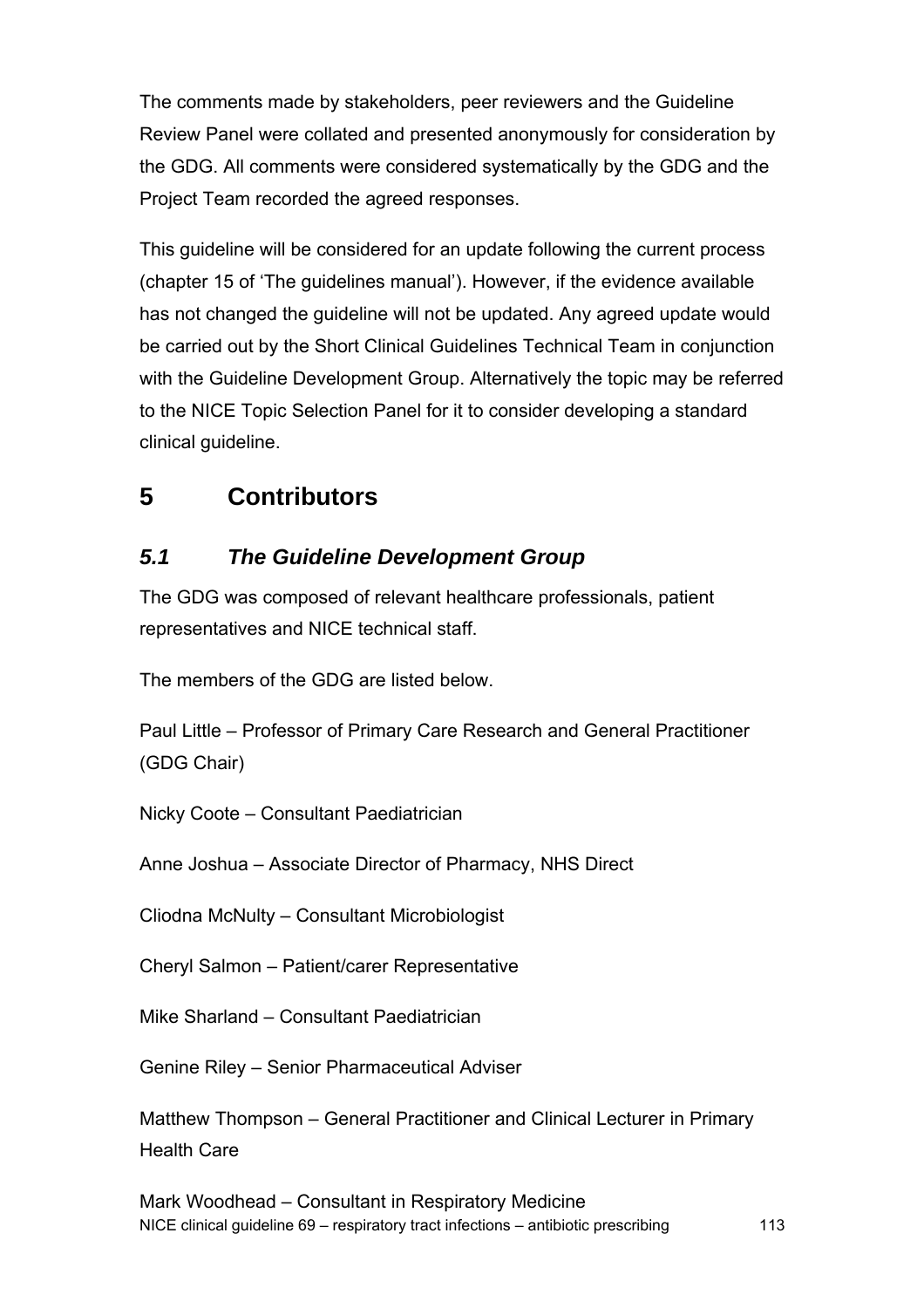The following individual was not a full member of the GDG but was co-opted onto the group as an expert adviser:

Matt Griffiths – Professor of Prescribing and Medicines Management

### **5.1.1 The Short Clinical Guidelines Technical Team**

The Short Clinical Guidelines Technical Team was responsible for this guideline throughout its development. It was responsible for preparing information for the GDG, for drafting the guideline and for responding to consultation comments. The following people, who are employees of NICE, made up the technical team working on this guideline.

Dr Tim Stokes – Guideline Lead and Associate Director

Emma Banks – Coordinator

Janette Boynton – Senior Information Specialist

Nicole Elliott –Commissioning Manager

Michael Heath – Project Manager

Ruth McAllister – Analyst, Health Economics

Francis Ruiz – Technical Adviser in Health Economics

Toni Tan – Technical Analyst

### **5.1.2 Guideline review panel**

Robert Walker – General Practitioner, Workington (Chair)

Ailsa Donnelly – Lay member

Mark Hill – Head of Medical Affairs, Novartis Pharmaceuticals UK Ltd

John Harley – Clinical Governance and Prescribing Lead and General Practitioner, North Tees Primary Care Trust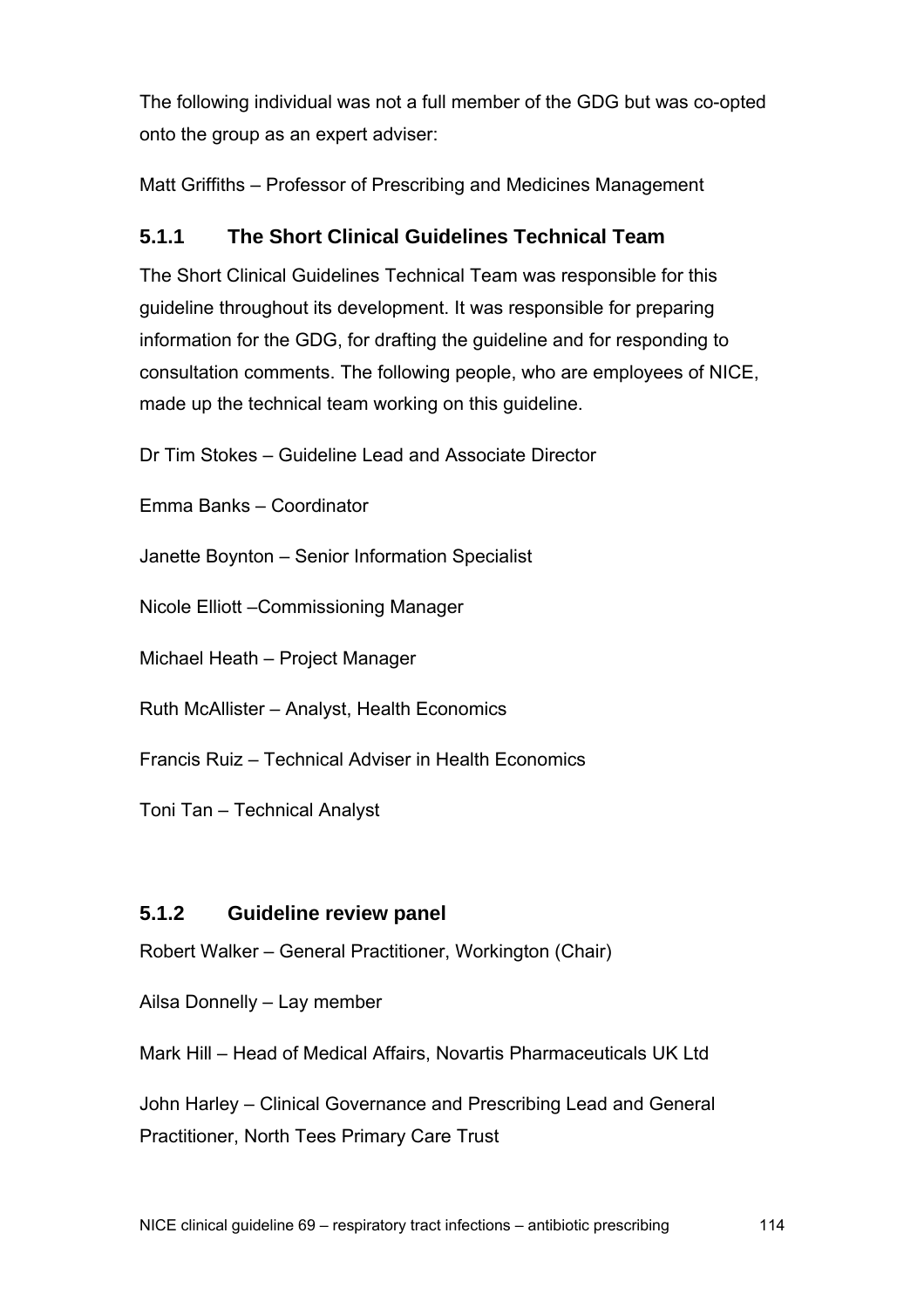### **5.1.3 List of stakeholders**

Abbott Laboratories Ltd

ARHAI

Association of Medical Microbiologists

Association of the British Pharmaceuticals Industry (ABPI)

AstraZeneca UK Ltd

Barnsley PCT

Barts & the London NHS Trust

Bayer PLC

Bedfordshire PCT

Bio-Stat Diagnostic Systems

Boehringer Ingelheim Ltd

Bolton Council

Bournemouth and Poole PCT

BRAHMS AG

British Geriatrics Society

British In Vitro Diagnostics Association

British Infection Society

British National Formulary (BNF)

British Paediatric Respiratory Society

British Paramedic Association

British Rhinological Society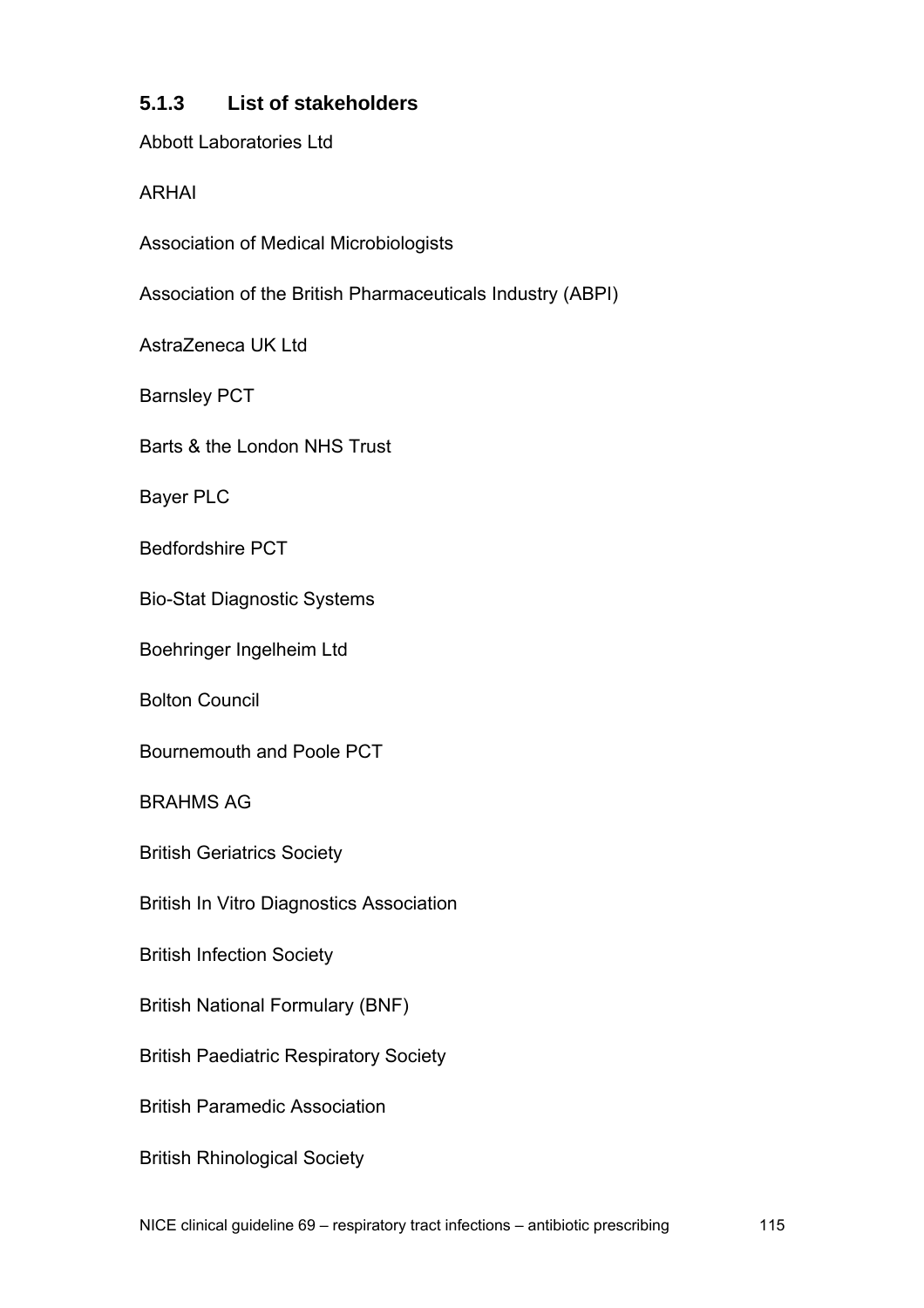British Association for Paediatric Otorhinolaryngology

British Society for Antimicrobial Chemotherapy

British Society of Otology (ENT UK)

British Thoracic Society

Calderdale PCT

Cambridge University Hospitals NHS Foundation Trust

CASPE

**Cephalon** 

Cheshire PCT

Commission for Social Care Inspection

Connecting for Health

Cornwall & IoS PCT

Daiichi Sankyo UK

Department of Health

Der Norske Veritas – NHSLA Schemes

Derbyshire County PCT

Derbyshire Mental Health Services NHS Trust

General Practice Airways Group

Genzyme Diagnostics

Harrogate & District NHS Foundation Trust

Health Commission Wales

Health Protection Scotland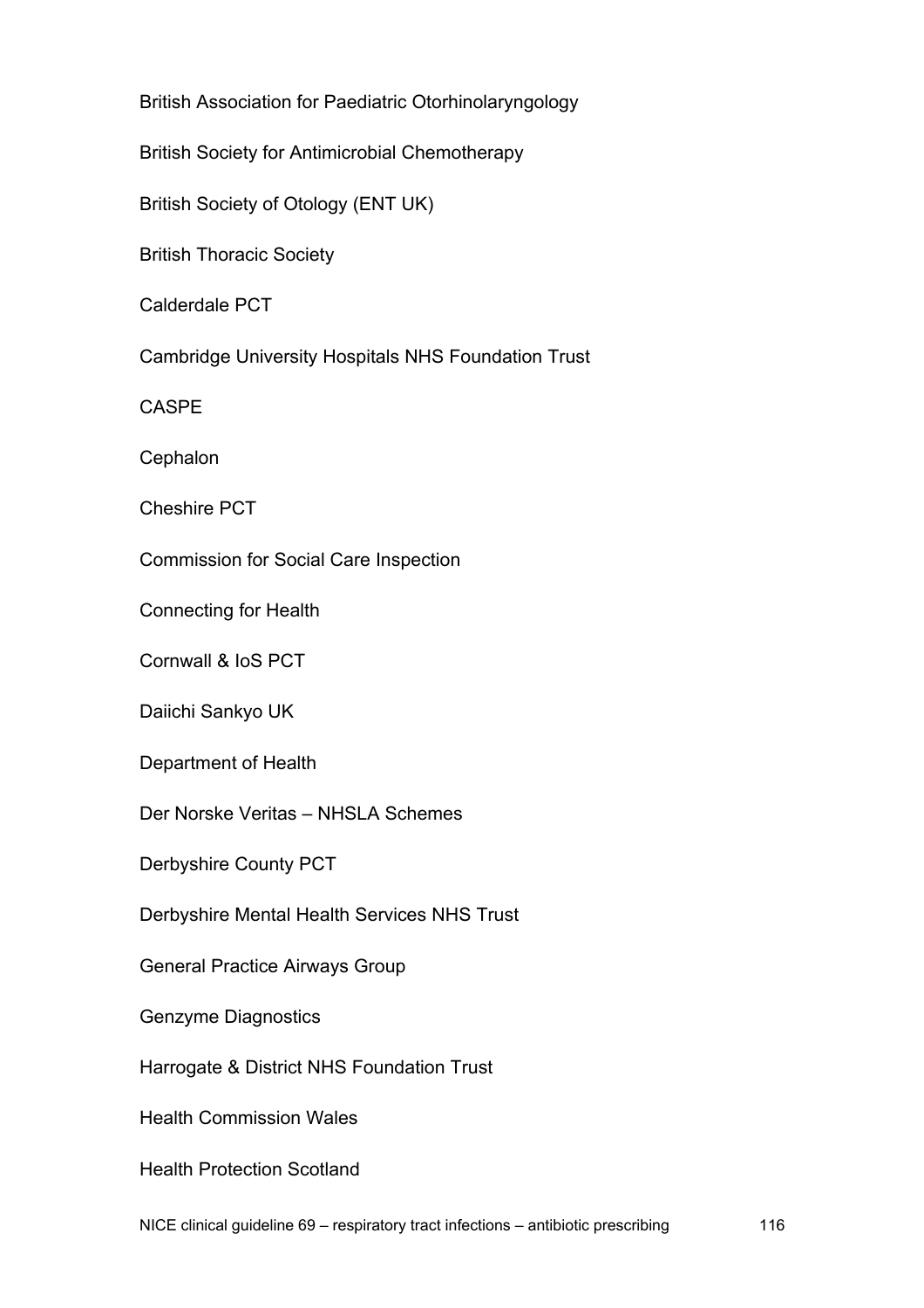Healthcare Commission

Heatherwood & Wexham Park Hospitals NHS Trust

Hill-Rom

Institute of Biomedical Science

Kirklees PCT

Launch Diagnostics

Leeds PCT

Luton & Dunstable Hospital NHS Foundation Trust

**NCCHTA** 

NHS Clinical Knowledge Summaries Service

Medicines and Healthcare Products Regulatory Agency

Menarini Diagnostics

Milton Keynes PCT

MRSA Action UK

National Patient Safety Agency

National Pharmacy Association

National Public Health Service - Wales

NHS Direct

NHS Health and Social Care Information Centre

NHS Plus

NHS Quality Improvement Scotland

North Cumbria Acute Hospitals NHS Trust

NICE clinical guideline 69 – respiratory tract infections – antibiotic prescribing 117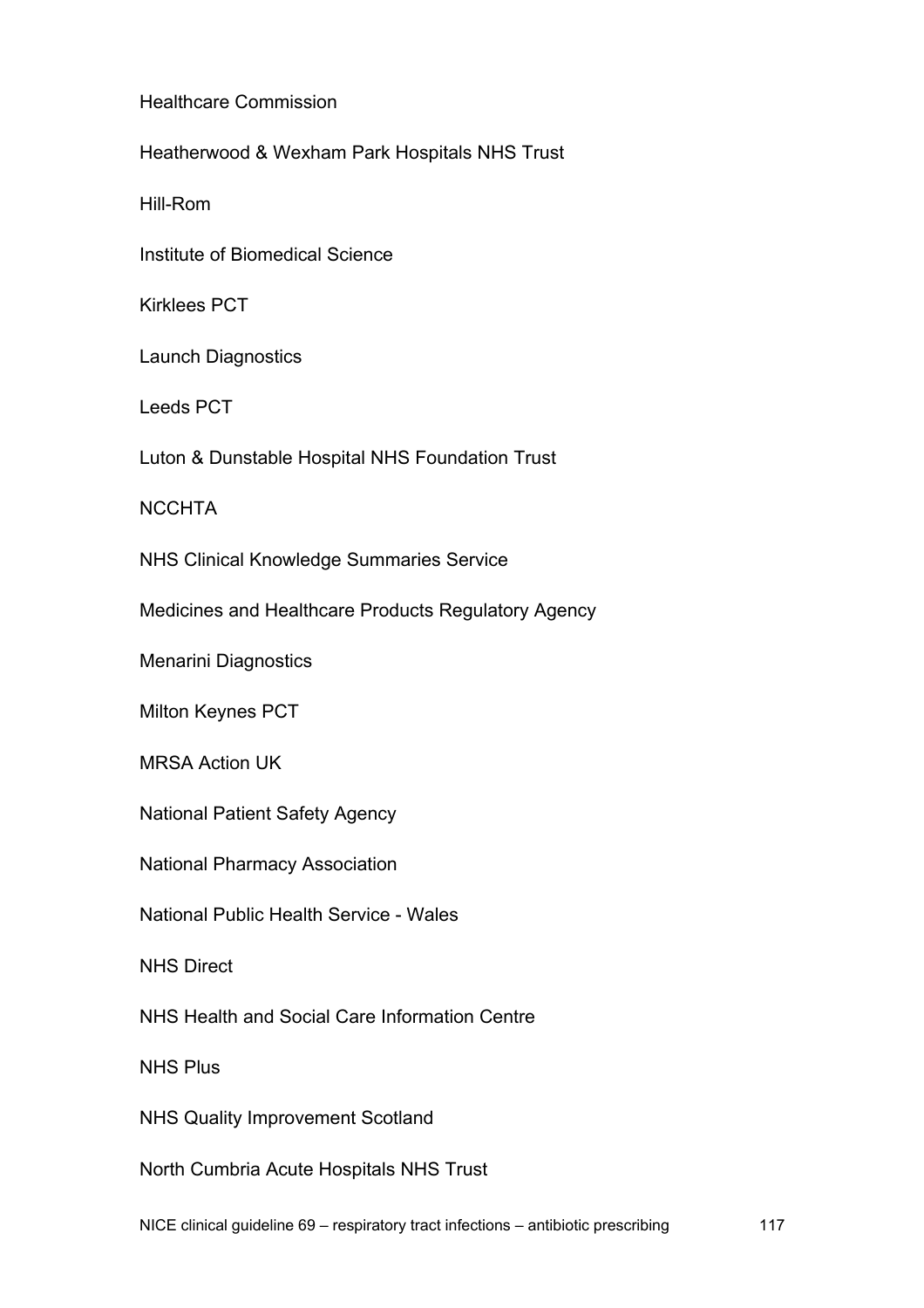North Tees PCT

North Yorkshire and York PCT

Nottingham University Hospitals NHS Trust

PAGB

PERIGON Healthcare Ltd

Powys Local Health Board

Primary Care Pharmacists Association

Q-Med UK Ltd

Respironics UK

Roche Diagnostics Ltd

Rotherham PCT

Royal Brompton & Harefield NHS Trust

Royal College of General Practitioners

Royal college of Midwives

Royal College of Nursing

Royal College of Paediatrics and Child Health

Royal College of Pathologists

Royal College of Physicians of London

Royal College of Radiologists

Royal Liverpool and Broadgreen NHS Trust

Royal Pharmaceutical Society of Great Britain

Royal Society of Medicine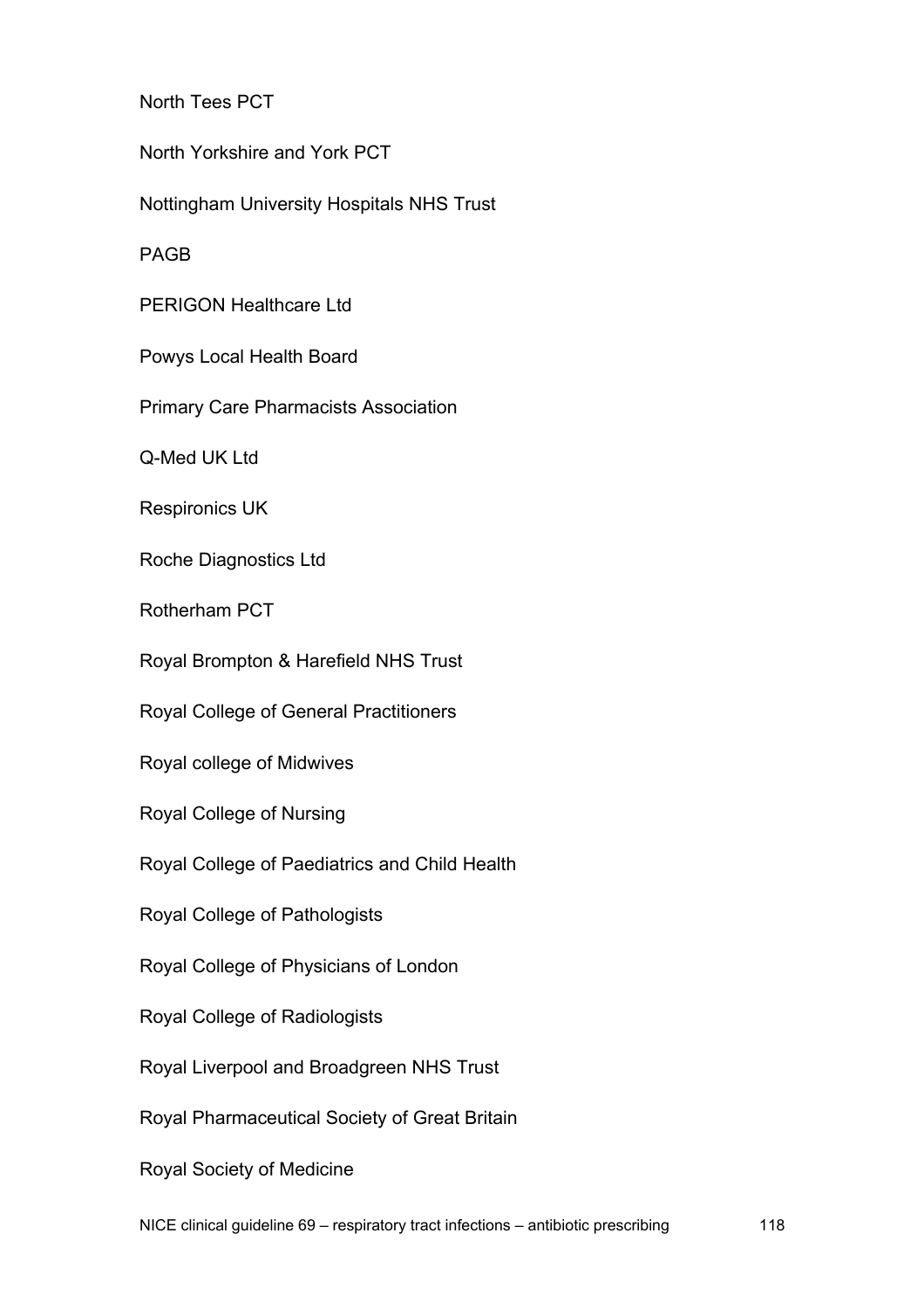Salford PCT

Sandwell PCT

Sanofi-Aventis

Schering-Plough Ltd

Scottish Intercollegiate Guidelines Network (SIGN)

Sedgefield PCT

Sefton PCT

Sheffield PCT

Sheffield Teaching Hospitals NHS Foundation Trust

Social Care Institute for Excellence (SCIE)

Solihull PCT

South Staffordshire PCT

Specialist Advisory Committee on Antimicrobial Resistance (SACAR)

St Mary's Hospital, Isle of Wight Healthcare NHS Trust

Trafford PCT

University Hospital of South Manchester

University of Wales, Bangor

Warrington PCT

Welsh Assembly Government

Welsh Scientific Advisory Committee

West & East & North Hertfordshire PCTs

West Midlands Ambulance Service NHS Trust

NICE clinical guideline 69 – respiratory tract infections – antibiotic prescribing 119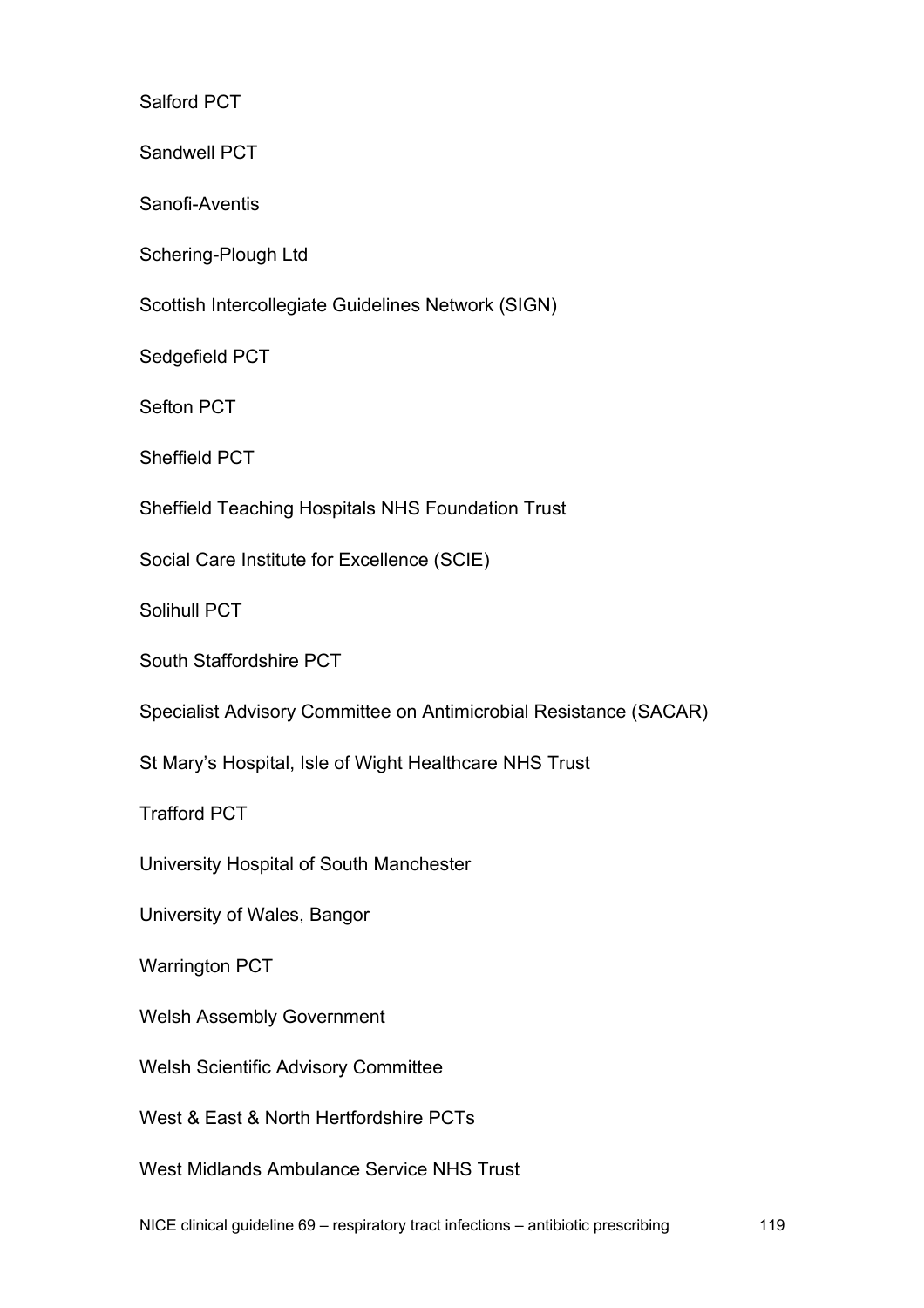Whipps Cross Hospitals NHS Trust

Wiltshire PCT

Wyeth Pharmaceuticals

Yorkshire Ambulance Service

### *5.2 Declarations*

### **5.2.1 Authorship and citation**

Authorship of this full guideline document is attributed to the NICE Short Clinical Guidelines Technical Team and members of the GDG under group authorship.

The guideline should be cited as: NICE Short Clinical Guidelines Technical Team (2008). Respiratory tract infections – antibiotic prescribing. Prescribing of antibiotics for self-limiting respiratory tract infections in adults and children in primary care. London: National Institute for Health and Clinical Excellence.

### **5.2.2 Declarations of interest**

A full list of all declarations of interest made by this GDG is available on the NICE website ([www.nice.org.uk\)](http://www.nice.org.uk/).